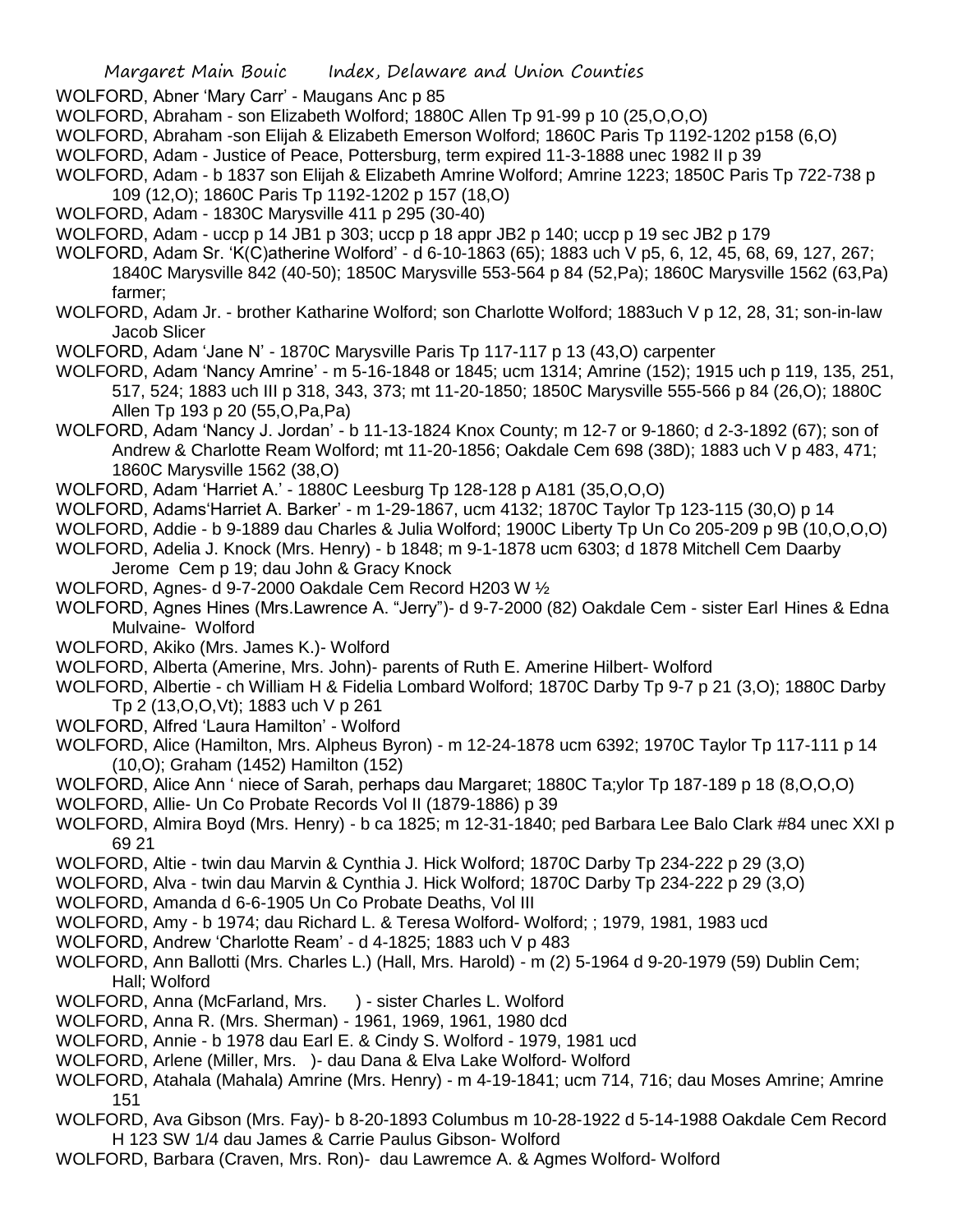- WOLFORD, Barbara Margaret. d 12-9-1986 Oakdale Cem Record H205 NW 1/4; 1973, 1975, 1979, 1981, 1983 ucd
- WOLFORD, Barbara M. Sedlock (Mrs. Guy)-b 6-29-1899 Murray City d 12-9-1986 (87) Oakdale Cem -dau George & Anna Kavalick Sudlock - Wolford
- WOLFORD, Ben 'Dovie' 1949 ucd
- WOLFORD, Benjamin b 1897; d 9-1-1953; York Cem E32 p 91
- WOLFORD, Bertha M. b 10-1886; dau Leroy F. & Mary E. Wolford; 1900C Taylor Tp 65-68 (13,O,O,O)
- WOLFORD, Bessie (Hatcher, Mrs. ) sister Charles L. Wolford; Wolford
- WOLFORD, Bethany Ann- b 10-11-1986 dau Douglas & Kuhn Wolford- Wolford
- WOLFORD, Betty (Collins, Mrs. ) dau William & Frances Patch Wolford; Wolford
- WOLFORD, Beverly b 1962; ch Anna Wolford; 1969, 1971, 1980 dcd
- WOLFORD, Beverly J. (Mrs. Charles L.) 1971, 1975 ucd
- WOLFORD, Billy Lee son William & Frances Petch Wolford Wolford
- WOLFORD, Bonnie dau Frank & Marjory Wolford; 1961 dcd (15)
- WOLFORD, Brian b 1970 son Anna Wolford; 1980 dcd
- WOLFORD, Brian C. 'Tracie L. Boger' b 1965 m 7-23-1988 ; son Harold E. & Judy M. Wolford; Wolford; 1980 dcd
- WOLFORD, Citlin Brianna- b 9-28-1990 twin dau Gene & Tabitha Wolford- Wolford
- WOLFORD, C. L. (Mrs. D. C.) D. J. Cem p 35
- WOLFORD, Calvin 'Mary' b 10-1852; son Elijah & Elizabeth Emerson Wolford; 1860C Paris Tp 1192-1202 p 158 (8,O); 1900C Paris Tp 184-189 p B10 (47,O,O,O) m 21y
- WOLFORD, Carolin (Daily, Mrs. William) m 12-9-1873, ucm 5399
- WOLFORD, Caroline 1870C Dover Tp 11-11 p 2 (34,O)
- WOLFORD, Caroline (Morehouse, Mrs. S. B.) m 3-7-1849 dcm
- WOLFORD, Caroline Mather(s) (Mrs. William) m 6-15-1854 ucm 2139; mt 6-21-1854
- WOLFORD, C(K)atherine (Mrs. Adam, Sr.) d 10-17-1865 (60); 1883 uch V p 12, 127; 1850C Marysville 553- 465 p 84 (45,Pa); 1860C Marysville 1562 p 205 (54,Pa)
- WOLFORD, Cecil Rosetta Hamilton (Mrs. Ernest) b 3-20-1897; m 7-3-1913; d 1973; bur Oakdale Cem; dau Silas Albert & Elizabeth Amrine Hamilton; Hamilton 1553; Graham 14553; Bell 12553; 1949, 1959, 1967, 1971 ucd
- WOLFORD, Chambers b 1846; son Elijah & Elisabeth Emerson Wolford; 1850C Paris Tp 722-738 p 109 (4,O); 1883 uch IV p 493; see Amrine 122 p 182; Un Co Probate Deaths Vol I )1867-1878) p 74
- WOLFORD, Charles brother James W. Wolford; Wolford
- WOLFORD, Charles 'Kay''Jean';- parents of Melissa Wolford- Wolford
- WOLFORD, Charles son Moses & Orintha Amrine Wolford 1860C Paris Tp 1189-1199 p 157 (2,O)
- WOLFORD, Charles 'Julia' b 11-1858; 1900C Liberty Tp Un Co 205-209 p 9B (41,O,O,O) m 20y farmer
- WOLFORD, Charles A. son Henry & Martha Wolford; 1850C Marysville 554-565 (1,O)
- WOLFORD, Charles F. 'Dorothy M.' d 12-28-1982 (67); 1980 dcd; Wolford
- WOLFORD, Charles L. 'Ann Ballotti' d 3-27-1963; bur St Joseph's, Cols; 1949, 1959 ucd; Wolford
- WOLFORD, Charles L. 'Beverly J.' 1971, 1975 ucd
- WOLFORD, Charles Lester son Charles L. & Ann Balloti Wolford; Wolford 1949, 1959 ucd (18)
- WOLFORD, Charlott 1850C Marysville 554-565 (68,Va); 1860C Marysville 1562 p 205 (78,Va)
- WOLFORD, Charlotte (Slicer, Mrs. Jacob) 1883 uch V p 12
- WOLFORD, Charlotte Ream (Mrs. Andrew) d 9-1874; 1883 uch V p 483
- WOLFORD, Cheryl (Wilson, Mrs. Rick) dau Eugene E. & Helen L. Wolford; b 1955; Graham 1455333; Hamilton 155333; Bell 1255333 ; 1959, 1967, 1971 ucd
- WOLFORD, Christena (Amly, Mrs. John) m 5-23-1846 dcm
- 
- WOLFORD, Christina dau Frank & Marjory Wolford; 1961 dcd (9)
- WOLFORD, Christina b Claibourne; dau Charles V. Wolford; admit 3-20-1885 (8y) Ind 3-22-1887 to Henry Hinkle, La Rue, Marion Co - Childrens' Home Tape p 4
- WOLFORD, Cinda Renee Ardrey (Mrs. Randy Lynn)- m 8-31-1985 dau Rolland C. Ardrey- Wolford
- WOLFORD, Cindy (Harmon, Mrs. ) sister Charles L. Wolford: Wolford
- WOLFORD, Cindy S. (Mrs. Earl E.) 1979, 1981, 1983 ucd
- WOLFORD, Clarinda (Snodgrass, Mrs. Albert) m 2-23-1860 ucm 2992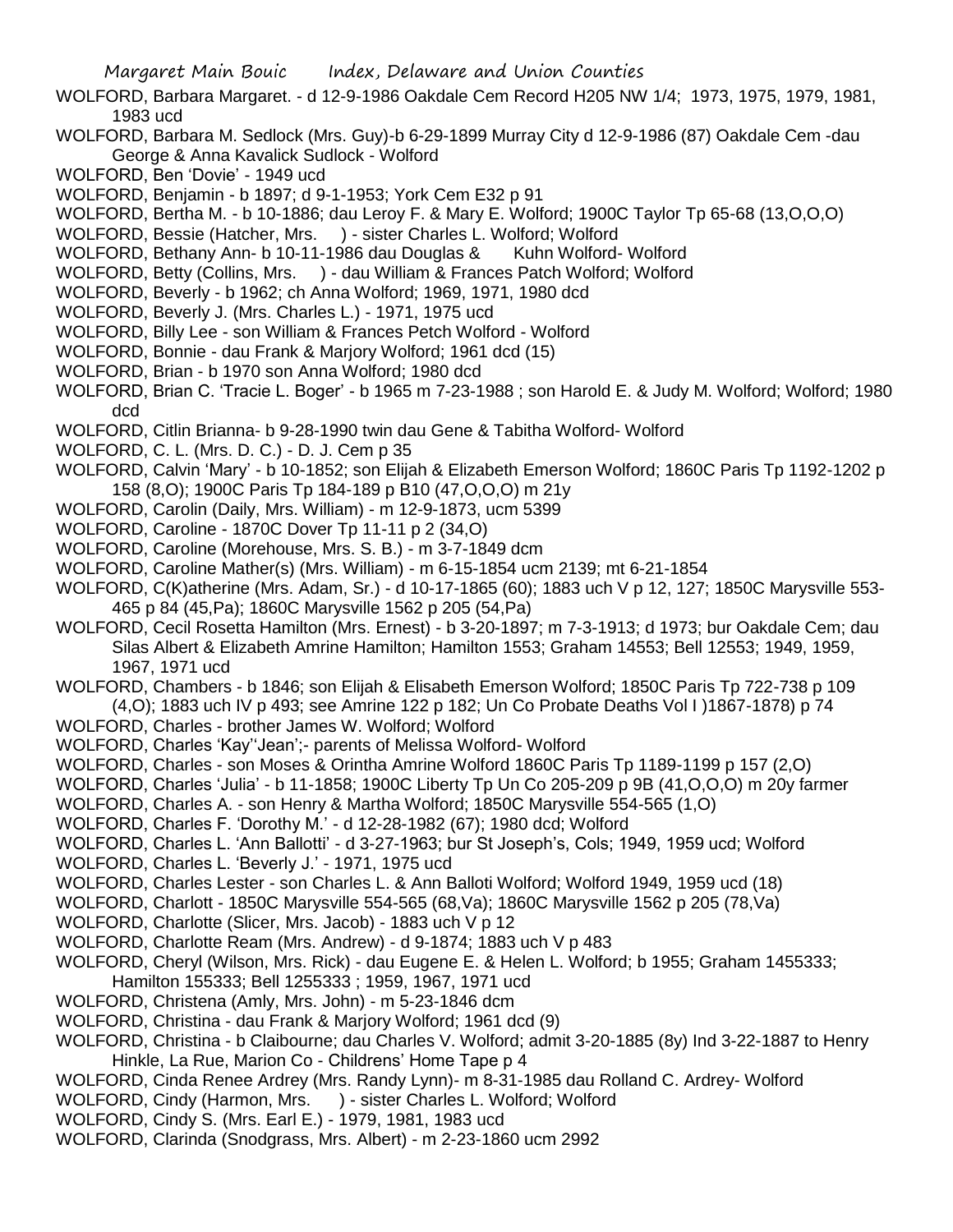- WOLFORD, Clayton (Buck) 'Ethel I. Graham' b 3-8-1913; m 5-13-1936; d 12-1-1976; bur Broadway Cem;
- son William & Frances Patch Wolford; 1967, 1971, 1973, 1975 ucd; Wolford
- WOLFORD, Clayton O 'Gladys LeVan'- parents of Clayton Eugene b 9-8-1934- Wolford
- WOLFORD, Clayton E. son Clayton & Ethel I. Graham Wolford; Wolford
- WOLFORD, Clement nephew Abraham Wolfod; 1880C Allen Tp 91-99 p 10 (12,O,O,O)
- WOLFORD, Clorene (Wheeland, Mrs. )- dau dana & Elva Lake Wolford- Wolford
- WOLFORD, Connie Darlene- dau Garry Wolford, Sr.- Wolford- engaged to Erik J. Smith
- WOLFORD, Cora b 1-1886; 1900C Milford Center 177-188 p 7B(14,O,O,O)
- WOLFORD, Cynthia J. Nick (Mrs. Marvin T.) m 6-22-1866 ucm 3983; 1870C Darby Tp 234-222 p 29 (25,O)
- WOLFORD, D. C. 'C. L.' DJ Cem p 35; 1883 uch IV p 513
- WOLFORD, D. E. 1883 uch IV p492
- WOLFORD, Daisy M. b 4-1880; dau Adam & Harriet A. Wolford; 1880C Leesburg Tp 128-128 p A 181 (2/12, O,O,O)
- WOLFORD, Dan- son Harold & Judy Wolford- dg 4-7-1986 Pacer- Wolford
- WOLFORD, Dana 'Elva Lake' Wolford; OSSM-WWI 1969; 1961 dcd; Darby Jerome Cem p 115
- WOLFORD, Dana- son Guy & Barbara Sedlock Wolford- Wolford
- WOLFORD, Dana 'Helen'- m 8-5-1977- Wolford
- WOLFORD, Daniel bur Mitchell Cem 1883 uch IV p 541
- WOLFORD, Daniel E. 'Kimberly K. Allen'- b 1968 m 9-1990 son Harold E, & Judy M Wolford- Wolford; 1980 dcd
- WOLFORD, Daniel 'Ellen' 1860C Leesburg Tp 363 (56,Pa)
- WOLFORD, Danielle Marie- dau Larry & Nancy Wolford- Wolford "Tiny Girls"
- WOLFORD, Danielle b 1979 dau Richard L. & Teresa Wolford; 1979, 1982 ucd
- WOLFORD, Danny b 1972; son Thomas E. & Sharon Wolford 1973, 1975 ucd
- WOLFORD, David E. 'Lorain Holycross' m 3-10-1863 ucm 3415; d 7-15-1865 (26y4m21d); GAR Unionville Cem DJ Cem p 35; son Adam & Catharine Wolford; 1850C Marysville 553-564 (11,O); 1860C Marysville 1562 (21,O)
- WOLFORD, Delia Lumbard (Mrs. William H.) b 6-21-1835; m 2-19-1861 ucm 3150; d 8-15-1907 Unionville Cem; DJ Cem p 35; 1870C Darby Tp p 1 9-7 (35,O)
- WOLFORD, Diana dau Elizabeth Wolford 1949 ucd
- WOLFORD, Dick (P. Richard) 'Lois Hewey' son Ernest & Cecil Rosetta Hamilton Wolford; Wolford Hamilton 15534; Graham 145534; Bell 125534
- WOLFORD, Dorothy (Bussart, Mrs. ) sister James W., John R., Charles F. Wolford; Wolford
- WOLFORD, Dorothy Lucille (Newman, Mrs. Clifford Arthur) b 1-8-1911 m 11-7-1935 d 5-11-1982 (71)
- Broadway Cem- dau William & Frances Patch Wolford; Wolford
- WOLFORD, Dorothy Charlene (Windon, Mrs. ) dau Charles F. & Dorothy M. Wolford; Wolford
- WOLFORD, Dorothy M. (Mrs. Charles F.) Wolford; 1980 dcd
- WOLFORD, Douglas Wayne b 1960; son Charles L. & Beverly J. Wolford; 1971, 1975 ucd; engaged to Vicki Jo Kuhn
- WOLFORD, Dovie (Mrs. Ben) 1949 ucd
- WOLFORD, Dovinia Mae b 1898; d 5-5-1974 York Cem E32 p 91
- WOLFORD, Dow b 1849; son Elija;h & Elizabeth Emerson Wolford; 1850C Paris Tp 722-738 p 109 (1,O); see Amrine (122) p 182
- WOLFORD, Earl son Ernest & Cecil Rosetta Hamilton Wolford; Graham 145531; Hamilton 15531; Bell 125531
- WOLFORD, Earl E. 'Cindy S.' b 1957; son Eugene E. & Helen L. Wolford; 1967, 1971, 1973, 1975, 1979, 1981, 1983 ucd; Bell 1255334; Graham 1455334; Hamilton 155334
- WOLFORD, Earnest b 9-1890; son Leroy F. & Mary E. Wolford; 1900C Taylor Tp 65-68 p 133 (9,O,O,O)
- WOLFORD, Edson E.- son D. C. & C. L.- d 8-18-1864(6m18d);Unionville Cem;Darby-Jerome Cem p 35
- WOLFORD, Edward b 6-1895; son Calvin & Mary Wolford; 1900C Paris Tp 184-189 p B10 (4,O,O,O) WOLFORD, Edward 'Emma M. Streng'- d 1964- Wolford
- WOLFORD, Edward son William & Frances Patch Wolford; Wolford
- WOLFORD, Eleanor dau Henry & Mahala Wolford; 1850C Paris Tp 637-651 p 97 (8,O)
- WOLFORD, Ellenette (Gibson, Mrs. )- dau Dana & Elva Lake Wolford- Wolford
- WOLFORD, Eli b 11-1890; son Calvin & Mary Wolford; 1900C Paris Tp 184-189 p B10 (9,O,O,O)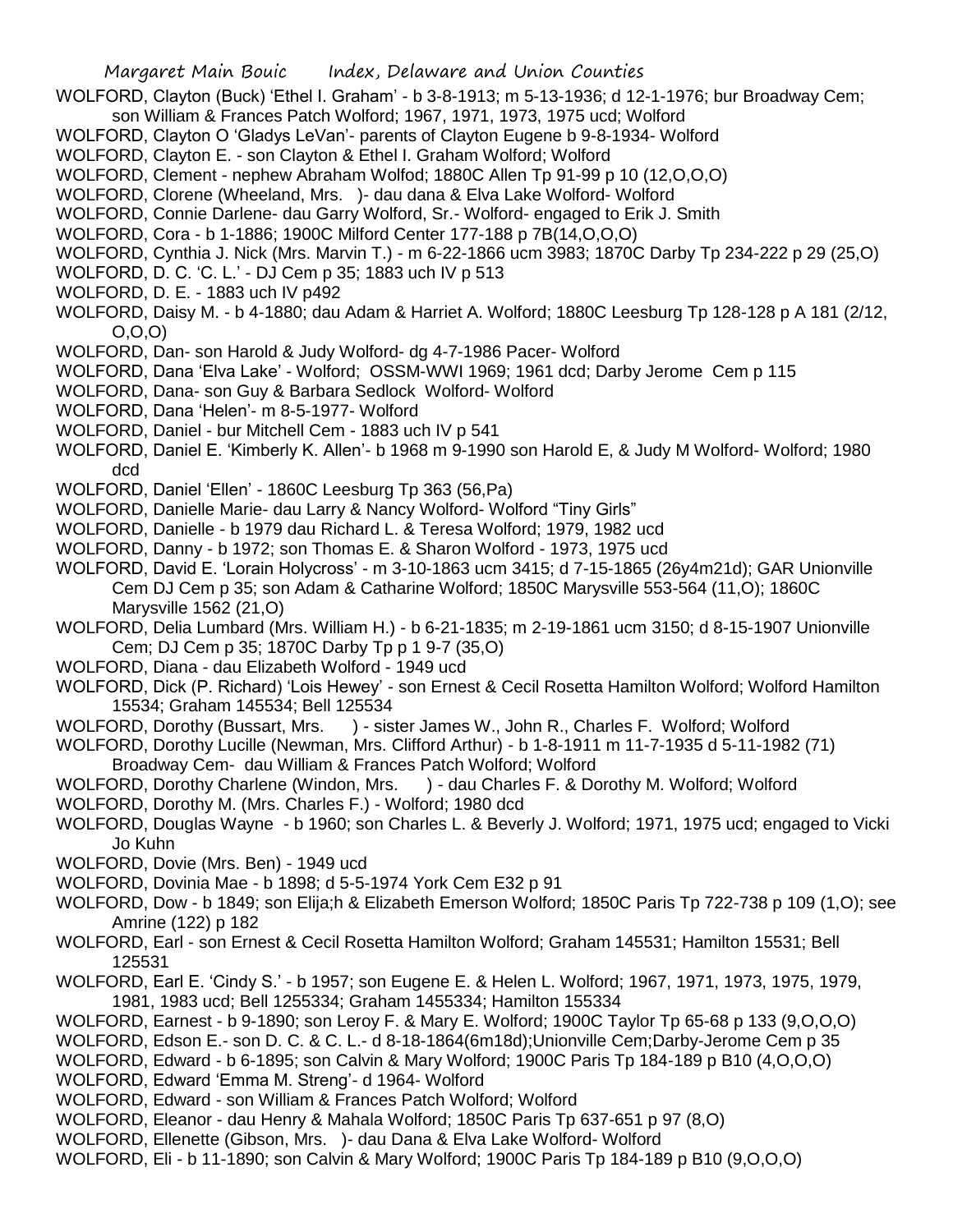- WOLFORD, Elijah uccp p 12 apps JBI p 245; uccp p 26 appr JB3 p 100; 1840C Paris Tp 923 p 40 (20-30)
- WOLFORD, Elijah 'Elizabeth Amrine' 'Elizabeth Emerson' m (1) m 6-2-1830; m(2) 11-4-1837; d 1875 (71) W. Va. , mt 3 p 29; 1883 uch V p 71; 1850C Paris Tp 722-738 p 109 (45,O); 1860C Paris Tp 1192-1202 p 157 (55,O); unec 1982 II p 27; see Woolford; Un Co Probate Deaths Vol I (1867-1878) p 60
- WOLFORD, Eliza dau Daniel & Ellen Wolford; 1860C Leesburg Tp 363 (25,O)
- WOLFORD, Eliza Ellen (Dixon, Mrs. John Henry) 1985 uch p 38
- WOLFORD, Eliza Emerson (Mrs. Mathias) m 12-30-1845 ucm 1095
- WOLFORD, Elizabeth 1949 ucd
- WOLFORD, Elizabeth dau Jacob & Elizabeth Wolford; 1860C Darby Tp 394-396 p 56 (8,O)
- WOLFORD, Elizabeth (Mrs. Jacob) 1860C Darby Tp 394-496 p 56 (46,O)
- WOLFORD, Elizabeth (Mrs. Moses) 1880 C Liberty Tp, Un co 63-64 p 7 (46,O,Con,Ky)
- WOLFORD, Elizabeth (Bates, Mrs. Hezekiah) m 6-26-1838 ucm 498
- WOLFORD, Elizabeth (Ferrell, Mrs. Adison) (Amrine, Mrs. John Henry) Amrine (126) p 170
- WOLFORD, Elizabeth (Franz, Mrs. ) sister James W., John R. Wolford- Wolford
- WOLFORD, Elizabeth A. Machan (Mrs. George Washington) b 11-6-1847; m 5-10-1869; d 9-15-1926;
- dau Kellogg Griswold & Elizabeth A. Carver Machan -ped Barbara Lee Balo Clark #84,unec XXI p 69
- WOLFORD, Elizabeth Amrine (Mrs. Elijah) b 1811; m 7-2-1830; d June 1837; dau Henry &
- Mary Lanham Powers Amrine; Amrine 132; unec 1982 II p 27; see Woolford
- WOLFORD, Elizabeth Cline (Mrs. Moses) m 10-23-1873 ucm 5360
- WOLFORD, Elizabeth Dixon (Mrs. Norman) b 12-1-1836; m 1-20-1870, ucm 4681; 1880C Taylor Tp 174-177 p 17 (43,O,O,O); 1900C Taylor Tp 172-177 p B86 (63,O,O,O) m 30y 2 ch; 1910C Taylor Tp 127-133 p 5B (73,O,O,O) m 40y 2 ch
- WOLFORD, Elizabeth Emerson (Mrs. Elijah) m 11-4-1837 ucm 459; 1850C Paris Tp 722-738 p 109 (32,O); 1860C Paris Tp 1192-1202 p 157 (42,O); 1880C Allen Tp 91-99 p 10 (62,O)
- WOLFORD, Elizabeth Pryor (Mrs. Jacob) m 3-12-1842 dcm
- WOLFORD, Ella Larcom (Mrs. ) dau Collin & Elizabeth Larcom dg 6-29-1915 Cry Ab p 60
- WOLFORD, Ellen (Mrs. Daniel) 1860C Leesburg Tp 363 (50,Pa)
- WOLFORD, Ellen (Mrs. Dixson, Mrs. John H.) m 2-3-1869 ucm 4505
- WOLFORD, Elva Lake (Mrs. Dana) Wolford; 1961 dcd; Darby. Jerome Cem p 115
- WOLFORD, Emily- dau Brian & Tracie Boger Wolford- Wolford
- WOLFORD, Emlet son Leroy & Lizzie Wolford; 1910C Taylor Tp 196-210 p 8 B (19,O,O,O) farm laborer
- WOLFORD, Emma L. (Taylor, Mrs. Dr. J. B.) dau J. G. Wolford; m 2-23-1882; dumch p 323
- WOLFORD, Emma M. Streng (Mrs. Edward)- b 5-2-1897 d 8-4-1987 (90) Milford Cem- dau Daniel & Rosina Schepper Streng- Wolford
- WOLFORD, Ernest 'Cecil Rosetta Hamilton' m 7-3-1913; d 11-10-1968; 1949, 1959, 1967 ucd; Graham (14553); Hamilton (1553); Bell (12553)
- WOLFORD, Ernest Eugene 'Helen L.' b 3-26-1920; m 1-5-1952; d 3-26-1985; 1975 ucd; see Eugene E.
- WOLFORD, Ernestine M.- d 5-6-1987, Oakdale Cem Record H 241a E ½
- WOLFORD, Ernestine (Porter, Mrs. William) dau James W. & Mildred Wolford; Wolford
- WOLFORD, Ernestine Scheiderer (Russell, Mrs. Marion J.) (Mrs. John Todd) m (2) Feb 1962 d 5-6-1987 (68) Oakdale Cem ; dau John K. & Lillie Kasper Scheiderer; Wolford; Scheiderer
- WOLFORD, Estelle (Hestella) dau Adam(s) & Harriet A. Barker Wolford; 1870C Taylor 123-115 p 15 (1,O); 1880C Leesburg Tp 128-128 p A181 (11,O,O,O)
- WOLFORD, Ethel I. Graham (Mrs. Clayton) m 5-13-1936;1967,1971,1973,1975, 1979, 1981, 1983 ucd
- WOLFORD, Eugene E. 'Helen L. Brumfield' d 3–26-1985 Oakdale Cem Record H203 E ½- son Ernest & Cecil Rosetta Hamilton Wolford; 1949, 1959, 1967, 1971, 1973, 1979, 1981, 1983 ucd; Graham 145533; Hamilton 15533; Bell 25533
- WOLFORD, Eva 1870C Darby Tp 9-7 p 2 (63,O)
- WOLFORD, Eve (Layman, Mrs. Elias) m 6-23-1840 dcm
- WOLFORD, Fay 'Ava M. Gibson'- m 10-28-1922 d 1948 Wolford

WOLFORD, Fidelia Lombard (Mrs. William H.) - m 1860; d 8-16-1907 Un Co Probate Deaths, Vol III; 1883 uch V p 261; 1880C Darby Tp 2 p 237A (43,Vt,Vt,Vt); 1900C Darby Tp 172-178 p 8 B(63,Vt,Vt,Vt) WOLFORD, Flora- Un Co Probate Deaths Vol I (1867-1878) p 34

WOLFORD, Flora A. - d 1875 (1) Darby Tp; mt 3 p 28 Un Co Probate Deaths Vol I(1867-1878) p 56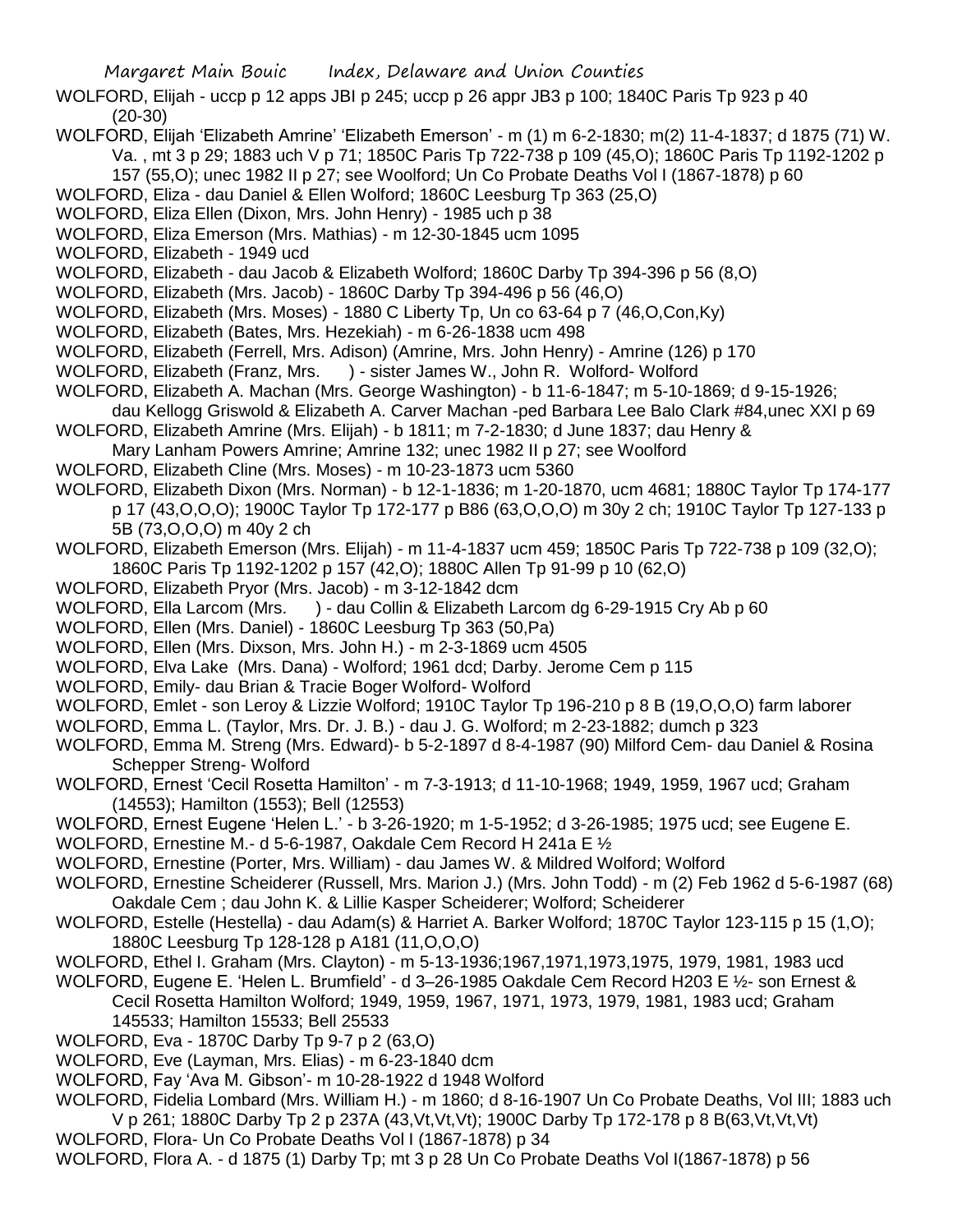- WOLFORD, Flora Belle (Balo, Mrs. Edwin Merrill) b 9-4-1870; m 1-7-1890; d 10-4-1910; dau George Washington & Elizabeth A. Machan Wolford; ped Barbara Balo Clark 5, 13
- WOLFORD, Florence Ellen d 11-15-1850 (15 mos) dau Adam & Nancy Wolford; mt 11-20-1850; 1850C Marysville 555-566 p 84 (1,O)
- WOLFORD, Frances (Pe/arker, Mrs. George) sister James W., John R. Wolford; Wolford
- WOLFORD, Frances Petch (Mrs. William) 1910C Taylor Tp 127-133 p 5B (28, O, O, O) m 4 y 1 ch; Wolford
- WOLFORD, Francis L. son Henry & Sarah J. Wolford; 1870C Taylor Tp 117-111 p 14 (8,O); Wolford
- WOLFORD, Frank brother Charles L. Wolford; Wolford
- WOLFORD, Frank cousin William Wolford; 1880C Darby Tp 2 p 237A (19,O,Pa,O)
- WOLFORD, Frank 'Julia A. Shirk' m 9-29-1880 ucm 6800; d 1-13-1906 (49y 1m); Un Co Probate deaths Vol III0 son Moses & Elizabeth Wolford; 1880C Liberty Tp Un Co 63-64 p 7 (21,O,O,O); Oadkale Cem 2019 (324E); 1883 uch v p 413
- WOLFORD, Frank 'Marjory' 1961 dcd
- WOLFORD, Frank C. 'Julia A.' 1910C Liberty Tp Un Co 367 p 15A (58,O,O,O) m 30y 2 ch
- WOLFORD, Franklin son William & Caroline Mather Wolford; 1860C Leesburg Tp 356 (4,O); 1870C Dover Tp 11-11 p 2 (13,O)
- WOLFORD, Frederick 1850C Troy Tp 2594 p 137 (50,Ger)
- WOLFORD, Dr. Gary L. son Robert E. & Mary Jane Southwick Wolford; 1949, 1959 (11), 1967, 1971, 1973, 1975 ucd; Wolford
- WOLFORD, Gene- son John R. & Ruth J. Wolford- Wolford
- WOLFORD, Gene 'Tabitha' b 1970 son Thomas E. & Sharon Wolford 1973 ucd
- WOLFORD, George Washington 'Elizabeth A. Machan' b 2-29-1845; m 5-10-1869; d 7-9-1930; son Henry & Almira Boyd Wolford; ped Barbara Lee Balo Clark 10 84; unec XXI p 69
- WOLFORD, Gladys LeVamn (Mrs. Clayton O.)- parents of Clayton Eugene- Wolford
- WOLFORD, Goldie M. (Clements, Mrs. Earl) b 3-4-1898 Gallipolis; d 2-4-1989 (90); bur Worthington; dau Alfred & Laura Hamilton Wolford; Clements; sister Charles L. Wolford; Wolford
- WOLFORD, Gracy Knock (Mrs. John) Darby-Jerome Cem p 19
- WOLFORD, Guy 'Barbara Sedlock'- d 3-10-1949 son Ida Wolford 1900C Marysville 4th Ward 232-254 (17,O,O,O) baker
- WOLFORD, H. 1880 dch p 486
- WOLFORD, Harold son Frank & Marjory Wolford 1961 dcd (13)
- WOLFORD, Harold B 'Linda A.' 1959 ucd (16), 1980 dcd
- WOLFORD, Harold Eugene 'Judy M.' 1949 ucd; 1980 dcd; son Charles L & Ann Ballotti Wolford; Wolford
- WOLFORD, Harriet A. Barker (Mrs. Adam(s)) m 1-29-1867 ucm 4132; 1870C Taylor Tp 123-115 p 15 (26,O); 1880C Leesburg Tp 128-128 p A 181 (35,O,O,O)
- WOLFORD, Helen L. Brumfield (Mrs. Eugene Ernest) 1959, 1967, 1971, 1973, 1975, 1979, 1981, 1983 ucd WOLFORD, Henry - 1883 uch V p 51
- WOLFORD, Henry- Un Co Probate Deaths Vol I (1867-1878) p 76
- WOLFORD, Henry uccp p 38 Coroner JB4p 169; 1840C Paris Tp 896 p 41 (40-50)
- WOLFORD, Henry b 12-1881; son Calvin & Mary Wolford; 1900C Paris Tp 184-189 p B10 (18,O,O,O)
- WOLFORD, Henry b 1834; son Elijah & Elizabeth Amrine Wolford; 1850C Paris Tp 722-738 p 109 (16,O); 1860C Taylor Tp 987-1004 p 131 (25,O); Amrine 1222
- WOLFORD, Henry 'Almira Boyd' b ca 1820; m 12-31-1840; d bef 1861; ped Barbara Lee Balo Clark # 84; unec XXI p 69
- WOLFORD, Henry 'Adelia J. Knock' m 9-1-1878 ucm 6303
- WOLFORD, Henry 'Mahala Amrine' m 4-19-1841, ucm 714, 716; 1883 uch III p 373; 1915 uch p 135; 1850C Paris Tp 637-651 p 97 (52,O); Amrine (151)
- WOLFORD, Henry 'Martha Frank' m 9-17-1848 ucm 1347; mt 9-19-1855; 1850C Marysville 554-565 p 84 (27,O)
- WOLFORD, Henry 'Sarah Wolford' m 3-19-1858 ucm 2705; mt 3-24-1858; 1870C Taylor Tp 117-111 p 14 (34,O)
- WOLFORD, Henry S. son Jacob Wolford; 1860C Darby Tp 394 p 56 (21,O)
- WOLFORD, Henry S. 'Mary Jane Bliss' m 3-9-1867 ucm 4251; 1883 uch IV p 457, 476
- WOLFORD, Hestella see Estelle
- WOLFORD, Howard 1961 dcd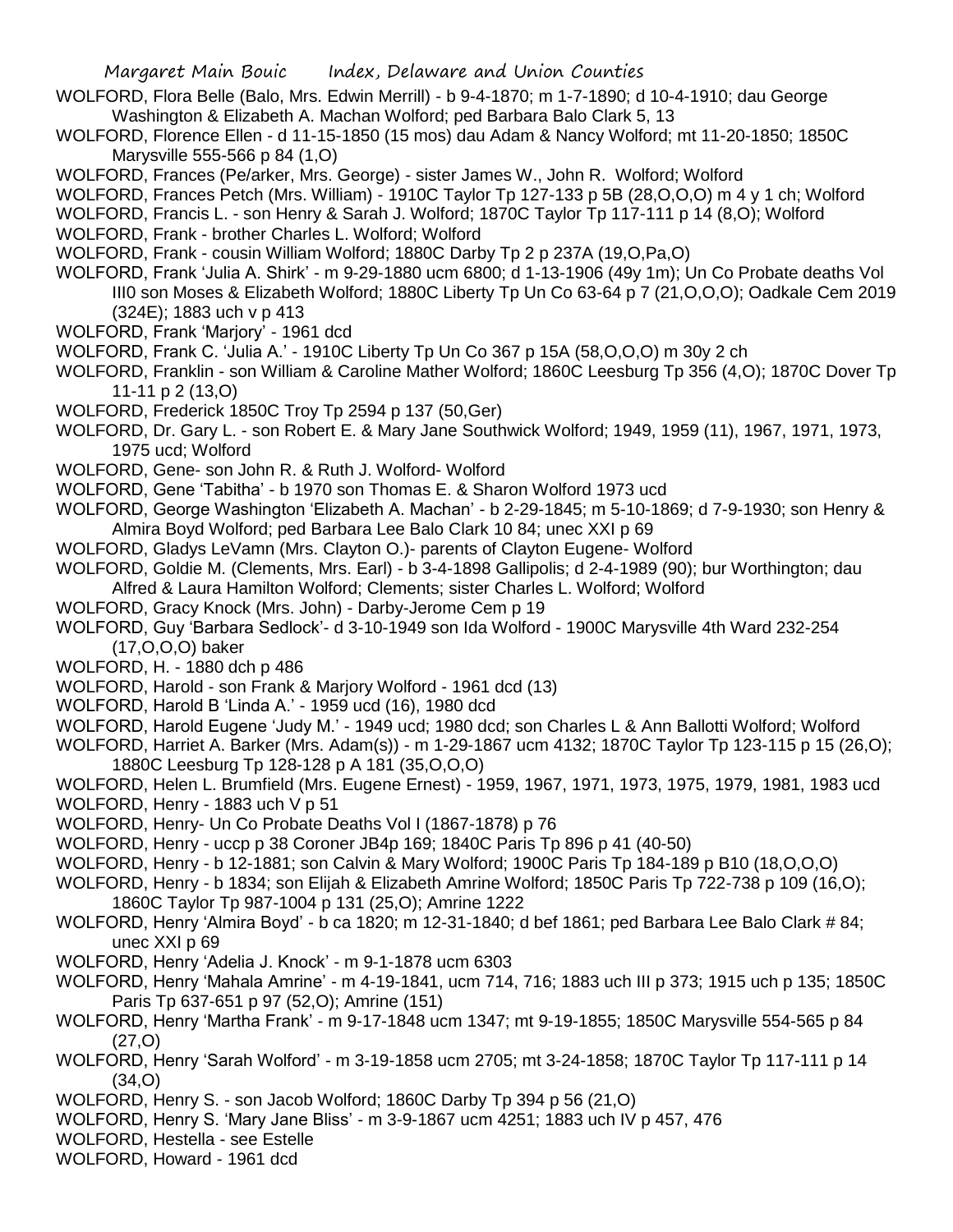- WOLFORD, Ida d 2-27-1930 (76y); Oakdale Cem 4224 (E324)
- WOLFORD, Ida 1910C Marysville 232-254 (41,O,O,O) wid 2 ch
- WOLFORD, ------ son of Ida Wolford; 1910C Marysville 232-254 (22,O,O,O)
- WOLFORD, Imo L. (King, Mrs. Arthur) b 1896 m 1918 d 9-7-1982 (86) Broadway Cem- dau Leroy F & (Mary Elizabeth Crites "Lizzie") Wolford; Wolford; 1900C Taylor Tp 65-68 p B3 (3,O,O,O); 1910C Taylor Tp 196-201 p 8B (13,O,O,O)
- WOLFORD, Ivaloo (Shearer, Mrs. )- dau Leroy & Mary Elizabeth Crites "Lizzie" Wolford; Wolford; 1910C Taylor Tp 196-201 p 8B (5,O,O,O)
- WOLFORD, J. G. dumch p 323
- WOLFORD, Jacob brother Charles L. Wolford; Wolford
- WOLFORD, Jacob 1850C Troy Tp 2594 p 137 (8,O)
- WOLFORD, Jacob 1883 uch V p 238; Freshwater p 188
- WOLFORD, Jacob 1880 dch p 494; 1908 dch p 448; 1840C Concord Tp p 118 (5-60); Pabst Pion I p 99; 1835 men p 20 #95 p 31 Concord Tp
- WOLFORD, Jacob 'Elizabeth' 1860C Darby Tp 394-396 p 56 (53,Pa)
- WOLFORD, Jacob 'Elizabeth Pryor' m 3-12-1842 dcm
- WOLFORD, Jacob 'Sarah Ward' m 8-13-1842 dcm
- WOLFORD, James son Moses & Elizabeth Wolford; 1880C Liberty Tp Un Co 63-64 p 7 (13,O,O,O)
- WOLFORD, James son Elijah & Elizabeth Emerson Wolford; 1860C Paris Tp 192-1202 p 157 (12,O)
- WOLFORD, James K.'Akiko'- b 10-12-1919 d 1-3-1991 (71) son Guy & Barbara Sedlock Wolford- Wolford
- WOLFORD, James W. 'Mildred' d 1-28-1980 (75); bur Green Mound, Kilb.; Wolford
- WOLFORD, Jane N. (Mrs. Adam) 1870C Marysville Paris Tp 117-117 p 13 (32,O)
- WOLFORD, Jean (Mrs. Charles)- Wolford
- WOLFORD, Jean (Stevens, Mrs. Francis) dau James W. & Mildred Wolford; Wolford
- WOLFORD, Jeanne (Householder, Mrs. James E.)- dau Ronald & Vicki Wolford- Wolford
- WOLFORD, Jennie May b 4-1880; dau Jesse B & Sarah Wolford; 1880C Taylor Tp 77-78 p 8 (1/12,O,O,O)
- WOLFORD, Jennifer Ellen (Coder, Mrs. Kris) dau Robert E. & Mary Jane Southwick Wolford; Wolford; 1959 ucd (10); 1971 ucd
- WOLFORD, Jenny dau Adam & Harriet A. Wolford; 1880C Leesburg Tp 128-128 p A 181 (9,O,O,O)
- WOLFORD, Jesse B. 'Sarah' 1880C Taylor Tp 77-78 p 7 (26,O,Va,Pa)
- WOLFORD,----- d 11-6-1905 Un Co Probate Deaths Vol III
- WOLFORD, Jimmy- son James K. & Akiko Wolford- Wolford
- WOLFORD, Joan F. (Shuey, Mrs. Robert)- dau Fay & Ava M. Gibson Wolford- Wolford
- WOLFORD, John brother James W. Wolford; Wolford
- WOLFORD, John 1840C Brown Tp (40-50)
- WOLFORD, John son Jesse B. & Sarah Wolford 1880C Taylor Tp 77-78 p 8 (1,O,O,O)
- WOLFORD, John b 6-1834; 1900C Liberty Tp Un Co 190-194 p 9A (65,O,O,O) farm laborer
- WOLFORD, John b 1842; 1850C Paris Tp 722-738 p 109 (8mo); 1860C Paris Tp 1192-1202 p 157 (16,O);
- son Elijah & Elizabeth Emerson Wolford; see Amrine 122 p 182
- WOLFORD, John 1850C Orange Tp 1781 p 113 (14,O)
- WOLFORD, John b 11-1881; son Frank Charles & Julia Wolford; 1900C Liberty Tp 205-209 p 9B (18,O,O,O) farm laborer; 1910C Liberty Tp Un Co 367 p 15A (28,O,O,O) works on home farm
- WOLFORD, John 1850C Troy Tp 2594 p 137 (54,Ger)
- WOLFORD, John Jr. 1850C Troy Tp 2594 p 137 (17,Ger)
- WOLFORD, John 'Gracy Knock' Darby-Jerome Cem p 19
- WOLFORD, John A. son Jacob Wolford; 1860C Darby Tp 394-396 p 56 (14,O)
- WOLFORD, John G. b 6-1830; father-in-law of Adam H. Taylor; 1900C Taylor Tp 205-210 p B 96 (69,Ger,Ger,Ger) wid
- WOLFORD, John H. 1883 uch IV p 513
- WOLFORD, John R. 'Ruth J.'- d 9-17-1985 (82) Millersport Cem- Wolford
- WOLFORD, John T. 'Ernestine Scheiderer' m Feb 1962; Wolford
- WOLFORD, Joshua D.- b 12-10-1997 son Scott & Robin Wolford- Wolford
- WOLFORD, Joyce (Herboltzheimir, Mrs. ) dau Charles F. & Dorothy M. Wolford; Wolford
- WOLFORD, Juanita (Clark, Mrs. )- dau John R. & Ruth J. Wolford- Wolford
- WOLFORD, Judy M. (Mrs. Harold E.) 1980 dcd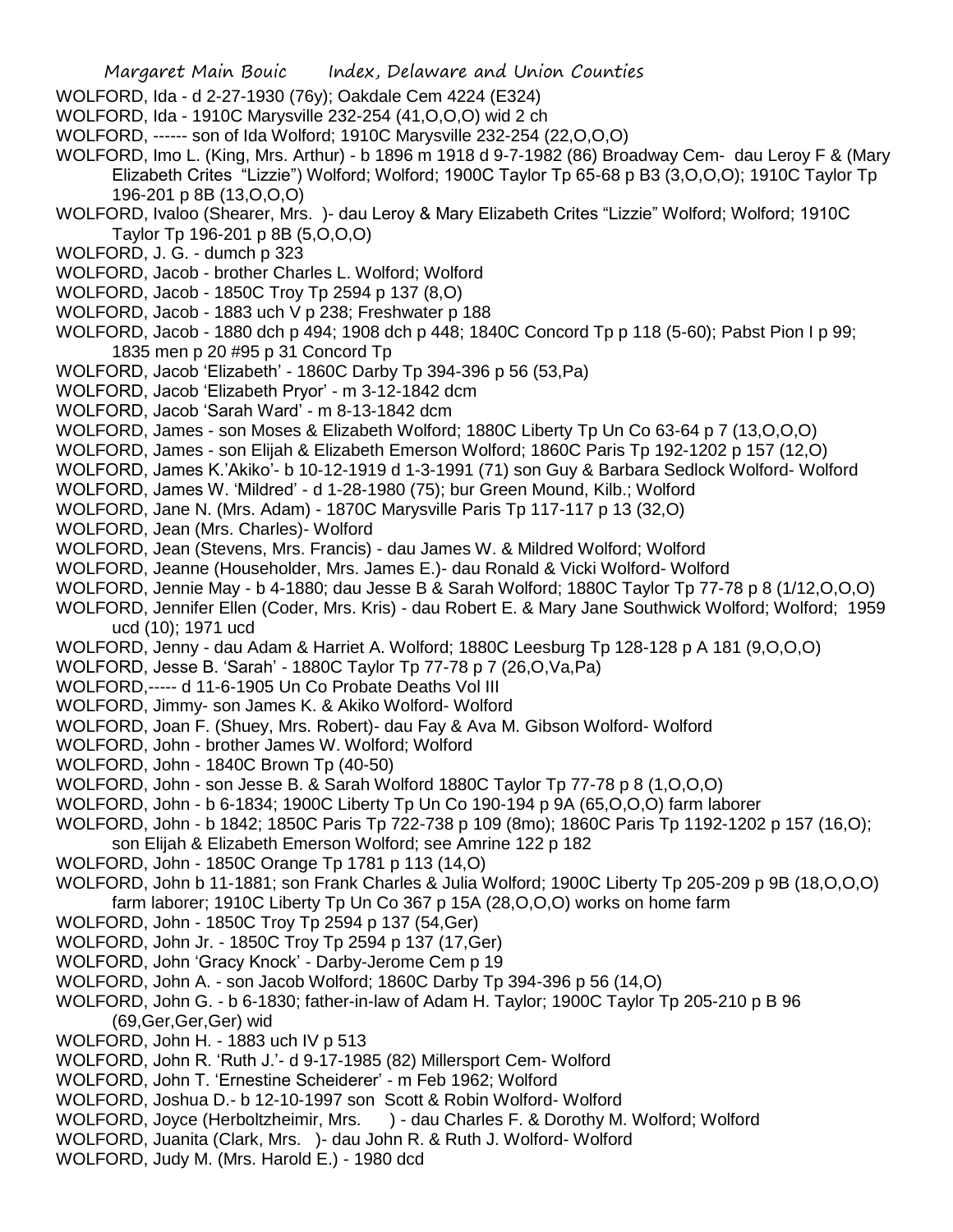- Margaret Main Bouic Index, Delaware and Union Counties WOLFORD, Julia (Mrs. Charles) - b 8-1851; 1900C Liberty Tp 205-209 p 9B (48,O,O,O) m 20 y 2 ch WOLFORD, Julia A. Shirk (Mrs. Frank) - m 9-29-1880 ucm 6800; 1883 uch V p 413; dau Daniel & Sarah D. Brake Shirk; 1910C Liberty Tp Un Co 367 p 15A (58,O,O,O) m 30 y 2 ch WOLFORD, Karen - 1961 dcd WOLFORD, Kathy Jo (Rees, Mrs. Mark Allan) - b 1963 m 8-1-1981 ; dau Charles L. & Beverly J. Wolford; Wolford; 1971, 1975 ucd WOLFORD, Kay (Mrs. Charles)- parents of Melissa Wolford- Wolford WOLFORD, Kendall Owen - b 8-13-1943; d 1-3-1944; Jerome IOOF; son Dana & Elva Wolford; Darby-Jerome Cem p 115 WOLFORD, ------ (Mrs. L. H.) - dau John B & Savannah Kirby, dg 4-4-1905 Cry Ab p 19 WOLFORD, Kerah Dawn- b 6-13-1983 dau Douglas & Kuhn Wolford- Wolford WOLFORD, Kimberly K. Allen (Mrs. Daniel E.)- m 9-1990 dau Dr. David & Dollie Allen- Wolford WOLFORD, Larry 'Nancy Casey' - b 1959; son Ernest Eugene & Helen L. Wolford; 1967, 1971, 1973, 1975 ucd; Graham 1455335; Hamilton 155335; Bell 125532 WOLFORD, Laura Hamilton (Mrs. Alfred) - Wolford WOLFORD, Lavina - dau Henry & Mahala Amrine Wolford; 1850C Paris Tp 637-651 p 97 (1,O) WOLFORD, Lawrence A. 'Agnes Hines' - d 6-14-1987 Oakdale Cem Record H203 W 1/20 son Ernest & Cecil Rosetta Hamilton Wolford; Graham 145532; Hamilton 14432; Bell 125532 WOLFORD, Lenna B - dau Adam & Harriet Wolford; 1880C Leesburg Tp 128-128 (7,O,O,O) WOLFORD, Lenora - d 9-25-1925 (55y); Oakdale Cem 3756 (F142) WOLFORD, Leroy 'Mary Elizabeth Crites'"Lizzie' - son Sarah Wolford ; Wolfordl 1880C Taylor Tp 187-189 p 18 (19,O,O,O) laborer; 1910C Taylor Tp 196-201 p 8B (49,O,O,O) m 14y, farmer WOLFORD, Lester- son Charles & Ann M. Balotti Wolford- Wolford WOLFORD, Letha (Gibson, Mrs. )- dau Dana & Elva Lake Wolford- Wolford WOLFORD, Levi - b 1844; d 6-9-1862; son Elijah & Elisabeth Emerson Wolford; 1850C Paris Tp 722-738 p 109 (8,O); 1860C Paris Tp 1192-1202 p 157 (14,O); 1883 uch IV p 486; see Amrine 122 WOLFORD, Levi - son Adam & Harriet A. Wolford - 1880C Leesburg Tp 128-128 p A181 (3,O,O,O) WOLFORD, Lewis O. - b 5-1886; 1900C Leesburg tp 37-37 p 2B (14,O,O,O) brother-in-law of James & Zena R. Moehn WOLFORD, Lily M. - dau Moses & Elizabeth Wolford; 1880C Liberty Tp Un Co 63-64 p 7 (15,O,O,O) WOLFORD, Linda L. (Sheets, Mrs. Stephen) - dau Robert L. & Mildred Clover Wolford; Wolford WOLFORD, Linda A. (Mrs. Harold B.) - 1969, 1980 dcd WOLFORD, Lindsay Moriah- b 9-28-1990 twin dau Gene & Tabitha Wolford- Wolford WOLFORD, Lizzie (Mrs. Leroy) - 1910C Taylor Tp 196-201 p 8B (41,O,O,O) m 24y 5 ch WOLFORD, Lois Hewey or Huey (Mrs. Dick or Richard R.) - b 1937; 1959, 1967, 1971, 1973, 1975 ucd; 1985 uch p 78; Hamilton (15534); Graham (145534); Bell (125534) WOLFORD, Lorain (Mrs. David E.) - d 3-24-1861 (20y1m16d); Unionville Cem, DJ Cem p 35 WOLFORD, Lorain Holycross (Mrs. David) - m 3-10-1863 ucm 3415 WOLFORD, Lori Joe (McFarland, Mrs. Michael E.) (Albee, Mrs. Stewaart R.)-b 2-14-1961 m 6-10-1978 m(2) 2-6-1982- ; dau Richard L. & Lois L. Hewey (Mrs. Rodney) Haines Wolford;Bell 125534; 1967, 1971, 1971, 1973, 1979 ucd WOLFORD, Louisa (Mrs. Shanon) - 1870C Jerome Tp 4 p1 (2,O) WOLFORD, Lowe E - 1979 ucd WOLFORD, Luanna - b 1960; dau Sherman & Anna R. Wolford; 1961, 1971 dcd WOLFORD, Lucas Charles- b 10-26-1993 son Brian & Tracie Wolford- Wolford WOLFORD, Lucille (Lake, Mrs. ) - sister Charles L. Wolford; Wolford WOLFORD, Lydia Ellen Weaver (Berger, Mrs. ) - b 8-28-1869; d 3-31-1958 1985 uch p 39 WOLFORD, L(?)da Weaver (Mrs. Paul L. G.) b 8-1870 dau George & Clara Weaver; 1900C Paris Tp 60-62 p B4 (29,O,Md,O) WOLFORD, Lyle - ch Frank & Marjory Wolford; 1961 dcd (8) WOLFORD, M. - 1883 uch IV p 520
	- WOLFORD, (Mrs. )- Un Co Probate Records Vol I (1867-1878) p 6
	- WOLFORD, M. T. 1883 uch IV p 457, 522
	- WOLFORD, Mahala Amrine (Mrs. Henry) m 4-19-1841; dau Moses & Elizabeth Watkins Amrine; Amrine 151; 1850C Paris Tp 637-651 p 97 (57,Pa)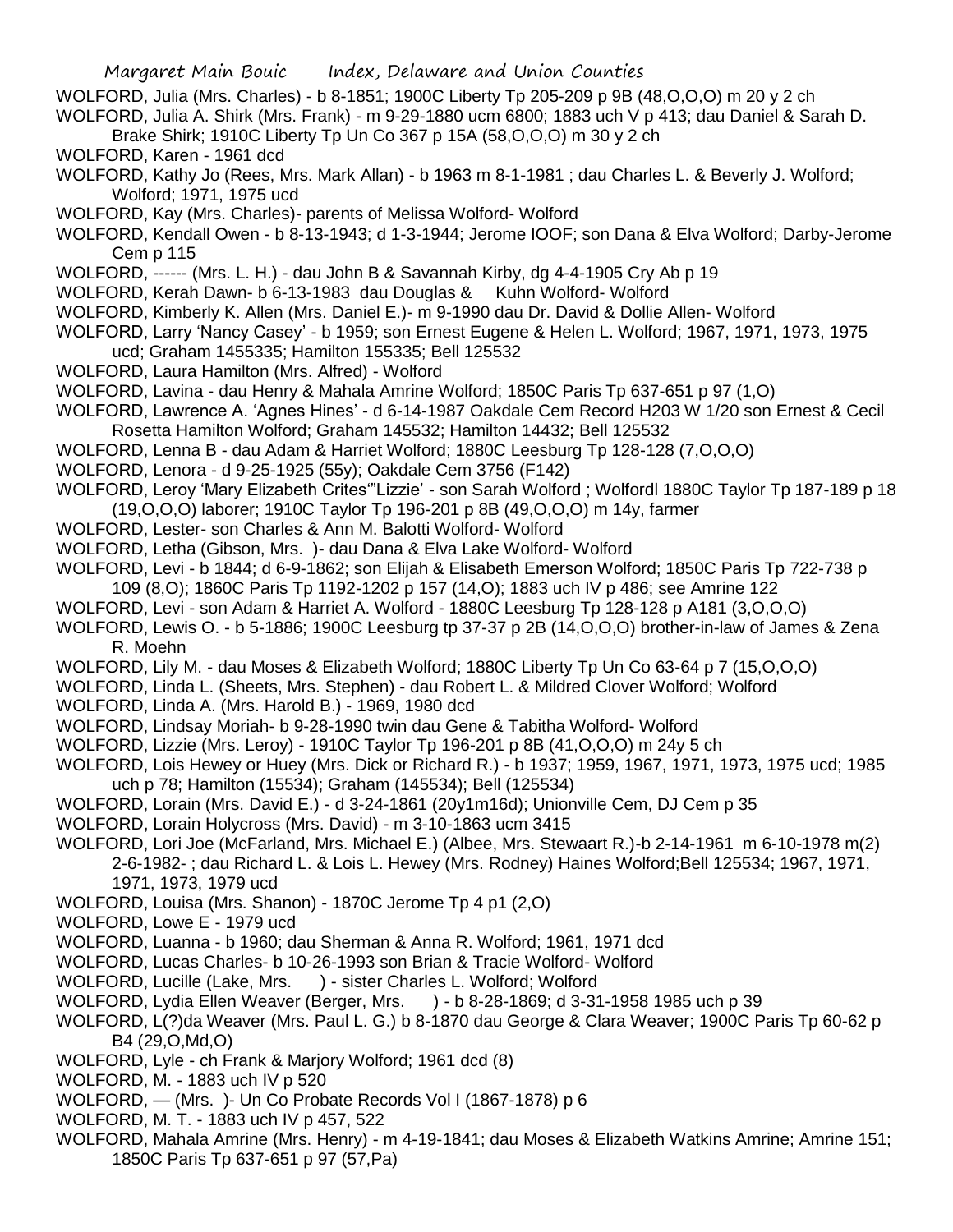- WOLFORD, Mammie b 6-1888; dau Leroy F. & Mary E. Wolford; 1900C Taylor Tp 65-68 p B3 (11,O,O,O)
- WOLFORD, Margaret 1870C Taylor Tp (25,O) idiot
- WOLFORD, Margaret 1880C Taylor Tp 187-189 p 18 (31,O,O,O) sister Sarah Wolford
- WOLFORD, Margaret b 3- 1847; 1900C Taylor Tp 74-77 (53,O,Pa,O)
- WOLFORD, Margaret dau Daniel & Ellen Wolford; 1860C Leesburg Tp 363 (13,O)
- WOLFORD, Margaret E. dau Abner & Mary Carr Wolford; Maugans Anc p 85
- WOLFORD, Maria (Partridge, Mrs. Reuben L.) 1883 uch V p 138; 1860C Marysville 1561 (35,O)
- WOLFORD, Mariah (Mrs. Reuben) m 9-17-1848 ucm 1347; 1850C Marysville 554-565 p 84 (27,O); mt 9-19- 1855
- WOLFORD, Marion 1883 uch IV p 494
- WOLFORD, Marjory (Mrs. Frank) 1961 dcd
- WOLFORD, Martha (Hager, Mrs. James W.) m 7-10-1853; Pleasant Valley, Ohio; Genther p 201
- WOLFORD, Martha Frank (Mrs. Henry) m 9-17-1848 ucm 1347; 1850C Marysville 554-565 p 84 (27,O); mt 9- 19-1855
- WOLFORD, Martin 1835 men p 20 #92 p 31 Concord Tp
- WOLFORD, Martin 1835 men p 20 #93 p 31 Concord Tp
- WOLFORD, Marvin 1883 uch IV p 493
- WOLFORD, Marvin F. son Jacob Wolford; 1860C Darby Tp 394-396 p 56 (23,O)
- WOLFORD, Marvin T. 'Cynthia J. Nick' m 6-22-1866 ucm 3983; 1870C Darby Tp 234-222 p 29 (33,O) farm laborer
- WOLFORD, Mary 1910C Liberty Tp Un Co 188 p 8A (63,O,O,O) div
- WOLFORD, Mary (Amrine, Mrs. Abraham) b 1764; m 1785; d 9-1823; Amrine (1); MR-DAR p 12, 13; 1985 uch p 6
- WOLFORD, Mary (Mrs. Calvin) b 2-1850; 1900C Paris Tp 184-189 p B10 (50,O,O,O) m 21y 7 ch 5 liv
- WOLFORD, Mary (Jenkins, Mrs. ) sister Charles L. Wolford; Wolford
- WOLFORD, Mary (Price, Mrs. John Christian) d 1934; Graham (1836); dau Henry & Jane Wolford
- WOLFORD, Mary (White, Mrs. Martin L.) m 11-12-1863 ucm 3490; unec XXI p 8
- WOLFORD, Mary A. dau Henry & Sarah Wolford Wolford 1870C Taylor Tp 117-111 p 14 (7,O)
- WOLFORD, Mary Carr (Mrs. Abner) dau Amos & Margaret Jackson Carr; Maugans Anc p 85
- WOLFORD, Mary Elizabeth Crites. (Mrs. Leroy F.)- b 9-1869; Wolford; 1900C Taylor Tp 65-68 p B3 (30,O,O,O) m 14y 4ch
- WOLFORD, Mary E. (Shanks, Mrs. Donald E.)- m 8-2-1947- dau Guy & Barbara Sedlock Wolford Wolford
- WOLFORD, Mary Ford (Mrs. Paul) m 11-18-1861 ucm 3246
- WOLFORD, Mary Jane Bliss (Mrs. Henry S.) m 3-9-1867 ucm 415
- WOLFORD, Mary Jane P. (Mrs. Robert F.) 1971, 1973 ucd
- WOLFORD, Mary Jane Southwick (Mrs. Robert E.) b 8-15-1928; m 1946; d 11-10-1976; bur Byhalia Cem; dau Tiny & Glenna Woods Southwick; Wolford
- WOLFORD, Mary L. (Mrs. ) d 10-13-1962 (96); bur Attica Cem; Wolford
- WOLFORD, Mary M. d 11-11-1839 (18y4m6d); Powell p 252; NM p 16
- WOLFORD, Mary M.- Un Co Probate Deaths Vol I (1867-1878) p 32
- WOLFORD, Mary Margaret (Christian, Mrs. Donald) dau Charles L. & Ann Ballotti Wolford; Wolford; 1949, 1959 (12); 1967, 1979, 1981 ucd
- WOLFORD, Mary May dau Sarah Wolford; 1880 C Taylor Tp 187-189 p 18 (17,O,O,O)
- WOLFORD, Mary R. dau Daniel & Ellen Wolford; 1860C Leesburg Tp 363 (10,O)
- WOLFORD, Mathias 'Eliza Emerson' m 12-30-1845 ucm 1095; unec XXI p 41
- WOLFORD, Matilda (Amrine, Mrs. James) b 9-3-1841; m 3-11-1858 Knox County; ucm 2702; mt 3-24-1858; 1883 uch V p 437, 856; Amrine (1331
- WOLFORD, Melissa dau Charles & Kay Wolford- Wolford- engaged to Joe Stenger
- WOLFORD, Melodie Sue b 3-3-1954 Delaware d 3-1-1969 (14) Byhalia Cem; dau Robert & Mary Jane Southwick Wolford; Wolford; 1959, 1967 ucd
- WOLFORD, Mildred A. Stanley (Mrs. James W.) b 11-5-1914 Michigan d 4-9-2000 (85) Greenmound Cemdau John & Edith Jones Stanley- Wolford
- WOLFORD, Mildred Clover (Mrs. Robert L.) m 3-7-1929 Wolford; 1969, 1971, 1980 dcd
- WOLFORD, Minnie (Hunt, Mrs. ) dau William Wolford; 1910 C Taylor Tp 127-133 p 5B (13, O, O, O); **Wolford**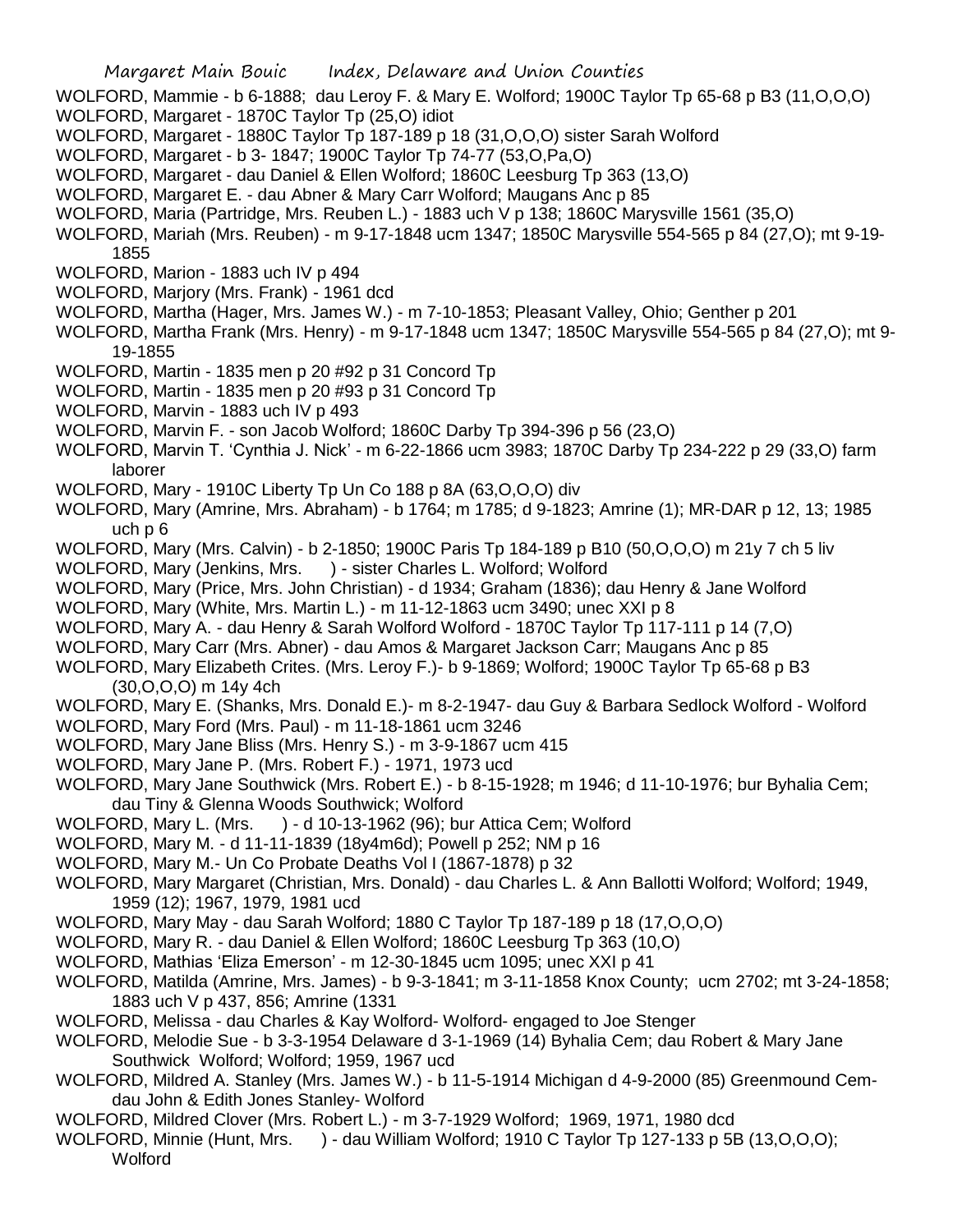- WOLFORD,Mollie M.- d 3-3-1873 (2y10d);dau W. H. & D. J. -Unionville Cem Darby-Jerome Cem p 35
- WOLFORD, Moses- d 8-14-1894 Un Co Probate Deaths, Vol III
- WOLFORD, Moses b 1832; son Elijah & Elizabeth Amrine Wolford; Amrine 1221; 1850C Paris Tp 722-738 p 109 (18,O)
- WOLFORD, Moses 'Orintha Amrine' m 2-4-1857 ucm 2518; mt 2-11-1857; 1860C Paris Tp 1189-1199 p 157 (26,O); Amrine (1261)
- WOLFORD, Moses 'Elizabeth Cline' m 10-23-1873 ucm 5360; 1880C Liberty Tp Un Co 63-64 p 7 (46,O,Conn,Ky)
- WOLFORD, Nancy (Kahle, Mrs. George Calvin Reese) b 11-11-1873; m 5-7-1895; Weiser p 694
- WOLFORD, Nancy Amrine (Mrs. Adam) m 5-16-1848 ucm 1314; dau Moses & Elizabeth Watkins Amrine; mt 11-20-1850; 1850C Marysville 555-556 p 84 (22,O); Amrine 152
- WOLFORD, Nancy Casey (Mrs. Larry)- dau Charles & Vera Casey- Wolford
- WOLFORD, Nancy J. Jordan (Mrs. Adam) m 12-9-1860 ucm 3109; d 1-2-1892 (53y 11m); Un Co Probate Deaths, Vol III- dau Henry & Nancy Jordan; 1883 uch V p 483; mt 11-20-1850; Oakdale Cem 699 (38 D); 1880C Allen Tp 193-206 p 20 (43,O,Ireland,O)
- WOLFORD, Nettie R. dau W. H. & E. A. d 7-5-1875 (1y4m14d); Unionville Cem Darby-Jerome Cem p 35
- WOLFORD, Norma Jean (Douglas, Mrs. Gilbert L.) m 6-5-1943 d 9-8-1990 (63) Claibourne Cem- dau William & Frances Patch Wolford; Wolford
- WOLFORD, Norman 'Elizabeth Dixon' b 3-1837; m 1-20-1870 ucm 2518; son Daniel & Ellen Wolford; 1860C Leesburg Tp 363 (23,O); 1870C Taylor Tp 242-232 (30,O);1880C Taylor Tp 174-177 p 17 (43,O,Pa,O); 1900C Taylor Tp 172-177 p A8 (63,O,O,O) m 30y; 1910C Taylor Tp 127-133 p 5B (73,O,Pa,O) m 40y farm laborer
- WOLFORD, Obie b 1-1877; son Norman & Elizabeth Wolford; 1880C Taylor Tp 174-177 p 17 (3,O,O,O); 1900C Taylor Tp 172-177 p B8 (23,O,O,O); 1910C Taylor Tp 127-133 p 5B (32,O,O,O) odd jobs
- WOLFORD, Ollie Estelle (Yoder, Mrs. Alexandra) grandparents of Clylea Yoder; 1985 uch p 151
- WOLFORD, Orintha Amrine (Mrs. Moses) b 1841; m 2-4-1857(6); ucm 2518; mt 2-11-1857; dau John Henry & Elizabeth Wolford Amrine; 1860C Paris Tp 1189-1199 p 157 (17,O); Amrine 1261 ; Un Co Probate Deaths Vol I (1867-1878) p 34 (Oryntha)
- WOLFORD, Orland O. son Robert L. & Mildred Clover Wolford; 1969, 1971 dcd; Wolford
- WOLFORD, Otho 1870C Dover Tp 11-11 p 2 (7,O); son Carline Wolford
- WOLFORD, P. W. 1883 uch IV p 509
- WOLFORD, Patricia A. (Umbleby, Mrs. ) dau Charles F. & Dorothy M. Wolford; Wolford
- WOLFORD, Patricia (Mrs. Russell)- Wolford
- WOLFORD, Patricia (Montgomery, Mrs. )- dau Guy & Barbara Sedlock Wolford- Wolford
- WOLFORD, Paul E. "Ted"- son Fay & Ava M. Gibson Wolford- Wolford
- WOLFORD, Paul 'Mary Ford' 11-18-1861 ucm 3246
- WOLFORD, Paul L. G. b 4-26-1892; d (47) White Cross- Oakdale Cem son Willis & Lydia Wolford; 1900C Paris Tp 60-62 p 134 (8,O,O,O); Evening Tribune 4-28-1838
- WOLFORD, Paul R. 'Wilma L.' 1971 ucd
- WOLFORD, Paul Richard- brother Lawrence A. Wolford- Wolford
- WOLFORD, "Peggy" Mary Jane' (Mrs. Robert F.) Wolford; 1949, 1959, 1967, 1975 ucd
- WOLFORD, Peter son Earl Wolford; Graham 1455311; Hamilton 155311; Bell 1255311
- WOLFORD, Phillip 'Kimberly O'Neil'- son Charles & Kay Wolford- Wolford
- WOLFORD, Phillip Eric, Jr.- b 10-8-1990 son Phillip & Kimberly O'NeilWolford- Wolford
- WOLFORD, Phillip b 1977; son Richard L. & Teresa Wolford; Wolford; 1979, 1981, 1983 ucd
- WOLFORD, Polly(Amrine, Mrs. Abraham) m 5-17-1824 ucm 67; 1883 uch III p 284; unec 1982 II p 14
- WOLFORD, Powel 1860C Darby Tp 485-488 p 68 (24,O) farm laborer James Robinson family
- WOLFORD, Ralph- son Dana & Elva Lake Wolford- Wolford
- WOLFORD, R. L. 1973 ucd
- WOLFORD, Randy Lynn 'Cinda Renee Ardrey'- b 1966 m 8-31-1985 ; son Charles L. & Beverly J. Wolford; Wolford; 1971, 1975 ucd
- WOLFORD, Rebecca Lynn Norris (Mrs. Ronald Lee)- m 11-24-1979 dau Paul N. Norris- Wolford
- WOLFORD, Richard b 1956; son Richard R. & Lois L. Hewey Wolford; 1959, 1967, 1971, 1973 ucd
- WOLFORD, Richard son Eugene E. & Helen L. Wolford; b 1949, Graham 1455331; Hamilton 155331; Bell 1255331; 1959, 1967, 1971, 1973, 1979, 1981 ucd;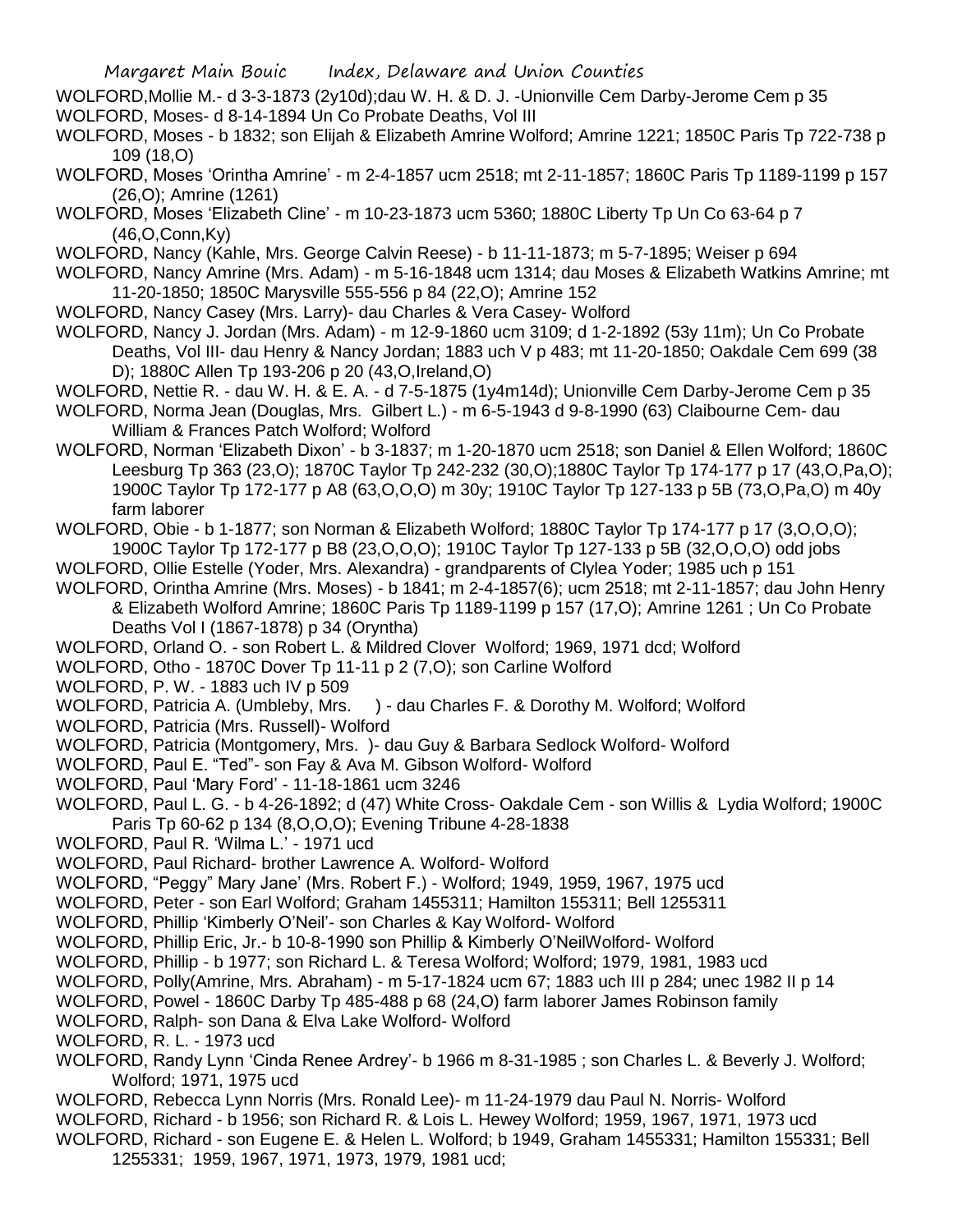- WOLFORD, Richard 'Wilma Ziegler' Ziegler
- WOLFORD, Richard L. 'Teresa L.' 1979, 1981, 1983 ucd
- WOLFORD, Richard R. 'Lois L. Huey' m 1953; 1979 ucd; 1985 uch p 78; see Dick
- WOLFORD, Robert 1983 ucd
- WOLFORD, Robert brother Charles F. Wolford; Wolford
- WOLFORD, Robert F. 'Mary Jane Southwick' m 1946; 1971, 1973, 1981 ucd; Wolford
- WOLFORD, Robert Fay . 'Mary Jane '"Peggy" b 1-15-1918 Marysville son Guy & Barbara Sedlock Wolford-Wolford; 1949, 1959, 1967, 1975, 1979 ucd
- WOLFORD, Robert- son Guy & Akiko Wolford- Wolford
- WOLFORD, Robert F.- son James K. Wolford- Wolford; engaged to Christine L. Scott
- WOLFORD, Robert L. 'Mildred Clover' m 3-7-1929 d 1-18-1985 (77); Wolford; 1969, 1971, 1980 dcd; brother James W., John Wolford
- WOLFORD, Robert Lee son Elizabeth Wolford 1949 ucd
- WOLFORD, Robin (Mrs. Scott)- parents of Joshua E. Wolford- Wolford
- WOLFORD, Rodney son Karen Wolford; 1961 (1) dcd
- WOLFORD, Ronnie- son Dana & Elva Lake Wolford- Wolford
- WOLFORD, Ronald b 1970 son Ronald & Victoria Barry Wolford; 1973 ucd
- WOLFORD, Ronald Lee 'Victoria (Vickie) Barry' 'Rebecca Lynn Norris' m(2) 11-24-1979 son Charles L. & Ann Ballotti Wolford; 1949, 1959 (14); 1967, 1971, 1973 ucd; Wolford; Pounds
- WOLFORD, Ronda b 1965; dau Ronald & Victoria Barry Wolford; 167, 1973 ucd
- WOLFORD, Rose d 9-12-1855; dau Henry & Martha A. Wolford; mt 9-19-1855
- WOLFORD Rosella M.- dau Adam & Harriet A. Wolford;1880C Leesburg Tp 128-128 p A 181(1,O,O,O)
- WOLFORD, Rosemary (Hively, Mrs. Stephen R.)- m 9-1-1974- dau James K. Wolford- Wolford
- WOLFORD, Roxana (Osborne, Mrs.) dau William & Frances Paetch Wolford; 1910C Taylor Tp 127-133 (2,O,O,O) Wolford
- WOLFORD, Russell 'Patricia'- Food for the Hungry, Kenya- Wolford
- WOLFORD, Ruth J. (Mrs. John R.)- Wolford
- WOLFORD, Sally (Furrow, Mrs. David) m 1-15-1823 ucm 38; 1883 uch III p 283; unec 1982 II p 13
- WOLFORD, Sandra dau Elizabeth Wolford; 1949 ucd
- WOLFORD, Sarah dau Jacob & Elizabeth Wolford; 1860C Darby Tp 394-396 p 56 (10,O)
- WOLFORD, Sarah (Mrs. Jesse B.) 1880C Taylor Tp 77-78 p 7 (24,O,Pa,O)
- WOLFORD, Sarah (Martin, Mrs. George W.) b 6-1839; 1880C Taylor Tp 187-189 p 18 (41,O,Pa,O); 1900C Taylor tp 74-77 (60,O,Pa,O) 3 ch
- WOLFORD, Sarah (Wolford, Mrs. Henry) m 3-19-1858 ucm 2705; mt 3-24-1858; 1870C Taylor Tp 117-111 p 14 (23,O)
- WOLFORD, Sarah Ward (Mrs. Jacob) m 8-13-1842 dcm
- WOLFORD, Sarah A. dau Henry & Mahala Wolford; 1850C Paris Tp 637-651 p 97 (6,O)
- WOLFORD, Scott b 1965; son Anna Wolford; 1969, 1971, 1980 dcd
- WOLFORD, Scott 'Robin'- Wolford
- WOLFORD, Senna dau Adam & Harriet A. Wolford; 1880C Leesburg Tp 128-128 p A 181 (5,O,O,O)
- WOLFORD, Shanon 1870C Jackson Tp 4 p 1 (3/10)
- WOLFORD, Sharon (Mrs. Thomas E.) 1973, 1975 ucd
- WOLFORD, Sherman 'Anna R.' 1961 dcd
- WOLFORD, Sherman- son Dana & Elva Lake Wolford- Wolford
- WOLFORD, Shirley (Faiella, Mrs. Douglas) dau Eugene E. & Helen L. Wolford; b 1952; Graham 1455332; Hamilton 155332; Bell 1255332 ; 1959, 1967 ucd
- WOLFORD, Sonny- son Dana & Elva Lake Wolford- Wolford
- WOLFORD, Susan (Barry, Mrs. Mike)- Wolford
- WOLFORD, Susan dau Richard R. & Lois L. Wolford; b 1953; Graham 1455341; Hamilton 155341; Bell 1255341; 1985 uch p 78; 1959, 1967 ucd
- WOLFORD, Tabitha (Mrs. Gene)- Wolford
- WOLFORD, Teresa L. (Mrs. Richard L.) 1979, 1981, 1983 ucd
- WOLFORD, Thomas E. 'Sharon' 1973, 1975 ucd
- WOLFORD, Timothy b 1975; son Thomas E. & Sharon Wolford; 1975 ucd
- WOLFORD, Todd- son Guy & Barbara Sedlock Wolford- Wolford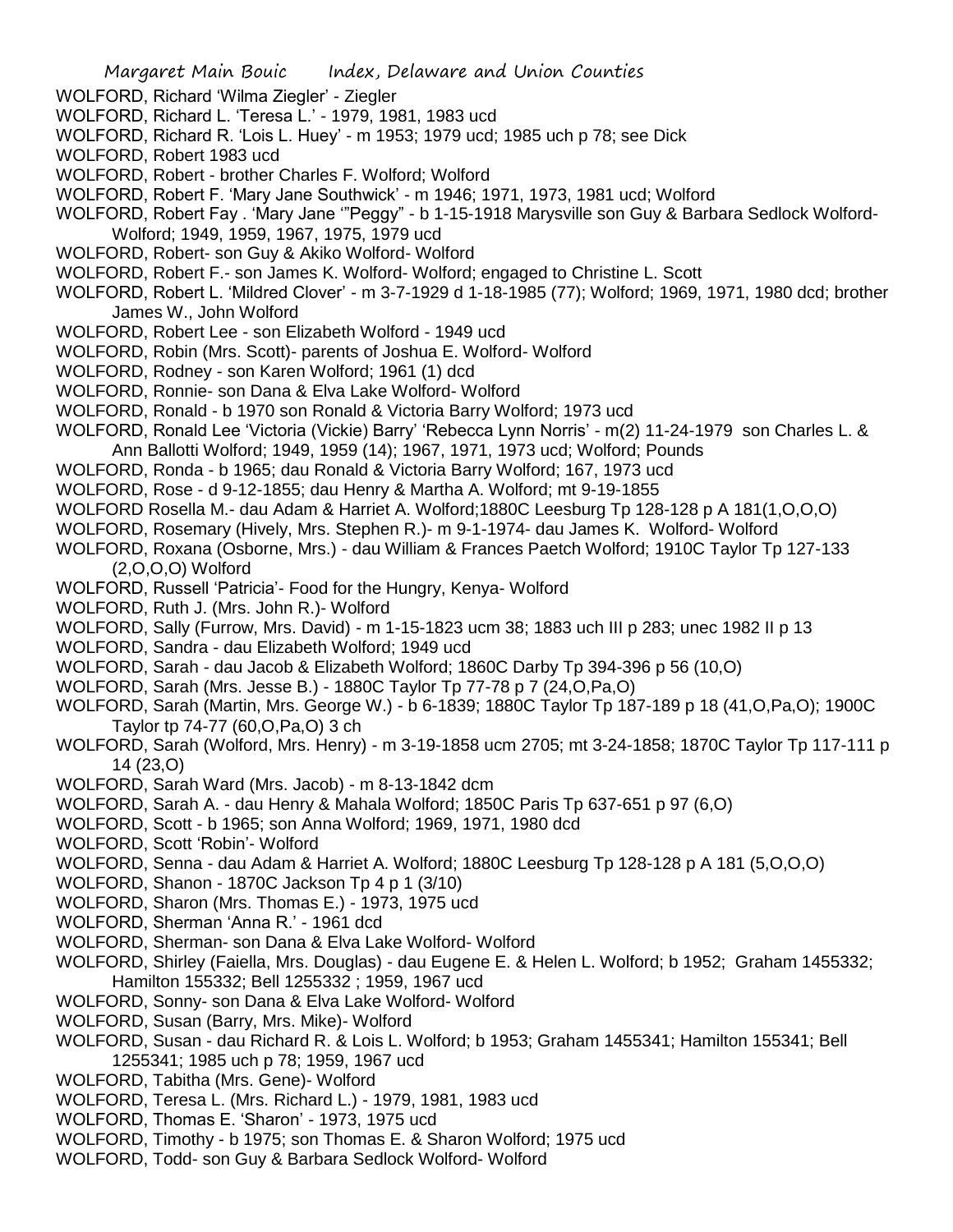- WOLFORD, Tracie L. Boger (Mrs. Brian C.)- m 7-23-1988 dau Carl M. Boger- Wolford
- WOLFORD, Victoria Barry (Mrs. Ronald Lee) ( ) dau Victor & Katharyn Muladore Barry; Pounds 1422511; 1967, 1971, 1973 ucd
- WOLFORD, Virginia 1971, 1981, 1983 ucd
- WOLFORD, W. E. 1883 uch IV p 509
- WOLFORD, Wanneta b 1961; dau Sherman & Anna R. Wolford; 1969, 1971 dcd
- WOLFORD, Wayne son Ben & Dovie Wolford; 1949 ucd
- WOLFORD, Willard son Adams & Harriet Wolford; 1870C Taylor Tp 123-115 p 15 (3,O); 1880C Leesburg Tp 128-128 pA 181 (13,O,O,O)
- WOLFORD, William 'Caroline Mather(s) m 6-15-1854 ucm 2139; mt 6-21-1854; 1850C Marysville 1562 p 205 (25,O); 1860C Leesburg Tp 356 (30,O)
- WOLFORD, William 'Frances Petch' Wolford
- WOLFORD, William E. son Jacob Wolford; 1860C Darby Tp 394-396 p 56 (16,O)
- WOLFORD, William H. 'Fidelia or Delia Lombard or Lumbard' b 1 or 7-8-1835; m 2-19-1861 ucm 3150; d 10- 16-1905; Unionville Cem DJ Cem p 35; Un Co Probate Deaths, Vol III; 1883 uch V p 224, 127, 261; son Adam & Catharine Wolford; 1850C Marysville 553-564 (15,O); 1860C Marysville 1562 p 205 (25,O); 1880C Darby Tp 2 p 237 A (45,O,O,O); 1900 C Darby Tp 172-179 p 8A (65,O,O,O) m 39y
- WOLFORD, William L. 'Frances' son Norman & Elizabeth Wolford; 1880C Taylor Tp 174-177 p 17 (9,O,O,O); 1910C Taylor Tp 127-133 p 5B (39,O,O,O) m 4y
- WOLFORD, Willis d 5-26-1906 (45y 4m); Oakdale Cem 2053 (142F)
- WOLFORD, Willis son William & Caroline Mather Wolford; 1860C Leesburg Tp 356 (1,O); 1870C Dover Tp 11-11 p 2 (10,O)
- WOLFORD, Wilma L. (Mrs. Paul R.) 1971 ucd
- WOLFORD, Wilma Ziegler (Mrs. Richard) dau Clarence E. Ziegler; Ziegler
- WOLFORD, Wyvetta W. "Betty"(Ray, Mrs. )- b 5-15-1923 Jerome d 5-19-1991 (68) Oakdale Cem dau Dana & Elvy Lake Wolford- Wolford
- WOLFORD, Zacharia son Earl & Cindy Wolford- Wolford- engaged to Drla Balsiger
- WOLFREY, Jill Snyder (Mrs. Dan)- dau Jack Snyder- earned R. N. 1989- Wolfrey
- WOLFROM, Ferrol S.'Helen'- b Ada d 10-25-1978 (73) Clymer Cem, Rawson- Wolfrom
- WOLFROM, Helen (Mrs. Ferrol S.)- Wolfrom
- WOLFROM, Jerry K.- son Ferrol S. & Helen Wolfrom- Wolfrom
- WOLFROM, Norman S.- son Ferrol S. & Helen Wolfrom- Wolfrom
- WOLFSBERGER, Betty (Love, Mrs. Valentine) b 8-13-1916; Maugans Anc p 178
- WOLGAMOOD, Bernice Edwards (Mrs. Harold H.) b 2-20-1903; d 8-23-1983 bur N. Lewisburg; dau E. D. & Harriett Crary Edwards; Wolgamood ; 1967, 1971, 1973, 1975, 1979 ucd
- WOLGAMOOD, Harold H. 'Bernice Edwards' d 2-26-1949; Wolgamood
- WOLGAMOT, Anna Bell (Mrs. Melvin) b 6-1873; 1900C Richwood 356-381 p 14A 356-381 (26,O,O,O) m 3y 2ch; 1910C Richwood 303-310 p 11A (37,O,O,O) m 13y 2 ch
- WOLGAMOT, Basil Charles son Robert & Orinda Olive McIntire Wolgamot; Pounds 5
- WOLGAMOT, Cecil Irwin ch Robert & Orinda Olive McIntire Wolgamot; Pounds 5
- WOLGAMOT, Charlotte b 6-1898; dau Melvin & Anna Bell Wolgamot; 1900C Richwood 356-381 p 14A (2,O,O,O); 1910C Richwood 303-310 p 11A (12,O,O,O)
- WOLGAMOT, Clara Maud Liggett (Mrs. William) b 11-26-1875; m 6-11-1908; dau Luther & Maria Wilkinson Liggett; 1880C Milcreek Tp 8; 1910C Marysville 9-8 p 1A (33,O,O,O) m 2y 1 ch none living; dumch p 103; 1915 uch p 584; Marysville p 69; Liggett 1416
- WOLGAMOT, Henrietta (Brelsford, Mrs. Amos M.) great grandparents of Paul Brelsford, 1985 uch p17
- WOLGAMOT, Homer Carl son Robert & Orinda Olive McIntire Wolgamot; Pounds 5
- WOLGAMOT, Maria- d 8-16-1986 Oakdale Cem Record H 116 W 1/2
- WOLGAMOT, M. C. 1915 uch p 262, 599
- WOLGAMOT, Max Emil b 4-1900; son Melvin & Anna Bell Wolgamot; 1900C Richwood 356-381 p 14A (1,O,O,O); 1910C Richwood 303-310 p 11A (37,O,O,O) m 13y 2 ch
- WOLGAMOT, Melvin C. 'Anna Bell' b 6-1870; 1900C Richwood 356-381 p 14A (29,O,O,O) m 3y druggist; 1910C Richwood 303-310 p 11A (46,O,O,O) 13y; 1985 uch p 17, 179
- WOLGAMOT, Opal Ellen dau Robert & Orinda Olive McIntire Wolgamot Pounds 5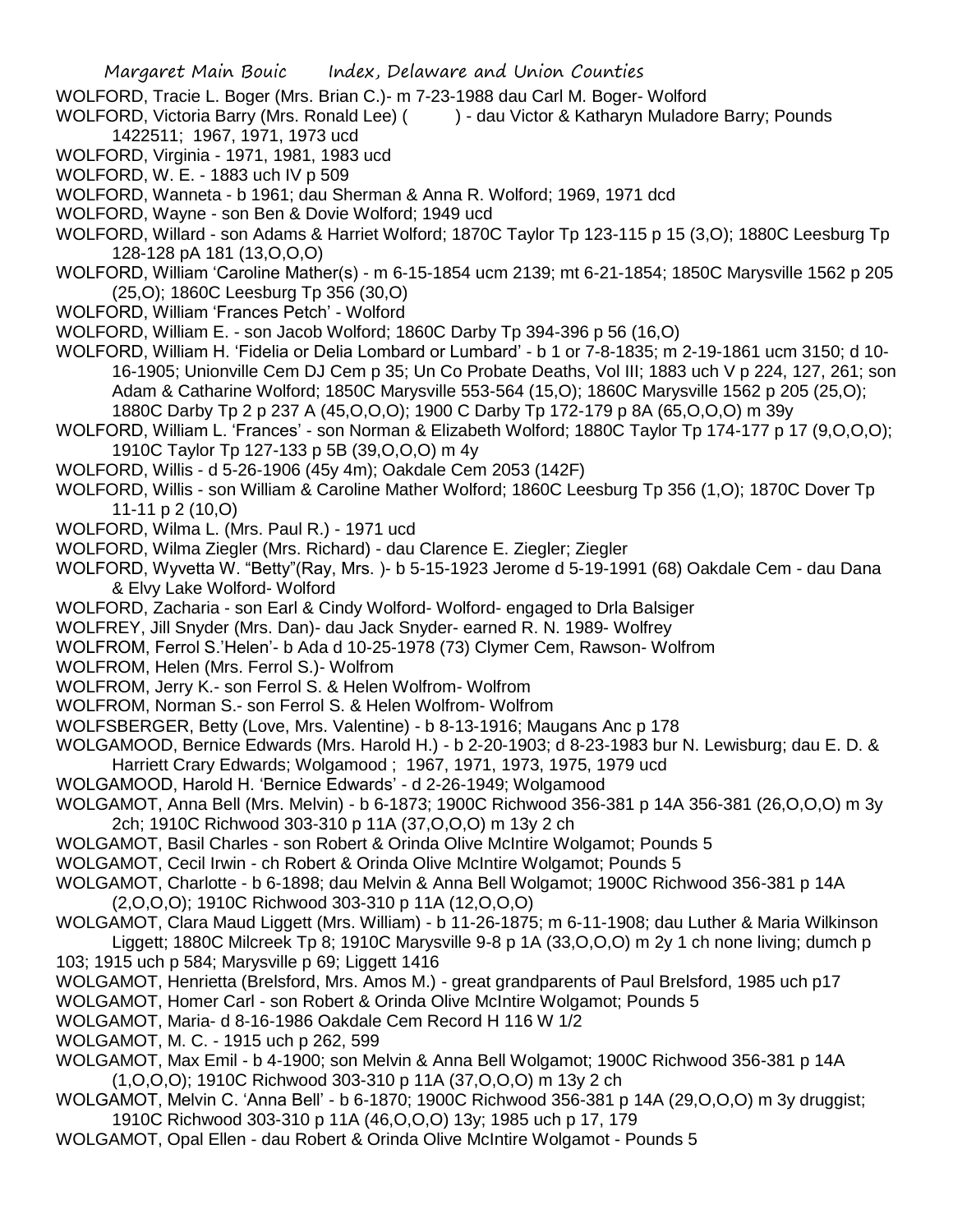- WOLGAMOT, Orinda Olive McIntire (Mrs. Robert) b 8-23-1878; m 3-3-1898; dau Leander & Mary Evaline Johnson McIntire; Pounds 4,5
- WOLGAMOT, Richard b 11-1878; brother Melvin Wolgamot; 1900C Richwood 356-381 p 14A (21,O,O,O) druggist
- WOLGAMOT, Robert 'Orinda Olive McIntire' m 3-3-1898; Pounds 4,5
- WOLGAMOT, William 'Clara Maud Liggett' m 6-11-1908; Liggett (1416); 1915 uch p 584, 529; 1910C Marysville 9-8 p 1A (32,O,O,O) m 2y, druggist
- WOLGAMOT, ----- inf child of C. William Wolgamot d 11-5-1909; Oakdale Cem 2239 (66C)
- WOLGEMUTH, Brent son Richard & Cheryl Wolgemuth 1983 ucd
- WOLGEMUTH, Cheryl (Mrs. Richard) 1983 ucd
- WOLGEMUTH, Christina dau Richard & Cheryl Wolgemuth 1983 ucd
- WOLGEMUTH, Erryl ch Richard & Cheryl Wolgemuth; 1983 ucd
- WOLGEMUTH, Richard 'Cheryl' 1981, 1983 ucd
- WOLGEMUTH, Travis ch Richard & Cheryl Wolgemuth; 1983 ucd
- WOLHEATER, ---- (Mrs. Fred) aunt of Miss Minnie Brownmiller; dg 5-13-1908 Cry Ab p 133
- WOLINDER, Caleb A. uccp p 31 wit JB3 p 291
- WOLLAM, WOLLEN, WOLLEM, WALLOM found variously
- WOLLAM unless otherwise indicated, Wollam material is from a notebook owned by Robert E. Wollam
- WOLLAM, Adina- dau Ivan Wayne & Donna Wollam- Wollam
- WOLLAM, A. M. Pabst 8 p 64, 69
- WOLLAM, Alberta b 1865; dau Joseph & Celia Timmons Wollam; C. Weaver; Wollam
- WOLLAM, Alf Darby-Jerome Cem p 122
- WOLLAM, Alford? 'Martha J.' 1900C Jerome Tp 249-258 p 11A (51,O,Va,Va)
- WOLLAM, Alfred 'Martha Andrews'- b 1848; d 7-10-1905 Jerome IOOF Cem; Darby-Jerome Cem p 115; son Peter & Elizabeth Coonrod Wollam - C. Weaver; Un Co Probate Deaths, Vol III
- WOLLAM, Alfred son Jacob & Ruth Wollam; Wollam
- WOLLAM, Alice (Meade, Mrs. ) dau George L. & Mertie Manley Wollam; Wollam
- WOLLAM, Allie (Mrs. Elmer) d 'Monday' Ostrander, bur Bethlehem Cem, dg 2-1-1895 Cry Ab p 5
- WOLLAM, Allie Fogle (Mrs. Joseph) b 4-10-1865; d 10-6-1908 (50y); Sbc p 47; unec IX p 30; dau Mr. & Mrs. R. M. Fogel; 1900C Leesburg Tp 211-214 p 9B (35,O,O,O); dg 10-9-1908 Cry Ab p 160
- WOLLAM, Amanda (Beard, Mrs. Victor) (Domigan, Mrs. Charles) b 6-17-1856; m (1)10-3-1875 ucm 5752; m (2) 9-7-1902; d 10-13-1912 (56y3m27d); mt 3 p 17; dau Benjamin & Rica Stallman Wollam; dg 10-18- 1912 Cry Ab p 164
- WOLLAM, Amanda Amy Artz (Mrs. David) b 2-18-1845 Concord Tp; d 6-27-1916 (71y4m9d); Fairview Cem p 8; dau and 5th ch of Isaac & Sarah Artz; 1850C Concord Tp; 1880C Sc Tp 154; dg 7-25-1916 Cry Ab p 77
- WOLLAM, Wollam Amanda M. dau Jacob & Lucinda Ross Wollam d 7-23-1848 (3y11m11d), Jerome Cem; Darby-Jerome Tp Cem p 100; C Weaver chart
- WOLLAM, Americus V. b 1874; son Joseph & Celia Timmons Wollam; C. Weaver; Wollam
- WOLLAM, Andrew 'Doris' son Frank L. & Frances Ruby Andrews Wollam- Wollam
- WOLLAM, Andrew b 1839; son Jacob & Luanda Ross Wollam; C. Weaver
- WOLLAM, Andrew J. d 8-10-1864; hjt p 194, 203; 1883 uch IV p 468
- WOLLAM, Ann (Cheromis, Mrs. Gus) dau Rev. Edgar M. & Florence E. Poling Wollam ; Wollam
- WOLLAM, Anna B (Freshwater, Mrs. Frank Wayland) b 12-28-1871; d 11-19-1963; Freshwater p 183, 194, 195; Sbc p 34; dau Benjamin & Catherine Morey Wollam ; 1880C Leesburg Tp 290-290 p A189 (8,O,O,Pa); Wollam
- WOLLAM, Anna M. (Hill, Mrs. John) m 2-25-1873, ucm 5229 (also as Wolam)
- WOLLAM, Anna Seely (Mrs. John W.) b 5-1869/70; d 1932; 1900C Richwood 392-422 p 15B (30,O,NY,NY) m 10y 3 ch; 1910C Jerome Tp 304-316 p 13B (39,O,NY,O) m 20y 5ch; Jerome IOOF Darby-Jerome Cem p 115
- WOLLAM, Annie B Sbc p 47
- WOLLAM, Archibald b 1-18-1803; d 1-19-1872; son Henry & Mary Bough Wollam; Wollam
- WOLLAM, Arlene W. (Idlewine, Mrs. Lenord)(Brown, Mrs.) dau Warren & Laurabelle Ballard Wollam- Wollam WOLLAM, Baltzer 'Mary Magdalena Weaver' - b 11-22-1745 W. Va; d 11-22-1823; Columbia Co. G; son
	- Jacob & Magdalene Wollam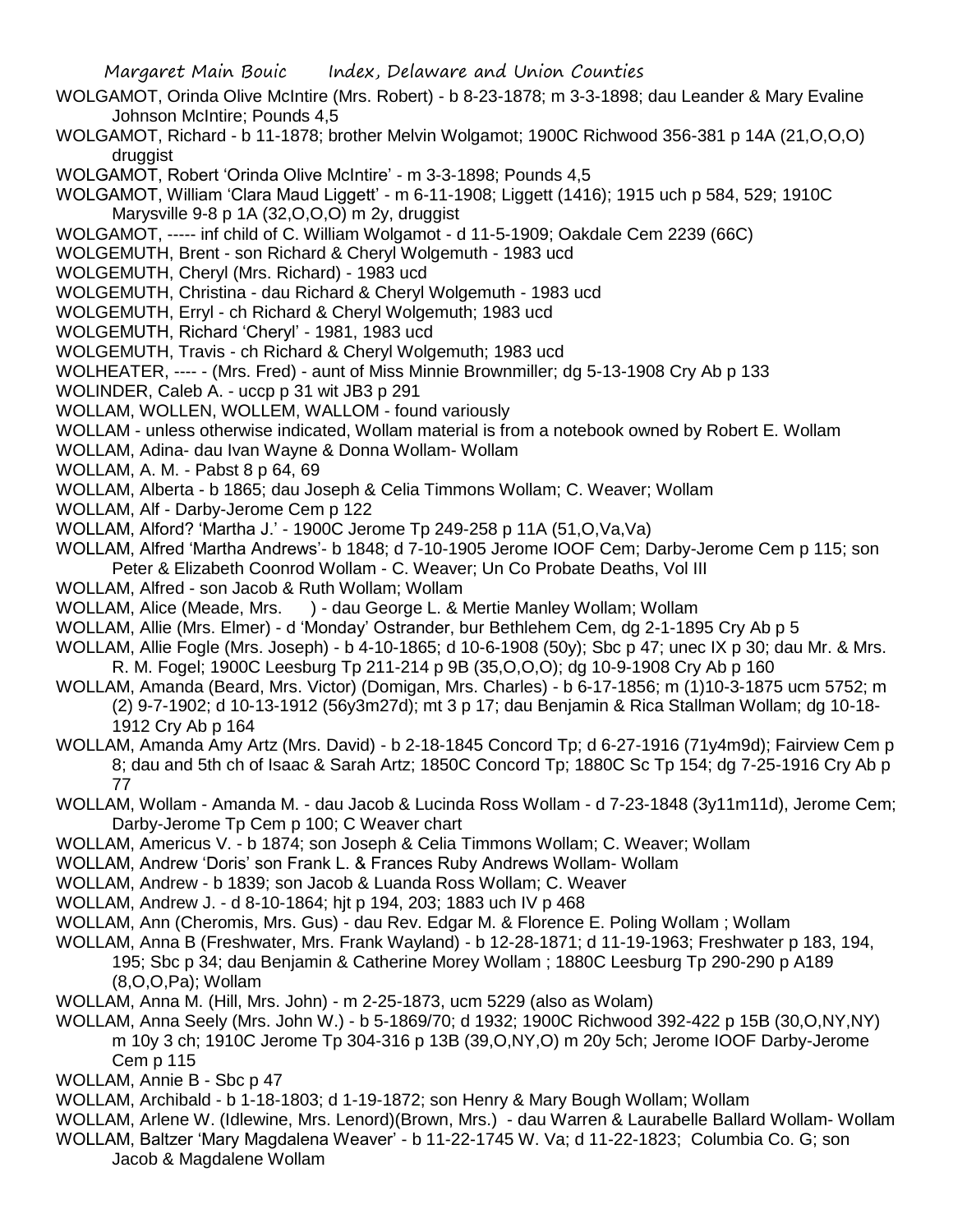WOLLAM, Barbara (Artz, Mrs. William) - b 5-27-1840; d 1922; dau John & Priscilla Conrad Wollam; Wollam WOLLAM, Barbara (Bauder, Mrs. )- dau Ray E. & Frances E. Riggs Wollam- Wollam

- WOLLAM, Benjamin 'Catharine' b 1-1831; 1900C Leesburg Tp 203-205 p 9A (69,O,Va,Va) m 38y
- WOLLAM, Benjamin 'Orica or Rica Stallman' 'Catharine Morey' b 1-4-1831; m(1) 11-16-1854; m(2) 1-28-1863 dcm; son Peter & Elizabeth Coonrod Wollam; 1880C Leesburg Tp 290-290 p A189 (49,O,Va,Va);
	- 1910C Leesburg Tp 31-32 (80,O,Va,Va) m 47y; Craig. Weaver chart
- WOLLAM, ----- (Freshwater, Mrs. Frank) dau Benjamin Wollam, dg 10-18-1912 Cry Ab p 164
- WOLLAM, Benjamin 'Hannah Oller' b 4-19-1775; m 2-3-1803; d 4-3-1846; son Baltzer & Mary Magdalena Weaver Wollam; 1880 dch p 676; C. Weaver chart; Wollam; unec IX p 29
- WOLLAM, Benjamin b 3-11-1807; d 4-6-1887; son Henry & Mary Bough Wollam; Wollam
- WOLLAM, Bertha May (Messenger, Mrs. Otis) b 9-1-1884; d 2-9-1963; dau Joseph & Eunice Hinkle Wollam; 1900C Leesburg Tp (15,O,O,O); unec IX p 30; Wollam
- WOLLAM, Bryan J. son Douglass & Mary Woolam; 1910C Jerome Tp 165-170 p 8A (13,O,O,O)
- WOLLAM, Carol Ann (Perry, Mrs. ) b 6-22-1948; m 7-8-1968; dau Edgar Arthur & Ida Alice Jaeger Wollam; unec IX p 30
- WOLLAM, Carole Lee Sturgeon (Mrs. Ken)- m 7-4-1951 N. Calif. Pres. Ch- Wollam
- WOLLAM, Carole W. (Kowaluk, Mrs. )- dau Warren & Laurabelle Ballard Wollam- Wollam
- WOLLAM, Catha(e)rine Morey (Mrs. Benjamin) b 6-1835; m 1-28-1863 dcm; dumch p 465; dau Jacob & Barbara Jacobs Morey; 1880C Leesburg Tp 290-290 p 189A (44,Pa,Pa,Pa); 1900C Leesburg Tp 203- 205 p 9A (64,Pa,Pa,Pa) m 38y 4 ch; 1910C Leesburg Tp 31-32 p 2A (74,Pa,Pa,Pa) m 47y, 4ch; dg 5- 15-1908 Cry Ab p 135; C. Weaver chart; (Wollen, Wollom)
- WOLLAM, Catherine b 1853, d y; dau Joseph & Mary Shisler Wollam; C. Weaver; Wollam
- WOLLAM, Catherine d 12-1-1923 (91y); Oakdale Cem 3600 (F188)
- WOLLAM, Catherine b 4-3-1913; d 1-15-1982; dau Merlin & Louise Robinson Wollam; Wollam
- WOLLAM, Catherine McClain (Woods, Mrs. Rev. Sherley)(Mrs. )- d 2-15-2003 bur Ky.- Wollam
- WOLLAM, Catherine (Rudolph, Mrs. Peter J.) b c 1805; m 12-16-1823 Fairfield Co, Oh; dau Benjamin & Hannah Oller Wollam; Wollam; Craig. Weaver chart
- WOLLAM, Catherine Ann (Caylor, Mrs. Andrew J.) b 1841; d 1932; dau Peter & Elizabeth Coonrod Wollam; C. Weaver chart; Wollam
- WOLLAM, Catherine J. Darby-Jerome Cem p 123
- WOLLAM, Celia Timmons (Mrs. Joseph) C. Weaver chart; Wollam
- WOLLAM, Charles E. b 1875; son Daniel & Rebecca Evans Wollam; 1880 dch p 676; C. Weaver
- WOLLAM, Charlotte d 11-21-1866 (15y6m12d); dau Daniel & Rosannah Thomas; Powell Cem; Powell p 167; Craig Weaver chart
- WOLLAM, Christina b 1857; dau Daniel & Rebecca Evans wollam; 1880 dch p 676; Wollam
- WOLLAM, Clara Gabriel (Artz, Mrs. Delvin E.) (Miller, Mrs. John) (Mrs. Elmer) b 12-12-1883; d 5-5-1968; F:8; opc 424; dau Edward & Emma Frey Gabriel; Gabriel 1652
- WOLLAM, Clara J. d 6-15-1859 (1m11d); dau I. & H.; Jerome Cem; Darby-Jerome Cem p 100
- WOLLAM, Clary M. b 6-1889; 1900C Jerome Tp 309-319 p 13B (10,O,O,O)
- WOLLAM, Clinton C. b 3-1894; son John & Anna Wollam; 1900C Richwood 392-422 p 15B (6,O,O,O)
- WOLLAM, Cora (Powell, Mrs. William) b 3-22-1882; d 4-1-1958; dau David & Amanda Artz Wollam; dg 7-25- 1916 Cry ab p 79; dg 6-30-1916 Cry Ab p 72
- WOLLAM, Daniel b 8-22-1757 W. Va; d 1821; son Jacob Wollam; unec IX p 29; Wollam
- WOLLAM, Daniel d age 17; son Baltzer & Mary Magdalena Weaver Wollam; unec IX p 29; Wollam
- WOLLAM, Daniel 'Susan Hill' parents of Hellena;
- WOLLAM, Daniel 'Wierlinda C.' d 8-31-1866; will dcw Bk4 p 287 (31); son Peter & Elizabeth Coonrod Wollam; Craig. Weaver chart
- WOLLAM, Daniel E. 'Rosannah Thomas' 'Leah Light' 'Rebecca June Evans b 4-26-1815; m(1) 12-21-1837; m(3) 8-29-1850; son Benjamin & Hannah Oller Wollam; 1880 dch p 676
- WOLLAM, David 'Amanda Artz' b 10-31-1837; m 10-18-1870; d 2-20-1933; F:8; 1880C Sc Tp p 154; son John & Priscilla Conrad Wollam; dg 7-25-1916 Cry Ab p 77; Wollam
- WOLLAM, Debbie S. (Ore, Mrs. )- dau Ken & Carole Lee Sturgeon Wollam- engaged to Stephen J. Harper-Wollam
- WOLLAM, Deborah dau Jacob & Ruth Wollam; Wollam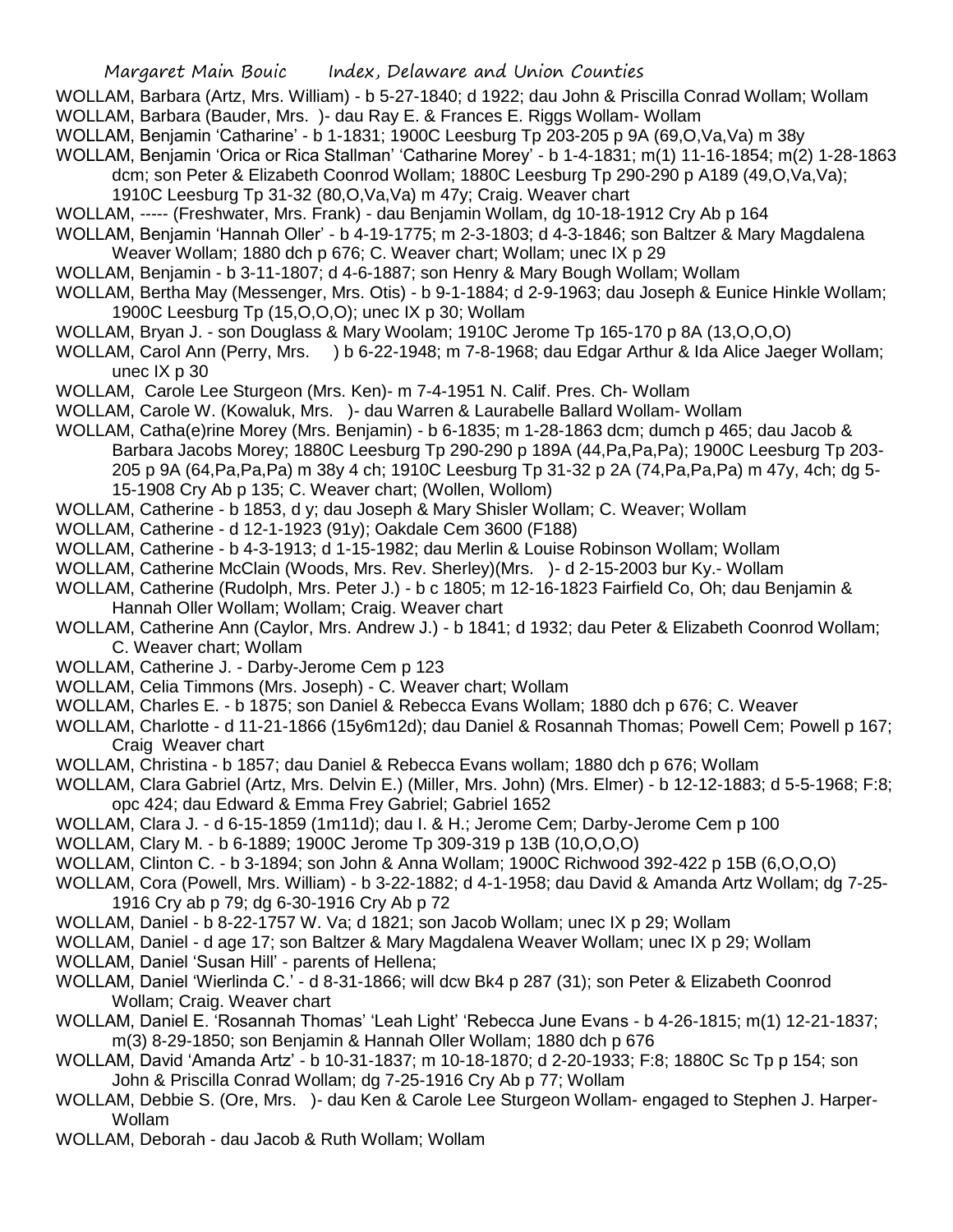- WOLLAM, Dora or Madora (Murray, Mrs. ) dau Benjamin Wollam dg 10-18-1912 Cry Ab p 164 also see Madora
- WOLLAM,M. E. Dora (Goehring, Mrs. Louis) -dau Nathaniel & Sarah Jane Mattox Wollam; Wollam
- WOLLAM, Doris (Mrs. Andrew)- Wollam
- WOLLAM, Dorothy (Bruner, Mrs. Dwight) dau Rev. Edgar M. & Florence E. Poling Wollam ; Wollam

WOLLAM, Douglass 'Mary' - 1910C Jerome Tp 165-170 p 8A (46,O,O,Va) m 22y farmer

WOLLAM, E. Lee - see Lee

WOLLAM, Earl - b 4-29-1893; d 8-26-1893; son Elmer & Alice Horst Wollam; Wollam

WOLLAM, Edgar- d 3-24-1992, Oakdale Cem Record F127; S 1/2

- WOLLAM, Edgar son Seymour & Hattie R. Wollam; 1910C Leesburg Tp 29-30 p 2A (13,O,O,O)
- WOLLAM, Rev. Edgar Arthur 'Helen Balzer' 'Ida Alice Jaeger' b 11-14-1905; m (2) 4-2-1938; son of Melvin Arthur & Mary Elizabeth Powell Wollam; Sbc p 33; unec IX p 30
- WOLLAM, Edgar Arthur Jr. b 8-20-1928 son Edgar Arthur & Helen Balzar Wollam; unec IX p 30
- WOLLAM, Rev. Edgar M. 'Florence E. Poling''Catherine Woods' b 10-1891; m 9-2-1920 m(2) 3-8-1975 d 3- 24-1992 (95) Oakdale Cem ; Sbc p 27; son Seymour & Hattie Manuel Wollam; 1900C Leesburg Tp 206-209 p 9A (3,O,O,O); Wollam
- WOLLAM, Edith (Liggett, Mrs. Edwin) Liggett (131222); Joel Smith 5,6; Rittenhouse 5,6
- WOLLAM, Edith M. (Scott, Mrs. Earl Leroy) b 4-28-1899 Un Co d 1-18-1991 (91) Washington C. H. Cem; Sbc p 46; dau Seymour & Hattie Manuel Wollam; Wollam
- WOLLAM, Edith Christine b 3-31-1889; d 12-27-1976; dau Zenith & Nettie A. Slaughter Wollam; Wollam

WOLLAM, Edith M. - b 4-1899; dau Seymour & Hattie R. Wollam; 1900C Leesburg Tp 206-209 p 9A (1,O,O,O); 1910C Leesburg Tp 29-30 p2A (11,O,O,O)

- WOLLAM, Edith Marie Conroy (Mrs. John Alston) b 2-7-1897 Powell d 10-20-1990 (93) Forest Grove Cemdau Thomas F, & Martha Bayles Conroy- Wollam
- WOLLAM, Edna Gabriel (McBride, Mrs. Berle) (Mrs. Verne) b 3-25-1879; m(1) 5-3-1899; d 2-18-1939; Gabriel 1631; dau John & Emalet Coles Gabriel; opc 374; 1880C Sc Tp 127
- WOLLAM, Edna Pearl (Kroninger or Crottinger, Mrs. Robert J.) b 12-21-1903; d 4-4-1976; dau Melvin & Mary Powell Wollam; Sbc p 33; unec IX p30; Wollam
- WOLLAM, Ednavel ch Jacob & Ruth Wollam; Wollam
- WOLLAM, Edward Douglas 'Mary Wester' b 5-8-1863; d 3-27-1932; son William & Rebecca Stone Wollam; 1870C Jerome Tp 182-174 p 24 (7,O); 1900C Jerome Tp 309-319 p 13B (37,O,O,O) m 12y farmer; Wollam
- WOLLAM,--ber D. b 9-1894; son Edward & Mary Wollam; 1900C Jerome Tp 309-319 p 13B (5,O,O,O)
- WOLLAM, Eli b 1861; son Joseph & Celia Timmons Wollam; Craig Weaver; Wollam
- WOLLAm, Eilene (Duncan, Mrs. William)- dau Warren & Laurabelle Ballard Wollam- Wollam
- WOLLAM, Eliza Pabst 8 p 64, 69
- WOLLAM, Elizabeth b 1863; son Joseph & Celia Timmons Wollam; C. Weaver; Wollam
- WOLLAM, Elizabeth (Bough, Mrs. Henry) dau Baltzer & Mary Magdalena Weaver Wollam; Wollam; Craig Weaver chart; unec IX p 29
- WOLLAM, Elizabeth b 4-14-1811; d 3-14-1861; dau Henry & Mary Bough Wollam; Wollam
- WOLLAM, Elizabeth (Stuckey, Mrs. Solomon) b c 1806; dau Benjamin & Hannah Oller Wollam; C. Weaver chart; Wollam
- WOLLAM, Elizabeth Coonrod (Mrs. Peter) d 8-19-1888 (80y5m3d); Jerome IOOF Darby Jerome Cem p 117; unec IX p 29
- WOLLAM, Elizabeth Rudolph (Mrs. Peter) dau Benjamin & Hannah Oller Wollam; unec IX p 29
- WOLLAM, Ellen L. d 2-24-1929 (54y); Oakdale Cem 4116 (G259) see Ullom
- WOLLAM, Ellarane d 6-18-1877 (1y6m11d); dau J. & L. Wollam; Oller Cem p 1; Powell p 80
- WOLLAM, Elmer 'Alice Horst' b 7-17-1871; d 6-8-1930; F:8; son David & Amanda Artz Wollam; Wollam
- WOLLAM, Elmer 'Allie' dg 2-1-1895 Cry Ab p 5
- WOLLAM, Elmer E. 'Clara Gabriel' b 7-17-1871; d 6-8-1930; son David & Amanda A. Artz Wollam; Gabriel (1652); 1880C Sc Tp 154; F:8; 1908 dch p 431; dg 7-25-1916 Cry Ab p 77; dg 6-30-1916 Cry Ab p 72
- WOLLAM, Elora E.- Un Co Probate Deaths Vol I (1867-1878) p 84
- WOLLAM, Emma J. (Lowe, Mrs. Freeman D.) d 1933 dau Benjamin Wollam; 1880C Leesburg Tp 290-290 p A189 (14,O,O,Pa); dg 10-18-1912 Cry Ab p 164; Sbc p 39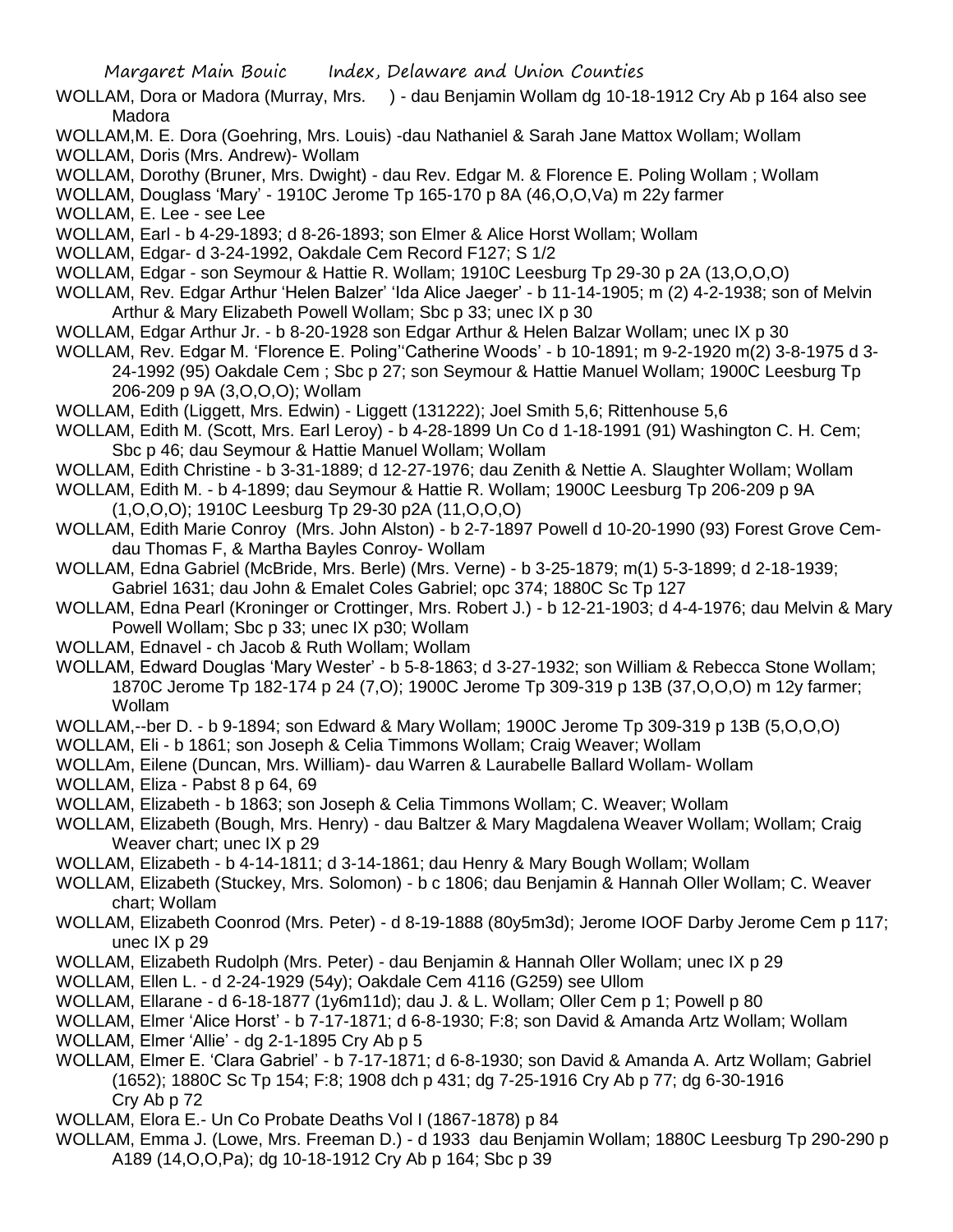- WOLLAM, Emory L. b 8-1892; son Edward & Mary Wollam; 1900C Jerome Tp 309-319 p 13B (7,O,O,O)
- WOLLAM, Ertman b 7-1-1909; son Vernon & Nora Powell Wollam; Wollam
- WOLLAM, Esther stillborn dau Melvin Arthur & Mary elizabeth Powell Wollam; Greenlawn Cem Col; unec IX p 30
- WOLLAM, Eunice Hinkle (Mrs. Joseph) b 8-28-1949; d 9-28-1884; NM p 10 unec IX p 29
- WOLLAM, Eva May (Mrs. John Alston)- parents of Martha L. Converse- Wollan
- WOLLAM, Evelyn Leona b 2-16-1913 d 6-30-2003 (90) Fairview Cem, Ostrander; dau Melvin Arthur & Mary Elizabeth Powell Wollam; Wollam; unec IX p 30
- WOLLAM, F. Ruby see Ruby
- WOLLAM, Flora K. (Mason, Mrs. Henry O.) b 5-13-1864; d 1-5-1932; dau Nathaniel & Sarah Jane Mattox Wollam; Wollam
- WOLLAM, Florence E. Poling (Mrs. Edgar M.) b 10-2-1900; m 9-2-1920; d 11-5-1973; dau Orlyn B. & Mae Dunbar Poling; Wollam; Sbc p 27
- WOLLAM Frances E. Riggs (Mrs. Raymond E.)- b 5-26-1913 Powell d 10-29-1991 (78) Oller Cem- dau Hart & Lulu Kent Riggs- Wollam
- WOLLAM, Frances (Swerling, Mrs. Richard) dau Edgar M. & Florence E. Poling Wollam; Wollam
- WOLLAM, Frances Ruby Andrews (Mrs. Frank L.) d 1973 dau Daniel H. & Mary Beach Andrews; Wollam; 1959, 1967, 1971, 1973 ucd
- WOLLAM, Frank son George Wollam; Wollam
- WOLLAM, Frank L. 'Frances Ruby Andrews.' b 1903 d 11-113-1988 (85) Jerome IOOF Cem, Darby-Jerome Cem p 117, 121; 1959, 1967, 1971, 1973, 1975, 1979, 1981 1983 ucd
- WOLLAM, Franklin b 1860; son Daniel & Rebecca Evans Wollam; 1880 dch p 676; Wollam; Craig Weaver chart
- WOLLAM, Freda (Wilson, Mrs. ) adopted dau Elmer & Alice Horst Wollam
- WOLLAM, G. L. 1961 dcd
- WOLLAM, George (Lew) d 8-20-1968 (91); bur Forest Grove; Wollam
- WOLLAM, George 'Mary Jane Caylor' b 1843; d 1912; son Peter & Elizabeth Coonrod Wollam; Jerome IOOF, Darby-Jerome Cem p 117, 121; Craig Weaver chart
- WOLLAM, Goldie Marie b 5-5-1902; d 3-11-1903; Un Co Probate Deaths, Vol III- dau Joseph & Allie Fogle Wollam; mother of Robert Wollam; unec IX p 30
- WOLLAM, Grace (Calking or Calkins, Mrs. T. J.) b 2-14-1890; d 5-14-1975 Calif.; dau Zenith & Nettie A. Slaughter Wollam; Wollam
- WOLLAM, Grace Elizabeth (Mason, Mrs. Everett) b 8-13-1907; dau Melvin Arthur & Mary Elizabeth Powell Wollam; Wollam; unec IX p 30
- WOLLAM, Hanna dau Jacob Wollam; Wollam unec IX p 29
- WOLLAM, Hannah b 1-18-1805; d 1-11-1885; dau Henry & Mary Bough Wollam; Wollam
- WOLLAM, Hannah (Shaw, Mrs. or Shively, Mrs. John) d 6-8-1822; dau Baltzer & Mary Magdalena Weaver Wollam; Wollam; Craig Weaver chart
- WOLLAM, Hannah A. (Shisler, Mrs. Samuel) b 1851; dau Joseph & Mary Shisler Wollam; C. Weaver; Wollam
- WOLLAM, Hannah Oller (Mrs. Benjamin) b 1781; m 2-3-1803; d 8-4-1854 Fairfield Co, Oh; dau Peter & Catherine Welshams; 1880 dch p 676; C. Weaver chart; Wollam; unec IX p 29
- WOLLAM, Hannah Ollom (Mrs. I.) d 11-9-1884 (49y10m10d); Jerome Cem, Darby-Jerome Cem p 100; Un Co Probate Deaths Bol II (1879-1886) p 34
- WOLLAM, Harold Milton 'Winifred Robinson' b 2-26-1903; son Zenith & Nettie A. Slaughter Wollam; Wollam
- WOLLAM, Hattie Manuel (Mrs. Seymour) b 8-1862; m 2-24-1892; d 8-4-1945; 1900C Leesburg Tp 206-209 p 9A (37,O,Va,Va) m 8y, 3 ch 2 living; 1910C Leesburg Tp 29-30 p 2A (40,O,Va,Va) m 18y 4 ch 3 living; Wollam
- WOLLAM, Heber D. son Douglass & Mary Wollam; 1910C Jerome Tp 165-170 p8A (15,O,O,O)
- WOLLAM, Helen (Holliday, Mrs. John) dau Rev Edgar & Florence E. Poling Wollam; Wollam
- WOLLAM, Helen Balzer (Mrs. Rev. Edgar Arthur) unec IX p 30
- WOLLAM, Hellena A. b 9-12-1873; dau Daniel & Susan Hill Wollam; no cb
- WOLLAM, Henry son Jacob & Ruth Wollam; Wollam
- WOLLAM, Henry b 3-22-1838; d 4-17-1927; son Peter & Elizabeth Coonrod Wollam
- WOLLAM, Henry 'Mary Bough' b 9-15-1777 W. Va.; m 12-14-1801; d 5-7-1844; son Baltzer & Mary Magdalena Weaver Wollam; Wollam Craig Weaver chart; unec IX p 29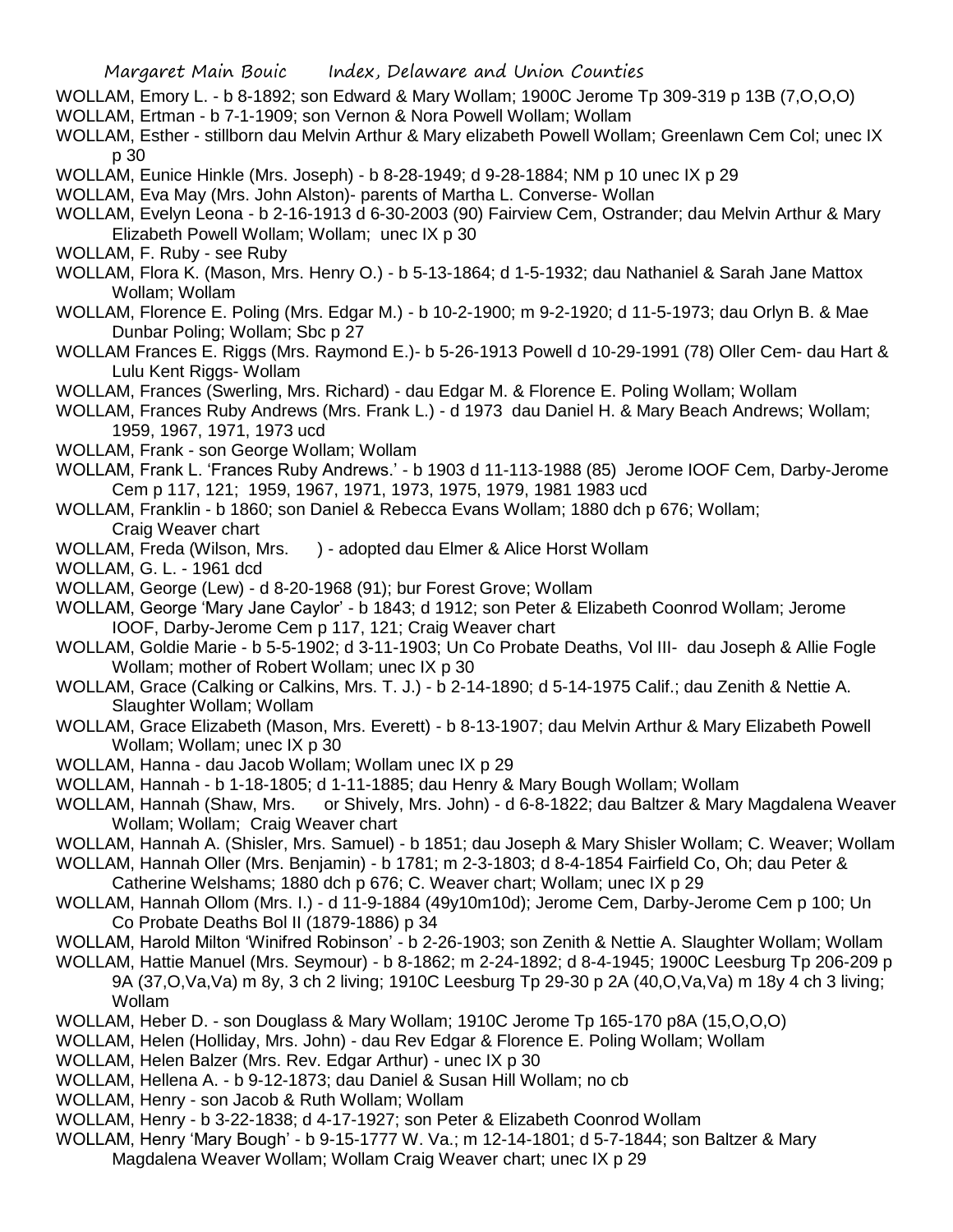- WOLLAM, Henry Baltzer b 12-12-1817; d 6-23-1862; son Henry & Mary Bough Wollam; Wollam
- WOLLAM, Ida Alice Jaeger (Mrs. Rev. Edgar Arthur) unec IX p 30
- WOLLAM, Iona (Hines, Mrs.) dau John Alston Powers Pat p Edith Marie Conroy Wollam; sister of Martha L.; Wollam
- WOLLAM, Irene G. (Bluff, Mrs.)(Lowe, Mrs.) b 12-8-1904 Delaware d 10-27-1993 (88) Forest Grove Cemdau George L. & Mertie Manley Wollam; Wollam
- WOLLAM, Irma Marie (Firman, Mrs. Grant) b 1-19-1914; dau Vernon & Nora Powell Wollam; Wollam
- WOLLAM, Israel 'Mary Elizabeth Cook' b 1828; d 1907; son Peter & Elizabeth Coonrod Wollam; Jerome IOOF, Darby-Jerome Cem p 100, 115, 121; C. Weaver chart; dg 1-8-1907 Cry Ab p 3
- WOLLAM, Iva Gertrude (Seely, Mrs. Charles L.)- parents of esse L. Seely- Wollam
- WOLLAM, Ivan Wayne 'Donna'- d 8-27-1989 (41) accident- son Laurabelle Wollam- Wollam
- WOLLAM, Jacob Jacob Wollam family ref dg 4-26-1904 Cry Ab p 242
- WOLLAM, Jacob son Jacob & Ruth Wollam; Wollam
- WOLLAM, Jacob hadc p 22 1849 Concord Tp
- WOLLAM, Jacob b c 1761; d 1843 Monroe Co, Oh; son Jacob Wollam; unec IX p 29; Wollam
- WOLLAM, Jacob 'Lucinda Ross' b 3-19-1810; d 8-24-1885 (75y5m19d); son Benjamin & Hannah Oller Wollam; Jerome IOOF, Darby-Jerome Cem 100, 115, 121; C. Weaver chart; unec IX p 29
- WOLLAM, Jacob 'Mary' b 12-19-1808; d 5-23-1886; son Baltzer & Mary Magdalene Weaver Wollam; Wollam; unec IX p 29
- WOLLAM, Jacob 'Mary' b 1715; d 1778; Wollam; C. Weaver chart; unec IX p 28, 29
- WOLLAM, James Pabst 8 p 64, 69
- WOLLAM, James b 1846, son Peter & Elizabeth Coonrod Wollam
- WOLLAM, James b 1847; d 1904; Powell p 80, 90; Oller Cem p 1
- WOLLAM, James A. b 1864; d 11-21-1877 (51y9m); son Daniel & Rebecca Wollam; Powell Cem; Powell p 167; Craig Weaver chart
- WOLLAM, Jan Darby-Jerome Cem p 121
- WOLLAM, Jane Pabst 8 p 64, 69
- WOLLAM, Jane b 1851; d 1931; Jerome IOOF Cem Darby-Jerome Cem p 117, 121
- WOLLAM, Jane (Mrs. Samuel) Craig Weaver chart; Wollam
- WOLLAM, Jean b 3-1896; dau John & Anna Seely Wollam; 1900C Richwood 392-422 p 15 B (4,O,O,O); 1910C Jerome Tp 304-316 p 13B (14,O,O,O)
- WOLLAM, Jeannettie or Jenettie (Beard, Mrs. Hezekiah) b 9-29-1859; m 11-16-1876 ucm 5967; d 1923; dau William & Rebecca Stone Beard; 1870C Jerome Tp 182-174 p 24 (11,O); Maple Dell Cem
- WOLLAM,Jennings- b 2-1897; son Edward & Mary Wollam;1900C Jerome Tp 309-319 p 13B (3,O,O,O)
- WOLLAM, Joe Darby-Jerome Cem p 122
- WOLLAM, Jona (Hines, Mrs. Orlan) dau John Alston Wollam; Wollam
- WOLLAM or WULAM, John 1835 men p 19 #59 p 29 Concord Tp
- WOLLAM, John Alston 'Eva May'- parents of Martha L. Converse
- WOLLAM, John son Jacob & Ruth Wollam; Wollam
- WOLLAM, John b 1868; son Joseph & Celia Timmons Wollam; Craig Weaver chart; Wollam
- WOLLAM, John b 2-17-1826; d 5-10-1901; son Henry & Mary Bough Wollam; Wollam
- WOLLAM, John 'Anna M. Hill' m 2-25-1873, ucm 5229
- WOLLAM, John 'Mary Pitzer' son Jacob Wollam; unec IX p 29; Craig Weaver chart
- WOLLAM, John 'Priscilla Conrad or Coonrod' 'Anne Marie' b 12-4-1807; m(2) 3-6-1831; d 3-28-1890 (82y3m4d); Jerome Cem, Darby-Jerome Cem p 103; son Benjamin & Hannah Allen Wollam; unec IX p 29
- WOLLAM, John 'Sarah Duffield' b 1772; m 4-24-1797; son Baltzer & Mary Magdalene Weaver Woolam; Craig Weaver chart; unec IX p 29
- WOLLAM, John Alston 'Eva May' 'Edith Marie' b 3-1892; d 4-2-1968 (76); son Alford & Martha J. Woolam; 1900C Jerome Tp 249-258 p 11A (8,O,O,O); bur Forest Grove; Wollam
- WOLLAM, ------ (Converse, Mrs. Smith) dau John Alston Wollam; Wollam
- WOLLAM, John Melvin 'Wanda Young' b 10-10-1943; m 12-11-1956 son Edgar Arthur & Ida Alice Jaeger Wollam; unec IX p 30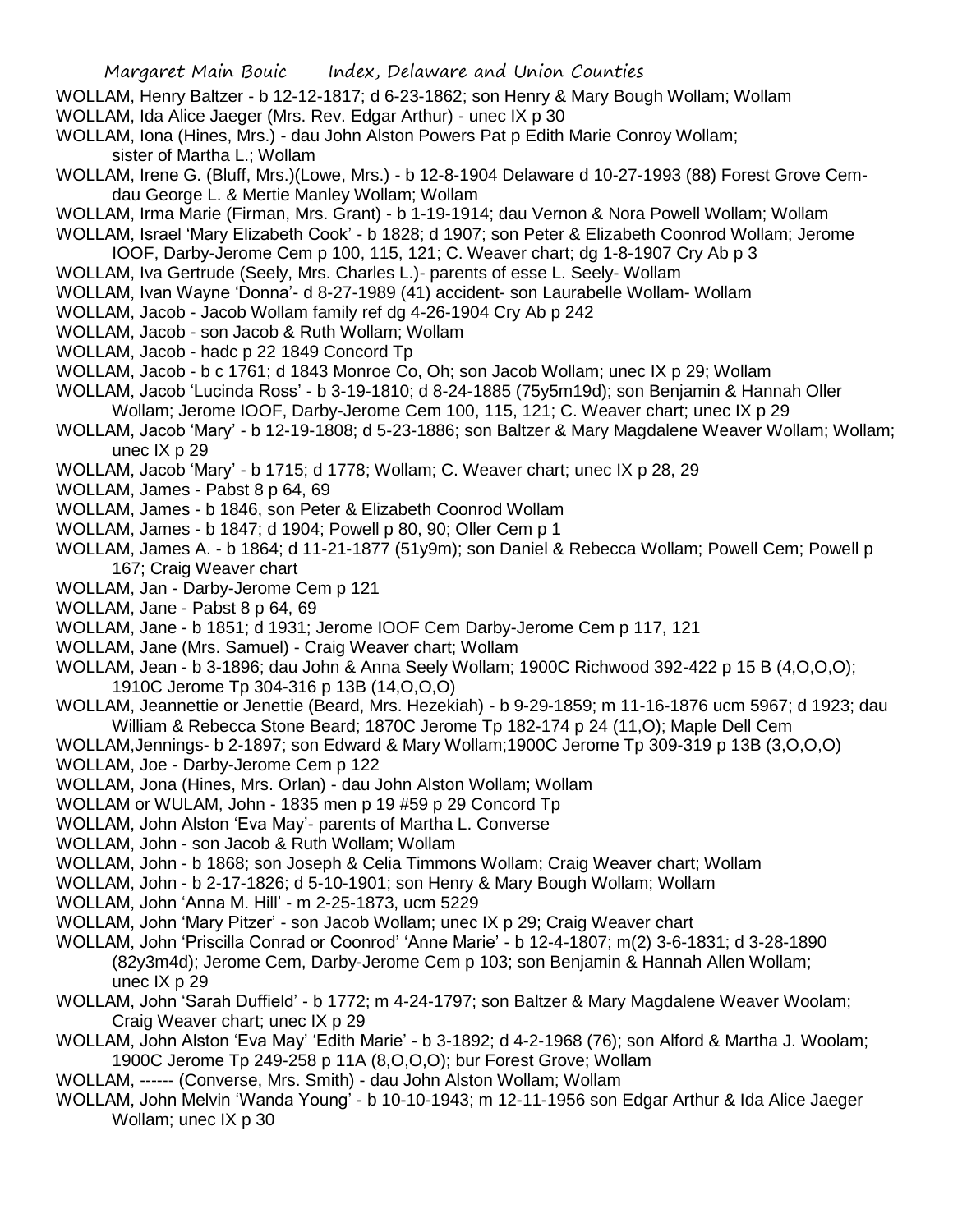- WOLLAM, John W. 'Anna Seely' b 1858 or 1860; d 1918; son Daniel & Rebecca Jane Evans Wollam; 1880 dch p 676; 1908 dch p 409; hadc p 22 1849 Cocord Tp; 1900C Richwood 392-422 p 15B (40,O,O,Va) m 10y, music teacher; Jerome IOOF Darby Jerome Cem p 115;
- WOLLAM, John W.- son Ivan Wayne & Donna Wollam- Wollam
- WOLLAM, Jona (Hines, Mrs. Orlan) dau John Alston Wollam; Wollam
- WOLLAM, Joseph son Jacob & Ruth Wollam; Wollam
- WOLLAM, Joseph b 2-8-1824; d 12-13-1895; son Henry & Mary Bough Wollam; Wollam
- WOLLAM, Joseph 'Eunice Hinkle' 'Allie J. Fogle' b 8-11-1845; d 11-16-1936 (91); bur Maple Dell; son John & Priscilla Conrad Wollam; 1900C Leesburg tp 211-214 p 9B (54,O,O,O) m 14y, farmer; 1910C Leesburg Tp 65-67 p 3A (64,O,O,O) wid; Wollam; unec IX p 29
- WOLLAM, Joseph 'Margaret Flickinger' m 12-12-1799 W. Va; son Baltzer & Mary Magdalene Weaver Woolam; Craig Weaver chart; Wollam; unec IX p 29
- WOLLAM, Joseph 'Mary (Polly) Shisler' 'Celia Timmons'- b 2-1811; m (1) 2-24-1842; m (2) 9-27-1860; d 9-4- 1892; Putnam Co, Oh; son Benjamin & Hannah Oller Wollam; unec IX p 29; C. Weaver chart
- WOLLAM, Joseph 'Sarah Frances' b 1858; son Joseph & Mary Shisler Wollam; C. Weaver; Wollam WOLLAM, Julia A. - b 1856; d y; dau Joseph & Mary Shisler Wollam; Wollam
- WOLLAM, Julianna (Shillingood, Mrs. Jacob) b 12-20-1751 W. Va.; dau Jacob Wollam; Craig Weaver chart; unec IX p 29
- WOLLAM, Katherine (Stuckey, Mrs. Solomon) dau Benjamin & Hannah Allen Wollam; unec IX p 29
- WOLLAM, Kenneth 'Carole Lee Sturgeon'- m 7-6-1951 N. Calif. Pres. Ch- son Raymond & Frances Wollam Wollam
- WOLLAM, Kenneth Lee b 3-22-1920 or 1922; d 8-9-1923; son Melvin Arthur & Mary Elizabeth Powell Wollam; Fairview Cem p 13; unec IX p 30
- WOLLAM, Kristy (Schellhaas, Mrs. )- dau Kenneth & Carole Lee Sturgeon Wollam- Wollam
- WOLLAM, Laurabelle Ballard (Mrs. Warren)- d 11-1-1994 (77) Forest Grove Cem- dau John & Edna Tatman Ballard- Wollam
- WOLLAM, Leach b 1-6-1801; d 6-14-1870; ch Henry & Mary Bough Wollam; Wollam
- WOLLAM, Leah Light (Mrs. Daniel) 1880 dch p 676; d 6-30-1847 (25y); Jerome Cem; Darby Jerome Cem p 100
- WOLLAM, E. Lee son Douglass & Mary Wollam; 1910C Jerome Tp 165-170 p 8A (16,O,O,O)
- WOLLAM, Lena Stewart (Mrs. Daniel) unec IX p 29
- WOLLAM, Levi 'Jennie' b 1855; son Daniel & Rebecca Evans Wollam; 1880 dch p 676; Wollam
- WOLLAM, Lewis b 1843; d 1862 Shiloh; son Joseph & Mary Shisler Wollam; C. Weaver chart
- WOLLAM, Lilla (Hagenlocker, Mrs. Jacob) dau William & Rebecca Stone Wollam; 1870C Jerome Tp 182-174 p 24 (3,O)
- WOLLAM, Lisa Despine Demopolis (Mrs. Stephen Lewis) m 12-8-1948 dau John F. Demopolis- Wollam
- WOLLAM, Llewellyn W. son Douglass & Mary Woolam; 1910C Jerome Tp 165-170 p 8A (5,O,O,O)
- WOLLAM, Louisa Pabst 8 p 64, 69
- WOLLAM, Louise b 7-21-1906; d 11-22-1979; dau Merlin & Louise Robinson Wollam; Wollam
- WOLLAM, Louise Robinson (Mrs. Merlin Edgar) Wollam; unec IX p 30
- WOLLAM, Lucinda (Mrs. Jacob) d 2-9-1892 (75y15d); Jerome IOOF Cem p 10, 115, 122
- WOLLAM, Lucinda Ross (Mrs. Jacob) Craig Weaver chart; unec IX p 29
- WOLLAM, M. E. Ost p 2
- WOLLAM, M. E. Dora see Dora or Madora
- WOLLAM, Mabel (Yoder, Mrs. Orlando B. (John)) dau Seymour & Hattie Manuel Wollam; Wollam
- WOLLAM, Mabel I. dau Seymour & Hattie R. Wollam; 1910C Leesburg Tp 29-38 p 2A (10,O,O,O)
- WOLLAM, Madora dau Benjamin Wollam; 1880C Leesburg Tp 290-290 p A 189 (13,O,O,Pa)
- WOLLAM, Magdalene (Morrisey, Mrs. John) b 4-28-1754; dau Jacob Wollam; Craig Weaver chart; unec IX p 29
- WOLLAM, Marjorie (Hudson, Mrs. John) dau Rev. Egar M. & Florence Poling Wollam; Wollam WOLLAM, Martha (Converse, Mrs. )- dau John Alston & Edith Marie Conroy Wollam- Wollam
- WOLLAM, Martha J. (Mrs. Alfred or Alford) b 1857 or 1858; d 9-19-1901; Un Co Probate Deaths,
	- Vol III; 1900C Jerome Tp 249-258 p 11A (42,O,O,O) m 11y 2 ch; Jerome IOOF Cem, Darby-Jerome Cem p 115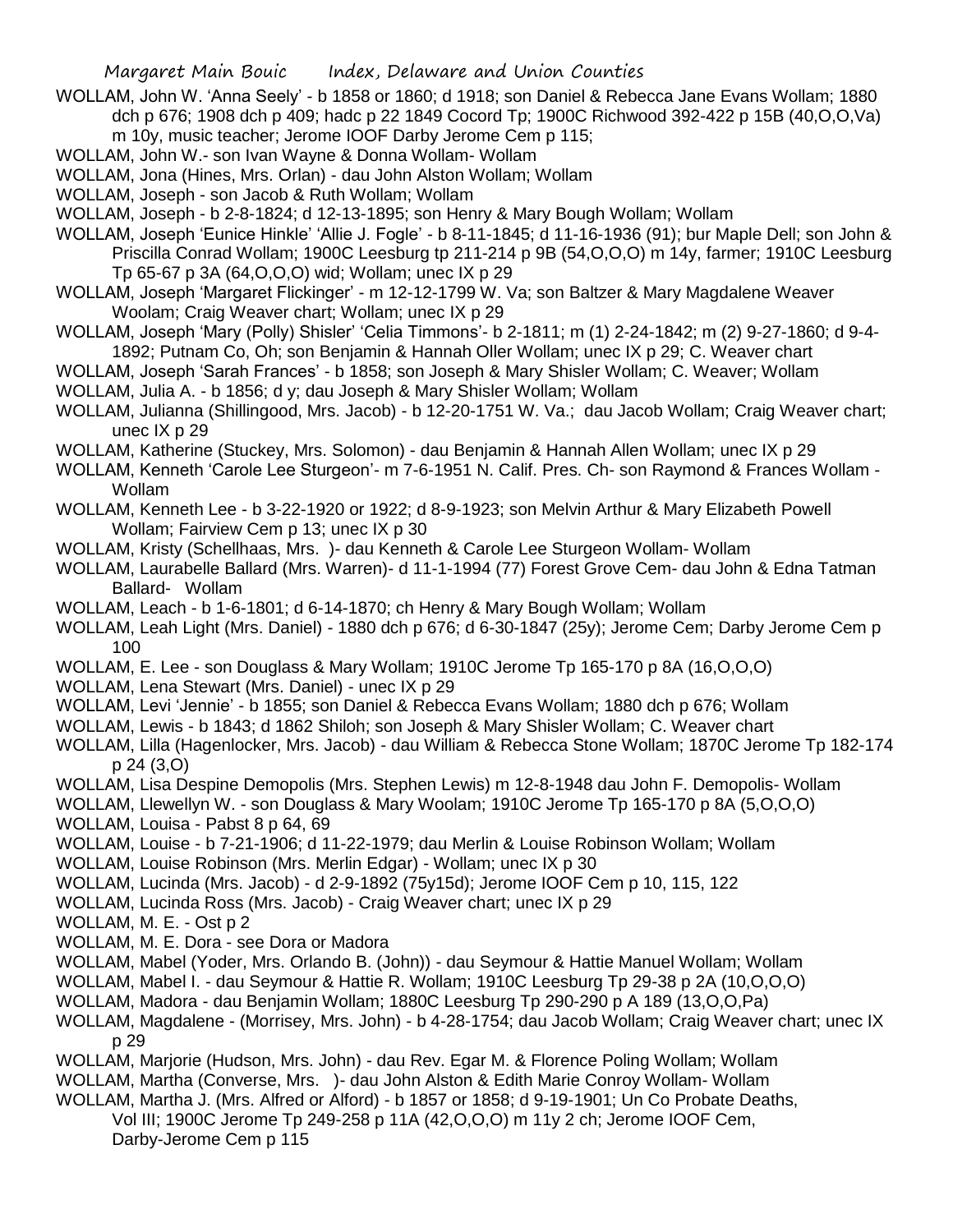- WOLLAM, Martha L. (Thornhill, Mrs. Dwight) (Converse, Mrs. Smith) b 9-27-1913; d 5-22-2000; bur Forest Grove Cem; dau John Alston and Eva May Wollam; Wollam
- WOLLAM, Martha Clifton (Calkins, Mrs. ) (Mrs. Solomon) dau B. C. & Mancy Martin Clifton; C. Weaver chart

WOLLAM, Martin - see Milton

- WOLLAM, Mary b 7-15-1815 dau Henry & Mary Bough Wollam; Wollam
- WOLLAM, Mary (Mrs. Douglass) 1910C Jerome Tp 165-170 p 8A (43,O,Ger,O) m 22y
- WOLLAM, Mary (Mrs. Jacob) unec IX p 28, 29
- WOLLAM, Mary (March, Mrs. ) b 7-25-1815; dau Henry & Mary Bough Wollam; unec IX p 29; Wollam
- WOLLAM, Mary (Wright, Mrs. Frank) dau Daniel & Rebecca Evans Wollam; Wollam
- WOLLAM, Mary A. McKitrick (Mrs. Martin or Milton E.)- b 2-11-1843; m 12-21-1865; ucm 3878; d 11-8-1921; dau John & Sarah Hughs McKitrick - McKitrick p 265, or dau James & Catherine McKitrck - ucm 3878; Darby-Jerome Cem p 114; Craig Weaver chart
- WOLLAM, Mary Ann (Benedict, Mrs. Adam) b 1849; dau Joseph & Mary Shisler Wollam; C. Weaver chart; Wollam

WOLLAM, Mary Bough (Mrs. Henry) - b 10-1783; d 3-31-1870; Wollam; unec IX p 29

- WOLLAM, Mary Elizabeth b 1865; dau Daniel & Rebecca Evans Wollam; Craig Weaver
- WOLLAM, Mary Elizabeth Gosh (Mrs. Israel) b 1842; Jerome IOOF; Darby-Jerome Cem p 117, 121
- WOLLAM, Mary Elizabeth Powell (Mrs. Melvin Arthur) b 6-23-1874; d 6-25-1953; Fairview Cem; dg 1-14- 1916 Cry Ab p 9; F:13; 1949 ucd; unec IX p 29, 30
- WOLLAM, Mary Jane Caylor (Mrs. George) m 2-20-1872; C. Weaver; Wollam
- WOLLAM, Mary Jane Dimock (Mrs. Solomon) b 1853 d 1889; C. Weaver; Wollam
- WOLLAM, Mary Kay (Davis, Mrs. James) b 4-13-1940; m 8-22-1961; dau Edgar Arthur & Ida Alice Jaeger Wollam; unec IX p 30
- WOLLAM, Mary Magdalena Weaver (Mrs. Baltzer) b 1-31-1752; dau Christopher Weaver; unec IX p 28, 29
- WOLLAM, Mary Magdalene (March, Mrs. Samuel) dau Baltzer & Mary Magdalena Weaver Wollam; Craig Weaver chart
- WOLLAM, Mary Pitzer (Mrs. John) Craig Weaver chart
- WOLLAM, Mary (Polly) Shisler (Mrs. Joseph) m 2-24-1842; dau Samuel & Mary Bollinger Shisler; Craig Weaver chart; unec IX p 29
- WOLLAM, Mary Wester (Mrs. Edward Douglas) b 9-15-1866; d 10-15-1953; 1900C Jerome Tp 309-319 p 13B (33,O,O,O) m 12 y 4 ch; Wollam
- WOLLAM, N. Mathias son Jacob Wollam; Wollam; unec IX p 28
- WOLLAM, Melvin Arthur 'Mary Elizabeth Powell' b 12-31-1872; m 6-11-1902; d 3-28-1954; 1949 ucd; son Joseph & Eunice Hinkle Wollam; F:13; unec IX p 29
- WOLLAM, Merlin Edgar 'Louise Robinson' b 2-16-1879; d 1-2-1930; twin of Myrtle Edna; son Joseph & Eunice Hinkle Wollam; Hinkle; Powell; Wollam; unec IX p30
- WOLLAM, Michael David b 8-20-1941; son Edgar Arthur & Ida Alice Jaeger Wollam; unec IX p 30
- WOLLAM, Mildred (Tidrick, Mrs. Burton) dau Edgar M. & Florence E. Poling Wollam; Wollam
- WOLLAM, Milton or Martin Emery 'Mary A. McKitrick' b 4-20-1846; m 12-21-1865 ucm 3878; d 4-22-1904; bur Jerome; Darby-Jerome Cem p 114, 122; son Jacob & Lucinda Ross Wollam; Craig Weaver; dg 4- 26-1904 Cry Ab p 241, 242
- WOLLAM, Minerva J. (Mrs. William) b 9-1857; 1900C Claibourne Tp 94-100 p B4 (O, Scotland, at sea) m 1y; 6 ch 3 living
- WOLLAM, Missouri b 1869; dau Daniel & Rebecca Evans Wollam; 1880 dch p 676
- WOLLAM, Misty (Mrs. Steve)- Wollam
- WOLLAM, Muriel b 12-1891; dau John & Anna Seely Wollam; 1900C Richwood 392-422 p 15A (8,O,O,O)
- WOLLAM, Myrtle E. b 2-1871; 1900 Leesburg Tp 211-214 p 9B (Ind,O,O)l 1910C Leesburg Tp 67-68 p 3A (31,O,O,O) m 10y 1 ch
- WOLLAM, Myrtle Edna (Weaver, Mrs. Charles) b 2-16-1879; d 3-2-1957; twin of Merlin Edgar; dau Joseph & Eunice Hinkle Wollam; Sbc p 48; Wollam; unec IX p 30
- WOLLAM, N. Mathias see Mathias
- WOLLAM, Narby Ema (Artz, Mrs. William) b 5-27-1840; d 1922; dau John & Priscilla Conrad Wollam; unec IX p29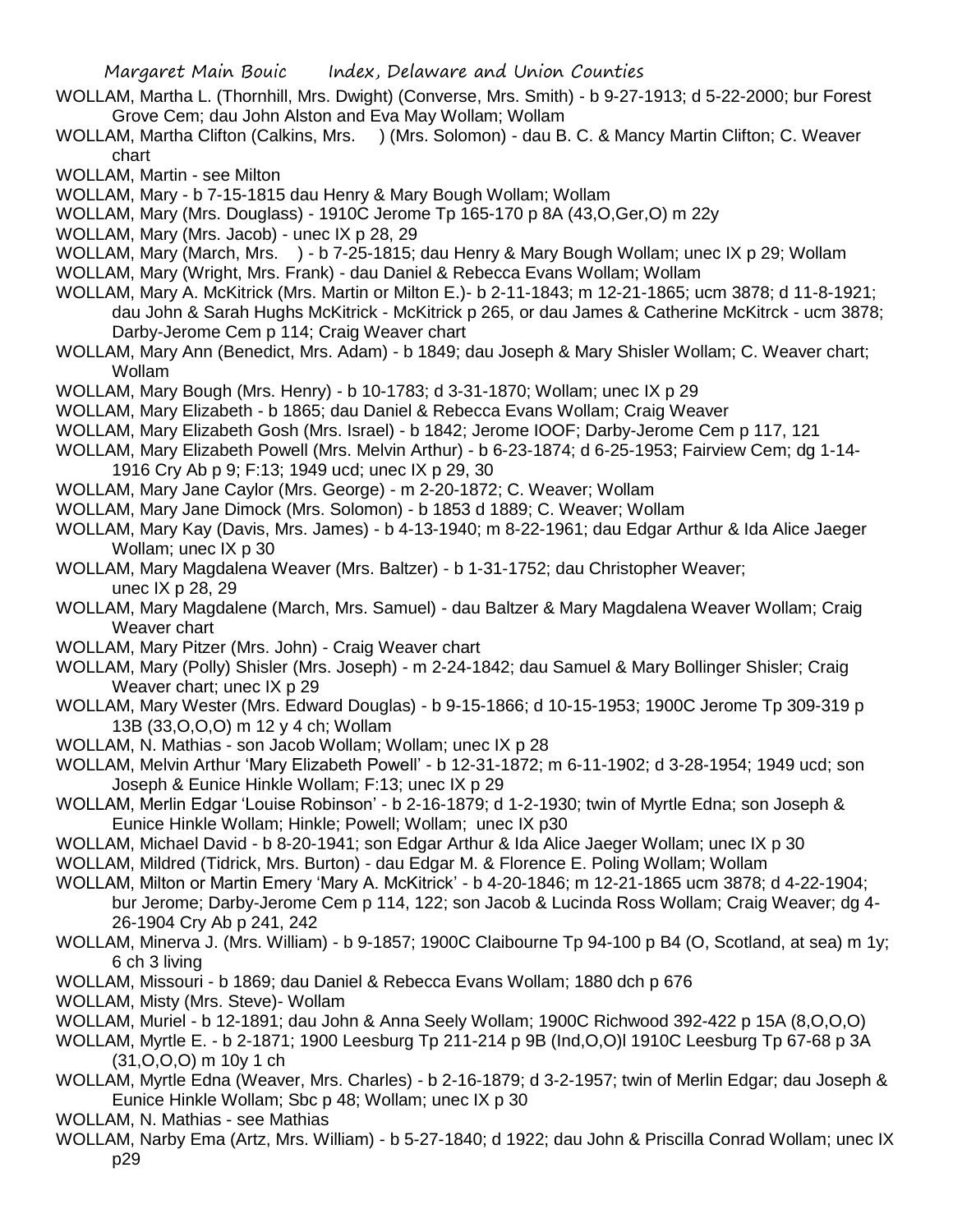- WOLLAM, Nathaniel 'Sarah Jane Mattox' b 1-7-1832; m 12-15-1854; d 10-13-1863 Iowa; son John & Priscilla Conrad Wollam; unec IX p 29Wollam
- WOLLAM, Nettie A. Slaughter (Mrs. Zenith) b 12-14-1866; Wollam
- WOLLAM, Noah P. d 8-20-1863 (1y11m6d); son I. & H; Jerome Cem, Darby-Jerome Cem p 100.
- WOLLAM, Nora Powell (Mrs. Vernon L.) b 12-10-1872; d 2-15-1937; F:15; dau Morris M. & Elizabeth Jane Williams Powell; dg 1-14-1916 Cry Ab p 9
- WOLLAM, Oma (Karrer, Mrs. ) dau George L. & Mertie Manley Wollam; Wollam
- WOLLAM, Orica (Rica) Stallman (Mrs. Benjamin) m 11-16-1854; Craig Weaver chart; Wollam
- WOLLAM, Pamela Kay (Gwin, Mrs. Rev. Clyde) m 9-24- dau Kenneth & Carole Lee Sturgeon Wollam; Wollam
- WOLLAM, Patricia (Cunningham, Mrs. Jack) dau Rev. Edgar M. & Florence E. Poling Wollam; Wollam
- WOLLAM, Paul b. d. 1909; son Merlin & Louise Robinson Wollam; Wollam
- WOLLAM, Pauline dau John & Anna Seeley Wollam; 1910C Jerome Tp 304-316 p 13B (4, Missouri, O,O)
- WOLLAM, Peter son Jacob & Mary Wollam, unec IX p 29
- WOLLAM, Peter 'Elizabeth Coonrod' b 5-30-1804 W. Va.; m 10-30-1827; d 6-11-1888 (86y11d); Jerome IOOF, Darby-Jerome cem p 117, 121; unec IX p 29; 1835 men p 19 #59 p 29 Concord Tp; son Benjamin & Hannah Oller Wollam; Wollam
- WOLLAM, Peter 'Margaret' b 2-9-1749; m 5-10-1770; d 8-1-1824 Pa; son Jacob Wollam; Pabst 8 p 64, 69; C. Weaver chart
- WOLLAM, Polly (Mary) Shisler (Mrs. Joseph) see Mary
- WOLLAM, Priscilla Conrad/Coonrod/Coonroad (Mrs. John) b 12-5-1810; d 6-27-1866 (55y6m22d); dau Christopher Coonroad; Jerome Cem, Darby-Jerome Cem p 103; unec IX p29
- WOLLAM, Rachel (Shover, Mrs. Ashford or Sashford) b 1833; m 1-29-1857 dcm; d 1917; Jerome Cem; dau Peter & Elizabeth Coonrod Wollam; Wollam; Craig Weaver chart
- WOLLAM, Ray E. 'Frances E. Riggs'- Wollam
- WOLLAM, Raymond 'Frances' -b 11-29-1908 d 2-7-1996 Oller Cem- son George Lew. & Mertie Manley Wollam; Wollam
- WOLLAM, Rebecca Jane Evans (Mrs. Daniel) m 8-24-1849 ucm 1446; dau William Evans; 1880 dch p 676
- WOLLAM, Richard Henry b 3-4-1911; d 1-27-1973; bur Fairview; son Melvin Arthur & Mary Elizabeth Powell Wollam; 1959, 1967, 1971 ucd; Wollam; unec IX p 30
- WOLLAM, Rebecca Stone (Mrs. William) b 1833; m 6-3-1856 dcm; d 11-26-1895; 1870C Jerome Tp 182-174 p 24 (36,Va) ; unec IX p 29Jerome IOOF Cem; Darby-Jerome Cem p 116
- WOLLAM, Rica Stallman (Mrs. Benjamin) see Orica
- WOLLAM, Robbin S. son John & Anna Seeley Woolam, 1910C Jerome Tp 304-316 p 13B (8,O,O,O)
- WOLLAM, Robert Elsworth b 12-26-1909; d 7-7-1986 Fairview Cem- ; son Melvin Arthur & Mary Elizabeth Powell Wollam; 1949, 1959, 1967, 1971, 1973, 1975, 1979, 1981, 1983 ucd; Wollam; unec IX p 30
- WOLLAM, F. Ruby b 1894; d 1973; Jerome IOOF Cem; Darby-Jerome Cem p 117, 121
- WOLLAM, Ruth b 2-6-1893; d 12-13-1895; dau Henry & Mary Bough Wollam; Wollam
- WOLLAM, Ruth (Mrs. Jacob) unec IX p 29
- WOLLAM, Samuel b 4-19-1813; d 12-13-1895; son Henry & Mary Bough Wollam; Wollam
- WOLLAM, Samuel 'Jane' b 1845; son Joseph & Mary Shisler Wollam; Craig Weaver chart
- WOLLAM, Sarah b 1862; dau Joseph & Celia Timmons Wollam; Craig Weaver chart; Wollam
- WOLLAM, Sarah (Brake, Mrs. Joseph) b 8-11-1845; m 9-5-1865 ucm 3776; d 1917; twin dau John & Priscilla Conrad (Coonrod) Wollam; unec IX p 29
- WOLLAM, Sarah (Mann, Mrs. ) b 3-8-1820; d 3-11-1891; dau Henry & Mary Bough Wollam; Wollam
- WOLLAM, Sarah (Mann, Mrs. ) dau Baltzer & Mary Magdalene Weaver Wollam; unec IX p 29
- WOLLAM, Sarah (Shaw, Mrs. Jonathan) dau Baltzer & Mary Magdalene Weaver Woolam; C. Weaver
- WOLLAM, Sarah Duffield (Mrs. John) m 4-24-1797 W. Va; Wollam; Craig Weaver chart
- WOLLAM, Sarah Jane (Bishop, Mrs. Hampton) m 3-5-1865 dcm; dau Daniel & Leah Light Wollam; 1880 dch p 676
- WOLLAM, Sarah Jane Mattox (Mrs. Nathaniel) b 1-10-1836; d 6-20-1902; Wollam; unec IX p 29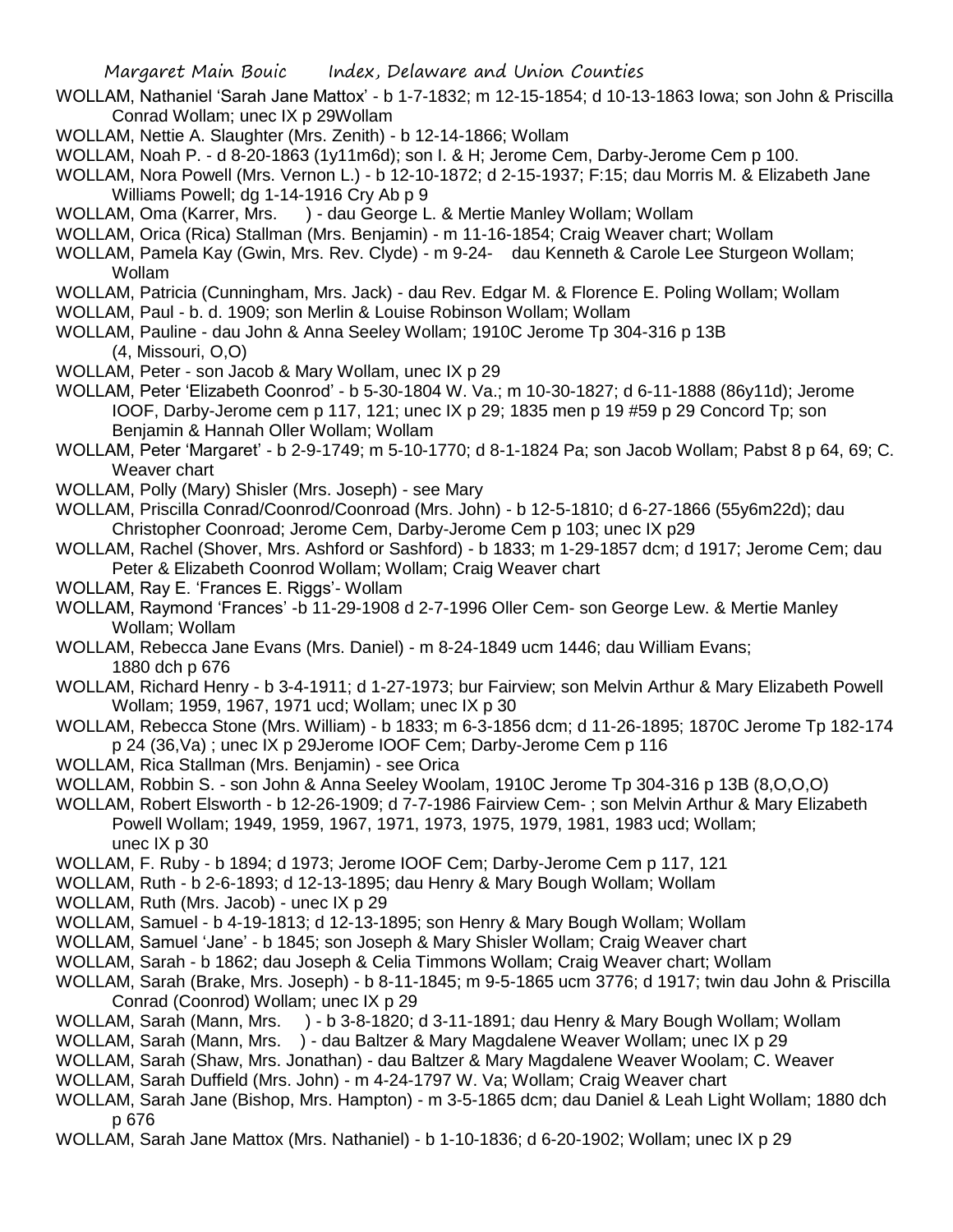- WOLLAM, Seymour 'Hattie R.' b 6-10-1864 or 1863; m 2-24-1892; d 1947 (83); bur Oakdale; son Benjamin Wollam; Wollam; 1880C Leesburg Tp 290-290 p A189 (16,O,O,Pa); 1900C Leesburg Tp 200-209 p 9A (36,O,O,Pa) m 8 y, farmer; 1910C Leesburg Tp 29-30 p 2A (45,O,O,Pa) m 18y; Sbc p 19, 28, 29, 47; dg 10-18-1912 Cry Ab p 164
- WOLLAM, Sham/Shem b 10-5-1760 W. Va.; m 9-4-1782; d 9-1-1834 (84) Clermont Co; Craig Weaver chart; unec IX p 29
- WOLLAM, Shirley (Beckner, Mrs. )- dau Raymond E. & Frances E. Riggs Wollam- Wollam
- WOLLAM, Solomon 'Mary Jane Dimock' 'Martha Cliffton Calkins' b 1846
- WOLLAM, Stanley S. 'Juanita Garcia' b 4-24-1900/1899; d 7-9-1976; son Zenith & Nettie A. Slaughter Wollam- Wollam
- WOLLAM, Stephen L:ewis 'Lisa Despine Demopolis' 'Misty'- m 12-8-1984 son Kenneth R.& Carole Lee Sturgeon Wollam- Wollam
- WOLLAM, Susan dau Jacob & Ruth Wollam; Wollam
- WOLLAM, Susan (Man, Mrs. Philip) -dau Baltzer & Mary Magdalene Weaver Wollam; C. Weaver chart
- WOLLAM, Susan (Shiveley, Mrs.) d 6-8-1922; dau Henry & Mary Bough Wollam; Wollam
- WOLLAM, Susan (Shively, Mrs.) dau Baltzer & Mary Magdalene Weaver; unec IX p 29
- WOLLAM, Susan Hill (Mrs. Daniel) parents of Hellena
- WOLLAM, Uriah son Jacob & Ruth Wollam Wollam
- WOLLAM, Verne 'Edna Gabriel' Gabriel (1631); F:15; 1880C Sc Tp 154; Wollam
- WOLLAM, Vernon L. 'Nora Powell' b 6-5-1873; d 3-26 or 22-1960; son David & Amanda Amy Artz Wollam; F:15; Wollam; son-in-law of Morrison Powell; dg 12-24-1915 Cry Ab p 102; dg 6-3-1916 Cry Ab p 72
- WOLLAM, Vicki Lee (Forrider, Mrs. William Keith)- dau Kenneth & Carole Lee Sturgeon Wollam- Wollam
- WOLLAM, Wanda Young (Mrs. John Melvin) m 12-11-1866 unec IX p 30
- WOLLAM, Warren son John Alston Wollam; brother of Martha L.; Wollam
- WOLLAM, Wierlinda C. (Mrs. Daniel) dcw Bk 4 p 287; C. Weaver chart; Wollam
- WOLLAM, William b 1854; son Daniel & Rebecca Evans Wollam; 1880 dch p 676; Wollam
- WOLLAM, William 'Minerva J.' b 12-24-1834; 1900C Claibourne Tp 94-100 p B4 (65,O,O,O)
- WOLLAM, William 'Rebecca Stone' b 12-24-1834; m 6-3-1856 dcm; d 3-1902; son John & Priscilla Conrad Wollam; 1870C Jerome Tp 182-174 p 24 (35,O); unec IX p 29; Jerome IOOF, Darby-Jerome Cem p 116, 122
- WOLLAM, Windle son Jacob Wollam; lived Stark Co, Oh; Wollam C. Weaver chart; unec IX p 29
- WOLLAM, Winifred Robinson (Mrs. Harold Milton) Wollam
- WOLLAM, Zenith/Zenas 'Nettie Alice Slaughter' b 45-1857; m 12-29-1885; d 6-7-1932 Calif; son William & Rebecca Stone Wollam; 1870C Jerome Tp 182-174 p 24 (13,O); Wollam
- WOLLAND, Henry 1835 men p 51 #2 p 94 Radnor Tp
- WOLLARD, Leota (Mrs. William) b 2-1877; 1900C Richwood 426-457 p 16B (23,O,O,O) m 3y;no ch
- WOLLARD,William 'Leota'- b 10-1856;1900C Richwood 426-457 p 16B (43,O,Va,O) m 3y,stock buyer
- WOLLASTON, Altona Matilda Maine (Mrs. ) b 1-26-1825 dau Jeremiah & Susan C. Brown Maine; Asp 1239
- WOLLCUTT, Betsy Ewing (Mrs. Johnston) m 10-3-1810 onwq I
- WOLLCUTT, Johnston 'Betsy Ewing' m 10-3-1810 onwq I
- WOLLENHAUPT, De Ann b 1967; dau William A. & Patricia K. Wollenhaupt; 1967 ucd
- WOLLENHAUPT, Patricia K. (Mrs. William A.) 1967 ucd
- WOLLENHAUPT, William A. 'Patricia K.' 1967 ucd
- WOLLERMAN, Rev. Fred- Old Stone Minister, Chaplain Army- Wollerman
- WOLLERTON, Robert Nash p 161
- WOLLETT, Helen J. (Mrs. Lawrence R.) 1980 dcd
- WOLLETT, Jimmie 1980 dcd
- WOLLETT, Larry son Lawrence R. Wollett- State FFA; Wollett; 1980 dcd
- WOLLETT, Lawrence R. 'Helen J.' Wollett; 1971, 1980 dcd
- WOLLEY, Catharine Ann Cryder (Mrs. ) m 9-22-1831; dcga p 55 Ohio State Gazette
- WOLLEY, Catharine (Duvall, Mrs. Daniel) m 2-25-1841 ucm 702
- WOLLEY, Cecil (Mathys, Mrs. Clement)- parents of David Marthys- Wolley
- WOLLFINGER, Mary 1969 dcd
- WOLLOM, Mrs. Benjamin sister Israel Morey, dg 6-3-1910 Cry Ab p 129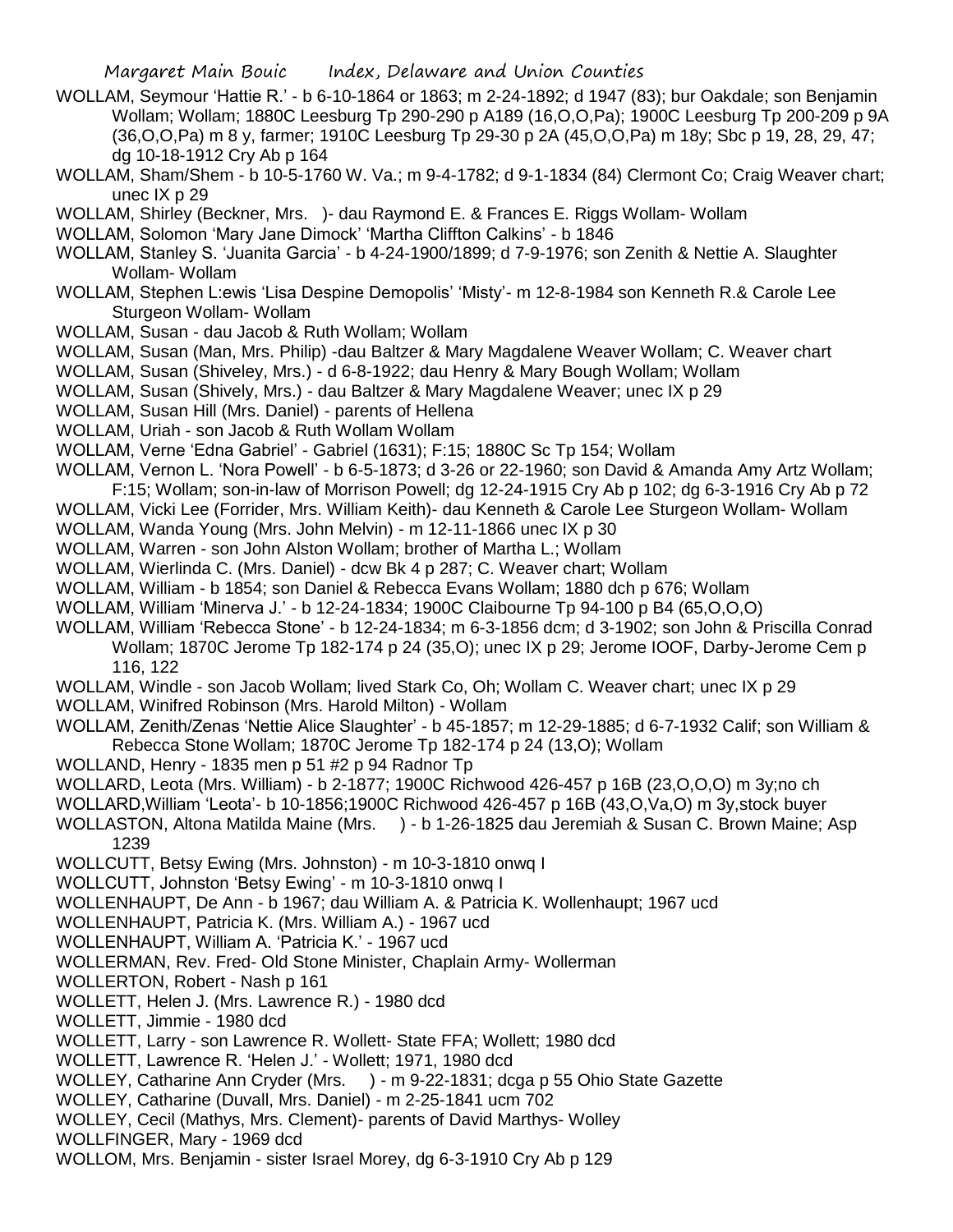WOLLUM, Priscilla (Landes, Mrs. Samuel) - 1985 uch p 74; parents of Jacob Landes

- WOLLPERT, see WOLPERT
- WOLLSEN, Bethiah (Mosher, Mrs. Barnabas) dumch p 381
- WOLLY, John 1883 uch IV p 532

WOLMAND?, Catherine S. - sold land Aug 1843; Record of Affidavits Bk 1, Un Co p 63

- WOLPERT, Albert C. 'Opal C. White' m 11-24-1928 Portsmouth; d 10-18-1980- son Louis & Mary Emde Wolpert- Wolpert; ; 1949, 1959, 1967, 1971, 1973, 1975, 1979 ucd
- WOLPERT, Amelia (McAdow, Mrs. )-dau Louis & Mary Emde Wolpert- Wolpert
- WOLPERT, Amy (Brack, Mrs. Dr. Mitchell Andrew- b 1962 m 11-1989 ; dau Walter T. & Beverly J. Taylor Wolpert; Wolpert; 1967, 1971, 1973, 1975, 1979 ucd
- WOLPERT, Bernard son Carl & Clara M. Eickemeyer Wolpert; 1985 uch p 149; 1949, 1959, 1967, 1971, 1973, 1979 ucd; WWII
- WOLPERT, Beverly or Beverlee J. Taylor (Mrs. Walter T.) b 12-27-1934 Marysville; d 9-30-1980 (45); St John's Cem p 74; dau Harry & Martha Humphrey Taylor- Wolpert; 1985 uch p 148; 1967, 1971, 1973, 1975, 1979 ucd
- WOLPERT, Carl 'Clara M.Eikemeyer' b 3-20-1890 Franklin Co.; d 4-13-1954; son George & Katherine Ritzhaupt Wolpert; St John's Cem; Darby-Jerome Cem p 71; 1949 ucd
- WOLPERT, Charles L. 'Elfrieda Maria Elizabeth Burger.' M 1-28-1956 son Chris G. & Louise Leppert Wolpert- Wolpert; 1959, 1967, 1971, 1973, 1975, 1981, 1983 ucd
- WOLPERT, Chris G. 'Louise Leppert' b 10-20-1899 d 1969- son Louis & Mary Emde Wolpert- Wolpert; 1959, 1967, 1979 ucd
- WOLPERT, Clara M. Eikemeyer (Mrs. Carl) b 9-6-1889; d 6-19-1979; dau Henry & Dorothea Kimmerle Eichemeyer; St John's Cem; Darby-Jerome Cem p 71; Wolpert; 1985 uch p 148; 1949, 1959, 1967, 1971, 1973, 1975 ucd
- WOLPERT, Clark 'Edit(h)' 1961 dcd; Woolpert
- WOLPERT, Edit(h) (Mrs. Clark) 1961 dcd; Woolpert
- WOLPERT, Elfrieda Maria Elizabeth Burger (Mrs. Charles L.) b 8-17-1932 Plain City m 1-28-1956 d 7-14- 2005 (72) Dublin Cem- dau Alfred G & Lydia Barbara Bunsold Burger- Wolpert; 1959, 1967, 1971, 1973, 1981, 1983 ucd
- WOLPERT, Elnora Lucinda (Cratty, Mrs. David Gabriel) b 8-28-1903; m 8-8-1925 d 6-27-1993 (89) ; dau Jacob & Katherine Bandtel/Baudel Wolpert; Wolpert; Maugans Anc p 11
- WOLPERT, Elverna Boerger (Mrs. Richard) b 1-9-1932; m 6-12-1953; dau Kilian & Clara Nicol Boerger; Rausch 19153, 14833, II p 281, 272, III p 390, 307
- WOLPERT, Emily Grace (Choate, Mrs. Gordon Thomas) b 1959 m 624-1995 ; dau Walter T. & Beverly J. Taylor Wolpert; Wolpert; 1967, 1971, 1973, 1975, 1979 ucd
- WOLPERT, Esther (Carmany, Mrs. Paul Glenn) m 6-7-1952 dau Carl L. & Clara M. Eikemeyer Wolpert; 1985 uch p 149; Wolpert
- WOLPERT, G. 'R. W.' Jerome Cem; Darby-Jerome Cem p 99; Wollpert
- WOLPERT, George 'Katherine Ritzhaupt' 1985 uch p 148
- WOLPERT, George 'Rhoda W. Mooney' 1883 uch V p 322; m 2-7-1867 ucm 413
- WOLPERT, George H. b 2-4-1921; d 9-19-1944; St. John's, Darby-Jerome Cem p 71; WW II;
- son Carl & Clara M .Eikemeyer Wolpert; 1985 uch p 148, 149;
- WOLPERT, Herbert C. b 1-21-1927 Marysville d 4-19-1996 (69) St. John's Cem- son Carl L. & Clara M. Eickemeyer Wolpert; Wolpert; 1959, 1967, 1971, 1973, 1979, 1981, 1983 ucd
- WOLPERT, Jacob 'Katherine Bandtel/ Baudel' Wolpert; Maugans Anc p 11
- WOLPERT, James L. Son Marion & Rose Marie Scheiderer Wolpert- Wolpert
- WOLPERT, Janet (Bluck, Mrs. Richard) 1949 ucd; dau Albert C. & Opal C. White Wolpert; Wolpert
- WOLPERT, John son George & Rhoda K. Mooney Wolpert; 1880C Jerome Tp 143-146 p 17 (12,O,Hesse,O)
- WOLPERT, Joseph B. son G. & R. W. d 4-12-1876 (3y5m5d); Jerome Cem; Darby-Jerome Cem p 99
- WOLPERT, Josephine Clara (Vollrath, Mrs. Hugo) b 1-29-1914 m 5-27-1934 d 5-6-1996 St. Paul Cemdau Fred & Leaffa Eversol Wolpert- Wolpert; 1985 uch p 141; Rausch (11211), II p 259
- WOLPERT, Katherine Ritzhaupt (Mrs. George) 1985 uch p 148
- WOLPERT, Larry- b 1-3-1956; son Richard & Elverna Boerger Wolpert;Rausch 191531, 148331,

III 307

WOLPERT, Lillian (Johnston, Mrs. William)- dau Louis & Mary Emde Wolpert- Wolpert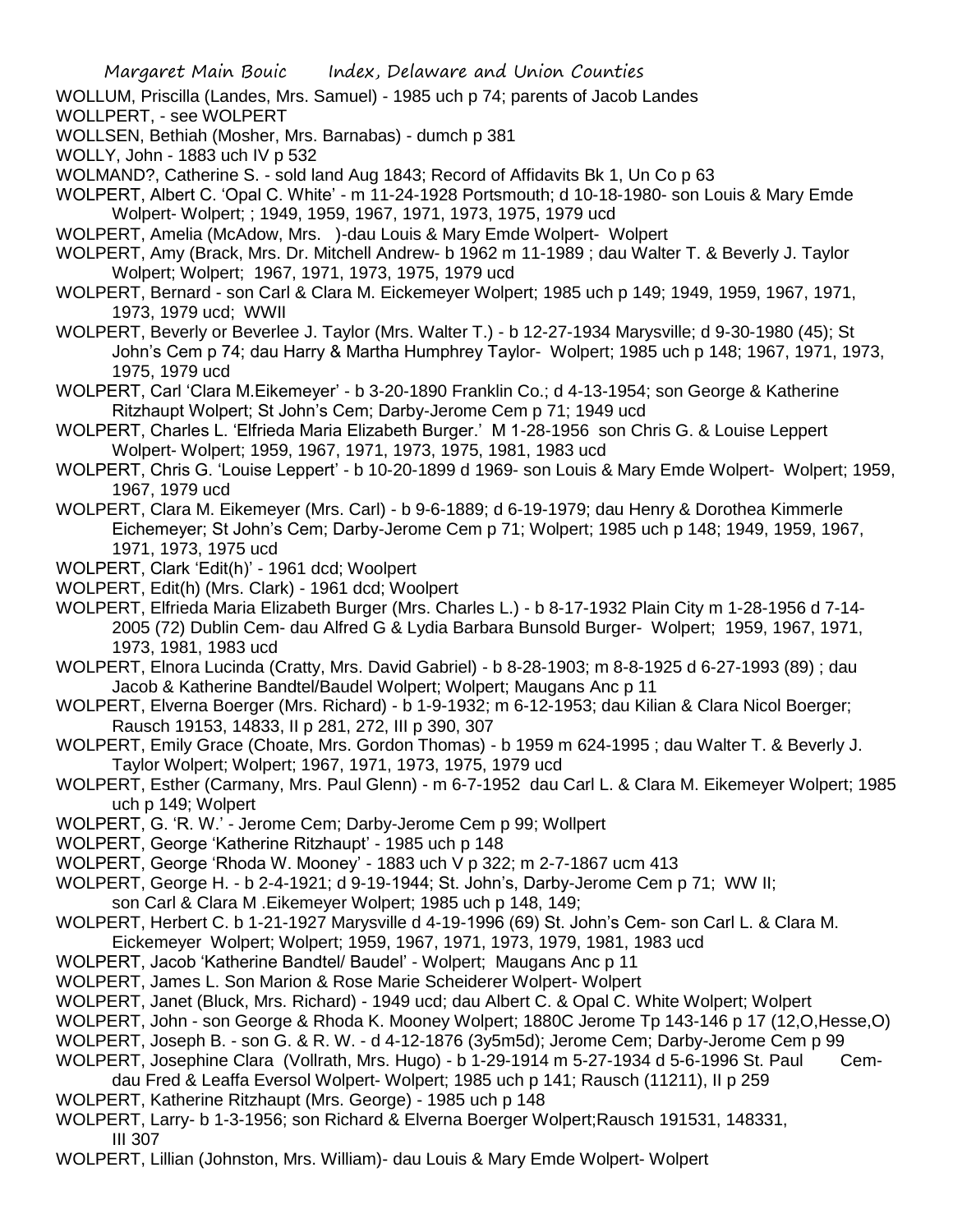- WOLPERT, Lois (Nicol, Mrs. Herbert C.) b 6-1-1928; m 6-12-1949; Rausch 15145, II p 273; 1985 uch p 149; dau Carl L. & Clara M. Eichemeyer Wolpert
- WOLPERT, Lois Jean (Piersol, Mrs. Donn) d 4-19-1968; 1949 ucd; dau Albert C. & Opal C. White Wolpert; Liggett (14831); Piersol (13(10)31); Wolpert

WOLPERT, Louis - son Carl & Clara Wolpert; 1949 ucd

WOLPERT, Louis 'Mary Emde'- parents of Albert Chris, etc- Wolpert

WOLPERT, Louise Leppert (Mrs. Chris G.) - b 3-25-1901 dau Charles & Susie Inez Davis Leppert- Wolpert; 1959, 1967, 1971, 1973, 1975, 1979, 1981, 1983 ucd

WOLPERT, Lucille (Embler, Mrs. )- du Louis & Mary Emde Wolpert- Wolpert

WOLPERT, Margaret Virginia "Nan" Jones (Mrs. Philip J.)- b 7-28-1912 Vinton d 1-18-2007 (94) Wesley Chapel Cem- dau Lewis & Ora E. Jacobs Jones- Wolpert

WOLPERT, Marion 'Rose Marie Scheiderer'- Wolpert

WOLPERT, -----(Haney, Mrs. James A.)- dau Marion & Rose Marie Scheiderer Wolpert- Wolpert

WOLPERT, Martha (Wolff, Mrs. Lester) - m 5-4-1947; du Carl L. & Clara M. Eickemeyer Wolpert- 1985 uch p 148, 149; Wolpert

- WOLPERT, Martin son George & Katherine Ritzhaupt Wolpert; 1985 uch p 148
- WOLPERT, Mary Emge (Mrs. Louis)- Wolpert
- WOLPERT, Mary Jane b 4-24-1958; dau Richard & Elverna Boerger Wolpert; Rausch 191532, 148332, III p 307

WOLPERT, Michael W.- son Marion & Rose Marie Scheiderer Wolpert- Wolpert

- WOLPERT, Mildred (Hosley, Mrs. Robert)- dau Louis & Mary Emde Wolpert- Wolpert
- WOLPERT, Minnie dau George & Katherine Ritzhaupt Wolpert 1985 uch p 148

WOLPERT, Opal C. (Mrs. Albert C.) - b 11-20-1907; m 11-24-1928; d 6-11-1981Oakdale Cem ; dau John F. & Katie A. Loeffler White; Wolpert; 1949, 1959, 1967, 1971, 1973, 1975, 1979 ucd

WOLPERT, Philip J. 'Margaret Virginia "Nan" Jones- Wolpert

WOLPERT, Phyllis Jean Roe (Mrs. Walter) - m 10-23-1982 dau Arthur Roe0 Wolpert; 1985 uch p 149; **Wolpert** 

- WOLPERT, R. W. (Mrs. G.) Darby-Jerome Cem p 99; Wolpert
- WOLPERT, Rhoda W. Mooney (Mrs. George) b 4-1844 Jefferson Co; d 6-22-1910 (66y2m); 1880C Jerome Tp 143-146 p 17 (36,O,O,O); 1900C Paris Tp 216-222 p A12 (56,O,Pa,O) 3 ch 2 living; 1910C Marysville 4th Ward 128-141 (65,O,Pa,O) m 43y 4 ch 2 living; 1883 uch V p 322; Oakdale Cem 2300
- WOLPERT, Richard 'Elverna Boerger' b 10-26-1916; m 6-12-1953; Rausch (19153), (14833), II p 272, 281, III p 290, 307
- WOLPERT, Robert A. d 1952 son Chris G. & Louise Leppert Wolpert- Wolpert
- WOLPERT, Rodney son Clark & Edit Woolpert 1961 dcd (2)
- WOLPERT, Rose Marie Scheiderer (Mrs. Marion)- b 9-23-1908 d 10-2-1964 (56) car accident- dau Casper & Margaret Emmert Scheiderer- Wolpert
- WOLPERT, Ruth (Schroer, Mrs. Rev. Sherwood) dau Carl L. & Clara M. Eikemeyer Wolpert; 1985 uch p 149; Wolpert
- WOLPERT, Sharon (Mrs. Walter T.)- Wolpert
- WOLPERT, Suzanne (Merkle, Mrs. Bob)- dau Philip & Margaret Virginia "Nan" Jones- Wolpert

WOLPERT, Virginia - 1973 ucd

- WOLPERT, Walter T. 'Beverly' 'Sharon' 'Phyllis Roe' son Carl L. & Clara M. Wolpert; b 1933; m(2) 10-23- 1982 -1949, 1967, 1971, 1973, 1975, 1979, 1981 1983 ucd;1985 uch p 149; Wolpert
- WOLPERT, William J. b 8-1879; son George & Rhoda K. Mooney Wolpert; 1880C Jerome Tp 143-146 p 176 (11/12,O,Hesse,O); 1900C Paris Tp 216-222 p A12 (20,O,Ger,O) farm labor; 1910C Marysville 4th Ward 128-141 p 5B (30,O,Ger,O) furniture salesman
- WOLREY, Eliza dau Michael & Elizabeth Wolrey 1850C Thomson Tp 55 p 188 (17,O)
- WOLREY, Elizabeth (Mrs. Michael) 1850C Thomson Tp 55 p 188 (47,Pa)
- WOLREY, George son Michael & Elizabeth Wolrey 1850C Thomson Tp 55 p 188 (7,O)
- WOLREY, Harriett dau Michael & Elizabeth Wolrey 1850C Thomson Tp 55 p 188 (11,O)
- WOLREY, Jesse ch Michael & Elizabeth Wolrey 1850C Thomson Tp 55 p 188 (9,O)
- WOLREY, Michael 'Elizabeth' 1850C Thomson Tp 55 p 188 (48,Pa)
- WOLREY, Michael son Michael & Elizabeth Wolrey 1850C Thomson Tp 55 p 188 (15,O)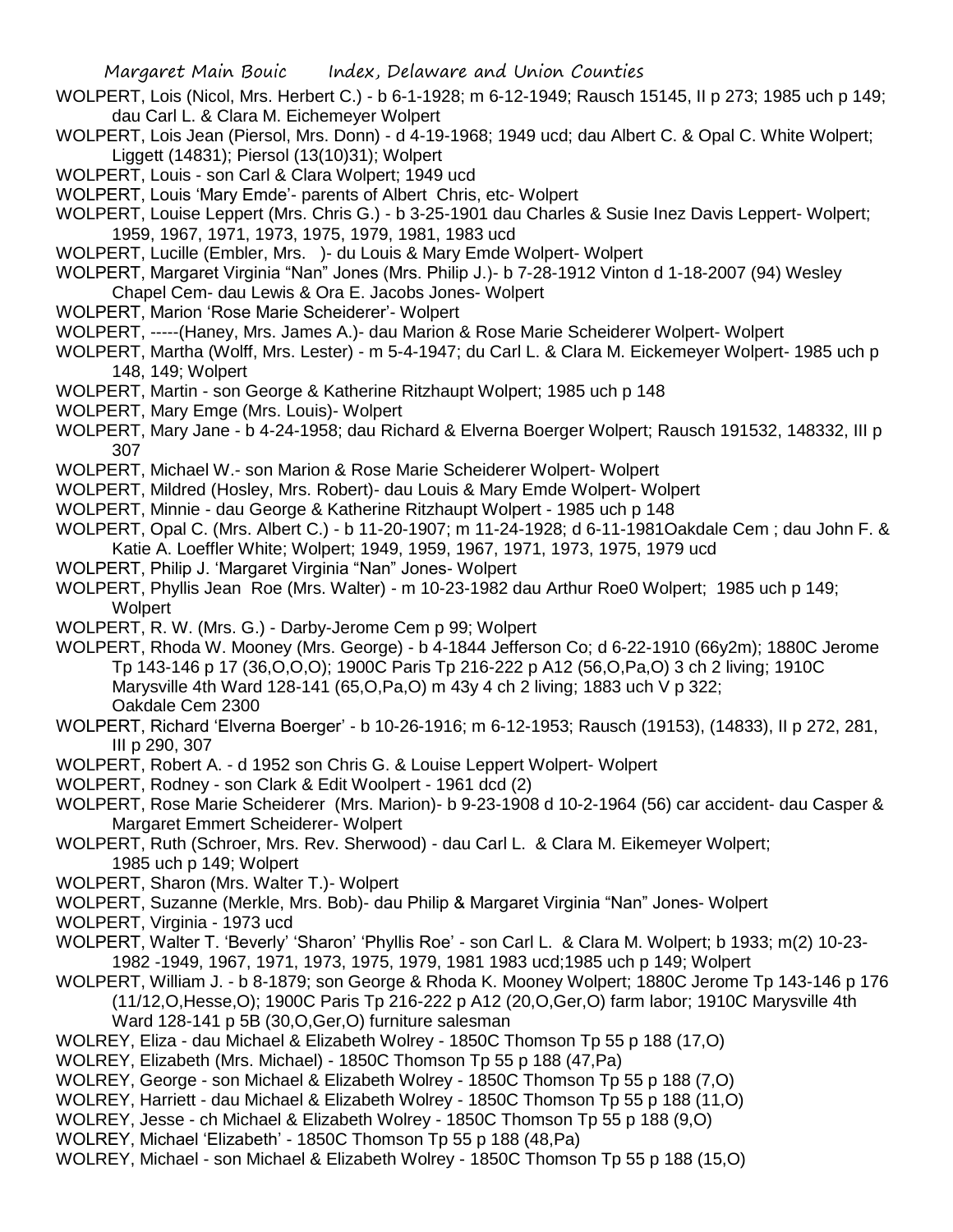- WOLREY, Sarah dau Michael & Elizabeth Wolrey 1850C Thomson Tp 55 p 188 (15,O)
- WOLSE, Olivia (Kepler, Mrs. William R.)- Wolse
- WOLSTENHOLME, Agnes (Roach, Mrs. Frank) dau George & Mable Stearns Wolstenholme; Wolstenholme WOLSTENHOLME, Agnes Hayes (Mrs. Earl George) -b 11-27-1907 NY m 8-27-1933 or 8-28-1934 d 4-14- 1986 dau Daniel & Hattie Selleck Hayes- Wolstenholme
- WOLSTENHOLME, Albert H. 'Betty D.'- son Earl G. & Agnes Hayes Wolstenholme- parents of Jeffrey S. Wolstenholme- Wolstenholme
- WOLSTENHOLME, Betty D (Mrs. Albert H.)- Wolstenholme- Wolstenholme 1975 ucd; mt 3-6-1986. AAUniversity Women
- WOLSTENHOLME, Dorothy (Reed, Mrs. Frank) dau George & Mable Stearns Wolstenholme; Wolstenholme
- WOLSTENHOLME, Earl George 'Agnes Hayes' b 4-19-1904; m 8-27-1933; d 9-12-1983; son George & Mable Stearns Wolstenholme; Wolstenholme
- WOLSTENHOLME, Evelyn (Eamon, Mrs. Duane) dau George & Mable Stearns Wolstenholme; Wolstenholme
- WOLSTENHOLME, Harriet (Thompson, Mrs. Charles) dau Earl George & Agnes Hayes Wolstenholme; Wolstenholme
- WOLSTENHOLME, Jeffrey b 1963; son Albert & Betty Wolstenholme; 1975 ucd; Wolstenholm
- WOLSTENHOLME, Kenneth son George & Mable Stearns Wolstenholme; Wolstenholme
- WOLSTENHOLME, Lucinda b 1966; dau Albert & Betty Wolstenholme; Wolstenholme; 1975 ucd
- WOLSTENHOLME, Margaret (Wade, Mrs. Walter) dau George & Mable Stearns Wolstenholme; Wolstenholme
- WOLSTENHOLME, Paul P.- son Earl G. & Agnes Hayes Wolstenholme- Wolstenholme
- WOLSTENHOLME, Phyllis (Dorfman, Mrs. William) dau Earl George & Agnes Hayes Wolstenholme; Wolstenholme
- WOLTEMADE, Christopher Jan son Uwe & Nellice Gilespie Woltemade- Woltemade. Engaged to Andrea Lage
- WOLTEMADE, Nellice Gillespie (Mrs. Uwe)- Woltemake
- WOLTEMADE, Uwe 'Nellice Gillespie'- Economics professor, OWU- Woltemade
- WOLTZ, Darl L. 'Helen' 1961 dcd
- WOLTZ, Helen (Mrs. Darl) 1961 dcd
- WOLTZ, Stephen son of Darl & Helen Woltz; 1961 dcd
- WOLVERTON, C. P. 'Mary Elda Cooper' Weiser p 565
- WOLVERTON, Dorothy dau C. P. & Mary Elda Cooper Wolverton; Weiser p 565
- WOLVERTON, Julia Ann (Snyder, Mrs. Thomas Kehl) b 4-22-1830; m 1-10-1850; d 12-19-1897; Weiser p 573
- WOLVERTON, Lilas (Mason, Mrs. Francis C.) b 1894; m 1-6-1916; d 1-18-1916; Weiser p 573
- WOLVERTON, Mary Elda Cooper (Mrs. C. P.) b 2-21-1881; d 1923; dau Isaac Newton & Mary Snyder Cooper; Weiser p 565
- WOMACK, Edna (Patton, Mrs. Marion Lofton) Freshwater p 246
- WOMACK, Louise (Little, Mrs. Earl John)- d 10-21-1987 1st wife- Womack
- WOMELDORF, Amy Lynn b 1970; dau John D. & Patricia A. Womeldorf; 1980 dcd engaged to Gregory Matthew Simpson
- WOMELDORF, Betty (Shaw, Mrs )- sister Ohlan V. Womeldorf- Womeldorg
- WOMELDORF, Bradley J. 'Cindy Ellen Fox'- b 1966 m 11-17-1990 Marion ; son John D. & Patricia A. Womeldorf- Womeldorf; ; 1980 dcd
- WOMELDORF, Carol Hildebrand (Mrs. Jerome D.)- m 8-1-1964- Womeldorf
- WOMELDORF, Cindy Ellen Fox (Mrs. Bradley J.)- m 11-17-1990 dau Paul G. & Nancy A. Fox- Womeldorf
- WOMELDORF, Elizabeth (Mrs. Ohlan V.) b Oak Hill d 1-26-1995 (89) Buxton Cem- Womeldorf; 1967, 1973, 1975 ucd
- WOMELDORF, Gloria (Counts, Mrs. )(Davis, Mrs. )- dau Ohlan V. & Elizabeth Womeldorf- Womeldorf
- WOMELDORF, Heidi (Blodgett, Mrs. )- dau Jerome D. & Carol Hildebrand Womeldorf- Womeldorf
- WOMELDORF, Ida Jean (Worrel, Mrs. )- dau Ohlan V. & Elizabeth Womeldorf- Womeldorf
- WOMELDORF, Jerome D. 'Carol Hildebrand'- b 9-22-1942 Risingsun m 8-1-1964 d 8-19-2006 (63) son Douglas & Rosemarie Quickle Womeldorf- Womeldorf
- WOMELDORF, John D. 'Patricia A. (Mrs. John D.) 1980 dcd
- WOMELDORF, Julia (Bene, Mrs. )- dau Jerome D. & Carol Hildebrand Womeldorf- Womeldorf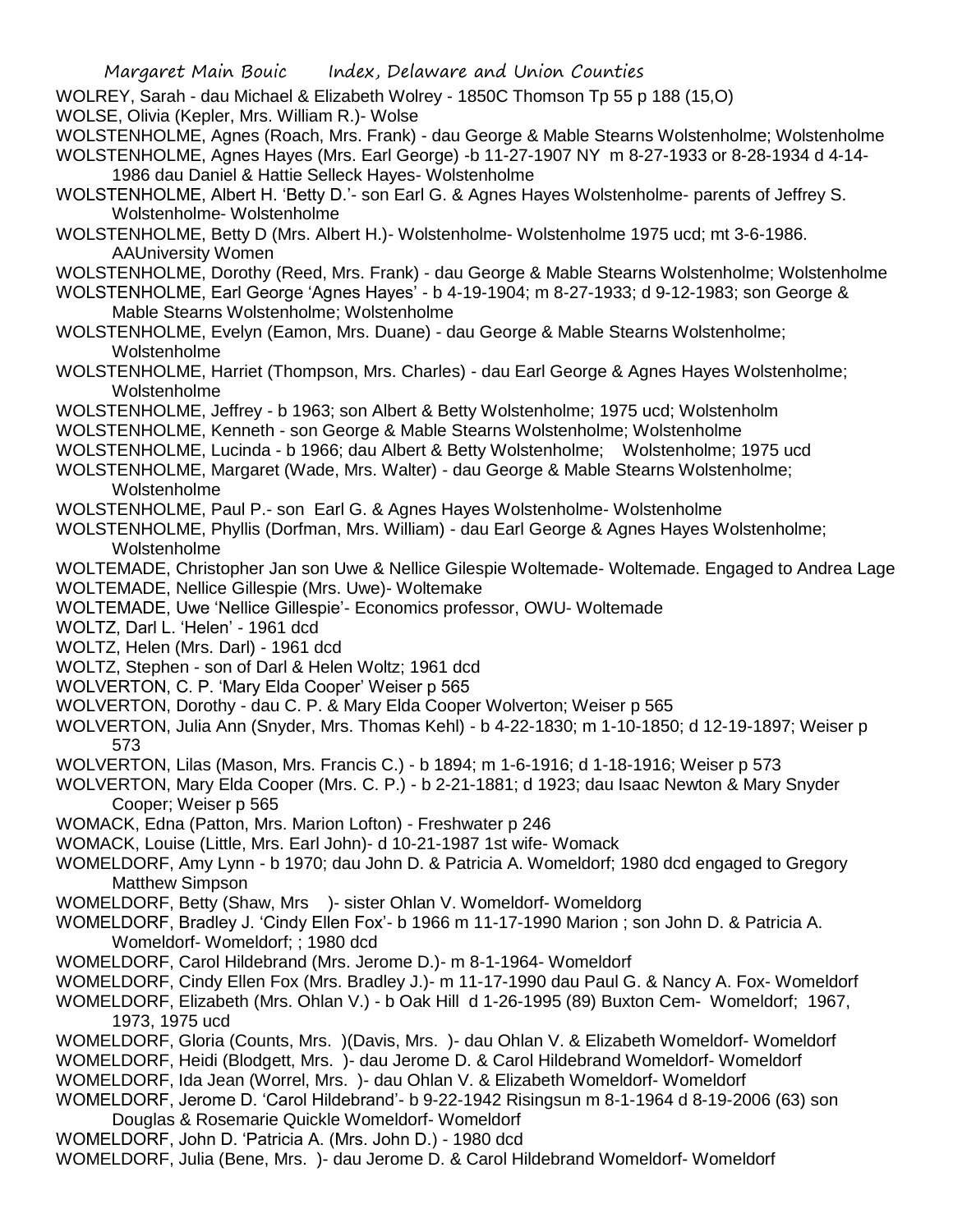WOMELDORF, Kimberley S. (McCoy, Mrs. Fred)- b 1965 m 12-30-1988, dau John D. & Patricia A. Womeldorf; Womeldorf; 1980 dcd

WOMELDORF, Ohlan V. 'Elizabeth' - d 10-11- 1969 (68); Womeldorf; 1967 ucd

WOMELDORF, Orlan- brother Ohlan Womeldorf- Womeldorf

WOMELDORF, Patricia A. (Mrs. John D.) - 1980 dcd

WOMELDORF, Samuel- brother Ohlan Womeldorf- Womeldorf

WOMELDORF, William- brother Ohlan Womeldorf- Womeldorf

WOMELSDORF, Abigail L. (Hand, Mrs. Francis L.) - b 7-8-1838; m 4-18-1860; d 2-10-1926; dau Henry & Margaret Locke Womelsdorf; Weiser p 446

- WOMELSDORF, Agnes (Bollman, Mrs. George) b 12-30-1848; m 12-25-1873; d 1925; dau Isaac & Mary Achey Womelsdorf; Weiser p 479
- WOMELSDORF, Anna Eva Weiser (Mrs. Daniel) (Collins, Mrs. ) b 7-5-1755; m(1) 1-31-1774; dau Frederick & Amelia Zeller Weiser; Weiser p 298, 445

WOMELSDORF, Aquila Jerome 'Sophia Beck' - b 1847; son Lefevre & Rebecca A. Mills Womelsdorf; Weiser p 446

WOMELSDORF, Catherine (Boas, Mrs. J.) - b 11-27-1825; son Peter & Catherine Jegley Womelsdorf; Weiser p 484

- WOMELSDORF, Catherine Jegley (Mrs. Peter) b 2-9-1793; m 11-22-1812;d 11-25-1830; W p 479
- WOMELSDORF, Daniel b 6-12-1805; dy son Daniel & Eva Elizabeth Moyer Womelsdorf; W p 446
- WOMELSDORF, Daniel b 2-14-1819; son Peter & Catherine Jegley Womelsdorf; Weiser p 483
- WOMELSDORF, Daniel 'Anna Eva Weiser' m 1-31-1774; d May 1793; Weiser p 445
- WOMELSDORF, Daniel 'Eva Elizabeth Moyer' b 1781; m 6-12-1800; d 4-15-1847; son Daniel & Anna Eva Weiser Womelsdorf; Weiser p 445
- WOMELSDORF, Emma (Mohn, Mrs. Pierce) b 1858; d 1-25-1925; dau Isaac & Mary Achey Womelsdorf; Weiser p 483
- WOMELSDORF, Eva Elizabeth Moyer (Mrs. Daniel) m 6-12-1800; Weiser p 445
- WOMELSDORF, George son Daniel & Anna Eva Weiser Womelsdorf; Weiser p 445
- WOMELSDORF, Hannah dau Daniel & Anna Eva Weiser Womelsdorf; Weiser p 445
- WOMELSDORF, Harry Phillip son Aquila Jerome & Sophia M. Beck Womelsdorf; Weiser p 446
- WOMELSDORF, Henry 'Margaret Locke' b 2-4-1815; d 10-22-1868; son Daniel & Eva Elizabeth Moyer Womelsdorf; Weiser p 446
- WOMELSDORF, Isaac 'Mary Achey' b 10-8-1813; d 10-15-1882; son Peter & Catherine Jegley Womelsdorf; Weiser p 445
- WOMELSDORF, John b 5-9-1830; d 4-1-1886; son Peter & Catherine Jegley Womelsdorf; W p 484

WOMELSDORF, John 'Martha Adams' - m 12-12-1801; son Daniel & Anna Eva Weiser Womelsdorf; Weiser p 445

- WOMELSDORF, John Isaac -b 8-29-1863; d 8-1-1866;son Isaac & Mary Achey Womelsdorf; W p 483
- WOMELSDORF, James Hayden son Aquila Jerome & Sophia M. Beck Womelsdorf; Weiser p 446
- WOMELSDORF, Jonathan b 8-7-1845; d 1846; son Isaac & Mary Achey Womelsdorf; Weiser p 479

WOMELSDORF, Katherine (Haller, Mrs. Henry W.) - b 8-30-1856; d 1885; dau Isaac & Mary Achey Womelsdorf; Weiser p 446

- WOMELSDORF, Lefevre 'Rebecca A. Mills' b 4-9-1823; d 12-21-1891; son Philip & Maria Nunnemacher Womelsdorf; Weiser p 446
- WOMELSDORF, Lefevre Beck son Aquila Jerome & Sophia M. Beck Womelsdorf; Weiser p 446
- WOMELSDORF, Margaret Locke (Mrs. Henry) b 1817; d 1858; Weiser p 446
- WOMELSDORF, Maria (Ritzman, Mrs. Daniel) (Troutman, Mrs. John) b 10-19-1818; d 8-6-1892; dau Daniel & Eva Elizabeth Moyer Womelsdorf; Weiser p 446
- WOMELSDORF, Maria Magdalena (Eppley, Mrs. Jacob) b 1-5-1784; m 2-16-1809; d 8-30-1863; dau Daniel & Anna Eva Weiser Womelsdorf; Weiser p 446
- WOMELSDORF, Maria Nunnemacher (Mrs. Philip) Weiser p 446
- WOMELSDORF, Martha (Mrs. William) Weiser p 483
- WOMELSDORF, Martha Adams (Mrs. John) m 12-12-1802; Weiser p 445
- WOMELSDORF, Mary d y dau Isaac & Mary Achey Womelsdorf; Weiser p 479
- WOMELSDORF, Mary Achey (Mrs. Isaac) b 9-15- 1818; d 1-9-1899; Weiser p 479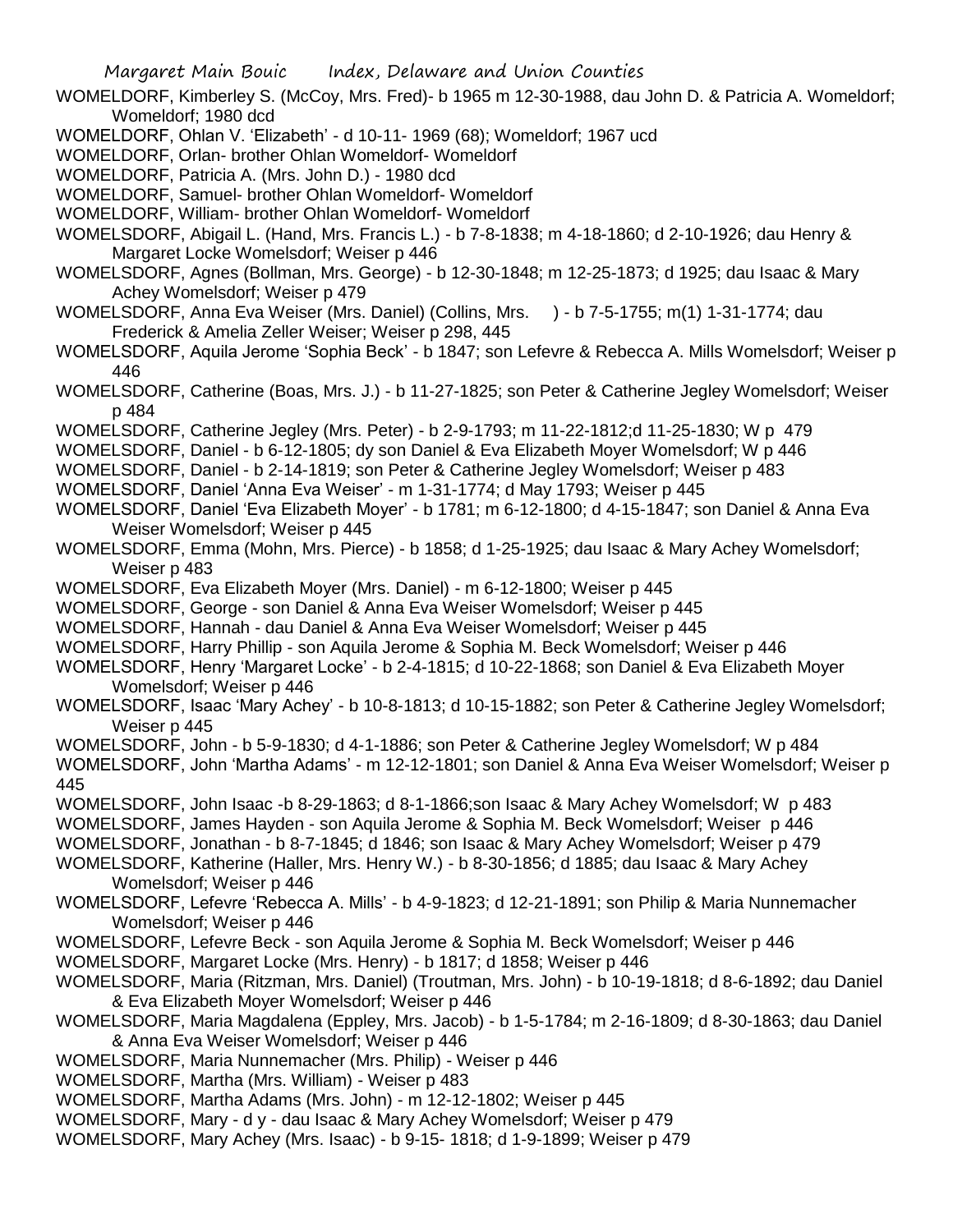- WOMELSDORF, Mary Elizabeth (Fichthorn, Mrs. Sebastian) b 6-1-1854; d 8-4-?; dau Isaac & Mary Achey; Weiser p 481
- WOMELSDORF, Mary Elizabeth (Kalbach, Mrs. Michael) b 12-14-1816; m 3-20-1841; d 3-5-1895; dau Peter & Catherine Jegley Womelsdorf; Weiser p 483

WOMELSDORF, Peter - d 1904; son Isaac & Mary Achey Womelsdorf; Weiser p 479

WOMELSDORF, Peter - b 3-30-1813; not m; son Daniel & Eva Elizabeth Moyer Womelsdorf; W p 446

- WOMELSDORF, Peter 'Catherine Jegley' b 6-5-1787; m 11-22-1812; d 8-16-1843; son Daniel & Anna Eva Weiser Womelsdorf; Weiser p 445, 479
- WOMELSDORF, Philip son Lefevre & Rebecca A. Mills Womelsdorf; Weiser p 446
- WOMELSDORF, Philip 'Maria Nunnemacher' b 8-17-1800; d 4-1860; son Daniel & Eva Elizabeth Moyer Womelsdorf; Weiser p 446
- WOMELSDORF, Phoebe Filbert (Mrs. William) Weiser p 446
- WOMELSDORF, Rebecca dau Daniel & Eva Elizabeth Moyer Womelsdorf; Weiser p 446
- WOMELSDORF, Rebecca b 5-17-1847; d 8-24-1896 dau Isaac & Mary Achey Womelsdorf; W p 479
- WOMELSDORF, Rebecca (Siegfried, Mrs. Daniel B.) b 1-19-1828; m 4-29-1849; dau Peter & Catherine Jegley Womelsdorf; Weiser p 484
- WOMELSDORF, Rebecca A. Mills (Mrs. Lefevre) Weiser p 446
- WOMELSDORF, Sarah (Schnader, Mrs. Levi) b 1851; d 1936; dau Isaac & Mary Achey Womelsdorf; Weiser p 481
- WOMELSDORF, Sarah (Souders, Mrs. ) dau Peter & Catherine Jegley Womelsdorf; Weiser p 481
- WOMELSDORF, Sophia b 6-3-1809; d 8-13-1876; dau Daniel & Eva Elizabeth Moyer Womelsdorf; Weiser p 446
- WOMELSDORF, Susan (Anspach, Mrs. Jacob) dau Daniel & Eva Elizabeth Moyer Womelsdorf; Weiser p 446
- WOMELSDORF, Susanna b 8-12-1821; d 3-14-1824; dau Peter & Catherine Jegley Womelsdorf; Weiser p 483
- WOMELSDORF, William 'Martha'- b 12-24-1815;son Peter & Catherine Jegley Womelsdorf; W p 483
- WOMELSDORF, William 'Phoebe Filbert' b 2-11-1811; son Daniel & Eva Elizabeth Moyer Womelsdorf; Weiser p 446
- WOMELSDORF, William Franklin b 1-27-1836; son William & Martha Womelsdorf; Weiser p 483
- WOMER, Craig Eugene b 4-6-1957; son Gene Arthur & Naomi Catherine Wertz Womer; Weiser 457
- WOMER, Gene Arthur 'Naomi Catherine Wertz' b 5-11-1931; m 6-23-1952; Weiser p 457
- WOMER, Holly Rae b 8-30-1953; dau Arthur & Naomi Catherine Wertz Womer; Weiser p 457
- WOMER, John 'Nancy Rebecca Ambler' McKitrick p 185
- WOMER, Margaret Wakefield (Mrs. Rev. N. Wayne) d 5-7-1904 Brooklyn; dau Rev. T. G. Wakefield; OWU 1897; dg 6-14-1904 Cry Ab p 251
- WOMER, Rev N. Wayne 'Margaret Wakefield'- pastor M. E. Ch. , Bellville,dg 6-14-1904 Cry Ab p 251
- WOMER, Nancy Rebecca Ambler (Mrs. John) b 11-3-1936; dau Charles Blaine & Chlorous Burke Ambler; McKitrick p 185
- WOMER, Naomi Catherine Wertz (Mrs. Gene Arthur) son George Jacob & Fay Catherine Weary Wertz; Weiser p 457
- WONDER, Jim 1980 dcd
- WONG, Georgia Marie (Kidd, Mrs. Lyle Jay) 10-22-1854; dau Harry & Violet Anetia Atkinson; McKitrick p 152 WONG, Harry 'Violet Anetia Atkinson' - McKitrick p 152
- WONG, Violet Anetia Atkinson (Mrs. Harry) McKitrick p 152
- WONSTAFF, William 1979, 1981 ucd
- WOOD, ----- 1915 uch p 396; 1908 dch p 91
- WOOD, A. hadc p 105 (1900 Kingston Tp)
- WOOD, A. Clayton d (36) Texas; bur Kansas; dg 2-21-1911 Cry Ab p 11
- WOOD, A. G. 'Rosanna Reed' m 8-18-1855 ucm 2318; 1883 uch V p 197
- WOOD, A. L. relative of A. Clayton Wood, dg 2-21-1911 Cry Ab p 11
- WOOD, Rev Aaron d 5-23-1863; 1883 uch IV p 468, V p 72; hjt p 194, 204; unvmec p 338
- WOOD, Abba or Abbie ch Thaddeus & Mary Reed Wood; 1883 uch V p 158; 1870C Liberty Tp Un Co 277-
	- 277 p 34 (3,O); 1880C Paris Tp 67-68 p 7 (12,O,O,O); Joiner references; Family History of Entwistle, DeWolf, Wood, Carey, Gandy, Leonard, book found in Marysville Lib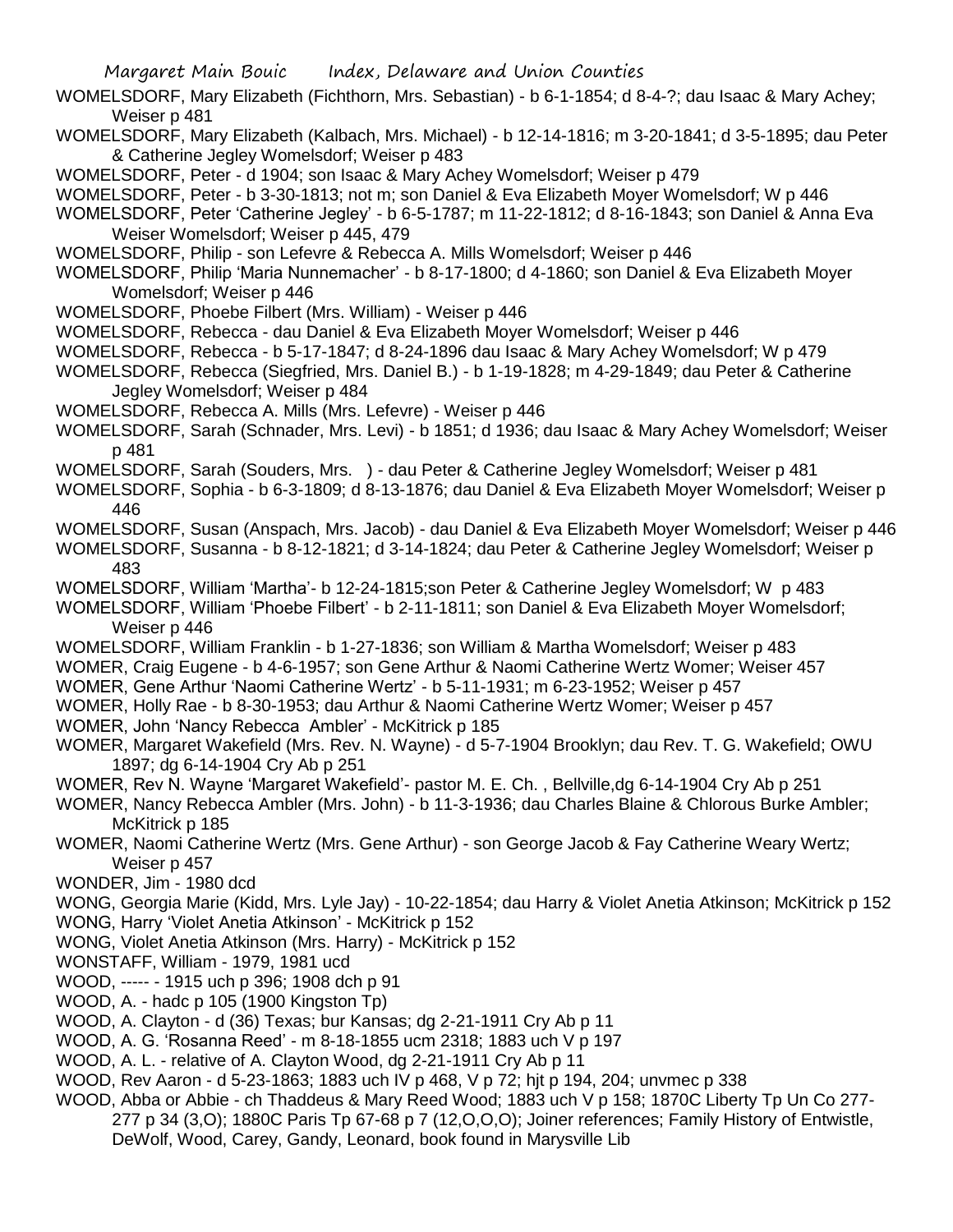- WOOD, Abba A.. b 1848; d 1855; Oak Grove Cem, Powell p 443; 1850C Brown Tp 2932 p 161 (2,O), (Abby A.), ch William c. & Phebe C. Wood
- WOOD, Abbie Rathbu(r)n (Mrs. John H.) b 12-12-1842; m 11-13-1861 ucm 3247; d 2-23-1924 (78y); Oakdale Cem 3619 (C20); dau Dr. Charles & Elizabeth Rathbun; 1870C Marysville 82-82 p 9 (29,O); 1880C Marysville 214-231 p 1 l(39,O,O,O); 1910C Marysville village 4-4 p 1A (67,O,O,O) m 49y, 2ch, 1 living; 1883 uch V p 157; Hawley-Muth 1678
- WOOD, Abigaile (Dunham, Mrs. John) Pabst 1 p 31
- WOOD, Abraham W. 1883 uch V p 44; 1915 uch p 250
- WOOD, Adda A. dau Joseph & Eliza J. Gandy Wood 1870C Leesburg Tp 221-228 (1,O); 1880C Leesburg Tp 87-87 p A 179 (11,O,O,O)
- WOOD, Addie (Mrs. Ingham) b 3-1826; 1900C Richwood 411-412 p 16A (74,NY,Mass,NY) m 17y 2ch 0 living
- WOOD, Addie Wilber (Mrs. James Deville) b 11-8-1846; m 1-6-1870 ucm 4671; d 5-16-1901; Milford Cem; Union-Allen Cem p 13, 14; dau James & Sarah Cameron Wood; dumch p 254; 1870C Allen Tp 187-180 p 12 (23,O); 1880C Allen Tp 121-130 p 13 (34,O,NY,O); 1900C Allen Tp 9-10 p 1 (54,O,NY,O) 1 ch 1 living; 1915 uch p 973
- WOOD, Ada Lucretia (James, Mrs. Alonzo Riley) b 7-24-1863; m 3-21-1888; d 8-2-1952; dau Francis Marion & Admah Zedina Southwick; dcc Gordon Seese 15
- WOOD, Admah 'Zedina Southwick' (Mrs. Francis Marion) b 3-21-1839; m 9-20-1862; d 11-12-1913; dau Jonathan & Esther Corwin Southwick; dcc Gordon Seese 31
- WOOD, Alan 'Janet O'Neal'- Wood; 1980 dcd
- WOOD, Albert- d 4-3-1892, Un Co Probate Deaths, Vol III
- WOOD, Albert son Ingham & Anna Maskill Wood; 1883 uch IV p 458; 1850C Leesburg Tp 237-238 (9,O); 1860C Leesburg Tp 404 (18,O); 1870C Leesburg Tp 218-225 p 28 (23,O)
- WOOD, Albert son Anson S. & Isabel Morehouse Wood; dumch p 205
- WOOD, Albert 'Carrie Mae Brungart' Weiser, p 594
- WOOD, Albert son Arley Wood
- WOOD, Albert E. 'Lucille Frances Moyer'- Wood
- WOOD, Albert son James & Elizabeth Wood; 1860C 733-740 p 101 (21,O)
- WOOD, Albert'Mary J. Hinton'- m 3-25-1872 ucm 5060;1880C Leesburg Tp 88-88 p A179 (37,O,O,O)
- WOOD, Albert A. 1880 dch p 541; 1908 dch p 409, 432
- WOOD, Albert J. 'Anna E. Searles' m 12-23-1873 ucm 5410; son Benjamin & Mary Wood; 1860C Leesburg Tp 415 (7,O); 1870C Claibourne Tp 113-111 (18,O)
- WOOD, Albert T. son Maude Wood; Wood WOOD, Albert T. Jr. son Albert T. Wood; Wood
- WOOD, Aleashia- dau Timoty & —Ropp Wood- Wood
- WOOD, Alfred 'Della Millirons' d 1960- Wood
- WOOD, Algelana (Mitchell, Mes. Alfred) (Robinson, Mrs. James D.)- dau Luther & Rosanna Cochran Wood-1883 uch V p 456; 1850C Allen Tp 1400-1419 p 209 (19,O)
- WOOD, Alice Gandy (Mrs. Benjamin) b 12-1848; m 2-25-1871 ucm 4878; 1900C Richwood 75-81 p 4A (51,O,O,O) m 30y 4ch;1910C Claibourne Tp South Pre Richwood 426-435 (58,O,O,O) m 40y 4 ch
- WOOD, Alice H. (Mrs. William M.) b 1-1858; 1880C Marysville 30-35 p 4 (28,O,O,Va); 1900C Richwood 179- 188 p 7B (42,O,O,O) m 15 y no ch
- WOOD, Alice J. (Marsh, Mrs. Stanton) b 2-3-1847; m 1-25-1867 ucm 4128; dau William C. & Hannah Maria McWilliams Wood; dumch p 253; 1883 uch V p 478, 483; 1850C Allen Tp 1398-1417 p 209 (3,O); 1860C Union 501-505 p 71 (13,O)
- WOOD, Alice Nevada Newhouse (Mrs. Noble Loren) b 7-21-1880; dau Marshall B. & & Eliza Jennie McGee Newhouse; Newhouse p 77, N13592; 1883 uch V p 444
- WOOD, Alma (Mrs. West) 1971, 1973 ucd
- WOOD, Almeda dau William & Arbell Wood; 1880C Leesburg Tp 79-79 pD178 (9,O,O,O)
- WOOD, Almira- dau Ebenezer & Jerusha Agnes Halsted Wood- dumch p 204; Powell p 339
- WOOD, Almira James (Mrs. Richard)- m 4-3-1844 dcm
- WOOD, Almira (Waters, Mrs. W. M.)- dau Anson S. & Isabel Morehouse Wood- dumch p 205
- WOOD, Almon- ch Ebenezer & Jerusha Agnes Halsted Wood- dumch p 204; Powell p 339
- WOOD, Amon S. 'Sarah A. Thompson'- m 4-21-1839 dcm; 1840C Marlborough Tp 254 (20-30)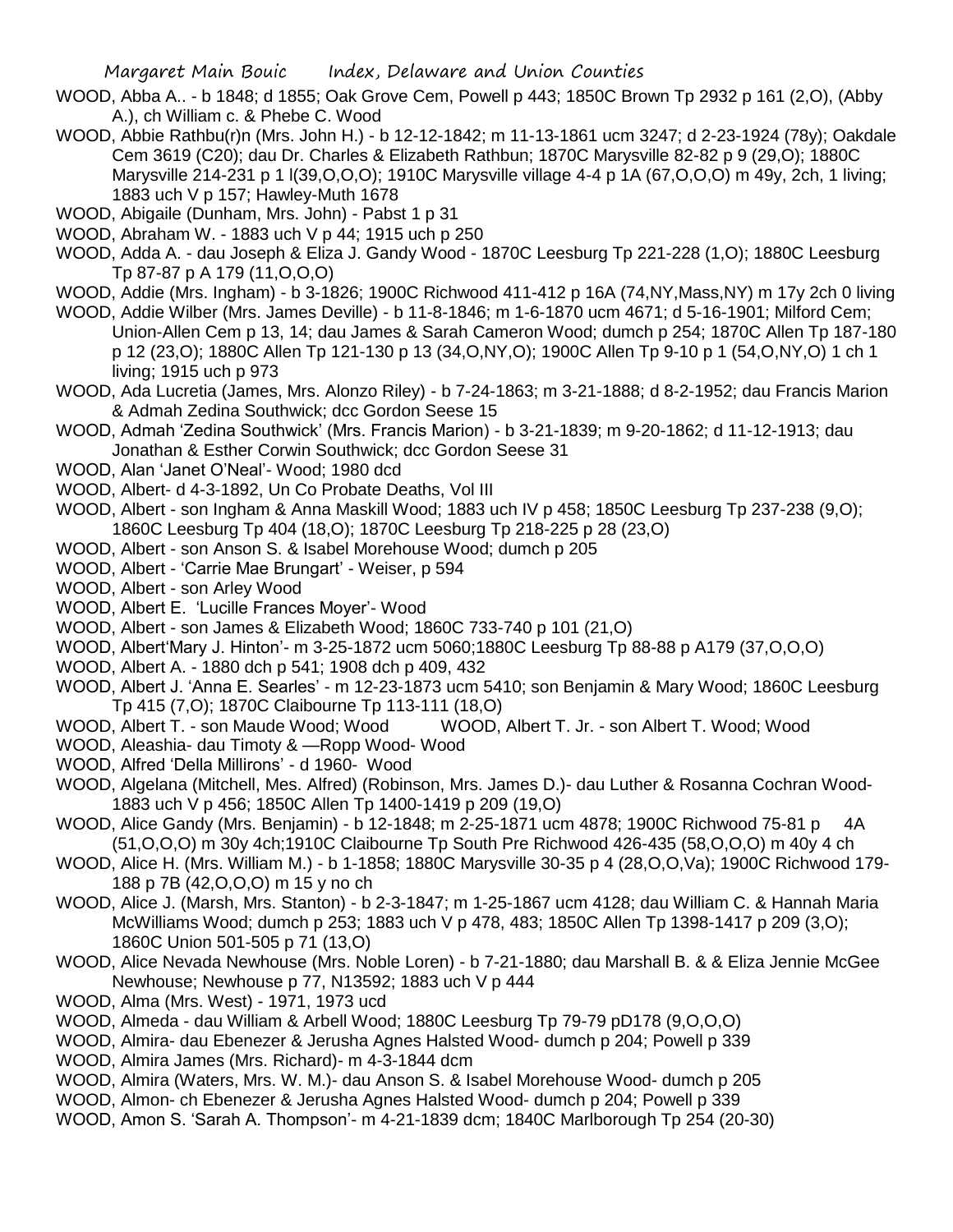WOOD, Alpheus or Alfus or Alphus 'Frances or Fannie Staley (also listed in census records as Milia and Anna)'- b 1-30-1825; m 6-27-1852; d 4-10-1914 son Michael Scribner & Eliza Thair Wood- dumch p 252- 1915 uch p 659; 1883 uch V p 158 (d 11-10-1913 - ped Barry L. Richardson #742, unec XXI p 55; ped Arlene Wood Perkins #156 unec IX p 430; 1860C Paris Tp 1275-1266 (35,O) - wife listed as Millia; 1870C Paris Tp 73-74 p 16 (45,O) wife listed as Anna; 1880C Paris Tp 65-66 p 7 (55,O,NY,Penn); 1900C Paris Tp 170-174 p A10 (75,O,–,–); 1910C Paris Tp 131-133 p 7B (85,O,NY,NY) wid, farmer; Wood Bible unec VIII p 41

WOOD, Alvina E. - dau John & Margaret A. Wood; 1880C Leesburg Tp 89-89 p A179 (2,O,O,O)

- WOOS, Amanda dau James & Mary J. Wood, 1870C Liberty Tp Un. Co. 192-192 p 23 (26,O)
- WOOD, Amanda E. (Williams, Mrs. Dr. J. L.) b Cardington; d 'Thursday' bur Cardington, dg 11-25-1913 Cry Ab p 73
- WOOD, Amanda Hamilton (Mrs. I. P.)- b Monroe Co; m 10-25-1894; d 5-20-1916 (60y) of pneumonia; bur Oak Grove, dg 5-23-1916 Cry Ab p 64; sister Alchia Hamilton Maddox- dg 8-26-1913, Cryder Ab p 55; dau Robert & Jemima Potter Hamilton, dg 7-18-1916 Cry Ab p 77
- WOOD, Amanda (Kile, Mrs. Elmer)- b 1-28-1890 d 8-2-1980 (90) Forest Grove Cem- dau Scott & Jane Saiter Wood- Wood
- WOOD, Amanda M. F. (Lockwood, Mrs. Israel O.)- m 12-12-1873 ucm 5393
- WOOD, Amber L. dau James & Cathy Wood- Wood- engaged to Bryan Condit
- WOOD, Amber- dau Jeff & Sherry Wood- engaged to Jason Jones- Wood
- WOOD, Amelia (Weiser, Mrs. Everett E.)- m 12-25- dau Asa & Mary Biggs Wood; dcc Jarrod W p 2
- WOOD, Amret (Emeret)(Sidle, Mrs. Cornelius D.)-m 4-18-1869 ucm 4539 dau Benjamin & Mary Hunt Wood-1915 uch p859; 1883 uch V p 651; 1850C Leesburg Tp 233 p 36 (6/12,O); 1860C Leesburg Tp 415 (10,O)
- WOOD, Amy Beth-(12-1979) dau Darrell E. & Gola Wood-Wood engaged to Eben Mitchell Miles-Wood
- WOOD, Amy (Carper, Mrs. Donald L.)- m 3-29-1956 Ky Wood; parents of Lisa and Laura
- WOOD, Amy (Coomer, Mrs. Morris)- b 5-11-1879; Powell p 364
- WOOD, Amy (Peasley, Mrs. )- dau Jonathan & Rachel White Wood- dumch p 261
- WOOD, Andrew 'Mary Owen' m 1824 Champaign Co; Helen Edwards letter
- WOOD, Andrew J. son Dr. Ira & Margaret Hawley Wood- 1850c Paris Tp, Marysville 474-482 p 73 (16,Pa); uccp p 18 JB 2 p 315; uccp p 18, JB 3 p 34; uccp p 33 JB 3 p 429
- WOOD, Andrew Jerow or Gerow 'Rosanna Reed' b 1-16-1835; 1860C Union Tp 698-704 p 96 (24,O) merchant; uccp p 51 rec bk 5 p 294; Hawley-Muth 1674
- WOOD, Andrew- son Paul E. & Sally Wood- Wood
- WOOD, Angela Nicole-b 10-21-1980 dau Rev. Steven & Colleen M. Pope Wood- Wood
- WOOD, Angela M (Fulton, Mrs. Jonathan)- b 1972 m 12-18-1991 dau Ernest C. & Wilma M. Robinson Wood-Wood; 1973, 1979, 1981 ucd
- WOOD, Angeline (Mitchell, Mrs. Albert)- m 10-28-1851 ucm 1732
- WOOD, Angie (Mrs. David)- Wood
- WOOD, Angie b 1974; ch David D. & Marie I. Wood; 1983 ucd
- WOOD, Ann (Gobel, Mrs. )- dau Floyd & Lydia Herron Wood- Wood
- WOOD, Ann (Mrs. Kenneth)- 1971 ucd
- WOOD, Ann (Rogers, Mrs. William Leslie) m 1962; Genther p 53
- WOOD, Ann (Howison, Mrs. John)- Howison (1) dcq Eugene David 241
- WOOD, Ann Maskill (Mrs. Ingham)- ,b 10-8-1818; m 4-27-1841 ucm 717; 1883 uch V p 44; 1850C Leesburg Tp 237-238 p 37 (38,Eng); 1860C Leesburg Tp 404 (41,Eng); 1870C Leesburg Tp p 218-225 p 28 (53, Eng); ped Robert Wood 17, 21
- WOOD, Ann M. (Mrs. W. D.) d 8-1-1888 (30-6-8) Africa Cem- Powell p 181
- WOOD, Ann M.- dau William C. & Phebe C. Wood- 1850C Brown Tp 2932 p 161 (4/12,O)
- WOOD, Anna (Mrs. Alphus) ? same as Frances or Fannie Staley; 1870C Paris Tp 73-74 p 10 (39,O)
- WOOD, Anna Bess (Goff, Mrs. Dr. William M.)-dau William J. & Caroline Siples Wood-1915 uch p 641
- WOOD, Anna (Coe, Mrs. M. Delmer)- dau William C. & Hannah Maria McWilliams Wood- dumch p 253; 1883 uch V p 483; 1915 uch p 902; 1880C Allen Tp 250-266 p 25 (18,O,O,O)
- WOOD, Anna Elizabeth Monnasmith (Mrs. Wertha H.)- Wood
- WOOD, Anna E. Searles (Mrs. Albert J.)- m 12-23-1873 ucm 5410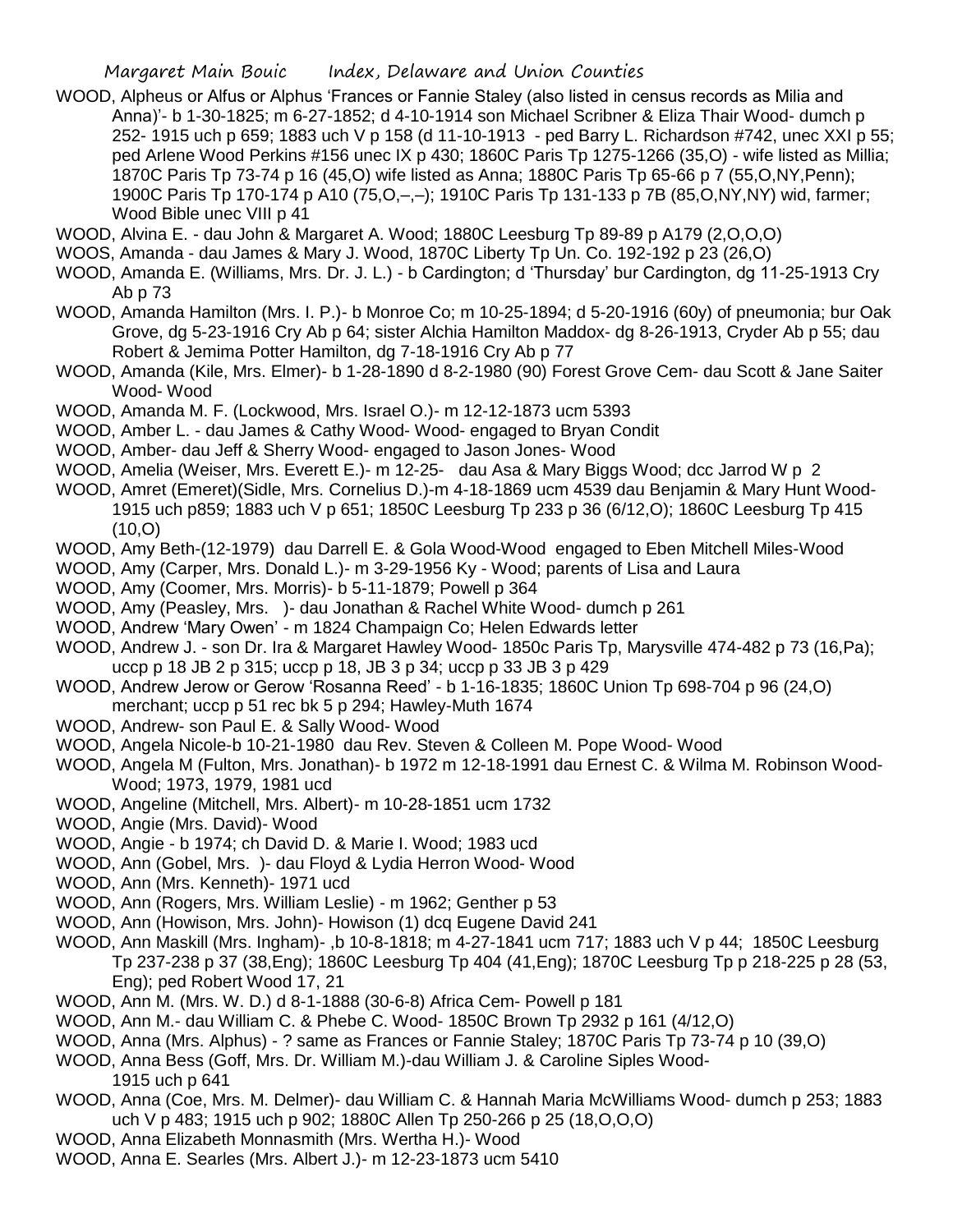- WOOD, Anna E. sister-in-law of George W. Holland, 1880C Richwood 358-376 p A207 (28,Conn,Conn,Conn) WOOD, Anna Egger (Mrs. Holly) - parents of Helen Wood dg 7-27-1917 Cry Ab p 74
- WOOD, Anna Lea (Gobel, Mrs. Paul)- dau Floyd M. Sr & Lyda L. Herron Wood- Wood
- WOOD, Anna Hawley (or Woods) d 7-7-1830 (1y6m) Oakdale Cem 26 (23C) removed 2-23-1881
- WOOD, Anna Myers (Mrs. James)- m 12-15-1880 ucm 6766; 1883 uch V p 456
- WOOD, Anne Coleman (Mrs. ) sister Nelson A. Coleman, dg 3-26-1907 Cry Ab p 30; dg 3-22-1907 Cry Ab p 29
- WOOD, Annie (Coomer, Mrs. Benjamin, Jr)- 5-11-1789 m 1-1-1805 Powell p 346; 1880 morch p 651
- WOOD, Annie H.-b 1871 dau Harvey S. & Sarah Phillips Wood- 1883 uch V p 157; Hawley-Muth 2402; 1880C Paris Tp 83-98 p 49 (9,O,O,O)
- WOOD, Annie (Lewis, Mrs. Griffith)- m 1823 dau Rev. Daniel & Phoebe Benedict Wood- dumch p 261; Pabst 8 p 98
- WOOD, Annis Turner (Mrs. William)(Bean, Mrs. Michael Carr)- b 5-2-1824 m(1) 1-7-1841 dcm (2) 6-11-1844 dcm d 10-10-1913 dau Leonard & Diantha Blakeman Turner; Turner Bible; Powell p p 257; Bean (1121); 1850C Scioto Tp 2373; dg 11-25-1913 Cry Ab p 72
- WOOD, Anson S.-d 1-11-1848 (36y13d) Westfield Bapt. Cem. Powell p 351- son Anson & Elizabeth Wood; 1835 men p 63 #7 [ 118 Westfield Tp
- WOOD, Anson S. 'Isabel Morehouse'- b NY 7-20-1825 m 7-4-1847 d Wed. (77) dg 3-14-1913, Cry Ab p 22- Powell p 330- son Ebenezer & Jerusha Agnes Halsted Wood- dumch p 204;Pabst Pion II p 226
- WOOD, Anson S. 'Kiziah Monore''Elizabeth'- m 6-14-1835 dcm; Powell p 351, 354; 1840C Marlborough Tp Tp p 255 (20-30)
- WOOD, Anthony Michael- b 9–16-2002 d 11-24-2002 son David Michael & Sheri Ann Hughes Wood- Wood
- WOOD, Aquilla 'Hannah Jane Shepard'- dumch p 90; 1883 uch V p 472
- WOOD, Ar(a)bell Poor (Mrs. William)- m 2-19-1866 ucm 3911; 1880C Taylor Tp 51-52 p 5 (62,Ill,Ky,KY)
- WOOD, Arabell (Mrs. William)- b 11-22-1848 1880C Leesburg Tp 79-79 p 178 (36,O,O,O); 1910 Claibourne South, Richwood 416-424 P 15a (63, ILL, ILL, ILL) widow, 4 ch
- WOOD, Archibald I..- son William & Arbell Wood- 1880c Leesburg Tp 79-79 p D178 (14,O,O,O)
- WOOD, Archie- son William & Arabelle Poor Wood- 1880C Taylor Tp 51-52 p 5 (13,ILL,O,ILL)
- WOOD, Ardith I. Tallman (Mrs. ) d 2-9-1998 (82) dau Houston & Hazel "Polly" Tallman- Wood
- WOOD, Ariana Heather Marie- b 4-2-2003 dau Randall & Heather Wood- Wood
- WOOD, Arlene (Perkins, Mrs. )- 156 ped 1; unec IX p 43 dau Frank Leslie & Mildred Marie Sarver Wood Wood
- WOOD, Arley K.- 1961, 1969 dcd
- WOOD, Mrs. Arley- 1961, 1969 dcd
- WOOD, Arthur, Jr.- son Arthur S. & Maria Wood- Wood
- WOOD, Arthur J.- son Arabell Wood- 1910C Claibourne South 416-424 p 15A (43,ILL,O,ILL) wid
- WOOD, Arthur L. 'Myrtle Fetter'- b 11-7-1870 d 8-7-1953 (82) bur Glendale Cem, Cardington Wood
- WOOD, Arthur L.- son Lyman Perry Wood- dg 1-21-1910 Cry Ab p 89
- WOOD, Arthur, Sr. 'Marie d 10-1978 (75) Summerford Cem- brother Ralph Wood
- WOOD, Arthur R.- brother Hazel Dorothy, Ida Shick, Rebecca Moore- Wood
- WOOD, Artie Thomas (Mrs James) d 6-20-1968 (80) bur W. Va.sister Edgar Thomas & Celia Myers- Wood; parents of James O. Wood- Wood
- WOOD, Asa 'Mary Biggs'- m (1) 2-26-1874 dcc Jarrod Weiser 18 Jane Martin Powers 6; dg 4-7-1911, Cry Ab p 25
- WOOD, Ava (Hulfe, Mrs. )- dau Wertha H. & Anna Elizabeth Monnasmith Wood- Wood
- WOOD, A. W.- 1915 uch p 251, 252; 1883 uch V p 45, 46
- WOOD, Barbara Ellen Williams (Mrs. Paul A.)- dau Harold E. Williams- Wood
- WOOD, Barbara (Mrs. James)- Wood
- WOOD, Barbara Jean- dau Earl L. Wood- Wood- engaged to Jeffrey Nolan Search
- WOOD, Barbara Louise- b 10-31-1962 twin dau Jim Wood- Wood
- WOOD, Barbara- dau Dr. Philip K. & Joann Wood- Wood; 1980 dcd
- WOOD, infant son of Barney Wood, stillborn 8-5-1926 Oakdale Cem Cem 3838 (E368)
- WOOD, Barney L.- b July 189? son Mitt & Cynthia Adamson Wood- 1900C Allen Tp 109-113 (6,O,O,O); 1910C Liberty Tp Un Co 10 (17,O,O,O)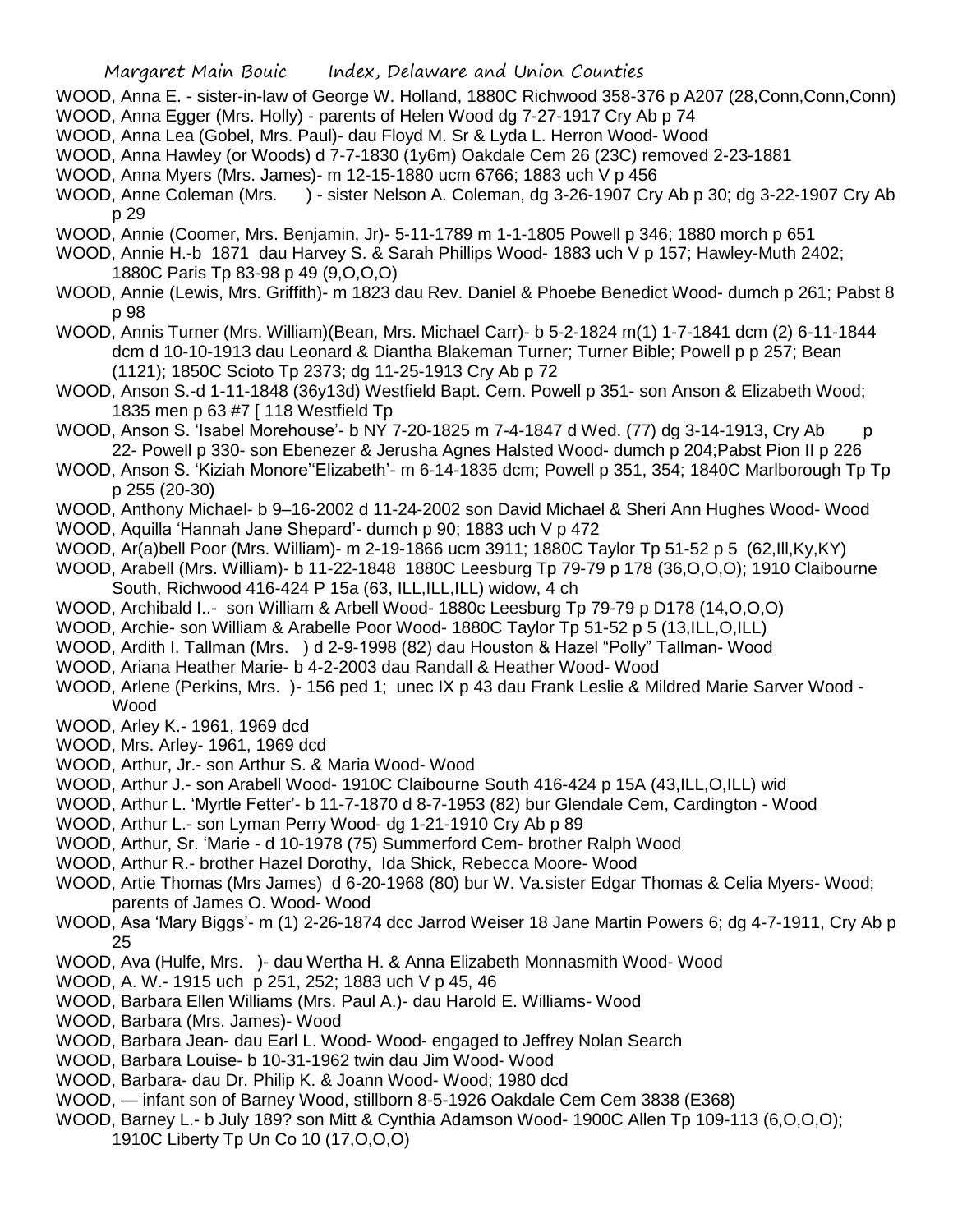- WOOD, Baty-b 4-1883 son Laban M. & Nancy Wood-1900C Jerome Tp 324-336 p 14B (17,WVa,Ky,Ky), day laborer
- WOOD, Bell- sister Carrie Wood- 1910C Marysville 280-240 (36,O,O,O) both teachers
- WOOD, Belva Lee Kahle (Mrs. Joseph W.)(Patch, Mrs. Glenn Howard)- b 10-26-1905 m(2) 7-1933 dau Washington Clemer & Lizzie Heft Kahle- Weiser p 696
- WOOD, Benjamin- 1883 uch V p 651
- WOOD, Benjamin 'Alice Gandy'- b 3-1849 m 2-25-1871 ucm 4878 Wood; 1880C Marysville 30-35 p 4 (34,O,Pa,Pa); 1900C Richwood 75-81 p 4A (51.O,O,O) m 30y; 1910C Claib. South Richwood 426-435 p 15B (61,O,O,O) m 40y
- WOOD, Benjamin- b 1847 son Bradford & Elizabeth White Wood- 1850C Leesburg Tp 239-240 p 37 (2,O); 1860C Leesburg Tp 407 (13,O); Joiner: Family group, Bradford
- WOOD, Benjamin 'Mary S.'- 1840C Leesburg T; 97 (20-30); 1850C Leesburg Tp 233 p 36 (31,O); 1860C Leesburg Tp 415 (47,O)
- WOOD, Bernice Turner (Mrs. William)- dau John & Roxana Jane Myers Turner- 1915 uch p 728
- WOOD, Berry ' Emily Howard'- Wood
- WOOD, Bert Ingham 'Della Wood'- b 5-15-1883 Un Co m 1-2-1905 d 3-31-1922 son Joseph & Eliza Jane Wood- ped Robert Wood- 4; 1900C Leesburg Tp 112-113 p 5B (17,O,O,O) (Bertie F.)
- WOOD, Bert J. 'Zaidee D.'- 1910C Claibourne Tp South 46-46 p 2B (24,O,O,O) m 5y
- WOOD, Bertha A.- b 6-23-1884 dau Harvey & Marilla Shannon Wood- Asp 2125-4
- WOOD, Bertha K. Renner (Mrs. Merle)- b 1-1-1900 d 11-23-1965 bur Mechanicsburg- dau John G. & Anna Shultz Renner- Wood; 1959 ucd
- WOOD, Beryl- Darby-Jerome Cem p 151
- WOOD, Bessie E.- Pabst 7 p 14
- WOOD, Betty Chard (Mrs. Kenneth)- m 4-12-1952; 1985 uch p 149
- WOOD, Betty (Elliott, Mrs. Chandler)- dau Northrup H. Wood- Wood
- WOOD, Betty (Harmon, Mrs. )(Mrs. William M.)- Wood
- WOOD, Betty (Heflin, Mrs. Faunty)- m 12-24-1948 dau Roy A. & Margaret Wood Wood
- WOOD, Betty Jo Larcom (Harmon, Mrs.)(Mrs.)- b 3-10-1926 Delaware d 1-14-2000 (73) Fairview Mem. Pkdau George & Mary L. Jaycox Welch Larcom- Wood
- WOOD, Betty (Mrs. John F., Jr.)- Wood
- WOOD, Betty L. Ramsey (Mrs. Gerald E.)- m 53y- Wood
- WOOD, Betty (Mrs. Robert A.)- 1969, 1971, 1980 dcd
- WOOD, Betty M (Mrs. Kenneth E.).- d 2-11-1999 (78) Green Lawn Cem- Wood
- WOOD, Betty (Mrs. Terry)- 1981, 1983 ucd
- WOOD, Beulah- sister Curtis A. Wood- Wood
- WOOD, Beulah Ridenour (Mrs. Charles Brungart)- Weiser p 584
- WOOD, Beverly Ann- b 10-31-1962 twin dau Jim Wood- Wood
- WOOD, Beverly Ann Morgan (Mrs. Thomas) b 6-28-1949 Warren m 19y d 5-9-1999 (49) dau Ardel & Barbara Knowlton Morgan- Wood
- WOOD, Beverly J. (Mrs. Richard D.)- 1961 dcd
- WOOD, Beverly Jane Woods (Mrs. Robert Emanuel)- b 8-10-1932 Ashley Ky m 4-15-1966 ped Robert Wood (1)
- WOOD, Birdie Foster (Mrs. Kenneth C.)- d 11-19-1962 (59) bur Kilbourne, sister Joy Foster- Wood
- WOOD, Blanche Abigail Jewell (Mrs. John F.)- b 1877 d 1946 dau John Ross & Margaret Imo Jewell- 1985 uch p 51; 1915 uch p 591
- WOOD, Blanche- sister Merle L. Wood- Wood
- WOOD, Blanche (McCaulla, Mrs. )- dau Charles B. Wood Wood
- WOOD, Blanche Shadrack (Mrs. William)- d 1-6-1958 Oakdale Cem- dau J. William & Jennie Bellows Shadrack- Wood
- WOOD, Blanch S. (Mrs. William)- 1910C Marysville 140-154 P 6A (28,O,Pa,O) m 7 y 4 ch
- WOOD, Bob- ch Walter C. & Peggy Wood 1979, 1971 ucd
- WOOD, Bonnie Newman (Mrs. David)- dau Mrs. Patricia Newman- Wood
- WOOD, Brad- (16-1979) son Darrell E. & Gola Wood- Wood
- WOOD, Braden 'Eva Adelina Smith'- Weiser 550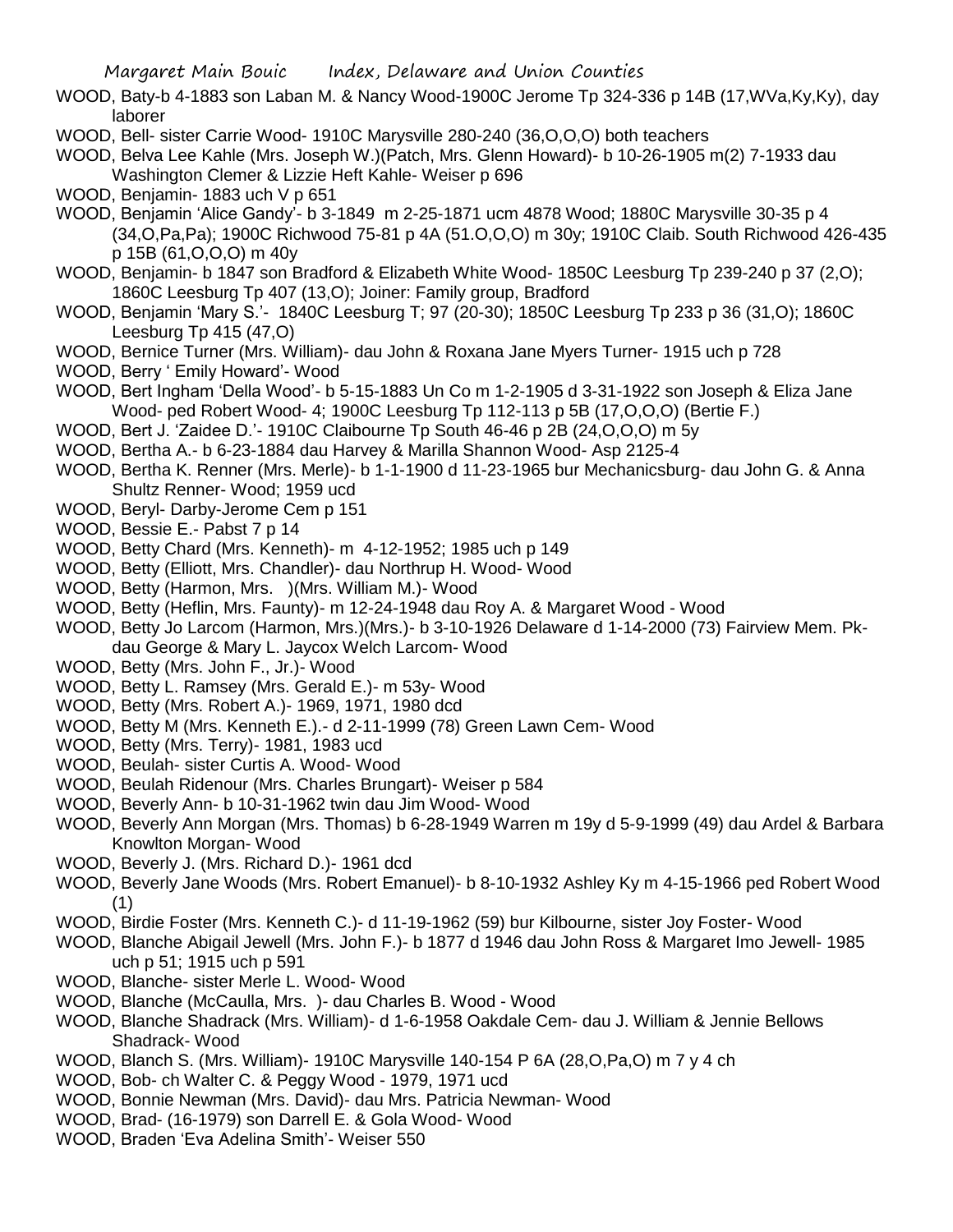- WOOD, Bradford 'Elizabeth White'- d 2-15-1858, mt 2-17-1858, mt 7-31-1852; 1883 uch V p 421; uccp p 50, record book 5 p 217, uccp p 30, administrator JB 3 p 244; 1850C Leesburg Tp 239-240 p 37 (40,Va); family group record- Joiner
- WOOD, Buddy- 1961 dcd
- WOOD, Brenden Scott- b 3-31-1971 son Brian J. & —Scott Wood- Wood
- WOOD, Brian- son Bob Wood- brother Mandi Jo Wood- Wood
- WOOD, Brian J. ' Scott'- parents of Brenden Scott Wood- b 3-31-1971- Wood; U. S. Army
- WOOD, Bridget (Hopps, Mrs. )- dau James & Lola May Girberd Wood- Wood
- WOOD, Byron W.- son Maude V. Wood Wood
- WOOD, Carl V. 'Rosemary Schorch'- b 5-31-1923 Peoria d 8-28-2005 (82) son Frank & Mildred Sarver Wood Wood
- WOOD, Carla (Mrs. J. David)- parents of David Michael Wood- Wood
- WOOD, Carol- 1983 ucd
- WOOD, Carol Ann- b 1929 dau John W. & Martha Farrington Wood 1985 uch p 48
- WOOD, Carol C. (Mrs. Clark E.)- 1980 dcd
- WOOD, Carol Derby (Mrs. Earl C.)- d 1983- Wood
- WOOD, Carol M. (Mrs. Van)- Wood; 1969, 1971, 1980 dcd
- WOOD, Carole L. (Salyer, Mrs. Sylvester)- b 4-10-1933 Dayton m 10-4-1953 dau Harry & Opal Kinzie Wood-Wood
- WOOD, Caroline Siples (Mrs. William J.)- 1915 uch p 641
- WOOD, Caroline T. (Furby, Mrs. L Roy W.)- b 7-3-1867 dau Thomas A. & Rhoda Vaughn Wood dumch p 388
- WOOD, Caroline Whipple (Mrs. Levi)- m 3-25-1841 dcm; dau Barton & Elizer Van Duzer Whipple- dumch p 232, 261
- WOOD, Carolyn (Peterson, Mrs. )- dau H. S. & Geraldine Price Wood Wood
- WOOD, Carrie (Hornbeck, Mrs. George W.)- 1910C Marysville 4-4 p 1A (47,O,O,O) m 18y
- WOOD, Carrie- b 12-1865 dau John H. & Abbie Ruthburn Wood 1883 uch V p 157; 1870C Marysville 82-82 p 9 (7,O); 1880C Marysville 214-231 p 11 (17,O,O,O); 1900c Marysville 3rd ward 66-70 p A3 (34,O,O,O) teacher
- WOOD, Carrie Mae Brungart (Mrs. Albert)- dau Henry C. & Margaret Leitzell Brungard- W p 594
- WOOD, Carrie (Stewart, Mrs. )- dau Lawrence & Electa Malone Wood- Wood
- WOOD, Carrie- dau William D. & Martha E. Wood dg 10-11-1907. Cryder Ab p 75
- WOOD, Catherine- dau James E. Jr. & Jean Wood 1959 (9) ucd
- WOOD, Catherine "Kit"- dau Paul E. & Sally Wood- Wood
- WOOD, Catherine Wise (Mrs. Hylas)- m 7-15-1870 ucm 4771; 1915 uch p 704 dau Anthony & Sarah Leighley Wise- 1880C Paris Tp 84-99 p 49 (39,O,Pa,O); Hawley-Muth 2396 see Katherine
- WOOD, Catherine W. (Little, Mrs. William)- m 5-8-1823 Ky- dau George & Elizabeth Wood 1908 dch p 868; Del Patron & Franklin Chronicle; dcga p 18
- WOOD, Cathy- b 1962 lived with Donald G. & Mae Bumgartner- 1973 ucd
- WOOD, Cathy (Fraker, Mrs. Harold)- dau Willard R & Daisy Cool Wood- Wood
- WOOD, C D.- d Ashley, Thursday, father of Mrs. Brenzor- dg 10-130 1899, Cryder Ab p 226
- WOOD, Celia- dau Joseph E. & Ruth Bowyer Wood 1850c Paris Tp 1278-1269 (4,O)
- WOOD, Celinda- hadc p 58 (Westfield)
- WOOD, Celinda (Alexander, Mrs. William)- 1-24-1840 dcm
- WOOD, Chad 'Sherry Wilson' b 1975 son Larry D. & Pamela J. Wood Wood; 1980 dcd
- WOOD, Charles- Powell p 368
- WOOD, Charles- 1835 men p 65 #115 p 122 Westfield Tp
- WOOD, Charles, Morrow Co, suicide Sunday (43) leaves widow, 5 ch; dg 3-28-1902, Cryder Ab p 132
- WOOD, Charles A. 'Sarah Daisy Smith'- parents of Earl C. & Robert Wood- Wood
- WOOD, Charles B.- son Henry Wood- Wood
- WOOD, Charles Brungart 'Beulah Ridenour'- son Albert & Carrie Mae Brungart Wood Weiser p 594
- WOOD, Charles 'Cleo Armentrout'- m 6-23-1924- Wood
- WOOD, Charles- son Vernon & Goldie Marie Stiffler Wood Wood; 1949, 1959 (11) ycd
- WOOD, Charles Hawley b 5-11-1871 d 12-16-1893 (23y7m) Oakdale Cem 976 (22c) son Hylas & Catharine B. Wise Wood - Hawley-Muth 2397 ; 1880C Paris Tp 84-99 p 49 (9,O,O,O)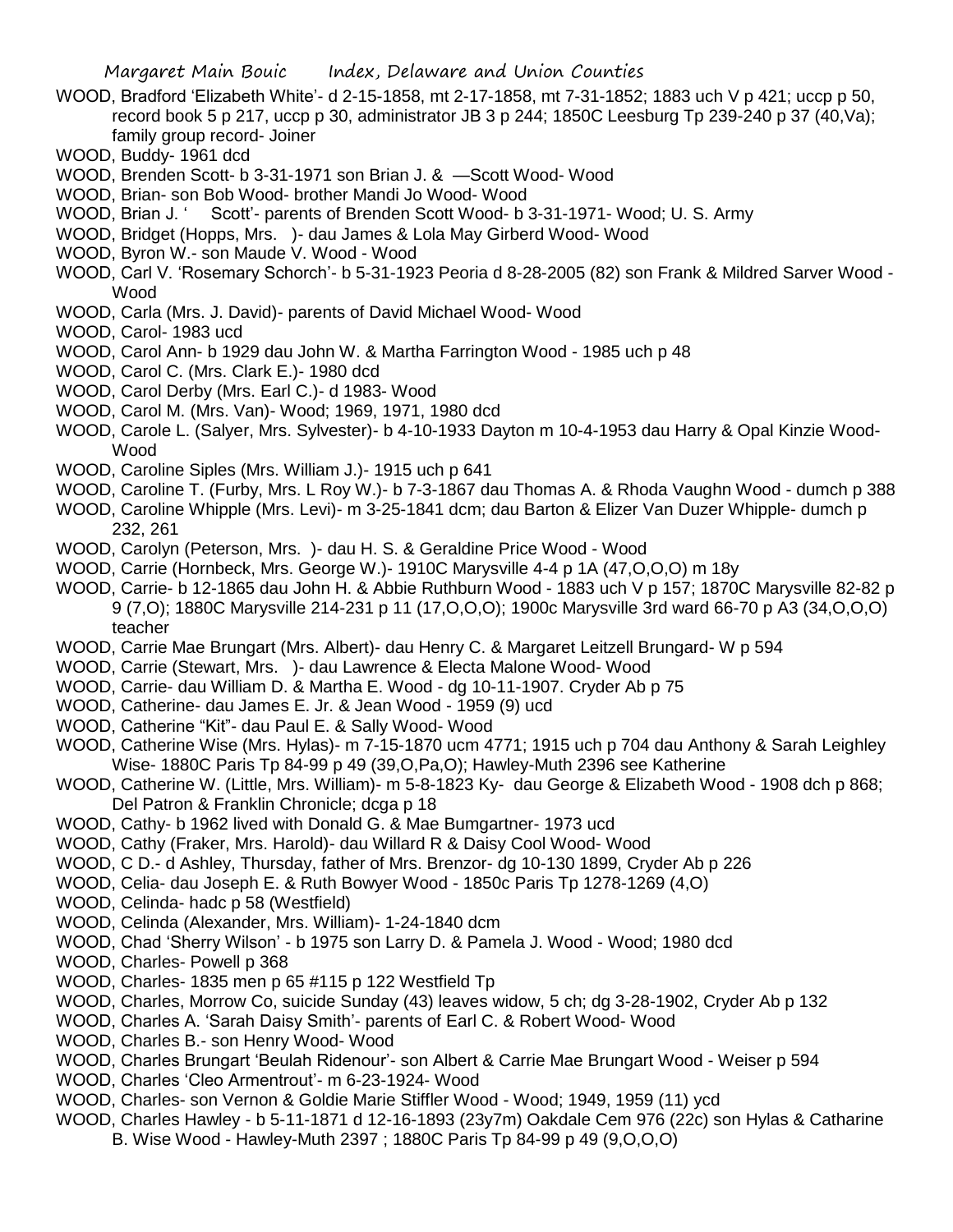- WOOD, Charles son Joseph E. & Ruth Bowyer Wood 1860C Paris Tp 1278-1269 (2,O); 1870C Paris Tp 221-222 p 30 (10,O)
- WOOD, Charles 'Mary Ettie Crawford'- dau William Crawford- dg 3-10-1903 Cryder Ab p 174
- WOOD, Charles N. 'Delilah'- d 3-17-1885 (85-5-12) Devenport Cem, Powell p 328
- WOOD, Charles 'Peggy'- 1967, 1975 ucd
- WOOD, Charles R.- son Dr. Ernest & Maude Wood Wood
- WOOD, Charles Richard- b 8-14-1926 son Charles Brungart & Beulah Ridenour Wood W p 594
- WOOD, Rev. Charles S.- 1915 uch p 129, 163, 207, 284; 1883 uch V p 534, 582
- WOOD, Charley A.- 1971 dcd
- WOOD, Charlie- d 4-4-1861 (11y17d) Milford Cem, Union Allen Tp Cem p 23 aon K. L. & M. M
- WOOD, Chauncey D. 'Sarah B.'- son Earl C. & Carol Derby Wood- Wood
- WOOD, Cherri (Pounds, Mrs. Dan)- dau Floyd J. Wood- Wood
- WOOD, Christine L. Heer (Mrs. Robert M.)- m 2-11-1984 dau George J. Heer -Wood
- WOOD, Christy dau Robert M Wood- Wood
- WOOD, Cindy (Welsh, Mrs. )- dau Theta LeEtta Burlew Wood- Wood
- WOOD, C. L. or K. L. 'M. H.'- Union Allen Tp Cem p 23
- WOOD, Clara A.- dau Samuel & Maria Wood 1860C Union Tp 106-105 p 15 (10,O)
- WOOD, Clara A.- dau Samuel & Lydia Ann Burnham Wood 1870C Union Tp 106-105 p 15 (19,O)
- WOOD, Clara (Mrs. Emit)- 1910C Claibourne South 117-159 p 7B (38,O,O,O) m 19y, 1 ch
- WOOD, Clara E. Wilson (Mrs. Robert E.)- m 2-19-1879 ucm 6432; 1880C Leesburg Tp 84-84 p D178 (20,O,O,O)
- WOOD, Clara J. (Elliott, Mrs. )- b 2-16-1867 d 11-22-1937 Wood Bible, dau Alpheus & Fannie Staley Wood 1915 uch p 659; unec VIII p 41; 1870C Paris Tp 73-74 p 10 (3,O); 1880C Paris Tp 65-66 p 7  $(12, 0, 0, 0)$
- WOOD, Clara N.- dau Joseph & Eliza J Wood 1880C Leesburg Tp 87-87 p D179 (4,O,O,O)
- WOOD, Christopher- b 1964 son Robert D. & Mary O. Wood 1980 dcd.
- WOOD, Clarence E.- b 1-15-1908 2nd son Willis D. & Lula Chenoweth Wood- 1985 uch p 149
- WOOD, Clarence Harvey- b 8-26-1876 son Harvey & Marilla Shannon Wood- Asp 2125-1
- WOOD, Clarinda Athena (Alexander, Mrs. James Smith)- b 1835 m 4-1856 d 1918 dau Michael Scribner & Eliza Thair Wood - dumch p 252; 1883 uch V p 158
- WOOD, Clarissa Maine (Mrs. Edgar C.)- b 5-23-1843 m 11-13-1861 dau Thomas P. & Patty Pearsall Maine-Asp 1400
- WOOD, Clark E. 'Carol C.' 1980 dcd
- WOOD, Clayton J. 'Helen Ellen Heller'- m 5-30-1953- Weiser p 309
- WOOD, Clayton- son Lyman Perry Wood dg 1-21-1910 Cryder Ab p 89; his wife d 2-22-1909, dg 2-23-1909, Cryder Ab p 12
- WOOD, Clementia Emery (Mrs. Jabez)- m 5-28-1835 dcm
- WOOD, Cleo Armentrout (Mrs. Charles)- b 9-27-1903 m 6-23-1924 d 2-24-1983 E. Liberty Cem- dau Clinton & Lela Hatcher Armentrout- Wood ; Armentrout
- WOOD, Colleen Marie Pope (Mrs. Steven)- m 8-7-1976 dau Omer J. & Marie Pope- Wood ; 1979, 1971 ucd
- WOOD, Connie M.- 1980 dcd
- WOOD, Cora (Coomer, Mrs. Alexander)- dau Anson S. & Isabel morehouse Wood dumch p 205; dg 3-14- 1913, Cryder Ab p 22
- WOOD, Cora (Hager, Mrs. Aden Henry)- m 12-24-1917 Columbus- Genther p 217
- WOOD, Craig- b 1972 son Robert D. & Mary L. Wood 1980 dcd
- WOOD, Curtis A. "Woody"- d 10-12-1998 (72) Lexington Cem- Wood;
- WOOD, Curtis- b 1964 son Clark E. & Carol C. Wood 1980 dcd
- WOOD, Cydney- 1983 ucd
- WOOD, Cynthia Adamson (Mrs. Mitt)-b July 1872 d 1-21-1916 dau Charles Adamson; mt 1-26-1916; 1900C Allen Tp 109-113 p 5B (27,O,O,O) m 8y 2 ch; 1910C Liberty Tp Un Co 10 (39,O,O,O) m 20y 2 ch
- WOOD, Cynthia A. (Powers, Mrs. James B.)- m 10-25-1844 ucm 994; uccp p 51, record book 2 p 294
- WOOD, Cynthia E. (Mrs. Robert C.)- 1969, 1971 dcd
- WOOD, Cynthia dau Dr. Ira W & Margaret Hawley Wood Hawley Muth 9423; unec XXI p 45
- WOOD, Cynthia L.- dau Andrew Gerow & Rosanna Reed Wood 1860C Union Tp 698-704 p 96 (4,O);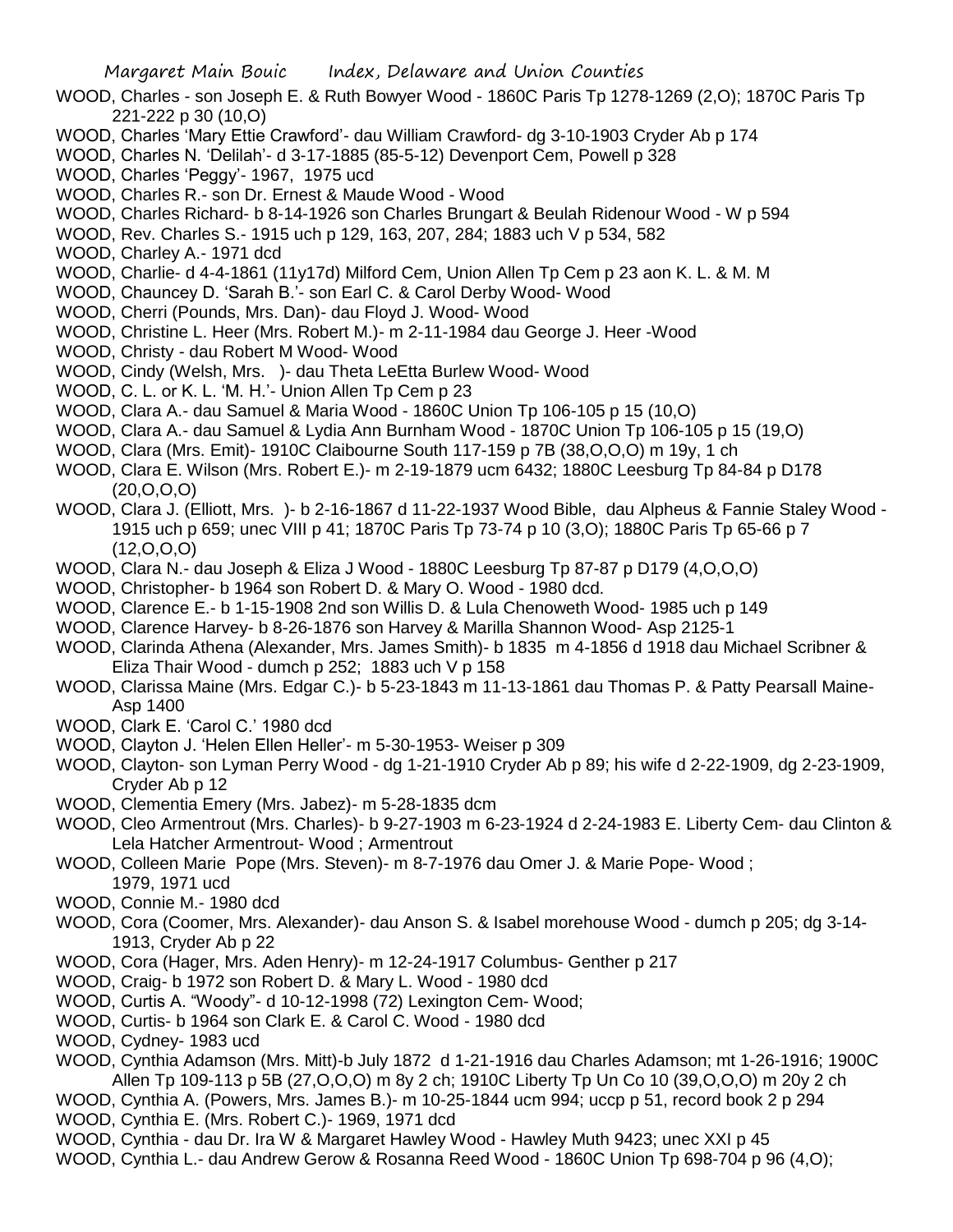- WOOD, Cynthia Webber (Philbrook, Mrs. David C.)(Mrs. Richard)- b Vt 7-28-1840 m 9-20-1871 dau Lyman J. & Mary A. Goodnow Webber- dumch p 262
- WOOD, Cynthia Weber (Mrs. )- dg 8-5-1910 Cryder Ab p 143
- WOOD, D.- 1860C Paris Tp 1274-1265 p 168 (25,O) female
- WOOD, Daisy "Dee" Cool (Mrs. Willard R.)- Wood
- WOOD, Daisy G,- b 1895- dau Mitt & Cynthia Adamson Wood-1900C Allen Tp 109-113 p 5 (5,O,O,O)
- WOOD, Daisy (Langstaff, Mrs. Judson)(Rock, Mrs. John)- b 1-5-1866 m(1) 6-22-1889 d 6-15-1938 Claibourne Cem- Maugans Anc p 224
- WOOD, Dale A. 'Jane'- parents of Larry Wood- Wood
- WOOD, Dale- son Dwight E. Wood- Wood
- WOOD, Dale 'Georgnia '- son Gerald E. & Betty L. Ramsey Wood- Wood
- WOOD, Daniel- 1835 men p 49 # 89 p 89 Peru Tp
- WOOD, Daniel H.- b 1868 son Daniel & Elizabeth Lancaster Benedict Wood dumch p 340
- WOOD, Daniel 'Ingemo'- parents of Benjamin Simon- b Sweden- Wood
- WOOD, Daniel- b 1978 son Larry D. & Pamela J. Wood 1980 dcd
- WOOD, Daniel 'Lucy Jones'- m 10-29-1838 dcm; 1840C Berkshire Tp p 182 (20-30)
- WOOD, Daniel 'Melissa'- parents of Kennedy Irene Wood- Wood
- WOOD, Rev. Daniel 'Phoebe Benedict''Elizabeth Lancaster Benedixct'- b 1-19-1789 m 4-30-1812 d 9-24-1868 son Jonathan & Rachel Wood - hadc p 41; dumch p 261, 339; Powell p 337, 368, 370; Pabst 8 p 80. 81, 83, 85, 86, 89, 90, 97; 1820C Bennington Tp
- WOOD, Danny 'Boel'- son James Emerald & Susie Payne Wood- Wood
- WOOD, Daniel T.- son Israel & Mary B. Thurston Wood Thurston p 1
- WOOD, Darrell E 'Gola'- parents of Amy Beth Wood- Wood
- WOOD, David 'Angie'- son Alan & Janet O'Neal Wood- Wood
- WOOD, David- son Bradford & Elizabeth White Wood 1850c Leesburg Tp 23-240 p 37 (10,O); 1860C Leesburg Tp 407 (20,O) Joiner- family group Bradford
- WOOD, David 'Bonnie Newman'- Wood
- WOOD, J. David 'Carla'- Wood
- WOOD, David 'Connie'- b 3-22-1935 Pa- d 8-6-1990 (55) Wood
- WOOD, David James son David & Connie Wood- Wood
- WOOD, David- b 1977 son David D. & Marie I. Wood- 1983 ucd
- WOOD, David 'Esther Mosher'- m 1819; Pabst 8 p 81
- WOOD, David- Pabst 8 p 89
- WOOD, David 'Louisa Bonham'- m 7-4-1867 ucm 4209; 1870C Claibourne Tp 164-162 (3O,O)
- WOOD, David D. 'Marie I.'- 1983 ucd
- WOOD, David 'Marsha Ridgeway'- b 12-15-1940 m 1964 d 8-18-1970 son H. S. & Geraldine Price Wood Wood
- WOOD, David Michael ' Sheri Ann Hughes'- parents of Anthony Michael Wood- son J. David & Carla Wood-Wood
- WOOD, David 'Miranda'- 1840C Liberty Tp Un Co 452 (20-30); 1850C Lib.Tp 1050-1067 p 156 (41,NY); 1860C Lib Tp 952-962 p 131 (51,NY); 1870C Lib. Tp 16 p 14 (61,NY)
- WOOD, David Owen- b 12-21-1955 son Owen Le Roy & Madelyn Lucille Olson Wood W p 521
- WOOD, David 'Ruth Ann Cary'- m 12-13-1842 ucm 834; 1915 uch p 214 son John & Phebe Bradford Wood Joiner, ped Sarah DeWolfe, family David & Ruth; Bible records
- WOOD, David- son Shelby & Mary Wood- Wood
- WOOD, Daniel 'Susannah Chase'- b 11-24-1729 m 7-30-1752- son Jonathan & Peace Davis Wood dumch p 387
- WOOD, David- 1883 uch IV p 494, 517, V p 394, 395
- WOOD, David- son Johnathan & Peace Davis Wood 1820C Harmony Tp; dumch p 261, 387
- WOOD, David- brother Paul E. Wood- Wood
- WOOD, David R.- m 8-1-1959- Wood parents of Mike, Tom, Steve, Ron
- WOOD, Debbie Kay (Miketa, Mrs. ) dau John M. & Judith Clapham Wood- Wood
- WOOD, Deborah Hobler dau James Hobler engaged to Daniel L. Dutcher- Wood
- WOOD, Debra Ann- b 1949 dau Paul M. & Grace A. Wood Wood; engaged to James Sheridan Jobe- 1959, 1967 ucd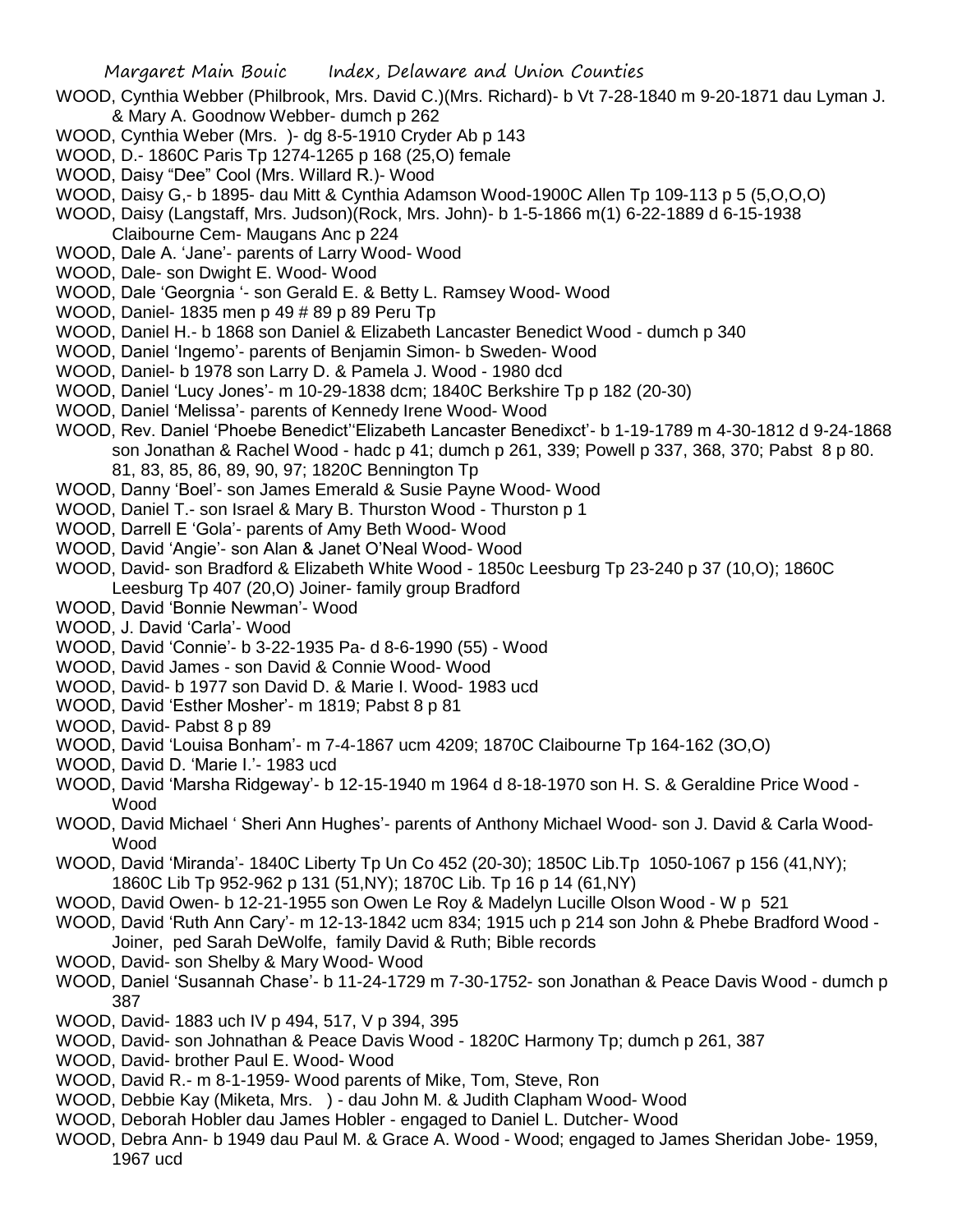- WOOD, Debra Jean b 12-2-1955 dau Clayton J. & Helen Ellen Heller Wood Weiser p 309
- WOOD, Debra (Jobe, Mrs. Jim)- dau Paul M. & Grace Ann Sedgwick Wood- Wood
- WOOD, Deborah Kay- dau John M & Judith Wood Wood; engaged to Richard Eugene Murray, Jr.- 1959 (5) ucd
- WOOD, Debria Lynn Hitchcock (Mrs. Michael Vernon) m 4-12-1980- dau Van B. Hitchcock; Wood
- WOOD, Dee Dee (Bien, Mrs. Larry)- dau Albert E & Lucille Frances Moyer Wood- Wood
- WOOD, Delilah (Mrs. Charles N,)- d 4-29-1863 (66-4-6) Devenport Cem- Powell p 328
- WOOD, Della (Evans, Mrs. William)- dau Harley & Ora Bailey Wood- Wood
- WOOD, Della- b 11-1890 dau John Wood 1900C Leesbujrg Tp 90-95 p 4B (9,O,O,O)
- WOOD, Della Millirons (Mrs. Alfred)- b 4-6-1888 Pike Co d 9-3-1982 Maple Grove Cem- dau Joseph & Rosa Russell Millirons- Wood; 1979, 1981, 1983 ucd
- WOOD, ----(Tobias, Mrs. Clifford Rose)- dau Alfred & Della Millirons Wood- Wood
- WOOD, Della Wood (Mrs. Bert Ingham)- b 11-12-1888 Claibourne , dau John & Margaret Jolliff Wood ped Robert Wood 5
- WOOD, Delmar 'LuLu Chenoweth'- parents of Ralph Carlos Wood- Wood
- WOOD, Denise (Mrs. Don)- 1975, 1979 ucd
- WOOD, Dennis- son Michael Scribner & Eliza Thair Wood dumch p 252
- WOOD, Dennis 'Dina M. Grigsby'- b 1958 son Robert A. & Betty Wood Wood; 1969, 1971 dcd
- WOOD, Desire- will; dcw Bk 1 p 125
- WOOD,James Deville 'Addie Wilbur-1883 uch V p 458; 1870C Allen Tp 187-180 p 12(21,O)see James
- WOOD Diana W. (Coltrane, Mrs. Max) dau Raymond W. & Nina P. Shappard Wood- Wppd
- WOOD, Dianna #242, ancestor chart, unec X p 59
- WOOD, Dimis Bigelow (Mrs. Uriah)- 1883 uch III p 303, V p 174; 1820C Union Tp 83 (26-45) uccp p 4, will book p 236, Cp p 20, uccp p 51 record Book 5 p 294
- WOOD, Dimmis D. (Coudy, Mrs. Oliver J.)- m 3-28-1871 ucm 4903 dau Michael Scribner & Eliza Thayer Wood - 1883 uch V p 158
- WOOD, Dina M. Grigsby (Mrs. Dennis)- d 10-15-2006 (45) Cheshire Cem- Wood
- WOOD, Dodie Jean- b 6-3-1986 dau Larry & Pam Harter Wood- Wood
- WOOD, Dominique- son James E., Jr. & Jean Wood 1949 ucd
- WOOD, Don 'Joan'- son Floyd & Lyda L. Herron Wood- Wood
- WOOD, Donald son Vernon & Hazel Jerew Wood- Wood
- WOOD, Donald Delmar- b 10-5-1923, 8th son Willis D. & Lula Chenoweth Wood 1985 uch p 149
- WOOD, Donald E.'Donna Henderson''Denise Huber'-son Vernon & Goldie Marie Stiffler Wood Wood; 1959(8), 1967, 1975, 1979 ucd
- WOOD, Donald- brother Northrup H. Wood- Wood
- WOOD, Donna Henderson (Mrs. Donald E.)- dau Porter & Dorothy Henderson- Wood ; 1967 ucd
- WOOD, Donna Lou Ethel (Waldron, Mrs. Arthur Louis)- b 6-3-1930 m 2-9-1948- Weiser 258
- WOOD, Donna Lynn Nininger (Mrs. Robert Larmer)- m 11-22-1979 dau Shelby R. Nininger- Wood
- WOOD, Donna (Marshall, Mrs. )- dau Shelby & Mary Wood- Wood
- WOOD, Donna Ruth (Ingle/Engle, Mrs. Jack)- b 1931 m 7-30-1949 dau Ralph Carlos & Eva Pauline Howison Chenoweth Wood - 1985 uch p 149
- WOOD, Dora E. Jolliff (Mrs. Frank E.)- Wood; 1910C Claibourne Tp South 47-47 p 2A (36,O,O,Ireland) m 9y, 4 ch
- WOOD, Dora E.(Mrs. Lafayette)- b 2-1874; 1900C Leesburg Tp 96-96 p 4B (26,O,Pa,Irel)- m 5y, 4 ch
- WOOD, Dora- dau John A. & Nancy Lockhart- 1870C Claibourne Tp 113-111 (7,O)
- WOOD, Doris (Artis, Mrs. )- dau Northrup H.Wood -Wood
- WOOD, Doris Doellinger (Mrs. George)- b 7-16-1923 m 1944 dau Albert & Mary Lydia Rausch Doellinger-
- Rausch 14613, III p 286; 1949, 1959 ucd
- WOOD, Doris (Harper, Mr. )- sister Kenneth E. Wood- Wood
- WOOD, ---- (Harper, Mrs. Arthru)- sister Kenneth E. Wood- Wood
- WOOD, Doris J. (Mrs. Glen H.)- Wood; 1971, 1980 dcd
- WOOD, Doris (Keller, Mrs. )- dau Harry & Opal Kinzie Wood- Wood
- WOOD, Doris (Middleton, Mrs. )- dau Harley & Ora Bailey Wood- Wood
- WOOD, Doris (Mrs. Russell)- parents of Rachel Heather Wood- b 6-21-1998- Wood
- WOOD, Doris Taylor (Mr. Russ)- Wood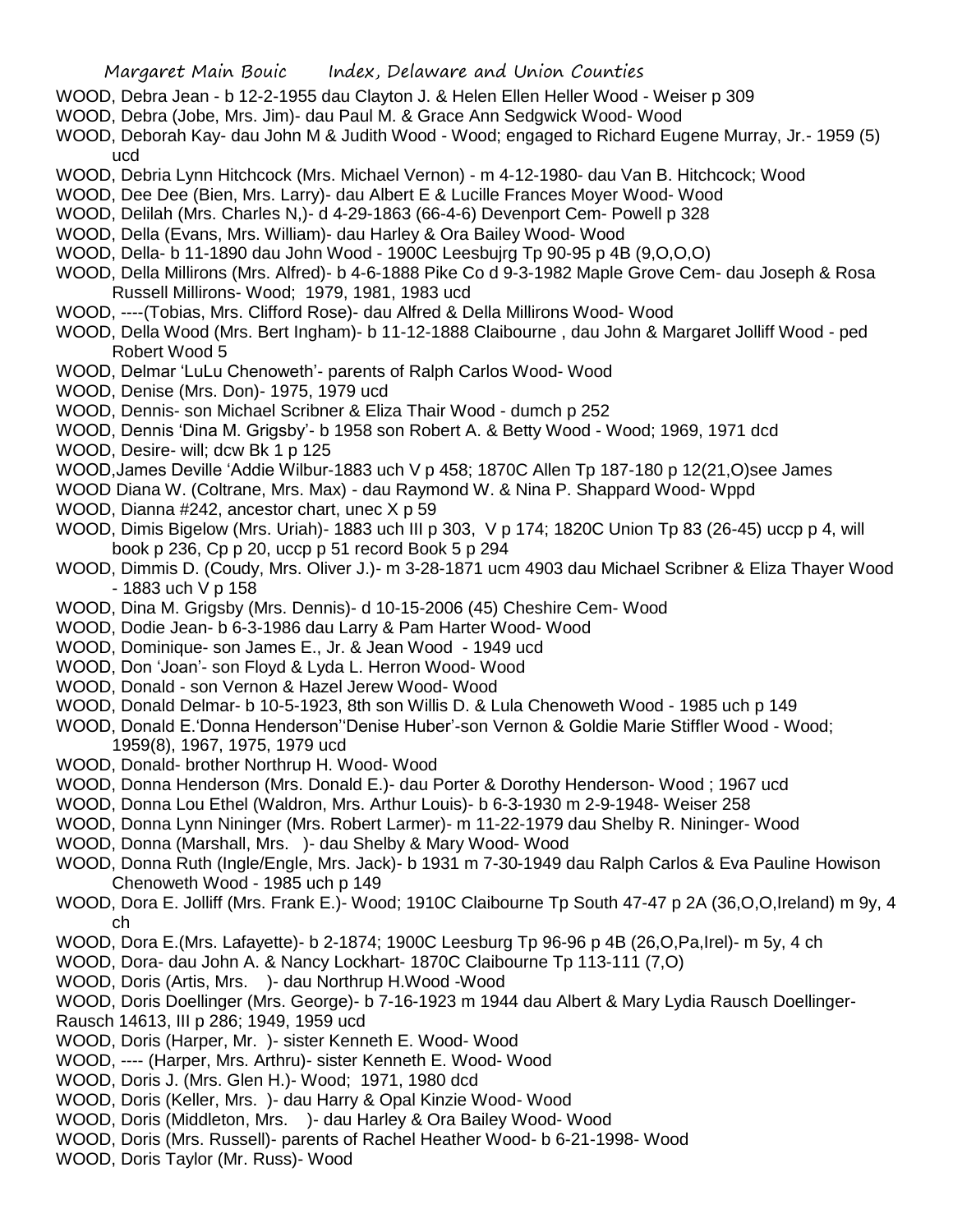- WOOD, Dorothy (Basham, Mrs. )- dau William & Blanche Wood Wood
- WOOD, Dorothy (Curl, Mrs. )- dau Lawrence & Electa Malone Wood- Wood
- WOOD, Dorothy Mosher (Mrs. Eugene)- m 1918 d 1929- Wood
- WOOD, Douglas H.- son David & Connie Wood- Wood
- WOOD, Drusilla- dau William C. & Hannah Maria McWilliams Wood 1850C Allen Tp 1398-1417 p 209 (1,O); 1860C Union Tp 501-505 p 71 (11,O)
- WOOD, Dwight C. 'Ethel Schertzer'- b 8-23-1885 d 9-7-1961 (76) Oakdale Cem Wood
- WOOD, Dwight- b 1968 son Clark E. & Carol C. Wood 1980 dcd
- WOOD, Dwight E.- b 2-21-1906 Claibourne Tp d 8-28-1977 (71) Maskill Cem0 son Victor & Lettie Jolliff Wood Wood
- WOOD, Earl- father of Barbara Jean Wood- Wood
- WOOD, Earl C. 'Carol Derby'- b 9-4-1901 Wis. d 12-11-1999 (98) Moscow Pa. Cem- son Charles A. & Sarah Daisy Smith Wood- Wood
- WOOD, Earl 'Margaret'- 1973 ucd
- WOOD, Earl W. 'Wanda'- 1967 ucd
- WOOD, Earl Wayne- son William Harry & Wanda Bailey Moffitt Wood Wood
- WOOD, Earnest D.- son Joseph & Eliza J. Wood 1880C Leesburg Tp 87-76 p A179 (9,O,O,O);
- 1910C Leesburg Tp 76-78 p 3B (38,O,O,O) m 16y
- WOOD, Ebeneer- 1835 men p #2 p 86 Peru Tp
- WOOD, Ebenezer- son Anson S. & Isabel Morehouse Wood dumch p 205
- WOOD, Ebenezer H. 'Mary Cone' 'Louiza M. Rowe'- m (1) 2-9-1830 dcga p 49, 59 m(2) 10-8-1839 Del Patron & Fr. Chon; Powell p 307; 1835 men p 40 #22 p 71 Mlb Tp; 1840C Mlb. Tp 254 (30-40)
- WOOD, Ebenezer 'Jerusha Agnes Halsted'- d (80); Powell p 339; dumch p 204; adm notice dcga p 59, Ohio State Gazette
- WOOD, Edgar- brother Curtis A. Wood- Wood
- WOOD, Edgar E.- son James E. Jr. & Jean Wood 1959 (10), 1967, 1971 ucd
- WOOD, Edgar G. 'Clarissa Maine'- m 11-13-1861- Asp (1400)
- WOOD, Edison C. 'Florida H.'- 1961, 1969, 1971 dcd
- WOOD, Edith E.- dau Bert J. & Zaidee D. Wood 1910C Claibourne South 46-46 p 2B (3,O,O,O)
- WOOD, Edith Marie Otte (Mrs. William Geroe)- b 5-1-1884 d 11-24-1966 dau William H. & Katherine Werner Otte- Wood ; Hawley-Muth 9405
- WOOD, Edith May- d Saturday (16) dau Thoms Wood dg 2-28-1905 Cryder Ab p 12
- WOOD, Edith, (Mrs. Myron K.)- 1971 ucd
- WOOD, Edith P.- d 9-7-1890 Un Co Probate Deaths, Vol III
- WOOD, Edith Schertzer (Mrs. Dwight C.)- Wood
- WOOD, Edna A.- interred 1-1-1952 (47y) Unionville Cem, Darby Jerome Cem p 47
- WOOD, Edna Jane Waltman (Mrs. Patrick P.)- d 5-6-1982 cremated Wood; 1961, 1969, 1971, 1980 dcd
- WOOD, Edwin H,.- b 9-21-1920, 7th son Willis D. & Lula Chenoweth Wood 1985 uch p 149
- WOOD, Effie (Hildebrand, Mrs ) dau Orlando & Florence Furbay Wood- Wood
- WOOD, Rev. E. G.- 1880 dch p 408; 1908 dch p 257; 1976 dcg p 166
- WOOD, Eileen- dau Goldie Wood 1949 ucd
- WOOD, Eleanor Jane (Parmenter, Mrs. Alpheus B)- m 4-9-1850; mt 5-1-1850
- WOOD, Electa Malone (Mrs. Lawrence)- parents of Margaret Grubbs- Wood
- WOOD, Electa (Russell, Mrs. Sidney)- m 5-30-1846 dcm
- WOOD, Elesa (Thompson, Mrs. Gary)- dau Paul R. &7 Wavie Ellen Craig Wood- Wood
- WOOD, Eli- d 3-4-1854 (16-10-14) Old Kilbourne Cem p 3; Powell 70 son Jeremiah & Lucinda M. Wood 1850C Brown Tp 2960 p 162 (13,Pa)
- WOOD, Elijah- hadc p 58 (Westfield)
- WOOD, Elisa J.- d 6-12-1907 Un Co Probate Deaths, Vol III
- WOOD, Eliza (Allen, Mrs. )- dau Thomas Wood dg 2-28-1905, Cryder Ab p 12
- WOOD, Eliza (Dolbear, Mrs. Rev. Benjamin)- b 10-18-1808 m 9-21-1831 d 4-11-1864m 2nd ch of Rev. Samuel & Margaret Power Wood - Wood Bible, Un Co Hist. Soc. Mus.; unec 1982 , II p 4, 34
- WOOD, Eliza Jane Gandy (Mrs. Joseph)- b 11-1850 m 6-6-1867 ucm 4193; ped Robert Wood 19; 1870C Leesburg Tp 231-228 p 28 (19,O); 1880C Leesburg Tp 87-87 p 179 (28,O,O,O); 1900C Leesburg Tp 112-113 p 5B (49,O,O,O) m 33y 6 ch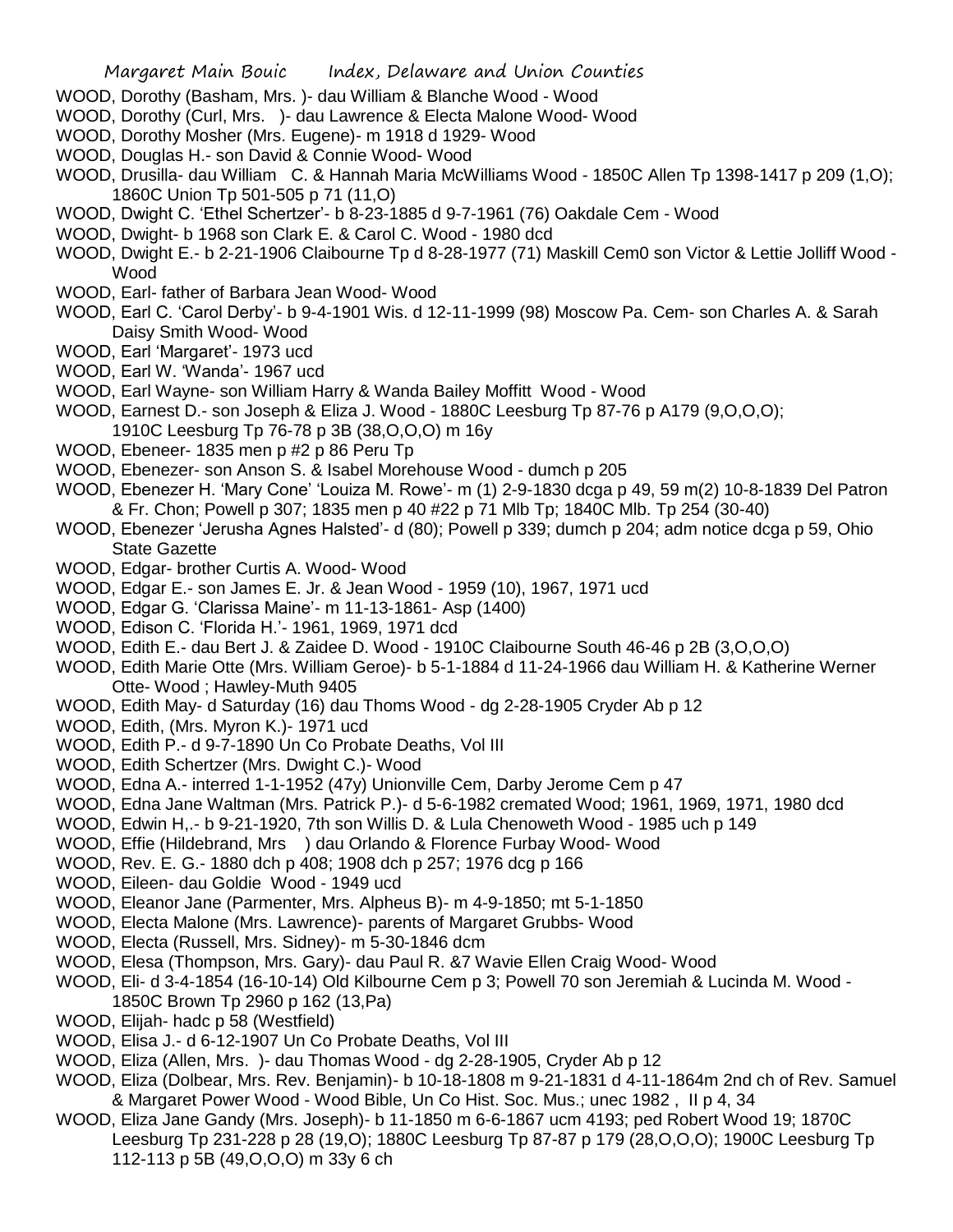WOOD, Eliza Jane (Simpson, Mrs. Samuel)- m 2-2-1843 ucm 861

- WOOD, Eliza L. Holycross (Mrs. Luther A.)- b 1860 m 4-17-1887 d 12-11-1940 Milford Cem, Row 5, Union Allen Cem p 13- dau Pierson F. & Jane S. Wilson Holycross- dumch p 437; Wood ; 1900C Allen Tp 809 p 1 (38,O,O,Can) 2 ch (1m, and 13y) 1910C Allen Tp 19-19 p 2 (44,O,O,-) m 22y, 2 ch
- WOOD, Eliza (Platt, Mrs. Eli)- m 6-20-1840 dcm
- WOOD, Eliza P. Jones (Mrs. Robert B.)- m 112-23-1847 dcm
- WOOD, Eliza Thair (Thayer)(Mrs. Michael Scribner)- b 1802 m 7-15-1822 ucm 32 d 1826 ped Phyllis Wood Baldwin #213 9, ped Arlene Wood Perkins # 156 17; dumch p 251; 1915 uch p 721; 1883 uch V p 174; unec X p 58; unec IX p 43; unec 1982, II p 13; 1830C Union Tp 162 o 285 (20-30)
- WOOD, Elizabeth- 1850C Marlborough Tp 37 p 183 (4,O)
- WOOD, Elizabeth- d 1889 Richwood- Un Co Probate Deaths, Vol III
- WOOD, Elizabeth E. (Powers, Mrs. Robinson C.)- b 7-25-1828 d 11-1-1900- Powers Pat p 218
- WOOD, Elizabeth E. (Mrs. Roy William)- 1910C Claibourne Tp South-Ricwood 427-436 p 15B (32,O,O,O) m2 6y, 1 ch
- WOOD, Elizabeth (Foster, Mrs. William)- b 4-17-1818 m 12-4-1839 ucm 598 dau John & Phebe Bradford Wood- 1883 uch V p 437; Joiner-family group John Wood
- WOOD, Elizabeth F. Young (Mrs. James P.)- m 3-16-1843 d 4-25-1844 Wood Bible Un Co Hist Soc Museumunec 1982, II p 4, 5
- WOOD, Elizabeth (Mrs. George)- 1880 dch p 868
- WOOD, Elizabeth Harris- Oak Grove Cem Powell p 443
- WOOD, Elizabeth Lancaster Benedict (Mrs. Daniel)- d 1-2-1871 (72-7-3) Alum Creek Friends Cem, Powell p 337, 370; cousin Phoebe Benedict; dumch p 261, 339, 340
- WOOD, Elizabeth M.- 1915 uch p 541
- WOOD, Elizabeth "Betsey" (Mrs. James)- 1860C Allen Tp 733-740 p 101 (48,Pa); 1870C Allen Tp 232-224 p 14 (58,Pa); 1880C Allen Tp 215-229 p 22 (66,Va,Va,Va)
- WOOD, Elizabeth March (Mrs. James D.)- b 8-21-1854 Pa m 1905 d 5-18-1939 (84) Oakdale Cem dau William Gilmore & Elizabeth Elder March- Evening Tribune 5-19-1939; 1910C Marysville Paris p 251-274 (55,O,O,Pa) m 5y
- WOOD, Elizabeth M. (Hinkle, Mrs. James)- m 5-7-1853 dau Anson & Elizabeth Smith Wood 1880 dch p 664; dg 11-28-1899, Cryder Ab p 226
- WOOD, Elizabeth S.- b Pa d 8-221889 Allen Tp- Un Co Probate Deaths, Vol III
- WOOD, Elizabeth Smith(Mrs. Anson)- b 1790 d 6-28-1851 (61-3-8)-Powell p 351, 354;1880 dch p 664
- WOOD, Elizabeth Spencer (Mrs. Kingsley)- 1883 uch V p 455
- WOOD, Elizabeth (Townsend, Mrs. Asa M.)- dau Israel & Mary Thurston Wood Thurston p 1; Pabst 8 p 93
- WOOD, Elizabeth (Walter, Mrs. )- mother-in-law of Abraham & Percilla Walter- 1880C Leesburg Tp 98-98 p B179 (69,O,Va,Pa)
- WOOD, Elizabeth White (Mrs. Bradford)- Powell p 262; mt 2-17-1858; 1883 uch V p 421; uccp p 50, record book 5 p 217; 1850C Leesburg Tp 239-240 o 37 (39,O); 1860C Leesburg Tp 407 (48,O); 1870C Leesburg Tp 222-229 p 28 (59,O); Joiner, Family Group record
- WOOD, Ella A. (Beightler, Mrs. John L.)- m 4-2-1881 ucm 6951
- WOOD, Ella (Downing, Mrs. George C.)- m 11-22-1906 -Giffen (16734)
- WOOD, Ella L.- b 1864 d 1923 Whitehall Cem- Powell p 342
- WOOD, Ella (Powers, Mrs. John Logan)- Powers Pat p 221
- WOOD, Ella (Mrs )- dau Mrs. Solomon Shoemaker- dg 11-18-1913, Cryder Ab p 71
- WOOD, Elma R. Harriman (Boyd, Mrs. Joseph) (Mrs. Wesley H.)- m(1) 1926 (2) 7-10-1968 d 4-11-2006 (97) Claibourne Ce,- dau LeRoy & Alona Seaman Harriman- Wood; 1985 uch p 149; 1975, 1979, 1981, 1983 ucd
- WOOD, Elmira James (Mrs. Richard)- b 4-19-1824 m 4-3-1844 d 3-9-1876 dau David & Charlotte Jamesdumch p 261, 486
- WOOD, Elnora (Richardson, Mrs. )- dau Frank & Mildred Sarver Wood Wood
- WOOD, Elsa Lillian Freshwater (Mrs. Leo R.)- b 5-16-1895 m 4-12-1917 dau Milton Robinson & Annie Louise Biber Freshwater - Freshwater
- WOOD, Elsie V. (Mrs. James E.)- 1973, 1975, 1979, 1981, 1983 ucd
- WOOD, Elvira Milligan (Mrs. Reuben E.)- dumch p 388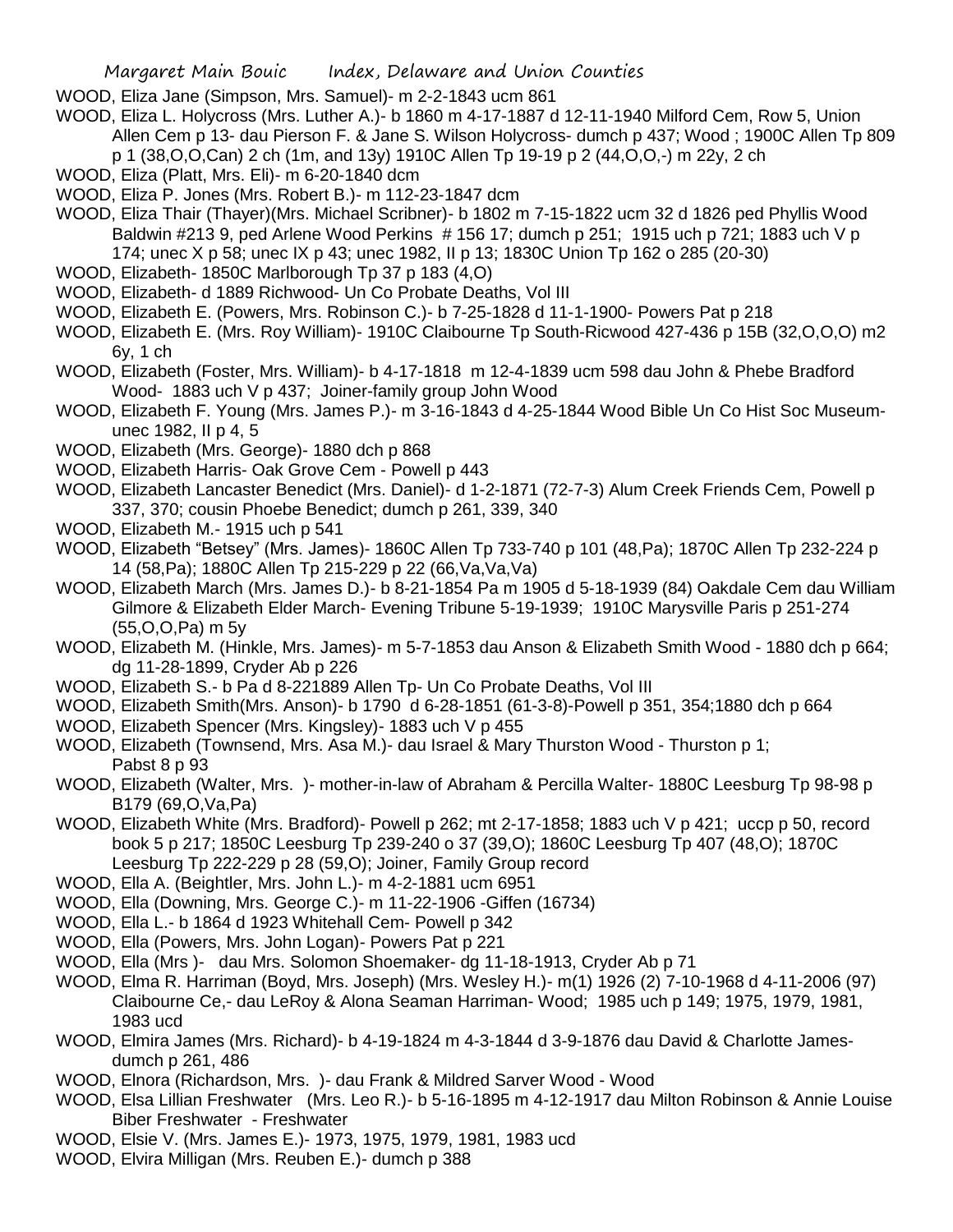- WOOD, Elvira Thayer (Mrs. Michael)- m 7-15-1822 ucm 32; 1883 uch III p 283, 303, V p 158
- WOOD, Elvira Willetts (Mrs. Stephen A.)- dau Joel & Cynthia Lewis Willits- dumch p 310
- WOOD, Elza- d 10-15-1968 (73) Ashley Union Cem- Wood
- WOOD, Elza L.- son Harvey & Pearl B. Wood 1910C Paris Tp 123-125 p 7B (4,O,O,O)
- WOOD, Eva J.- dau Bert J. & Zaidee D. Wood 1910C Claibourne South 46-46 p 2B (4,O,O,O)
- WOOD, Ema- b 8-1864 dau Alpheus & Fannie Wood 1900C Paris Tp 170-174 p A10 (35,O,O,O)
- WOOD, Emeret F.- dau Benjamin & Mary S. M. Wood 1850C Leesburg 253-233 (6/12,O)
- WOOD, Emeret F. (Sidle, Mrs. Cornelius)- parents of John W. Sidle- Wood
- WOOD, Emery- son David & Louisa Wood 1870C Claibourne Tp 164-162 (2,O)
- WOOD, Emily (Curren, Mrs. Stephen H.)- b 3-6-1837 d 11-23-1872 Westfield Bapt. Cem- Powell p 353
- WOOD, Emily E.- dau Alpheus & Fanny Wood 1870C Paris Tp 73-74 p 10 (5,O); 1880C Paris Tp 65-66 p 7 (15,O,O,O); 1910C Paris Tp 131-133 p 7B (45,O,O,O) dressmaker
- WOOD, Emily- b 1976 dau George L. Jr. & Nancy L. Wood 1980 dcd
- WOOD, Emily Howard (Mrs. Berry)- parents of James Edgar and Henry Wood- Wood
- WOOD, Emily (Emma) Stillings, Mrs. William)- m 1-1-1865 ucm 3622- dau Michael Scribner & Eliza Thair Wood - dumch p 251, 252; 1915 uch p 721; 1883 uch V p 158, 481; unec XVI p 44; 1860C Paris Tp 1274-1265 p 169 (13,O)
- WOOD, Emit- son William & Arabelle Poor Wood 1880C Taylor To 51-52 p 5 (11. ILLO, ILL)
- WOOD, Emma- d 2-14-1865 (6m17d) Milford Cem, Union Aolen Cem p 23 dau C. L. & M. M.
- WOOD, Emma Esther Lewis (Shumaker, Mrs. Dr. Luther B.)(Mrs. Perry N.)- b 5-23-1881 Morrow Co m(1) 1901. (2) 1917 dau James William & Helen Shaffer Lewis- Wood
- WOOD, Emma J. Campbell (Mrs. George F.)- parents of Ralph L. Wood- Wood
- WOOD, Emma P. Irwin (Irvine)(Mrs. Luther A.)-b 6-26-1856 m 4-12-1872 d 1-30/31-1884(27-7-3) Milford Cem, Union Allen Cem p 13-dau Lackey & Nancy Maxwell Irvine- dumch p 437;1883 uch V p 484;1880C Allen Tp 125-132 p 13 (23,O,Irel,Irel); Un Co Probate Deaths Vol II (1879-1886 )p 29
- WOOD, d 1-9-1880 Milford Cem, Union Allen Cem p 13, infant dau L. A. & E. P.
- WOOD, Emma (Porterfield, Mrs. )- sister Arthur L. Wood Wood
- WOOD, Emma Wilson (Mrs. John B.)- m 5-1-1872 ucm 5076
- WOOD, Emmet 'Clara'- son William & Arabell Poor Wood 1880C Leesburg Tp 79-79 p D179 (12,O,O,O); 1910C Claib South 157-159 p 7B (41,O,O,ILL- m2 19y, farmer
- WOOD, Emmons- 1835 men p 39 # 30 p 69 Lincoln Tp
- WOOD, Enos- son Ebenezer & Jerusha Agnes Halsted Wood dumch p 204; 1883 uch III p 318,V p 28; Powell p 339
- WOOD, Ernest C. 'Wilma M.'- 1971, 1973, 1979, 1981 ucd
- WOOD, Ernest 'Linda'- son Floyd & Lyda Herron Wood Wood; 1949 ucd
- WOOD, Dr. Ernest 'Maude'- d 2-28-1954 (78) Union Cem, Columbus- Wood
- WOOD, ---- (Sweet, Mrs. Malcolm S.)- dau Dr. Ernest & Maude Wood Wood
- WOOD, Ernest 'Vela I.'- b 4-1871 1900C Leesburg Tp 92-92 p 4A (29,O,O,O) m 6y, day laborer
- WOOD, Ersy May (Thompson, Mrs. Andrew H.)- b 12-14-1885 m July 1903d 8-22-1911 (25-8-8) dg 9-5-1911,
- Cryder Ab p 62 WOOD, Essy- b 12-1885, boarder; 1900C liberty Tp 5 p 1A (14,O,O,O)
- WOOD, Esther (Irish, Mrs. )- dau Jonathan & Rachel White Wood dumch p 261
- WOOD, Esther (Kirkpatrick, Mrs. Robert)- 1880 dch p 665
- WOOD, Esther (Smalley, Mrs. Isaac)- Maugans Anc p 213
- WOOD, Esther (Tuttle, Mrs. )(Pritchard, Mrs. Rev. Calvin H.)- dau Daniel & Elizabeth Lancaster Benedictdumch p 340
- WOOD, Ethel (Hawkins, Mrs. )- sister Curtis A. Wood- Wood
- WOOD, Ethel Marie Gowdy (Mrs. Thomas A.)- parents of Richard Gowdy Wood- Wood
- WOOD, Eugene- son Floyd & Lyda Wood 1949 ucd
- WOOD, Eugene 'Dorothy Mosher'' Frances Green Blayney'- b 9-23-1895 Morrow Co m (1) 1918 m(2)4-23- 1933 d 10-5-1996 (101) Alum Creek Friends Cem- son Orlando & Florence Furbay Wood- Wood
- WOOD, Eunice- dau Anson S. & Isabel Morehouse Wood dumch p 205
- WOOD, Eunice (Avery, Mrs. Egbert)- m 2-2-1815; Powers Pat p 14
- WOOD, Eugene- brother Curtis A. Wood- Wood
- WOOD, Eugene 'Frances Marie'- Wood
- WOOD, Eugene- son William H. Wood Sand p 1; 1860 wsc—; 1976 dch p 233, 351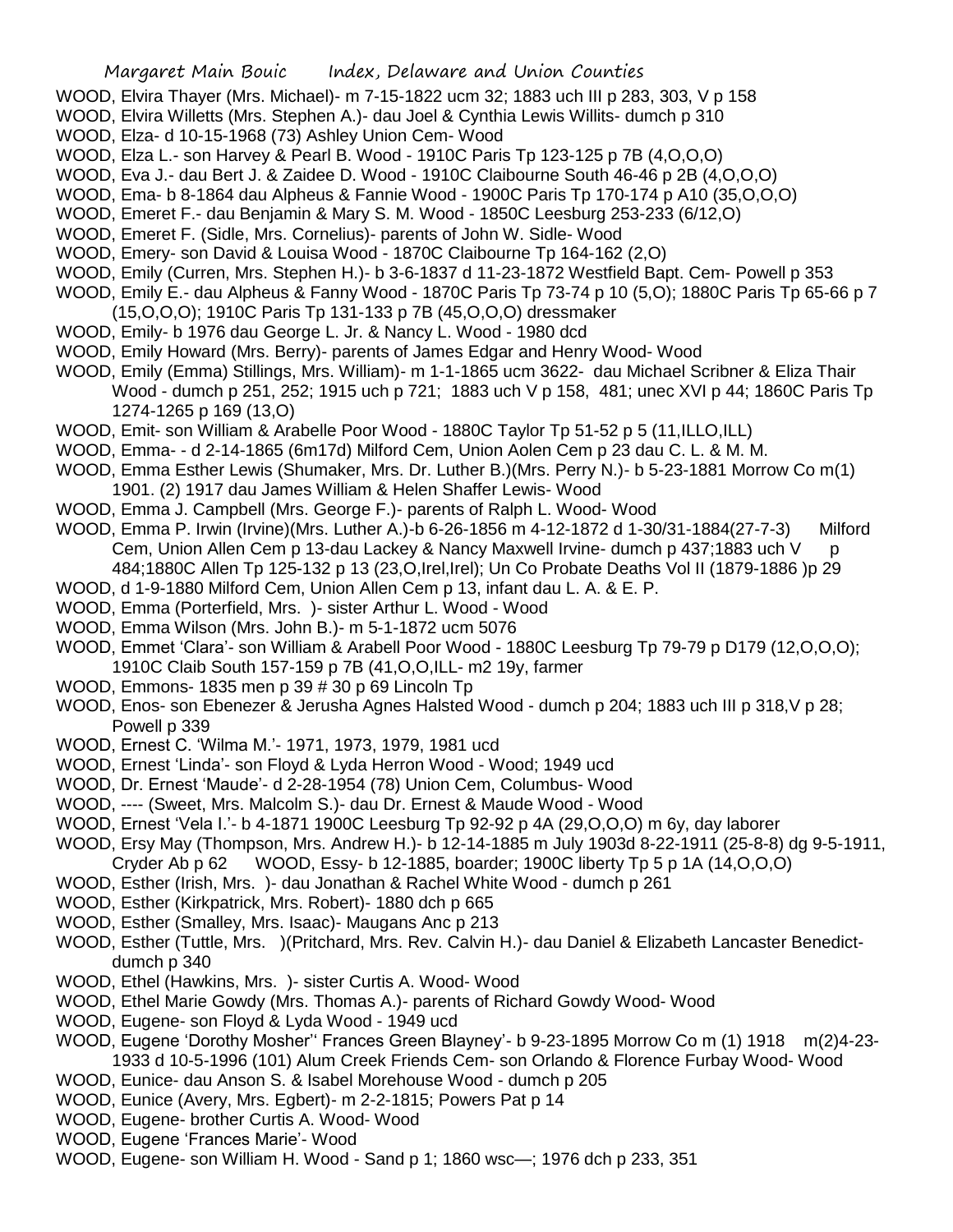- WOOD, Eva Adeline Smith (Mrs. Braden)- d 1933 dau Isaac H. & Stella May Carroll Smith- W p 550
- WOOD, Eva (Burris, Mrs. Malin/Mahlon) m 12-23-1879 ucm 6623 dau Thaddeus & Mercy Reed Wood 1883 uch V p 158; 1870C Liberty Tp Un Co 277-277 p 34 (7,O)
- WOOD, Eva Emma (Richardson, Mrs. Charles L.)- b 12-20-1924 dau Frank L. & Mildred Marie Sarver Wood ped Berry L. Richardson #742 3 ; unec XXI p 55
- WOOD, Eva Pauline Howison (Mrs. Ralph)- m 8-21-1926 dau Sanford Harrison & Edith Laura Woods Howison; 1985 uch p 148
- WOOD, Eva S. (Mrs. Perry M.)- 1910C Leesburg Tp West 93-95 p 3B (19,O,O,O) m 2y, no ch
- WOOD, Eva Taylor b 3-4-1872 d 9-27-1872 Mitchell cem, Darby Jerome Cem p 15- dau Wm. T. & E. Taylor; Genther p 51
- WOOD, Eva Taylor (Mrs. Wm. T.)- b 9-3-1851 m 1871 d 3-14-1872 dau John & Eliza Mark Taylor- Mitchell Cem, Darby Jerome Cem p 15; Genther p 51
- WOOD, Evelyn (Gallup, Mrs. W. E.)- b 8-21-1862 m 6-1-1893 dau Edgar G. & Clarissa Maine Wood Asp 2152
- WOOD, Evelyn M. (Mrs. Warner J.)- 1961 dcd
- WOOD, Evelyn Pearl Dodge (Mrs. George W.)- b 5-13-1917 m 12-2-1967 dau Clifton Smith & Mabel Pearl Freshwater Dodge- Freshwater p 213; opc 709; Dodge 9; Loveless p 8 16(10)42
- WOOD, Evelyn T (Buckingham, Mrs. Maynard)(Blue, Mrs. Russell)- b 2-21-1915 Un Co d 11-2-1985 Prospect Cem- dau Murl & Opal Marie Eddy Wood- Wood
- WOOD, Fanny A. (Mrs. Alpheus)- b 8-2-1831 m 6-27-1852 d 9-21-1900 Wood Bible unec VII p 41; 1880C Paris Tp 65-66 p 7 (48,O,Md,Penn); 1900C Paris Tp 170-174 p A10 (68,O,Pa,Pa) m 41y, 9 ch, 6 living
- WOOD, Faye Ellen (Jmungkurth, Mrs. Victor Eugene, Jr.)- m 9-24-1967 dau Lauther & Frances C. Wood Wood ; 1961 (13) dcd
- WOOD, Faye Hobbs (Mrs. William)- dau Virgil Hobbs- Wood
- WOOD, Rev. D. Finley- wsc Grah p 59 62; dpc p 56
- WOOD, Dr. Fiske 'Florence Hope Tanner'- m 4- -1903; Asp (1555-1)
- WOOD, Flora- 1880C Taylor Tp 142-143 (19, O, O, O) teaching school, boarder with William & Elizabeth Styer; dau Nancy J. Wood- 188C Claibourne Tp 46-48 (20,O,O,O)
- WOOD, Flora A. (Holmes, Mrs. Charles T.)- m 10-6-1881, ucm 7033
- WOOD, Flora A. /C.- dau John A. & Nancy Lockhart Wood 1860C Leesburg Tp 594-565 p 78 (1/12,O); 1870C Claibourne Tp 113-111 (10,O)
- WOOD, Flora Janet- b 12-17-1855 Wood Bible, unec VIII p 41
- WOOD, Flora J. (Barker, Mrs. Anson)- m 4-7-1874 ucm 5477
- WOOD, Flora (Lawrence, Mrs. Archie M.)- parents of Robert L. Lawrence- Wood
- WOOD, Flora (Shank, Mrs. )- dau Alpheus & Fannie Staley Wood 1915 uch p 659
- WOOD, Flora- 1860C Paris Tp 1275-1266 p 169 (4,O); 1870C Paris Tp 73-74 p 10 (14,O)
- WOOD, Florence Helen Patton (Mrs. W. L.)- b 12-22-1914 dau Alson Currie & Mary Lucy Brigance Patton-Freshwater p 246
- WOOD, Florence Hope Tanner (Mrs. Dr. Fiske)- b 9-22-1877 m 4-1903 dau Martin Wilbur & Helen E. Anderson Tanner- Asp 1555-1
- WOOD, Florida H. (Mrs. Edison C.)- 1961, 1969, 1971 dcd
- WOOD, Floyd- son Alfred & Ella Millirons Wood- Wood
- WOOD, Floyd,Sr."Tom" 'Lyda Herron'- m 7-11-1927 Wood; parents of Kenneth M. Wood- Wood; 1949,. 1959, 1971, 1973, 1975, 1979, 1981, 1983 ucd
- WOOD, Floyd- son Floyd,Sr. & Lyda Herron Wood- Wood
- WOOD, Floyd Gene 'Kathy'- son Kenneth M. Wood- Wood
- WOOD, Floyd J.- b 10-20-1930 Un Co d 7-2-2006 (75) Milford Cem- son Floyd M. & Lyda L. Herron Wood-Wood; Korean War
- WOOD, Floyd M.- b 1907 Milford Cem, Union-Allen Tp Cem p 76
- WOOD, Floyd 'Roxanne'- 1979, 1981 ucd
- WOOD, Forester- son Anson & Isabel Morehouse Wood dg 3-14-1913, Cryder Ab p 22
- WOOD, Frances C. (Mrs. Lauther E.)- 1961 dcd
- WOOD, Frances E. (Mrs. Richard S.)- 1961 dcd
- WOOD, Frances Green (Blayney, Mrs. )(Mrs. Eugene)- m 4-23-1933 d 9-9-1983- Wood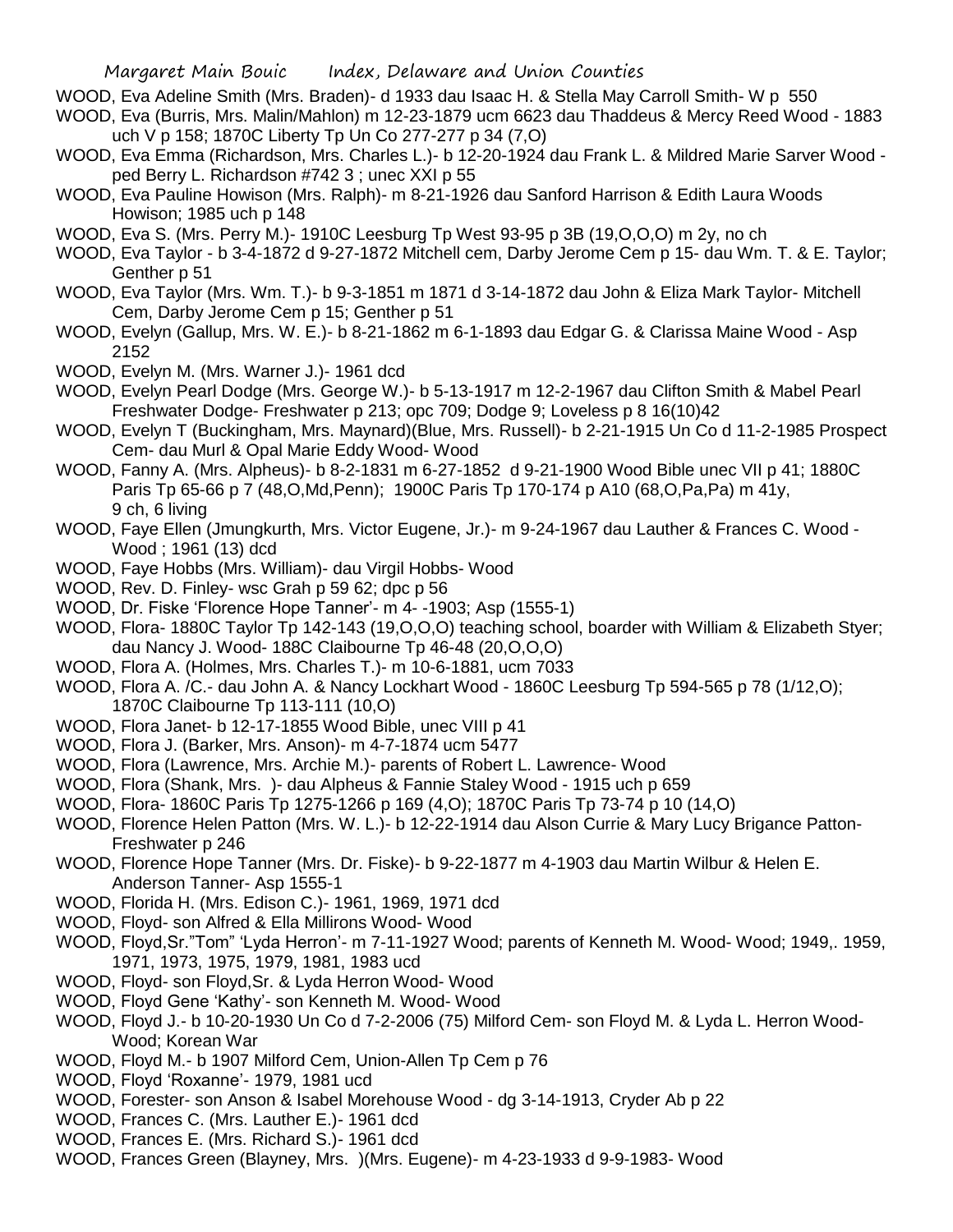WOOD, Frances Marie (Mrs. Eugene)- d 9-9-1983 (85) Alum Creek cem- Wood

- WOOD, Frances "Fannie" Staley (Mrs. Alpheus)- b 1837 d 1909 dau Samuel & Catherine Hall Staley- ped Arlene Wood Perkins # 156 9; unec IX p 43; ped Barry L. Richardson # 742 25; unec XXI p 55; dumch p 433; 1915 uch p 659 (Millia) 1860C Paris Tp 1275-1266 p 169 (29,O)
- WOOD, Frances T. (Jackson, Mrs. Stephen)- dau Israel & Mary Thurston Wood Thurston p 1
- WOOD, Frances (Weber, Mrs. )- sister William M. Wood Wood
- WOOD, Francis A.- dau Joseph & Eliza J. Wood 1880c Leesburg Tp 87-87 p A179 (2,O,O,O)
- WOOD, Francis E.- son Levina Wood 1910C Claibourne South,Richwood (30,O,O,O)
- WOOD, Francis E.- 1880C Leesburg Tp 89-89 p A179 (9,O,O,O); 1900C Leesburg Tp 171-173 (28,O,O,O) farm laborer, boarder
- WOOD, Francis- b 7-20-1871 dau John & Margaret Jolliff Wood 1883 uch V p 448; Joiner- family group John & Margaret
- WOOD, Francis Marion 'Admah Zedina Southwick'- b 3-12-1839 m 9-20-1862 d 11-19-1913 son Hannah
- Wood dcc Gordon Seese 30
- WOOD, Francoeur (Mullen, Mrs. Edward0 MR-DAR p 8
- WOOD, Frank- 1883 uch IV p 527
- WOOD, Frank "Skip"- d 2-11-1962 (90) Maskill Cem- Wood
- WOOD, Frank- 1959 ucd
- WOOD, Frank E. 'Dora E. Jolliff'- Wood; parents of Glenna E. Redmon- 1910C Claibourne Tp South 47-47 p 2B (38,O,O,O) m2 9y
- WOOD, Frank Leslie"Happy" 'Mildred Marie Sarver'- b 12-14-1892 m 9-9-1922 d 11-23-1980 (87) Oakdale Cem son Lutrelle Henderson & Harriet Elizabeth Parthemer Wood - Wood Bible; unec VIII p 41, IX p 43; ped Arlene Wood Perkins #156 2; ped Barry L. Richardson # 742 6, unec XX p 55; 1967, 1971, 1973, 1975, 1979 ucd; 1900C Liberty Tp Un Co p 4A (7,O,O,O); WWI
- WOOD, Frank 'Mildred Sarver'- parents of Carl V. Wood Wood d 9-21-1907 (82)
- WOOD, Frank S.'Maisy D.;- son William & Arabelle Poor Wood 1880C Taylor Tp 51-52 p 5 (8,O,O,ILL) 1900C Leesburg Tp 100-100 p 5A (28,O,O,ILL) m 4y, laborer; 1910C Claibourne Tp South 36-36 p 2A (38,O,O,O) m 14y
- WOOD, Frank- b 1-18-1893 d 9-26-1907 (14-9-9) son William D. & Martha E. Wood dg 10-11-1907, Cryder Ab p 765
- WOOD, Franklin- Marysville p 14
- WOOD, Franklin- son Bradford & Elizabeth White Wood 1860C Leesburg Tp 407 (11,O)
- WOOD, Franklin H.-son Franklin & Sarah M. Wood 1870C Marysville Paris Tp 137-137 p 16 (10,Min)
- WOOD, Prof. Franklin 'Sarah M.'- 1915 uch p 248, 252, 348; 1883 uch III p 333, 338, V p 41, 46, 48, 61;
	- 1870C Marysville Paris Tp 137-137 p 16 (54,Mass)
- WOOD, Franklin- son William & Arabell Wood 1880c Leesburg Tp 79-79 p D178 (10,O,O,O)
- WOOD, Fred- hadc p 42; CCC (1849 Oxford Tp); hadc p 58 (Westfield)
- WOOD, Fred- pallbearer for Miss Jessie Rider- dg 2-6-1900 Cryder Ab p 6
- WOOD, Fred L.- son Lyman Perry Wood dg 1-21-1910, Cryder Ab p 89
- WOOD, Freda Ann Groves (Underwood, Mrs. Robert) div (Mrs. Robert Allen)- b 9-21-1940 m(1) 6-12-1961 div
- (2) 6-12-1982 dau James W. & Margaret L. Peters Groves- Genther p 64
- WOOD, Frederick- 1835 men p 44 #46p 80 Oxford Tp
- WOOD, Frederick- d 1-14-1870 (60-5-28) Ashley Cem, Powell p 188
- WOOD, Frederick- brother Arthur L. Wood Wood
- WOOD, Frederick- son Mrs. Mary Wood, brother A. Clayton Wood dg 2-21-1911, Cryder Ab p 11
- WOOD, Frederick 'Sophia Munro'- m 12-21-1833; dcga p 62, Ohio State Gazette
- WOOD, French- son James C. & Josephibe Reed Wood 1870C Allen Tp 6 p 1 (4,O)
- WOOD, Gail (Sierra, Mrs. )- dau David & Connie Wood- Woods
- WOOD, Gary- son Shelby & Mary Wood- Wood
- WOOD, Gene- son Floyd M. & Lyda L. Herron Wood- Wood
- WOOD, Gene- b 1959 son Kenneth M. & Patricia E. Wood 1967, 1971, 1979 ucd
- WOOD, Gene- son Tom Wood Wood
- WOOD, Gene- son Willard R. & Daisy "Dee"Cool Wood- Wood
- WOOD, George E. 'Doris Doellinger'- b12-9--1923 m 4-9-1944 d 9-27-2006 (82) Milford Cem-son LeRoy E. & Lucile Hathaway Wood- Rausch (14613); Wood; 1949, 1959 ucd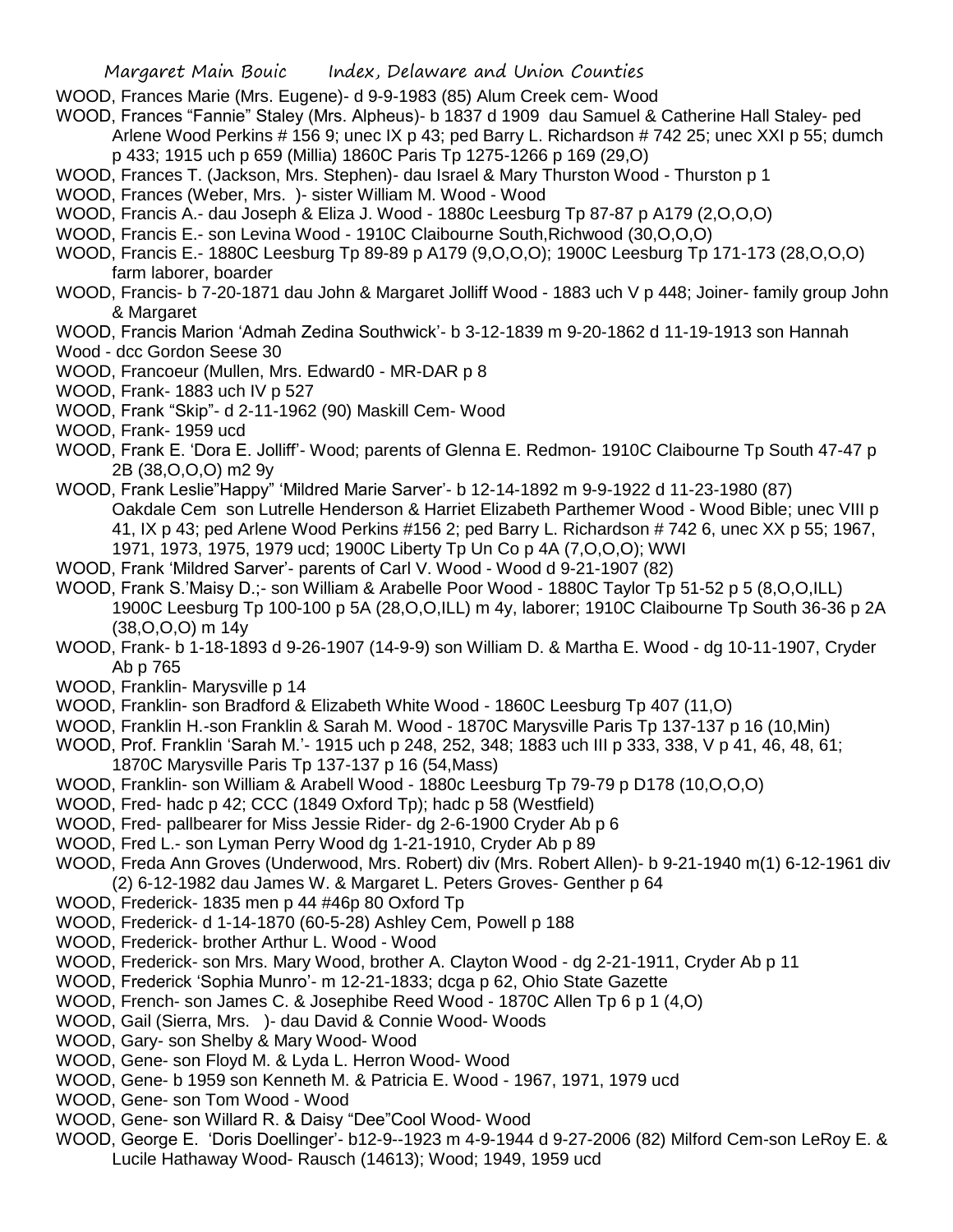- WOOD, George 'Elizabeth'- 1908 dch p 868
- WOOD, George F. 'Emma J. Campbell'- Wood
- WOOD, George F.- son Thaddeus & Mercy Reed Wood 1883 uch V p 158; 1880C Paris Tp 67-68 p 7 (4,O,O,O)
- WOOD, George- son H. S. & Geraldine Price Wood Wood
- WOOD, Rev. George J. 'Mary W. Brown'- m 1862 son Daniel & Elizabeth Lancaster Benedict- dumch p 261, 339, 340, 341
- WOOD, George- parents of Leo Henry Wood dg 11-10-1916, Cryder Ab p 105
- WOOD, George L. Jr. 'Nancy L.'- son George L. & Starling Robinson Wood- Wood; 1961, 1969, 1971, 1980 dcd
- WOOD, George L. Sr. 'Starling G. Robinson '- m 6-22-1946 Wood ; lost buildings in storms, 1961, 1969, 1971, 1980 dcd
- WOOD, George- son Le Roy E. & Lucille Hathaway Wood Wood
- WOOD, George- son Thomas Wood dg 2-28-1905, Cryder Ab p 12
- WOOD, George W. 'Evelyn Pearl Dodge'- b 10-5-1904 m 12-2-1967- Freshwater p 213; Dodge 9; Loveless  $(16(10)42)$
- WOOD, George W.- son Lewis Wood 1880C Marysville 496-543 p 39 (10,O,Va,Va)
- WOOD, Georgnia (Mrs. Dale)- Wood
- WOOD, Gerald E. 'Betty L. Ramsey' b 10-22-1921 m 53y d 2-2-1996 (74) Sunbury Mem. Pk- son Murl & Opal Marie Eddy Wood- Wood
- WOOD, Gladys Ida (Staley, Mrs. William W.)- Wood
- WOOD, Glen H. 'Doris J.'- son Harley & Ora Bailey Wood- Wood; 1969, 1971, 1980 dcd
- WOOD, Glenda Sue Sparks (Mrs. Lauther Eric) m 7-10-1977 d 11-2-1983 (26) dau Lon D. Sparks- or dau Mr. and Mrs. Lon (Betty) Douglas- Wood
- WOOD, Glenna E. (Southwick, Mrs. Lawrence)(Redmon, Mrs. Ralph D.)- b 1-23-1910 Un Co d 4-4-1991 (81) Byhalia Cem- dau Frank & Dora Jolliff Wood- Wood
- WOOD, Glenna J. (Mrs. Robert H.)- 1973, 1975 ucd
- WOOD, Gloria (Hempy, Mrs. Mike)- dau Paul Richard & Wavie Ellen Craig Wood- Wood
- WOOD, Gola (Mrs. Darrell E.)- Wood
- WOOD, Goldie Marie Stiffler (Mrs. Vernon)(Mrs. Merle)- b 3-10-1909 Marion Co d 2-5-1994 (84) Claibourne Cem - dau Earl & Laura Milet Stiffler- Wood; 1949, 1959, 1967, 1971, 1975, 1979, 1981, 1983 ucd
- WOOD, —, ex,Governor- d Saturday (73) dg 10-14-1864 Cryder Ab p 43
- WOOD, Grace Ann Sedgwick (Mrs. Paul M.) m 10-3-1947 Wood1949, 1959, 1967, 1971, 1973, 1979, 1981, 1983 ucd
- WOOD, Grace (Brown, Mrs. )- dau Lawrence & Electa Malone Wood- Wood
- WOOD, Grace Davenport (Mrs. Ralph , Sr.)- Wood
- WOOD, Griffith L.- son Jonathan & Mary Ashton Wood dumch p 389
- WOOD, Gwinevere- b 1954 dau Edison C. & Florida h. Wood 1961, 1969, 1971 dcd
- WOOD, H. 'Catherine Wise'- 1915 uch p 704
- WOOD, Hannah (Brodrick, Mrs. Isaac, Sr)- b 10-15-1804 m 12-12-1822 d 4-3-1877/1875 dau Aquilla & Hannah Jane Shepard Wood - dumch p 90, 1915 uch p 462; 1883 uch V p 457, 472
- WOOD, Hannah Coe (Mrs. Kingsley L.)- m 12-23-1847 ucm 1283 d 10-4-1851 (22-6-13) Milford Cem, Union Allen Cem p 23; 1883 uch V p 455, 457; 1850C Allen Tp 1401-1420 p 209 (21,Pa)
- WOOD, Hannah (Eagon, Mrs. Barnard)- dcc Herbert Eagon 17; Susan Cain Jackson 229
- WOOD, Hannah Jane Shepard (Mrs. Aquilla)- dumch p 90; 1883 uch V p 472
- WOOD, Hannah Maria McWilliams (Mrs. William)- 1-22-1846; 1850C Allen Tp 1398-1417 p 209 (26,O); 1900C Union Tp 207-214 p 11A (76,O,Pa,Pa) see Marie
- WOOD, Hanson- d 5-23-1897, Un Co Probate Deaths, Vol III
- WOOD, Harley- brother Kenneth C. Wood Wood
- WOOD, Harley 'Ora Bailey'- d 1-15-1976 (67) Green Mound Cem- Wood
- WOOD, Harley- brother Lois Weber- Weber
- WOOD, Harold- 1949 ucd
- WOOD, Harold- son Charles B. Wood Wood
- WOOD, Harold E.- son Kenneth C. & Birdie Foster Wood Wood
- WOOD, Harold- son Lutrelle & Elizabeth Parthemer Wood- Wood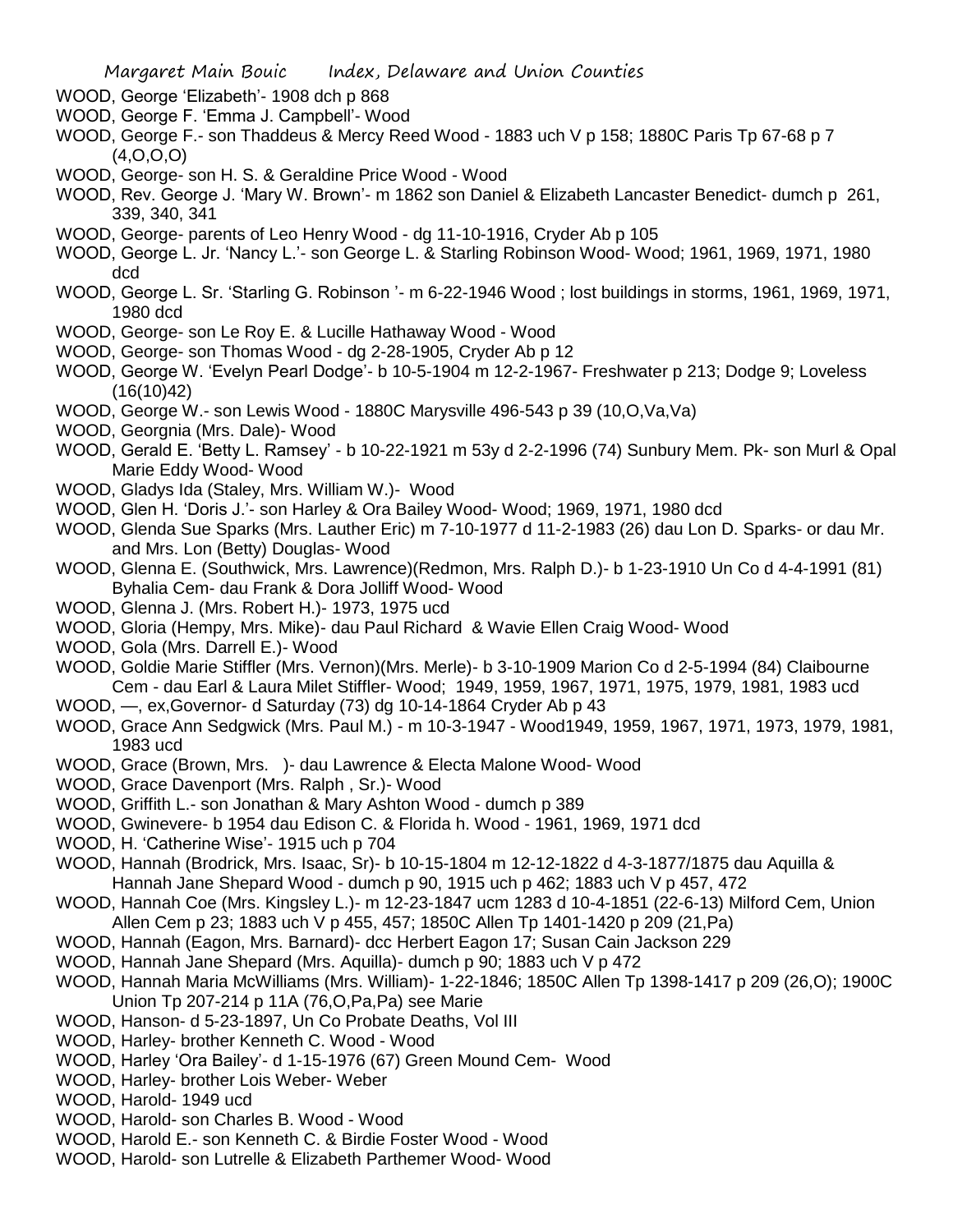- WOOD, Harriet- dau David & Maranda Wood 1850C Liberty Tp Un Co 1050-1067 p 156 (7,O); 1860C Lib Tp 952-962 p 131 (17,O)
- WOOD, Harriet M. (Hathaway, Mrs. Fred R.)- b 10-22-1862 dau Thomas A. & Rhoda Vaughan Wood dumch p 388
- WOOD, Harry- brother Dr. Ernest Wood Wood
- WOOD, Harry- b 6-25-1880 son John & Margaret Jolliff Wood 1883 uch V p 448; Joiner, Family group, John & Margaret
- WOOD, Harry- 1908 dch p 191
- WOOD, Harry- brother Kenneth C. Wood Wood
- WOOD, Harry 'Lidia Riston'- m 10-5-1947 Italy- Wood
- WOOD, Harry- brother Lois Weber- Weber
- WOOD, Harry 'Opal Kinzie'- parents of Carole Salyer- Wood
- WOOD, Harry- son Roy A. & Margaret Wood Wood
- WOOD, Harvey- b 8-1879; son Harvey S. & Sarah Phillips Wood 1883 uch V p 158; Hawley-Muth 2404; 1880C Paris Tp 83-98 p 49 (10/12,O,O,O)
- WOOD, Harvey L.- Un Co Probate Deaths Vol II (1879-1886) p 30
- WOOD, Harvey 'Marilla Shannon'- m 1-1-1868 Asp (2125)
- WOOD, Harvey M.- son Thaddeus & Mercy Reed Wood 1883 uch V p 158
- WOOD, Harvey S. 'Sarah/Mary H. Phillips'- b 12-10-1839 m 10-27-1861 d 7-10-1883/5 (43y, 6 m); Oakdale Cem 126; hjt p 94, 191-son Dr. Ira & Margaret Hawley Wood - 1883 uch III p 397, IV p 457, 459, V p 52, 58, 157, 586; 1850C Paris Tp 474, 482 p 73 (11,O)l 1870C Marysville 81-81 p 9 (30,O); 1880C Paris Tp 83-98 p 49 (39,O,NY,Pa); uccp p 18 JB 2 p 315, JB 3 p 34; uccp p 51, record bk 5 p 294, uccp p 33, JB 3 p 429; Hawley-Muth 1676; notion merchant; Un Co Probate Deaths Vol II (1879-1886) p 32
- WOOD, Hattie (Gabriel, Mrs. Sidney B)- m 11-9-1880 ucm 6832
- WOOD, Hattie- dau James C. & Josephine Reed Wood 1860C Allen Tp 716-723 p 99 (1,O); 1870C Allen Tp 6 p 1 (12,O)
- WOOD, Hattie M. W. (McVey, Mrs. Harrison)- m 5-31-1863 ucm 3441
- WOOD, Hazel- d 4-8-1924 (15y) Oakdale Cem 3636 (E167)
- WOOD, Hazel Dorothy .- b Fayette Co d 10-26-1986 (83) Green Mound Cem- sister Arthur R. , Rebecca Moore, Ida Shick- Wood; 1961, 1969, 1971, 1980 dcd
- WOOD, Hazel- dau Maude V. Wood Wood
- WOOD, Hazel Marie Jerew (Mrs. Vernon L.)- b 9-22-1913 Richwood m 9-3-1929 d 10-3-1995 (82) Prospect Cem- dau Howard & Martha Naus Jerew- Wood; 1967, 1971, 1973, 1975, 1979, 1981, 1983 ucd
- WOOD, H. B.- 1880 dch p 302
- WOOD, H. C.- 1915 uch p 262
- WOOD, Heather- b 1965 dau Van & Carol M Wood Wood; 1969, 1971, 1980 dcd; engaged to Donald E. Drinkwater II
- WOOD Heather (Mrs. Randall) parents of Ariana Heather Marie Wood- Wood
- WOOD, Helen Barbara- b 1926 d 1942 dau John W. & Martha Farrington Wood 1985 uch p 48
- WOOD, Helen- dau Charles B. Wood Wood
- WOOD, Helen (Clemmer, Mrs. )- dau Northrup Wood- Wood
- WOOD, Helen Ellen Heller (Mrs. Clayton J.)- b 5-10-1934 m 5-30-1953 dau Harvey Leroy & Mabel Helen Herman Heller- Weiser 309
- WOOD, Helen- dau Holly & Anna Egger Wood d Tuesday (4mos) typhoid dg 7-27-1917 Cryder Ab p 74
- WOOD, Helen Jean (Hines, Mrs. Robert)- b 3-3-1929 m 4-17-1949 dau Ralph Carlos & Eva Pauline Howison Wood - 1985 uch p 149
- WOOD, Helen- dau J. F. & Blanche Jewell Wood 1915 uch p 591
- WOOD, Helen- dau John C. & Mary C. Van Sickle Wood dg 11-16-1909 Cryder Ab p 72
- WOOD, Helen Lee (Howles, Mrs. Cecil)- b 3-31-1925 dau Joseph W. & Belva Lee Kahle Weiser Weiser 696
- WOOD, Helen- b 6-1886 dau William & Ivey Rose Wood 1900C Marysville 4th ward (13,O,O,O); 1910C Marysville 4th ward 176-192 p 7A (24,O,Va,O) teacher, public school
- WOOD, Helen- dau William D. & Martha S. Wood dg 10-11-1907 Cryder Ab p 75
- WOOD, --(Haines, Mrs. W. H.) dau William D. & Martha S. Wood dg 10-11-1907 Cryder Ab p 75
- WOOD, --(Phinney, Mrs. L. M.)-dau William D. & Martha S. Wood -dg 10-11-1907 Cryder Ab p 75
- WOOD, --(Waman, Mrs. C. G.)-dau William D. & Martha S. Wood -dg 10-11-1907 Cryder Ab p 75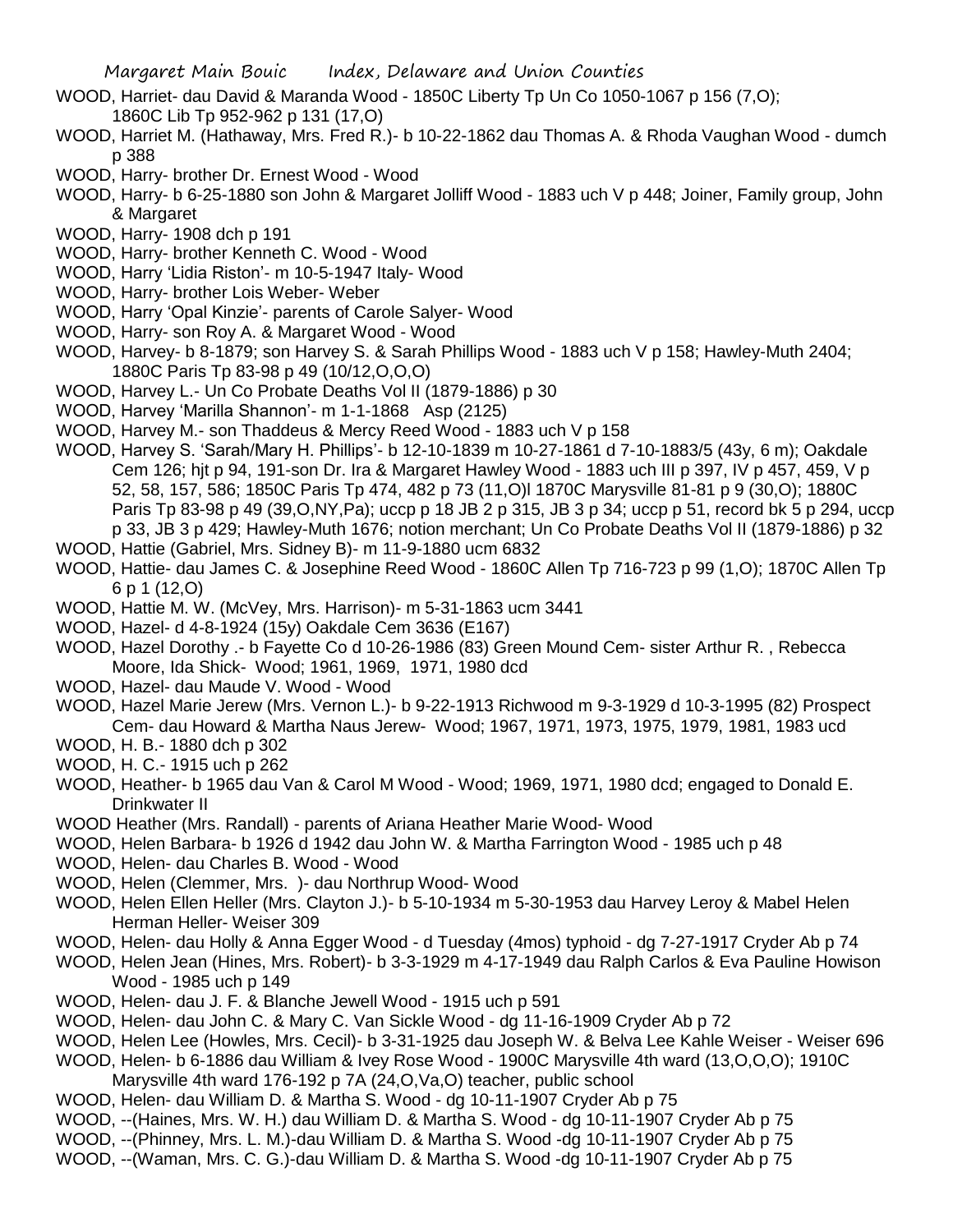WOOD, Helos?- 1870C Jerome Tp 243-233 p 31 (20,O)

- WOOD, Henry- son David & Maranda Wood 1840C Liberty Tp Un Co 452 (-5); 1850C Lib. Tp 1050-1067 p 156 (11,O)
- WOOD, Henry- 1959 ucd
- WOOD, Henry- 1860C Marysville 1593- 1587 p 209 (21,O)
- WOOD, Henry- son Berry & Emily Howard Wood- Wood, brother James Edgar Wood- Wood
- WOOD, Henry Harrison- grandfather of Peggy Wood 1976 dch p 233
- WOOD, Henry son Lutrelle & Elizabeh Parthemer Wood- Wood
- WOOD, Henry O. 'Mary Ann Thomas'- m 12-12-1855 dcm
- WOOD, Henry P.- d 3-30-1866 (12-3-12) son H. H. & J. A. Wood Morehouse Cem, Powell 338
- WOOD, Herald- d 1-24-1895 Un Co Probate Deaths, Vol III
- WOOD, Hetty Fern- b 4-9-1891 dau Luther A. & Eliza L. Holycross Wood dumch p 437; 1900C Allen Tp 89 p 1 (9,O,O,O)
- WOOD, H. H.'Voncile'- 1967, 1971 ucd
- WOOD, Hilda (Brehm, Mrs. Carl J.)- m 1-7-1925 Wood
- WOOD, Hiram- son James & Mary J. Wood 1870C Liberty Tp Un Co 192-193 p 23 (26,O)
- WOOD, Hiram- son William C. & Phebe Wood 1850C Brown Tp 2932 p 161 (5,Pa)
- WOOD, H. M. (Mrs. W. C.)- Union Allen To Cem p 13

WOOD, H. N. Griffith- cousin, pallbearer for Mary Cordelia Potter, dg 6-23-1914, Cryder Ab p 131

- WOOD, Hobard- 1971 dcd
- WOOD, Holly 'Anna Egger'- parents of Helen Wood dg 7-27-1917, Cryder Ab p 74
- WOOD, Holly LaRay- b 9-1989 dau Timothy & Ropp Wood- Wood
- WOOD, Homer 'Sarah Wood 1985 uch p 176; members CME church, Richwood
- WOOD, Howard- son Alfred & Della Millirons Wood Wood
- WOOD, Howard Curtis- b 11-17-1880 d 8-10-1963 Claibourne Cem- son Benjamin & Alice Bandy Wood not m; 1900C Richwood 75-81 p 4A (19,O,O,O); 1910C Claibourne South Richwood 426-435 p 15B (28,O,O,O) salesman, groceries
- WOOD, Howard E. "Gene"'Lois O.Paver '- b 11-3-1932 d 9-17-1991 Milford Cem- son Floyd M. Sr. & Lydia L. Herron Wood- parents of Teri Kay Wood Vargo- Wood
- WOOD, Howard- b 12-24-1899 son Talmage & Dora Joliff Wood admt 9-10-1901
- WOOD, Howard V.- b 12-1899 son Lafayette & Dora E. Wood 1900C Leesburg Tp 96-96 p 4B (5/12,O,O,O); 1910C Claibourne South 47-47 p 2B (11,O,O,O)- stepson Frank E. & Dora Wood
- WOOD, Howard Wesley-b 2-20-1916 5th son Willis D. & Lula Chenoweth Wood 1985 uch p 149, 181
- WOOD, H. W.- Powers Pat p 207
- WOOD, Hylas 'Catharine Wise'- m 8-15-1870 ucm 4711 d 7-31-1915 (78y3m) Oakdale Cem 2757 (C22); son Dr. Ira & Margaret Hawley Wood - Hawley-Muth 1675; 1850C Paris Tp Marysville 474-482 p 73
- (14,Pa); 1860C Marysville 1593-1587 p 209 (23,O); 1880C Paris Tp 84-100 p 49 (43,O,NY,Pa); 1900C Marysville 129-129 p A6 (62,O,O,O) m 30y; uccp p 18 JB 2 p 315; JB 3 p 34; uccp p 51 record book 5 p 294; uccp p 33, VI 3 p 429
- WOOD, Ida Beacom (Mrs. Richard)- dau Matthew & Caroline Mendenhall Beacom- dumch p 308; dg 11-19- 1909, Cryder Ab p 73
- WOOD, Ida May (Coe, Mrs. Charles W.)- b 3-14-1871 m 5-15-1895 d 1933 Milford Cem, Union Allen Cem p 71 - dau James Deville & Addie Wilber Wood - dumch p 254; 1915 uch p 972; 1985 uch p 107; 1880C Allen Tp 121-130 p 13 (9,O,O,O)
- WOOD, Ida (Shick, Mrs. )- sister Hazel Dorothy and Arthur R. Wood- Wood
- WOOD, Ila- dau George L. & Starling Wood 1961 (9) dcd
- WOOD, infant- Un Co Probate Deaths Vol I (1867-1878) p 74
- WOOD, Ingemo (Mrs. Daniel)- parents of Benjamin Simon Wood, b 6-30-1986, Sweden- Wood
- WOOD, Ingham 'Ann Maskill''Addie'- b 1821 m 4-27-1841 ucm 717 d 9-4-1902, Un Co Probate Deaths, Vol IIIson John & Phebe Bradford Wood - 1883 uch III p 219, V p 422, 448; 1915 uch p 86; ped Robert Wood 16, 20; 1850C Leesburg Tp 237-238 p 36 (38,O); 1860C Leesburg Tp 404 (40,O); 1870C Leesburg Tp 218-225 p 28 (50,O); 1880C Leesburg Tp 78-79 p 178 (59,O,Pa,NJ) wid; 1900C Richwood 411-442 p 16A (80,O,Pa,O) m 17y; Joiner- Family group Ingham & Ann Maskill Wood
- WOOD, I. P. 'Amanda Hamilton'- m10-25-1894, dg 7-18-1916, Cryder Ab p 77
- WOOD, Ira- son Joseph & Ruth Wood 1870C Paris Tp 221-222 p 30 (1,O)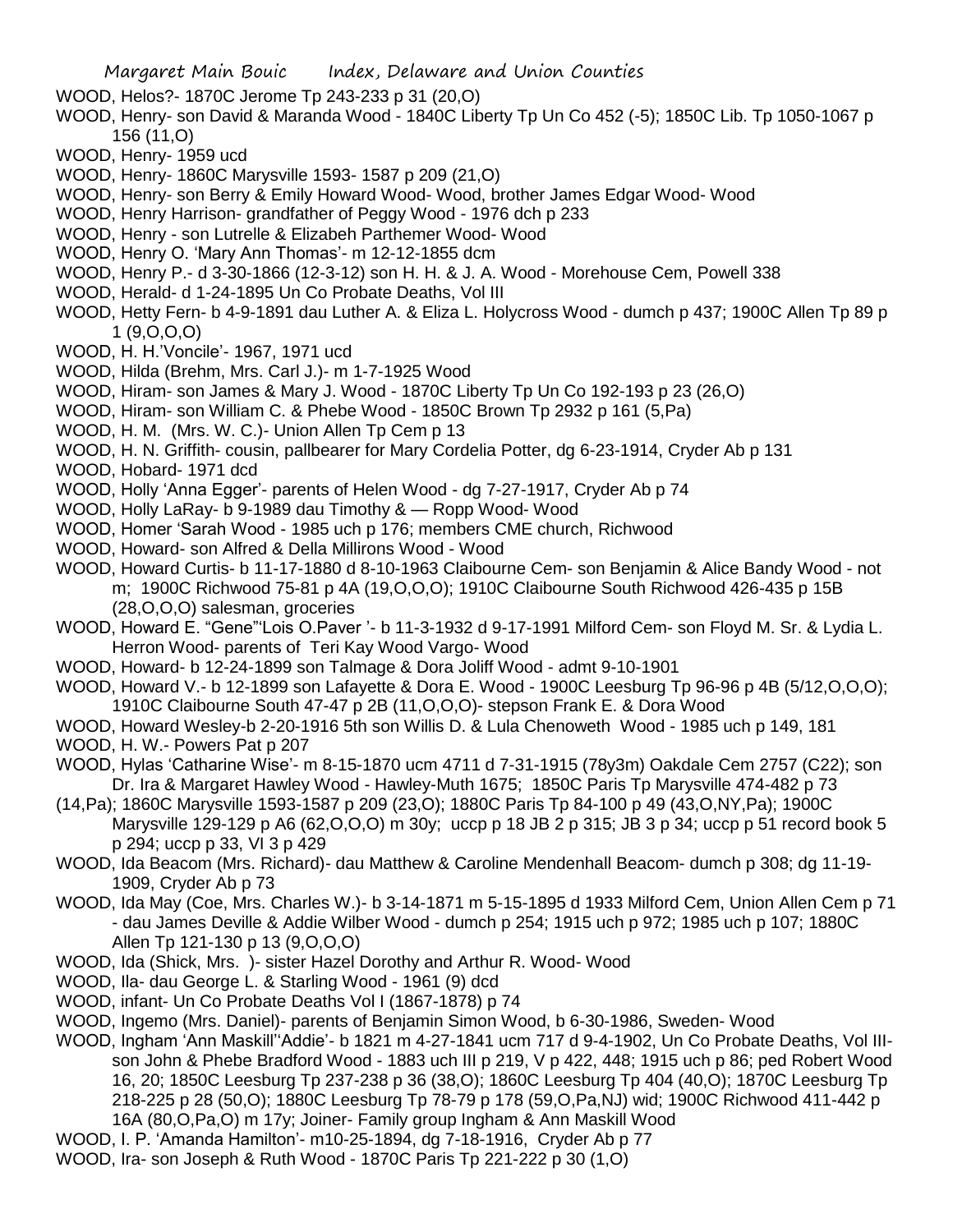- WOOD, Dr. Ira 'Margaret Hawley'- b 3-17-1799 NY d 9-7-1839 Oakdale Cem 21 (23C) (40y6m) removed 2-23- 1881 son Uriah & Dimis Bigelow Wood - 1883 uch III p 288, 397, 343, V p 6, 28, 31, 36, 37, 38, 174; 1915 uch p 163, 209, 210; mt 1-26-1853; Hawley-Muth 573; 1830C Marysville 430 p 296 (30-40); unec 1982 II p 26, 27, 32; performed marriages, 172, 174,178, 179 ; uccp p 4 adm will Bk p 236, cp p 20; uccp p 5 JB 1 p 46; uccp p 6 JV 1 p 68; uccp p 12m appr JB 1 p 265; sec p 246; uccp p 1B JB 2 p 140; uccp p 19 JB 2 p 315; uccp p 33, JB 3 p 429; uccp p 51 record bk 5 p 294
- WOOD, Ira- son Michael Scribner & Eliza Thayer Wood 1883 uch V p 158
- WOOD, Irene- d 6-30-1929 (43y) Oakdale Cem 4153 (E-180)- dau Thaddeus & Mercy Reed Wood 1910C Paris Tp 106-105 p 6B (22,O,O,O)
- WOOD, Isaac 'Rebecca Jones'- m 9-26-1841 dcm; 1908 dch p 409
- WOOD, Isaac 'Sarah French'- 1985 uch p 75
- WOOD, Isabel Morehouse (Mrs. Anson S.)- b 1829 NJ m 7-4-1847(8) dcm- dau Daniel & Polly Force Morehouse- dumch p 205;
- WOOD, Isabel (Mrs. Russell I.)- Wood
- WOOD, Isabella (Brown, Mrs. Walter C.)- m 9-2-1863 Record of Affidavits Un Co I p 119
- WOOD, Isabella H.- d 4-11-1852 (22d) dau Ira & Margaret Wood unec 1982 II p 32
- WOOD, Isabella Hawley- d 4-13-1832 (5y) Oakdale Cem 24 (23C)- removed 2-23-1881
- WOOD, Isabella- b January 1845 dau Ingham & Anna Maskill Wood 1850C Leesburg Tp 237-238 37 (5,O); 1860C Leesburg 404 (15,O); 1870C Leesburg 218-225 p 28 (25,O); 1880C Leesburg Tp 78-78 p D178 (34,O,O,O); 1900C Leesburg Tp 85-85 49 (55,O,O,Eng); 1910C Leeburg Tp 94-96 p 4D (72,O,O,Eng)
- WOOD, Isabella L.- b ca 18670 dau Harvey S. & Sarah Phillips Wood 1883 uch V p 158 Hawley-Muth 2400; 1880C Pais Tp 83-98 p 49 (13,O,O,O)
- WOOD, Israel 'Mary B. Thurston'- son Jonathan & Rachel White Wood 1880 dch p 554, 557; 1908 dch p 444, 446; Pabst 8 p 90, 93; 1820C Harmony Tp
- WOOD, Israel- cousin & pallbearer for Mary Cordelia Potter- dg 6-23-1914 Cryder Ab p 131
- WOOD, Ivaloo (Barker, Mrs. Lynn L.)- m 5-9-1909 d 6-7-1964 Wood
- WOOD, Ivea Rose (Mrs. William T.)- m 9-22-1874 ucm 5541; mt 3 p 2; 1900C Marysville 4th ward 313-323 p A13 (46,O,Va,O); m 25y 5 ch, 2 living; 1910C Marysville 4th ward 176-192 p 7A (56,O,O,O) m 35y, 5 ch, 2 living
- WOOD, J.- 1840C Union Tp 549 (20-30)
- WOOD, Joca?. (Mrs. William F.)- 1880C Richwood 186-199 p B199 (26,O,Va,O)
- WOOD, Jabez 'Clementia Emery'- m 5-28-1835 dcm; hadc p 36 (1849 Lincoln Tp) 1835 men p 39 # 32 p 69 Lincoln Tp
- WOOD, Jack- son John F., Jr,. & Betty Wood Wood
- WOOD, Jack L. 'Jean W.- 1980 dcd
- WOOD, Jack- son James E Jr. & Jean Wood 1959 (6) ucd
- WOOD, Jackie (Francis, Mrs. Trevor)- dau James Emerald & Susie Payne Wood- Wood
- WOOD, Jackson- son Jeremiah & Lucinda Wood 1850C Brown Tp 2960 p 162 (22,Pa)
- WOOD, Jackson 'Rebecca Conner'- m 8-10-1856 dcm
- WOOD, Jacqueline Edith (Hall, Mrs. Bennie Keith) m 8-11-1979 A. M. E. Church dau Mr. & Mrs Warren Moore- Wood
- WOOD, Jacqueline Kay (Lamb, Mrs. Michael James)- m 7-24-1982 dau Robert H. & Marilyn J. Wood- Wood
- WOOD, James- 1840C Thompson Tp p 109 (40-50)
- WOOD, James- d 1-15-1889 (72y) 313
- WOOD, James- 1850C Marlborough Tp 37 p 183 (1,O)
- WOOD, James- d 1-14-1887 Un Co Probate Deaths, Vol III
- WOOD, James- d 3-8-1891 Un Co Probate Deaths, Vol III
- WOOD, James 'Artie Thomas'- parents of James O. Wood- Wood
- WOOD, James 'Barbara'- son Northrup H. Wood- Wood
- WOOD, James C. 'Josephene Reed''Anna Myers' m(1) 5-7-1857 ucm 2554 m (2) 12-15-1880 ucm 6766 son Luther & Rosanna Cochran Wood - 1883 uch V p 456; 1883 uch V p 456 ; 1850C Allen Tp 1400-1419 p 209 (16,O) 1860C Allen Tp 716-723 p 98 (26,O); 1870C Allen Tp 6 p 1 (36,O);
- WOOD, James- brother Curtis A. Wood- Wood
- WOOD, James D. 'Elizabeth M.'- 1910C Marysville Paris Tp 251-274 (61,O,O,O) m2 5y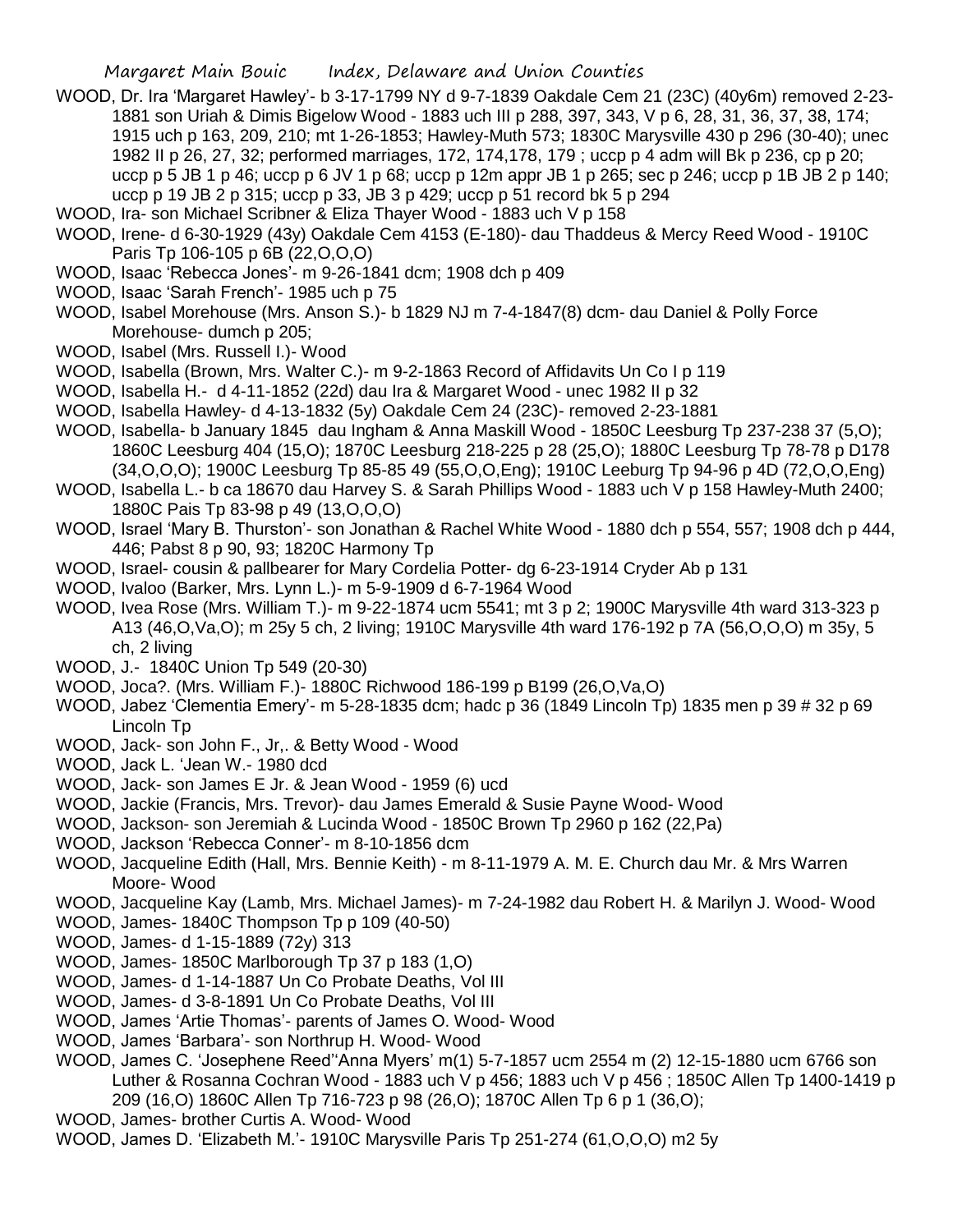- WOOD, James Deville 'Addie Wilber'- b 1-5-1848(9) m 1-6-1870 ucm 4671 d 1942 Milford Cem, Union Allen Cem p 13; dumch p 253, 254; 1883 uch V p 482, 483; 1915 uch p 873; 1870C Allen Tp 187-180 p 12 (21,O); 1880C Allen Tp 121-130 p 13 (31,O,O,O); 1900C Allen 9-10 p 1 (52,O,O,O) m 30y
- WOOD, James E. 'Elsie V.'- Wood ; 1973, 1975, 1979, 1981, 1983 ucd
- WOOD, James E ' Martha Witt'- b 2-25-1929 m 44y d 1-6-1996 (66) Fairview Mem. Pk- son Harley & Ora Bailey Wood- Wood. Postmaster at Radnor
- WOOD, James E. Jr. 'Jean''Sue V.'- son James Edgar, Sr. & Martha Ann Howard Wood- Wood; 1949, 1959, 1967, 1971 ucd
- WOOD, James Edgar . Sr. 'Martha Ann Howard.'- b 6-24-1890 d 10-9-1970 (80) Forest Grove Cem- son Berry & Emily Howard Wood- Wood; 1949, 1959, 1967 ucd
- WOOD, James 'Elizabeth'- 1860C Allen Tp 733-40 p 10 (54,NY); 1870C Allen Tp 232-224 p 14 (64,NY); 1880C Allen Tp 215-229 p 22 (74,NY,NY,NY)
- WOOD, James Emerald 'Susie Payne'- b 4-12-1914 Proctorville m 1-23-1966 d12-11-1998 (84) -Forest Grove Cem- son James Edgar & Martha A. Howard Wood- Wood; WWII
- WOOD, James F. 'Elizabeth Young''Mary Jane Ritchie'- b 6-21-1812 m(1) 3-16-1843 (2) 12-24-1856 d 12-10- 1893 son (4th ch) Samuel & Margaret Power Wood - Wood Bibl, Un Co Hist. Soc Mus.- 1883 uch V p 401; unec 1982, II p 4, 5
- WOOD, James Harvey- d 9-27-1846 (5-4-9) Morehouse Cem. Powell p 338-son Reuben & Juliann Wood Wood
- WOOD, James- son J. Roy & Lilly Reams Wood Wood
- WOOD, James 'Jane'- 1880C Liberty Tp Un Co 62-53 p 7 (67,O,Va,KY)
- WOOD, James- son Lauther & Frances C. Wood 1961 (11) dcd
- WOOD, James- son Marion D. & Edna Moore Wood- twin daus b 10-31-1962, Barbara Louise
- WOOD, James 'Mary A.'- b 1844; 1900C Milford 158-169 p 7A (55,O,Va,Va)- m within year
- WOOD, James 'Mary J.'- 1870C Liberty Tp Un Co 192-192 p 23 (56,O) farmer
- WOOD, James M.- son Thaddeus & Mercy Reed Wood 1883 uch V p 158, 401; 1880C Paris Tp 67-68 p 7 (6,O,O,O)
- WOOD, James O. 'Lola M.'- b 5-23-1917 W. Va d 11-14-1998 (80) Cheshire Cem- son James & Artie Thomas Wood- Wood; WWII 1969, 1971, 1980 dcd
- WOOD, James 'Rilla Jeannette Burton'- parents of Lauther E. Wood- Wood
- WOOD, James R.- son Joseph E. & Ruth Bowyer Wood 1860C Paris Tp 1278-1269 p 169 (7/12,O)
- WOOD, James- brother Thomas Wood- dg 9-21-1917, 10-5-1917, Cryder Ab p 91, 95
- WOOD, —(Ingle, Mrs. John)- sister Thomas Wood- dg 9-21-1917, 10-5-1917, Cryder Ab p 91.95
- WOOD, —(Catron, Mrs. John)- sister Thomas Wood dg 9-21-1917, 10-5-1917, Cryder Ab p 91, 95
- WOOD, (Goins, Mrs. Nathan)- sister Thomas Wood dg 9-21-1917, 10-5-1917k Cryder Ab p 91, 95
- WOOD, Jamie- b 1970 ch Robert R. & Marty Wood Wood; 1979, 1981, 1983 ucd; engaged to Allison Orlando
- WOOD, Jane- 1910C Claibourne Richwood 460-469 p 16B (84, NY, Mass,NY) wid
- WOOD, Jane- dau Andew G. & Rosanna Reed Wood 1860C Union Tp 698-704 p 96 (2,O)
- WOOD, Jane (Mrs. Dale A.)- parents Larry Wood- Wood
- WOOD, Jane Ellen- d 1-2-1962 (19) bur Canal Winchester- dau Albert T. Wood Wood
- WOOD, Jane Goodin (Mrs. Reason)- m 1-24-1841 dcm
- WOOD, Jane- 1980 dcd
- WOOD, Jane (Mrs. James)- 1880C Liberty Tp Un Co 62-63 p 7 (62,Pa,Pa,Pa)
- WOOD, Jane (McCormick, (Mrs; )- dau Patrick & Ireta Wood- Wood
- WOOD, Jane M. Findley (Mrs. John P.)- m 3-15-1836 ; unec 1982, II p 4
- WOOD, Jane (Michalak, Mrs. Frank)- dau Mary Jo Corbin Wood- Wood
- WOOD, Jane Saiter (Mrs. Scott)- parents of Amanda Wood Kile- Wood
- WOOD, Jane (Switzer, Mrs. Goerge W.)- m 6-21-1840 dcm
- WOOD, Jane (Mrs. Wayne)- Wood
- WOOD, Janet E. O'Neal (Mrs. Alan)- b 7-29-1938 Delaware d 9-14-2001 (63) bur Riverside, Calif.- dau Harvey & Helen O/Neal- Wood
- WOOD, Janet (Mrs. Richard)- Wood
- WOOD, Janie (Mrs. Ralph, Jr.)- Wood
- WOOD, Janie Sue- dau Dale Wood Wood; engaged to Everette Summers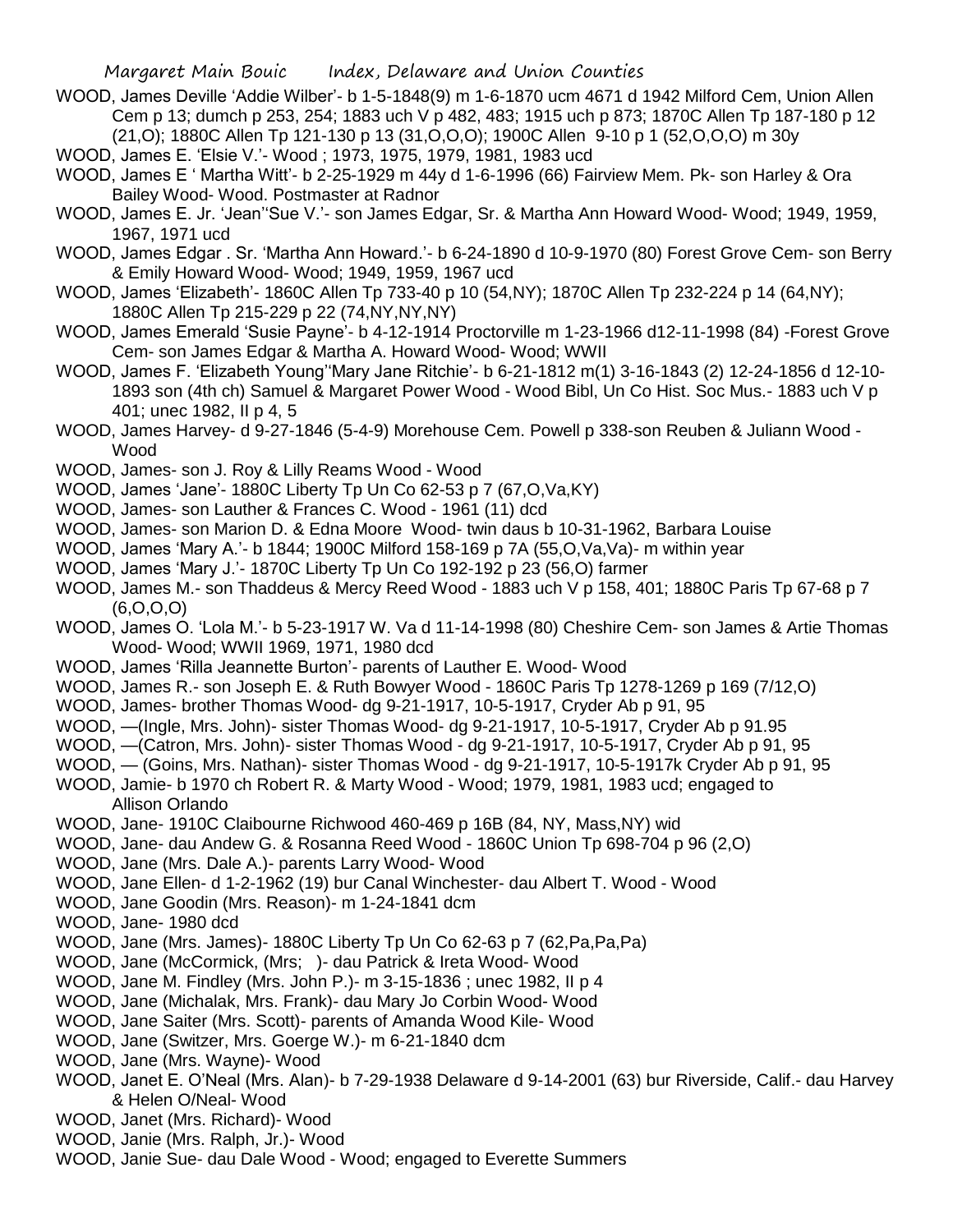- WOOD, Jarrod Sidney Morgan- son Thomas & Beverly Ann Morgan Wood- Wood
- WOOD, Jasper- heir of William Claark- dcw Bk 2 p 1
- WOOD, Jayne (Uhrig, Mrs. James)- dau George L. & Starling G. Robinson Wood- Wood
- WOOD, J. C. 'Josie'- Union-Allen Tp Cem p 13
- WOOD, J. C.- 1908 dch p 32, 427
- WOOD, J C.- son Mrs. M. E. Wood dg 4-8-1904, Cryder Ab p 239
- WOOD, J. D.- uncle of Carrol M. Coe- 1985 uch p 29
- WOOD, J. D. 'A.'- Union Allen Tp Cem p 13
- WOOD, Jean (Mrs. James E. Jr.)- 1949, 1959 ucd
- WOOD, Jean (Overturf, Mrs. Paul)- m 4-28-1936 dau LeRoy & Lucille Hathaway Wood Wood
- WOOD, Jean W. (Mrs. Jack L.)- 1980 dcd
- WOOD, Jean (Mrs. )- dau of Renee Lebailly- who d in France 3-9-1968- Wood
- WOOD, Jeffrey A. 'Sherry Lynn Johnson'- b 1960 m 9-2-1978- son Ralph W. & Nina Wood Wood; 1971, 1973, 1975 1979 ucd
- WOOD, Jeffery- son Kenneth & Betty Chard Wood 1985 uch p 149; Wood
- WOOD, Jeffrey- Eagle Scout- son Bob & Kit Wood- Wood
- WOOD, Jeffrey- son Jeff & Sherry Johnson Wood- Wood
- WOOD, Jeffrey Allen- b 8-1-1960 son Wayne Wood Wood
- WOOD, Jemima (Heely, Mrs. Jacob)- dau Rev. Daniel & Phoebe Benedict Wood dumch p 261
- WOOD, Jennie- dau David & Miranda Wood 1870C Liberty Tp Un Co 116 p 14 (20,O)
- WOOD, Jennifer- b 1977 dau Don & Denise Wood 1979 ucd
- WOOD, Jennifer J. (Wirth, Mrs. Jason E.)- engaged; dau Ken & Vicki Wood- Wood
- WOOD, Jennifer Marie- b 10-7-1983 d 10-9-1983 -dau Rev. Steven & Colleen Pope Wood Wood
- WOOD, Jeremiah 'Lucinda M.'- d 6-16-1830 (76-9-9) old kilb Cem p 3; Powell p 70; 1840C Brown Tp (30-40); 1850C Brown Tp 2960 p 162 (47,NY)
- WOOD, Jeremy- (14-1979) son Darrell & Gola Wood- Wood
- WOOD, Jerusha Agnes Halsted (Mrs. Ebenezer)- d age 91; dumch p 204; Powell p 339
- WOOD, Jessica Nicole- d 12-22-1978 Milford Cem, Union-Allen Tp Cem p 72
- WOOD, J. F. 'Blanche Jewell'- 1915 uch p 154, 591
- WOOD, J. H.- 1915 uch p 350
- WOOD, Jim A.- 1980 dcd
- WOOD, Jim 'Patty'- son Mary Jo Corbin Wood- Wood
- WOOD, J. L.- pallbearer for George Clark- dg 12-21903, Cryder Ab p 213
- WOOD, JoAnn (Lenci, Mrs. )- dau Alan & Janet O'Neal Wood- Wood
- WOOD, Joan (Moore, Mrs. )- dau Ralph L. & Mary P. Herron Wood Wood
- WOOD, Joan (Mrs. Philip Il.)- 1969, 1971, 1980 dcd
- WOOD, Joanne (Campbell, Mrs. William)- b 1952 dau George L. & Starling G. Robinson Wood Wood; 1969 dcd
- WOOD, John- heir of Ira Wood uccp p 19, appr JV 2 p 181; uccp p 33, JV 3 p 429; uccp p 47, Record Book 3 p 47; uccp p 51 Record Book 5 p 294
- WOOD, John- 1830C Leesburg Tp 507 p 299 (50-60)
- WOOD, John- dumch p 387
- WOOD, John- 1840C Leesburg Tp 138 (20-30)
- WOOD, John- mt 1-19-1853
- WOOD, John- 1850C Orange Tp 1783 p 114 (22,Pa)
- WOOD, John- 1840C Union Tp 553 (30-40)
- WOOD, John- 1870C Richwood 54-52 p 6 (70,Ireland)
- WOOD, John- 1860C Marysville 1578-1587 p 209 (25,O) druggist
- WOOD, John A..- hjt p 136 Un Co Probate Deaths Vol I (1867-1878) p 80
- WOOD, John A.- son Benjamin & Mary S. Wood (s)- 1850C Leesburg Tp 233 p 36 (13,O)
- WOOD, John- son Alpheus & Fannie Staley Wood 1915 uch p 659
- WOOD, John A. 'Nancy J. Lockheart'- m 5-19-1858 ucm 2730; 1883 uch V p 505; 1860C Leesburg Tp 594-
- 565 p 78 (23,.O); 1870C Claibourne Tp 113-111 (32,O)
- WOOD, John B. 'Emma Wilson'- m 5-1-1872 ucm 5076
- WOOD, John B. 'Naomi'- 1910C Taylor Tp 554 (53,O,O,O) m 25y, farm laborer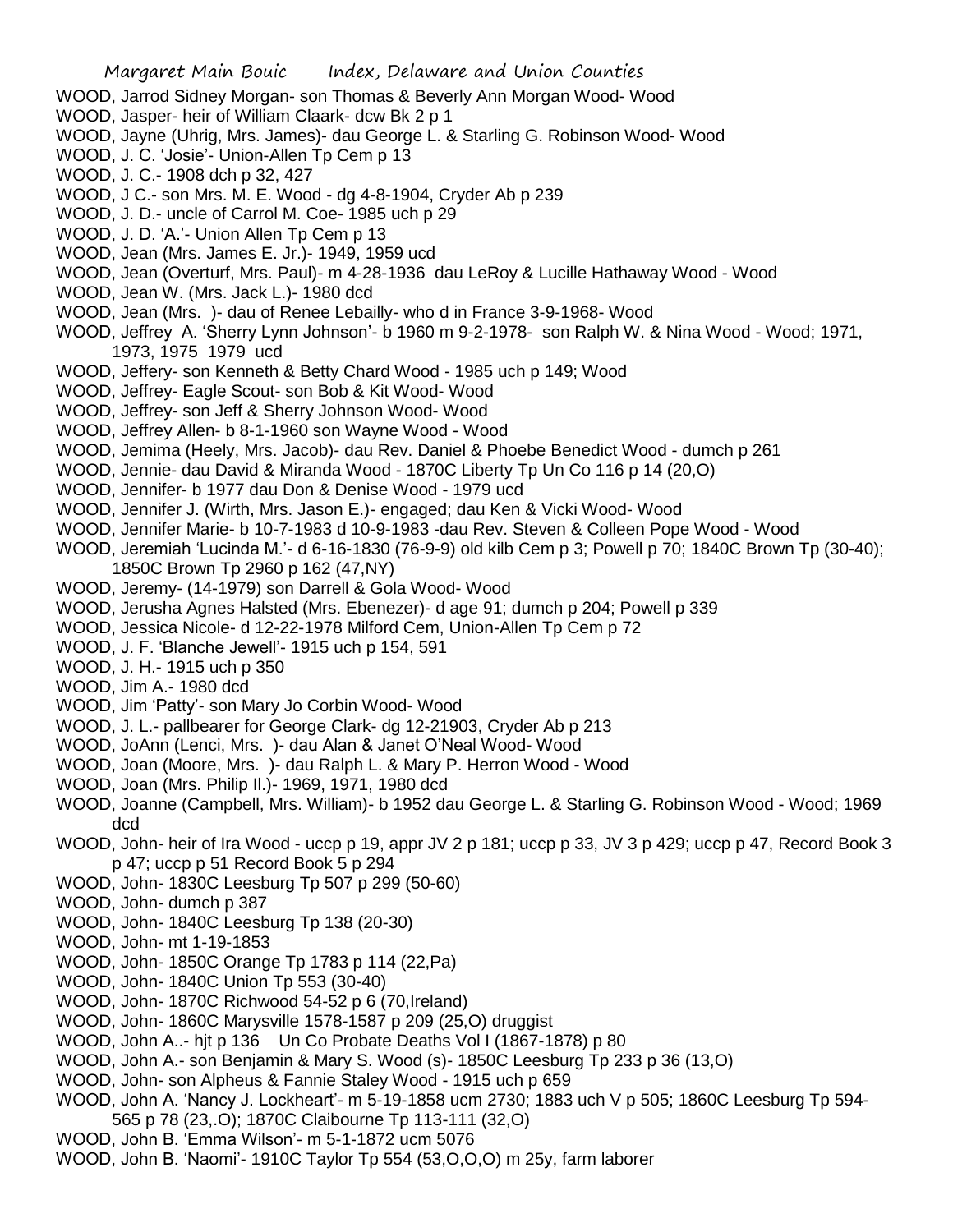WOOD, John 'Blanche Abigail Jewell'- 1985 uch p 81

- WOOD, John B.'Phebe Bradford'- b 1780 NJ m 6-10-1804 NJ; d 8-21-1852 Pharisburg- ped Sarah De Wolf; 1883 uch V p 436, 437; 1985 uch p 169; 1850C Leesburg Tp 236 p 36 (70,Pa); Joiner, family group Bradford
- WOOD, John B.- son Bradford & Elizabeth White Wood 1850C Leesburg Tp 239-240 p 37 (5,O); 1860C Leesburg Tp 407 (13,O) 1870c Leesburg Tp 222-229 p 28 (23,O); 1880C Leesburg Tp 105-105 p B179 (33,O,O,O) div
- WOOD, John C. 'Mary C. Van Sickle'- b 9-7-1859 d 11-14-1909 Brown Tp; Deputy Auditor, Del Co 6y; dg 11– 16-1909, Cryder Ab p 72
- WOOD, John- son David & Elizabeth Russell Wood joineer- family group, David
- WOOD, John David son Shelby & Mary Jane Wood- Wood; engaged to Carla Louise Justice
- WOOD, Dr. John E.- Marysville p 69
- WOOD, John E.- d 1-24-1903 (32y3m) Oakdale Cem 1600 (20C)
- WOOD, John Early 'Mary Elizabeth McKittrick'- McKitrick p 402
- WOOD, John E.- son John H. & Abbie Rathburn Wood 1883 uch V p 157
- WOOD, John F. Jr. 'Betty'- d 10-14-1962 (33) bur Parkersburg W. Va- Wood
- WOOD, John H,.- Un Co Probate Deaths Vol I (186 7-1878) p 44
- WOOD, John H. 'Abbie Rathburn'- b 12-12-1832 m 11-13-1861 ucm 3247 d 2-28-1914 (81y) Oakdale Cem 2632 (C211)- son Dr. Ira & Margaret Wood - 1883 uch III p 397, IV p 512; V p 58, 157, 422, 594; Hawley-Muth 1673; 1850C Paris Tp, Marysville 474-482 (18,Pa); 1870C Marysville 82-82 p 9 (37,O); 1880C Marysville 214-231 p 11 (48,O,NY,Pa) merchant; 1900C Marysville 3rd ward 66-70 p A3 (67,O,O,Pa) m 38y; 1910C Marysville 4-4 p 1A (77,O,Pa,Pa) m 49y; uccp p 18, JB2 p 315, JB 3 p 34
- WOOD, John- son Ingham & Anna Maskill Wood 1850C Leesburg Tp 237-238 p 37 (4,O); 1860C Leesburg Tp 404 (13,O); 1870C Leesburg 218-225 p 28 (28,O)
- WOOD, John- son James E. Jr. & Joan Wood 1959 (3) ucd
- WOOD,John- b 7-1872 son John H. & AbbieRathburn Wood 1880C Marysville 214-231 p 12 (7,O,O,O); 1900C Marysville 3rd ward 66-70 p A3 (27,O,O,O), physician
- WOOD, John Keith- b 11–20-1957 d 10-3-1971 (13) Milford Cem- son John M. & Judith Clapham Wood- Wood
- WOOD, John K.- d 3-21-1871 (22-4-5) Milford Cem Union Allen Cem p 23- son Kingsley & Hannah Coe Wood-Wood ; 1850C Allen Tp 1401-1420 p 209 (1,O); 1860C Allen Tp 714-721 p 98 (22,O)
- WOOD, John- b 1-1888 son Laban M. & Nancy Wood 1900C Jerome Tp 324-336 p 14B (20,W Va, NY,Ky) day laborer
- WOOD, John 'Margaret R. Jolliff''- b 11-12-1845 m 10-20-1870 ucm 4802 d 1915 Maskill Cem, son Ingham & Ann Maskill Wood - 1883 uch V p 448; ped Robert Wood 10; 1880C Leesbsurg Tp 89-89 p A179 (34,O,O,O) famer; Joiner, family group Ingham & Ann
- WOOD, Higb 'Mary J.'- b 11-1847 1900C Leesburg Tp 95-95 p 4B (52,O,O,Eng); 1910C Leesburg Tp 75-77 p 33 (63,O,NJ,O) m2 10y
- WOOD, John M.- d 9-17-1855 (13-9-15) Old Kilb Cem p 3; Powell p 70-son Jeremiah & Lucinda Wood
- WOOD, John M."Jack" 'Judith Clapham'- m 3-31-1950 d 11-25-2006 (78) Milford Cem- parents of
- John Keith Wood-son Marion D.& Edna Moore Wood- Wood; 1959,1975, 1979, 1981, 1983 ucd WOOD, John- son John M. & Judith Wood - 1959 (1) ucd
- WOOD, John P. 'Jane M. Findley'- b 12-22-1806 m 3-15-1836 d 3-6-1851 see Wood Bible
- WOOD, John R.- 1883 uch V p 157
- WOOD, John- d 3-6-1851- 1st ch of Rev. Samuel & Margaret Power Wood Wood Bible; unec 1982, II p 4, 5
- WOOD, John T.- son Richard Gowcy & Phyllis Wood- Wood
- WOOD,John W. E.-b 11-28-1920 dau John Early & Mary Elizabeth McKittrick Wood -McKitrick p 402
- WOOD, John W. 'Martha Farrington'- 1985 uch p 48
- WOOD, John William- b 1924 d 1957 son John W. & Martha Farrington Wood 1985 uch p 48
- WOOD, Johnnie E. 'Margaret "Meg" E. Anderson- m 8-12-1978- son James Emerald & Susie Payne Wood-Wood
- WOOD, Johnny son Willard R. & Daisy "Dee" Cool Wood- Wood
- WOOD, Jonathan B.- son Israel & Mary Thurston Wood Thurston p 1
- WOOD, Jonathan 'Mary Ashton'- b 9-1-1801 NY m 2-23-1824 d 11-25-1863 son Jonathan & Rachel White Wood - dumch p 199, 261, 330, 387; Pabst 8 p 80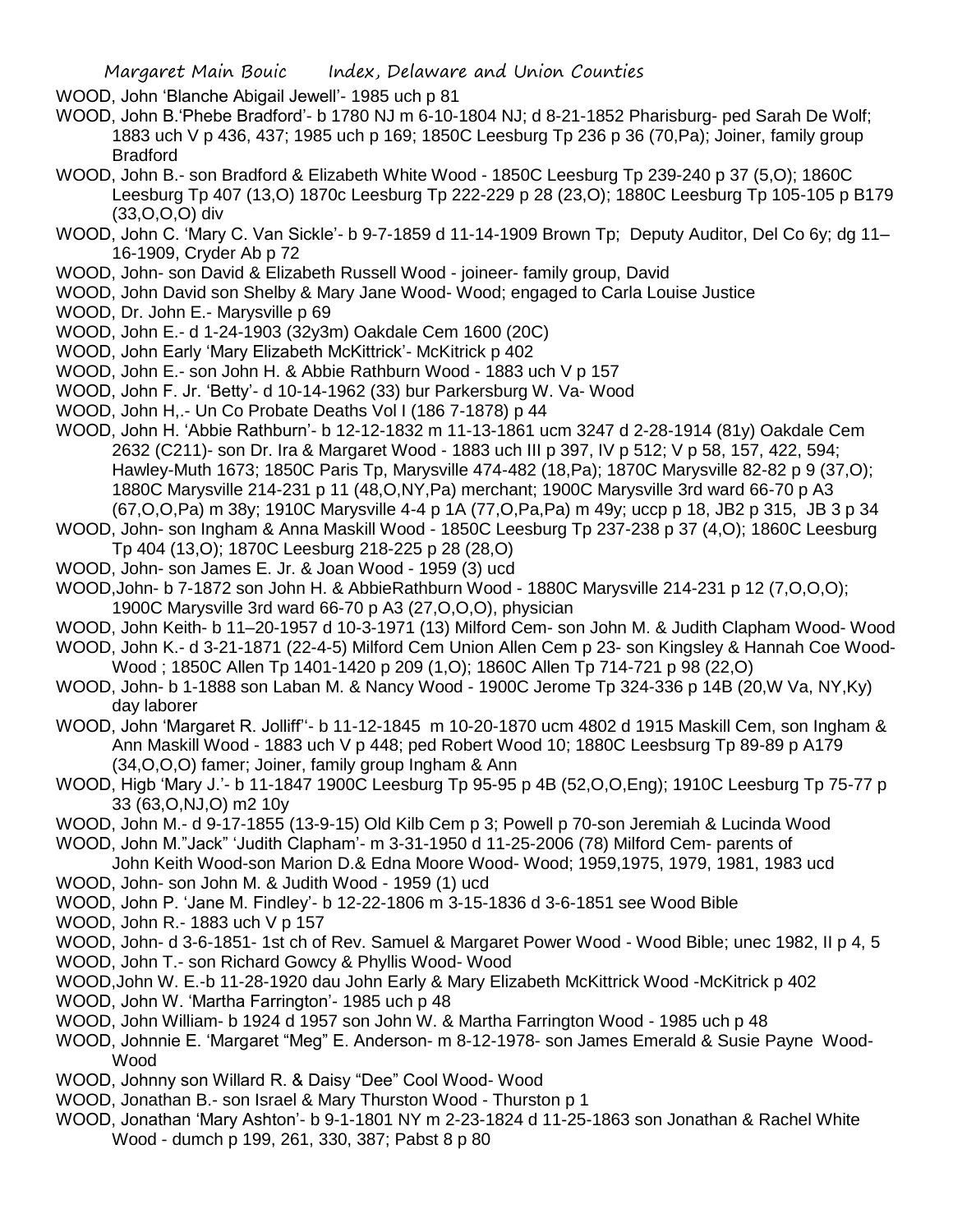- WOOD, Jonathan 'Peace Davis'- b 5-22-1697 m 8-12-1724 son William & Martha Earl Wood dumch p 387
- WOOD, Jonathan 'Rachel White'- b (1)2-9-1760 Mass m 1784 d 5-7-1838 son Daniel & Susannah Chase Wood - Powell p 335; dumch p 261, 387; Pabst 8 p 80, 81, 82, 88, 89, 96, 97; 1820C Harmony Tp
- WOOD, Joseph- son Bradford & Elizabeth White Wood b 1840 Joiner- Family group Bradford; 1850C Leesburg Tp 239-240 p 37 (9,O); 1860C Leesburg Tp 407 (18,O)
- WOOD, Joseph- b 9-2-1954 son Clayton J. & Helen Ellen Heller Wood Weiser 309
- WOOD, Joseph- son David & Maranda Wood 1850c Liberty Tp Un Co 1050-1067 p 156 (4,O); 1860C Liberty Tp 952-962 p 131 (14,O)
- WOOD, Joseph 'Eliza J. Gandy'- m 6-6-1867 ucm 4193 son Ingham & Anna Maskill Wood ped Robert Wood 8; 1850C Leesburg Tp 237-238 p 37 (2,O); 1860C Leesburg Tp 404 (11,O); 1870C Leesburg Tp 221- 228 p 28 (23,O); 1880C Leesburg Tp 87-87 p A179 (32,O,O,O) farmer; 1900C Leesburg Tp 112-113 p 5B (51,O,O,Eng); 1910C Leesburg Tp West 109-111 p 5A (62,O,O,O)
- WOOD, Joseph E.- son Michael Scribner & Eliza Thair Wood dumch p 252; 1883 uch V p 158
- WOOD, Joseph E. 'Nancy Miller Ulrich'- b 8-5-1907 m 1933 Weiser 45
- WOOD, Joseph K. b 12-21-1920 Bellefontaine d 7-3-2000 (79) Greenlawn Cem Bellefontaine- son Bert E. & Sarah Lessnett Wood- Wood; WWII;
- WOOD, Joseph 'Ruth Bowyer'- m 5-10-1856 ucm 2418; 1883 uch IV p 464; 1860C Paris Tp 1278-1269 p 69 (27,O); 1870C Paris Tp 221-222 p 30 (36,O)
- WOOD- ----child of Josl. E. & Ruth- Un Co Probate Deaths Vol I (1867-1878) p 8
- WOOD, Joseph R.- son Joseph & Ruth Wood 1870C Paris Tp 221-222 p 30 (8,O)
- WOOD, Joseph Tylor son David Michael & Sheri Ann Hughes Wood- Wood
- WOOD, Joseph W. 'Belva Lee Kahle'- Weiser 696
- WOOD, Josephine- Un Co Probate Deaths Vol II (1879-1886) p 11
- WOOD, Josephine M. Ferry (Mrs. Michael P.)- b 9-18-1857 W. Va m 6-1-1898 d 5-19-1940 Milford Cem, Union Allen Cem p 64- dau William & Elizabeth Cooper Ferry- 1900C Milford 134-145 p 6A (42,Va,Va,Va)- m 2y, no ch
- WOOD, Josephine Reed (Mrs. James)- m 5-7-1857 ucm 2554; 1883 uch V p 456; 1860C Allen Tp 716-723 p 98 (20,O); 1870C Allen Tp 6 p 1 (28,O)
- WOOD, Josie (Mrs. J. C.)- d 9-7-1879 (38y6m) Milford Cem, Union Allen Cem p 13
- WOOD, Joyce- dau George L. & Starling Wood 1961 dcd
- WOOD, J. P.- pallbearer for Mrs. Hamilton- dg 12-29-1911 Cryder Ab p 81
- WOOD, Judith Ann- dau John K. Wood Wood ; engaged to David C. Alexander
- WOOD, Judith Clapham (Mrs. John M.)- dau Nellie Clapham; Wood; 1959, 1979, 1981, 1983 ucd
- WOOD, Judith (Kise, Mrs. )- dau Theta LeEtta Burlew Wood- Wood
- WOOD, Judy (Harper, Mrs. )- dau Lauther & Frances C. Wood Wood ; 1961 (10) dcd
- WOOD, Julia Louise (Jump, Mrs. Jay)- m 1-29-1977- dau Shelby & Mary Wood- Wood
- WOOD, June (Hodge, Mrs. )- dau Ralph L. & Mary P. Herron Wood Wood
- WOOD, Justin Thomas Morgan- son Thomas & Beverly Ann Morgan Wood- Wood
- WOOD, J. W.- 1908 dch p 428
- WOOD, Karah Renee- b 7-16-1999 dau Chad & Sherry Wilson Wood- Wood
- WOOD, Karen (Cruz. Mrs. )- dau Ralph, Sr. & Grace Davenport Wood- Wood
- WOOD, Karen- b 1955 dau Ernest C. & Wilma M. Wood 1973 u cd
- WOOD, Karen (Fishburn, Mrs. Jack)- dau Richard S. & Frances E. Wood- Wood
- WOOD, Karen (Worrell, Mrs. Wesley)- dau John & Judith ClaphamWood Wood; 1959 (5) ucd
- WOOD, Karen (Nauman, Mrs. )- dau James E. & Martha Witt Wood- Wood
- WOOD, Karyl Scott (Mrs Robert Eugene)- m 9-4-1981 dau Richard C. Scott- Wood
- WOOD, Katherine- b 1968 dau Dr. Philip K. & Joann Wood Wood; 1969, 1971, 1980 dcd
- WOOD, Kathrine (Mrs. Hylas)- b 1-1847 1900C Marysville 129-129 p 96 (63,O,Pa,O) m 30y, 6 ch, 2 liv
- WOOD, Kathryn Ann Gugel (Mrs. Victor Eugene)- m 6-20-1987 dau Clarence Gugel- Wood
- WOOD, Kathryn Elizabeth- dau James E. Wood Wood
- WOOD, Kathy A. (Bartlett, Mrs. )- dau Curtis A. Wood- Wood
- WOOD, Kathy- b 1950 dau James E. Wood Wood; 1967 ucd; engaged to Gil Martin Wall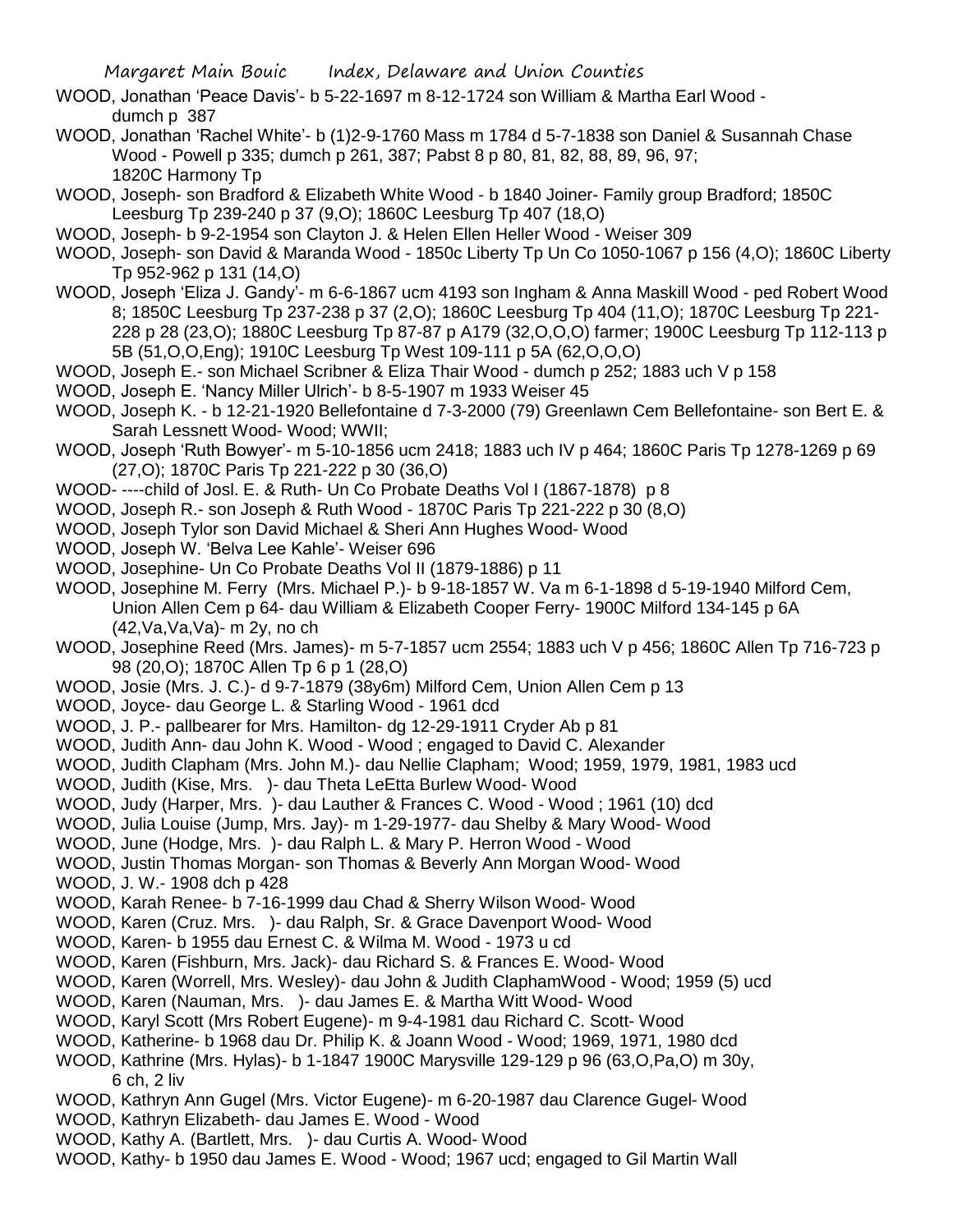- WOOD, Kathy (Davis, Mrs. Larry)- dau James Emerald & Susie Payne Wood- Wood
- WOOD, Kathy (Mrs,. Floyd Gene)- Wood
- WOOD, Kathy (Mickey, Mrs. Larry)- dau Ralph, Sr. & Grace Davenport Wood- Wood
- WOOD, Kathy (Mrs. Richard)- dau Ronald & Wilma Jean Bartels Wood Wood
- WOOD, Kay (Kent, Mrs. )- dau Roland & Wilma Jean Bartels Wood Wood
- WOOD, Kelly J.- b 1962 ch Glen H. & Doris J. Wood Wood; engaged to Kevin Michael McCarthy- 1971, 1980 dcd
- WOOD, Ken 'Vicki'-parents of Jenifer J. Wood- Wood
- WOOD, Kennedy Irene- b 5-18-1998 dau Daniel & Melissa Wood- Wood
- WOOD, Kenneth A.- 1971, 1980 dcd
- WOOD, Kenneth 'Ann'- 1971 ucd
- WOOD, Kenneth L. 'Betty Chard''Nancy E. Sewell' b 12-15-1933 m 4-12-1952 d 1-10-2004 (70) Radnor Cem- son Ralph Carlos & Eva Pauline Howison Wood - 1985 uch p 149; Wood
- WOOD, A.. Kenneth 'Mildred Haines'- d 10-3-1982 (74) Pioneer Cem, Westerville- son Maude V. Wood Wood
- WOOD, Kenneth C. 'Birdie F. Foster'- d 12-31-1970 (68) Marlborough Cem- Wood
- WOOD, Kenneth E.- b Wyandot Co d 12-15-1978 Oak Hill Cem- WWII; brother David, Wood
- WOOD, Kenneth- son Floyd & Lyda Herron Wood Wood; 1949 ucd
- WOOD, Kenneth M. 'Patricia'- 1967, 1971, 1973 ucd
- WOOD, Kenneth R. 'Sandra L.'- 1971 dcd
- WOOD, Kenneth Shaun- b 7-16-1974 Marysville d 11-8-1992 Oakdale Cem Record K21; S 1/2- son Lois Henson- Wood
- WOOD, Kenneth- brother William M. & Lois Weber- Wood ; Weber
- WOOD, Kevin- b 1964 ch Charles & Peggy Wood 1967, 1975 ucd
- WOOD, Kezia (Mrs. Anson S.)- m 6-14-1835 dcm d 9-27-1852 (43-3-13) Westfield Baptist Cem-Powell p 351
- WOOD, Kila b 1977, dch Connie M. Wood -1980 dcd
- WOOD, Kim Elaine b 1-9-1975 dau Robert R. & Marsha J. Stults Wood -Wood; 1975, 1979, 1981, 1983 ucd
- WOOD, Kimberly- b 1964 ch Kenneth M. & Pat L. Wood 1973 ucd
- WOOD, Kingsley 'Hannah Coe''Mary Matilda Smith''Elizabeth Spencer'- m(1) 12-23-1847 ucm 1283 (2) 4-22- 1858; mt 4-28-1858; 1883 uch V p 455m 457; 1850C Allen Tp 1401-1420 p 209 (26,O); 1860C Allen Tp 714-721 p 98 (35,O)
- WOOD, Kris- dau Albert T. Wood Wood
- WOOD, Kristen- b 1967 dau George L. Sr. & Starling G. Robinson Wood Wood; engaged to David Maskey; 1971, 1980 dcd
- WOOD, Laban M.'Nancy'- b 6-1859 1900C Jerome Tp 324-336 p 14B (40,Ky,Ky,Ky) m 22y,day labor
- WOOD,Laban-b 6-1893 son Laban M. & Nancy Wood -1900C Jerome Tp 324-336 p 14B (6,WVa,Ky,Ky)
- WOOD, Lamira (Collins, Mrs. Harry W.)- dau Jonathan & Mary Ashton Wood dumch p 388
- WOOD, Larry D. 'Pamela J. Harter'- son Dale L. & Jane Wood- Wood; 1980 dcd
- WOOD, Laura- b 1965 dau Earl & Margaret Wood 1973 ucd
- WOOD, Laura Green (Mrs. Michael)- m 2-24-1864 ucm 3649; 1880VC Marysville 188-192 p 19 (40,Vt.Vt.Vt)
- WOOD, Laura- dau John A. & Nancy Lockhaart Wood 1860C Leesburg Tp 594-565 p 78 (1/12mO)
- WOOD, Laura- dau Joseph & Ruth Wood 1870C Paris Tp 221-222 p 30 (6,O)
- WOOD, Laura Marie- d 6-28-1967 Claibourne Cem- dau Donald E. & Donna Henderson Wood Wood
- WOOD, Lauther E. 'Frances C.'- b 1-22-1916 Lytle O. D 1-29-1992 (76) Trenton cem- son James & Rilla Jeanette Burton Wood- brother Russell T. Wood - Wood ; 1961 dcd
- WOOD, Lawther Eric- son Lauther E. & Frances C. Wood- Wood engaged to Glenda Sparks
- WOOD, Lawrence 'Electa Malone'- parents of Margaret Grubbs- Wood
- WOOD, Layfayatt T. 'Dora E.'- b 12-1872 son Albert Wood ; 1880C Leesburg Tp 88-88 p A179 (7,O,O,O); 1900C Leesburg Tp 96-96 p 4B (27,O,O,O) m 5y, farmer
- WOOD, Leanna- b 1958 dau Kenneth M. & Patricia E. Wood Wood; 1967, 1971 dcd
- WOOD, Leb(b)eus 'Minerva Snodgrass'- m 4-3-1855 ucm 2265; mt 3 p 24; son Michael Scribner & Eliza Thair Wood - dumch p 252; 1883 uch V p 158; 1860C Marysville 1579-1565 p 206 (32,O)
- WOOD, Leddius- d 3-16-1864 (36-6-14) Milford Cem, Union Allen Tp Cem p 25
- WOOD, Lee- son Wm. F. & Joca Wood 1880C Richwood 186-199 (4,O,O,O)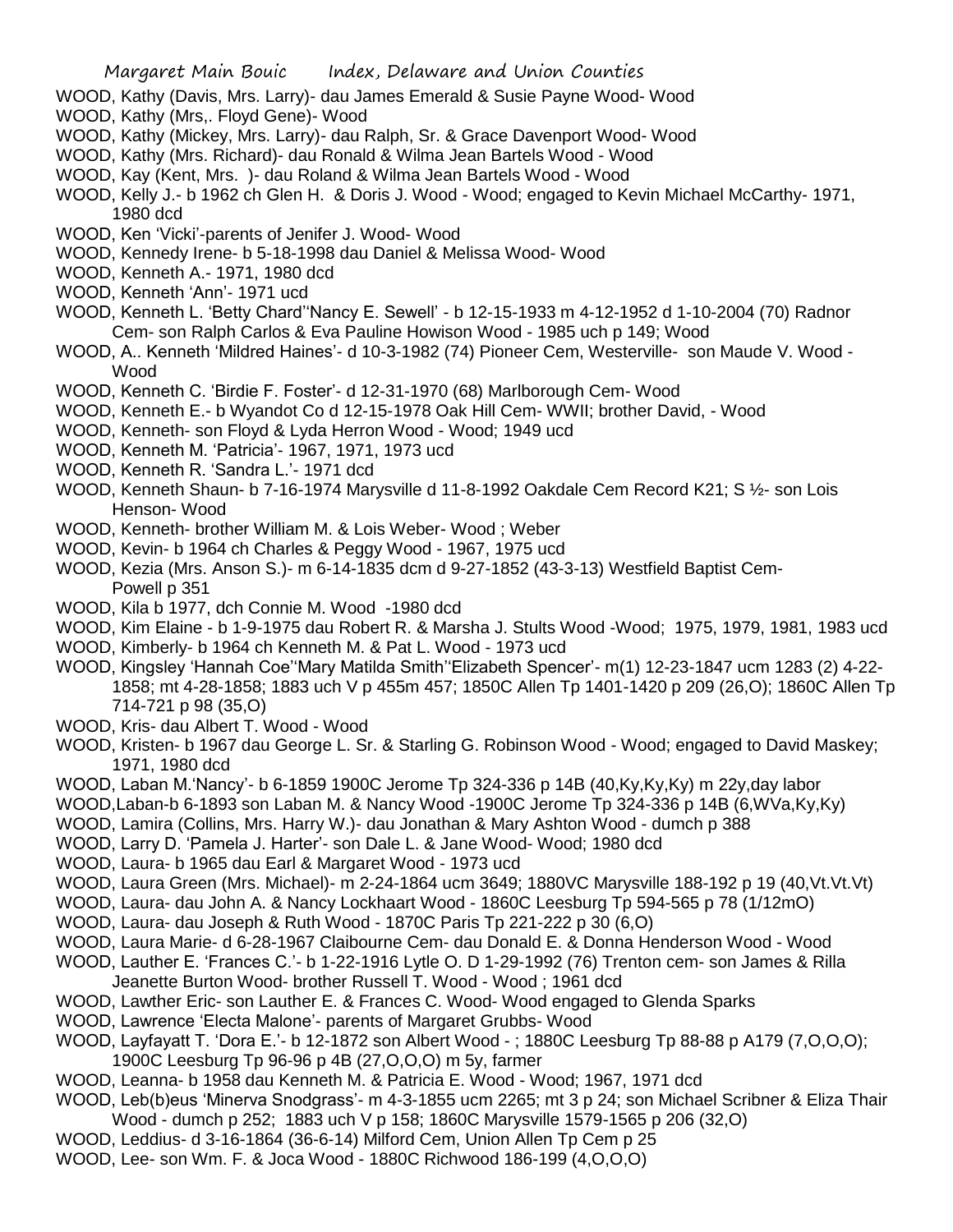WOOD, Leisa- b 1967 dau Earl & Margaret Wood - 1973 ucd

WOOD, Lena- Powell 377

- WOOD,Lena d (2 wks)Oak Grove Cem ,Monday at home of Charles Ogese-dg 1-11-1907 Cryd. Ab p 4
- WOOD, Leo Henry- d Thursday (4y) twin son George Wood- Oak Grove Cem
- WOOD, Leo R. 'Elsa Lillian Freshwater '- m 4-12-1917- Freshwater p 56
- WOOD, Leo W.- b 6-1875 son William & Ivey Rose Wood 1900C Marysville 4th ward (24,O,O,O) life insurance agent.
- WOOD, Leon- son Samuel & Lydia Ann Burnham Wood 1870C Union Tp 106-105 p 15 (17,O)
- WOOD, Leonard- son Northrup Wood- Wood
- WOOD, Gen. Leonard- descended from William & Mary Bemis Hager- Genther p 166
- WOOD, Leroy Edson 'Lucile Hathaway'- b 8-18-1888 m 11-3-1910 d 3-26-1960 Milford Cem. Union Allen Tp Cm p 33- son Luther A. & Eliza L. Holycross Wood - dumch p 437; 1915 uch p 149; Wood 1900C Allen Tp 8-9 p 1 (11,O,O,O), 1910C Allen Tp 19-19 p 2 (21,O,O,O) farmer
- WOOD, Lester- son Vernon & Goldie Marie Stiffler Wood Wood; 1949, 1959 ucd
- WOOD, Lettie Jolliff (Mrs. Victor)-b 5-21-1882 d 1-1-1971 dau Isaac & Mary O'Laughlin Jolliff-Wood
- WOOD, Levi 'Caroline Whipple'- m 3-25-1841 dcm son Rev. Daniel & Phoebe Bendict Wood dumch p 232, 261
- WOOD, Levi 'Sally'- 1840C Concord Tp 119 (50-60); 1850C Concord Tp 2258 p 131 (63,Vt)
- WOOD, Levina (Mayo, Mrs. Peter L.)- m 10-14-1866; ucm 4059
- WOOD, Levina- 1910C Claibourne Tp South,Richwood 418-426 p 15A (65, Pa,OPa,Pa) wid, 4 ch, 3 liv
- WOOD, Lewis- 1880C Marysville 496-543 p 39 (58,Va,Va,Va) mulatto
- WOOD, Lewis H.- son Owen W. & Ora M. Metzger Wood -1910C Leesburg Tp 95-97 p 4B (17,O,O,O)
- WOOD, Lewis 'Maude'- b 10-1864; 1900C Liberty Tp Un Co 115-116 p 5A (35,O,O,O) m 12y, farm laborer; 1910C Marysville 262-222 p 9A (45,O,O,O) m 25y real estate agent
- WOOD, L. F. 'Maude Rhoades'- dumch p 106
- WOOD, Lewis- son Thaddeus & Mercy Wood 1870C Liberty Tp 277-277 p 34 (5,O); 1880C Paris Tp 67-68 p 7 (15,O,O,O)
- WOOD, Lidia Ristori (Mrs. Harry)- m 10-5-1947 Italy- Wood
- WOOD, Lillian (Brooks, Mrs,. Dr. Chauncey E.)- 1915 uch p 633
- WOOD, Lillie D.- dau Michel P. & Laura Green Wood 1880C Marysville 188-192 p 19 (13,O,O,Vt)
- WOOD, Lillie Estelle- b 5-13-1872 dau James Deville & Addie Wilber Wood dumch p 254; 1880C Allen Tp
- 121-130 p 13 (7,O,O,O); 1900C Allen Tp 9-10-p 1 (26,O,O,O)
- WOOD, Lilly (Hill, Mrs. )- dau James & Artie Thomas Wood- Wood
- WOOD, Lily Reams (Mrs. J. Roy)- b E. Liberty m 1908 d 2-26-1969 E. Liberty Cem- dau Benjamin & Christina Fack Reams- Wood
- WOOD, Linda (Mrs. Ernest)- Wood
- WOOD, Linda K. (Chapman, Mrs. )- dau Curtis A. Wood- Wood
- WOOD, Linda (Mrs. Ronald A.)- Wood; 1959 ucd
- WOOD, Lindley H.- son Jonathan & Mary Ashton Wood dumch p 388
- WOOD, Lily Reams (Mrs. J. Roy)- m 1908 d 2-26-1969 buried East Liberty- dau Benjamin & Christina Flack Reams- Wood
- WOOD, Lizzie (Maug, Mrs. )- dau Thomas Wood dg 2-28-1905 Cryder Ab p 12
- WOOD, Lloyd- son Northrup H. Wood- Wood
- WOOD, Lois Ann (Bosh, Mrs. Jim)- dau Willard R. & Daisy "Dee"Cool Wood- Wood
- WOOD, Lois O. Paver (Mrs. Howard E."Gene")- parents of Teri Kay Wood- dau Joe Paver- Wood
- WOOD, Lola May Girbert (Mrs. James O.)- d 9-2-1986 (64) Cheshire Cem- Wood; 1969,1971,1980 dcd
- WOOD, Lonnie son Mrs. Artie Thomas Wood- Wood
- WOOD, Lora- dau John A. & Nancy Lockhart Wood 1870c Claibourne Tp 113-111 (10,O); 1880C Claibourne Tp 46-48 p A193 (20,O,O,O)
- WOOD, Lottie- dau James C. & Josephine Reed Wood 1870C Allen Tp 6 p 1 (6,O)
- WOOD, Lola- dau Benjamin & Alice Wood 1880C Marysville30-35 p 4 (3,O,O,O)
- WOOD, Lora A. (Hedges, Mrs. George W.)- 3-7-1881 ucm 6931
- WOOD, Louis H.- son Kingsley & Mary Matilda Smith Wood 1860C Allen Tp 714-721 p 98 (1,O)
- WOOD, Louisa Bonham (Mrs. David)- m 7-4-1867 ucm 4209; 1870C Claibourne Tp 164-162 (25,O)
- WOOD, Louisa (Mrs. C. D.)- d 4-15-1863 (32y10n) Devenport Cem- Powell p 329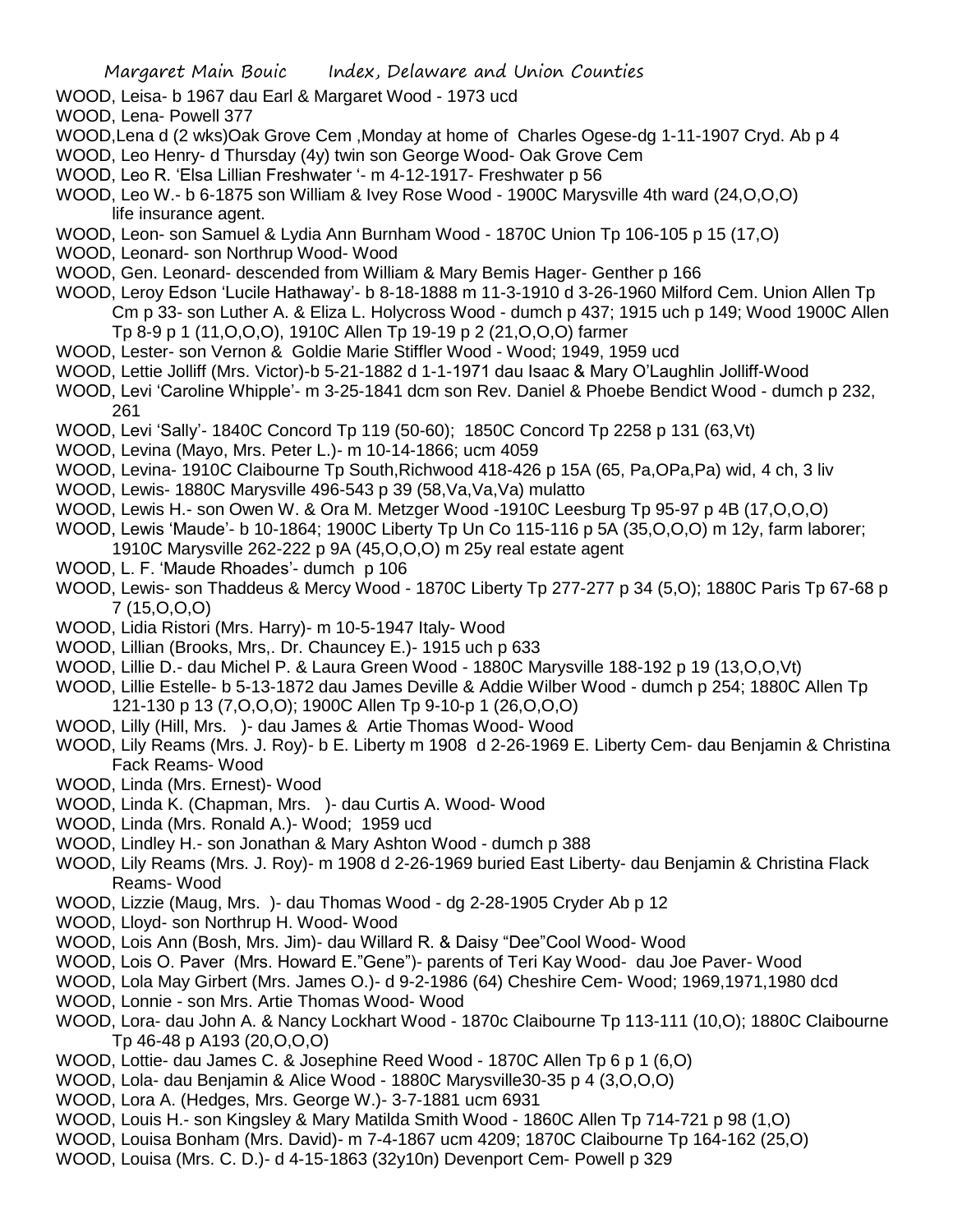- WOOD, Louisa (Elliott, Mrs. John)- n 1-26-1832 ucm 256 dau John & P hebe Bradford Wood 1883 uch V p 436; Joiner- Family group, John Elliott
- WOOD, Louisa I.- dau Harvey S. & Sarah W. Wood 1870C Marysville 81-81 p 9 (3,O)
- WOOD, Louisa J. (Housman/Howsman, Mrs. William)- m 9-23-1856 ucm 2462; dau Bradford & Elizabeth White Wood - 1850S Leesburg Tp 239-240 p 27 (14,O); Joiner- family of Bradford
- WOOD, Louisa (McCloud, Mrs. Ira M.)- m 1-9-1834; dcga p 62, Ohio State Gazette
- WOOD, Louisa T. (Brease, Mrs. Alfred H.)- b 12-11-1857 dau Thomas A. & Rhoda Vaughn Wood dumch p 388
- WOOD, Louisa (Winchell, Mrs. Stephen)- m 6-17-1865 ucm 373; unec XXI p 66
- WOOD, Louiza M. Rowe (Mrs. Ebenezer H.)- m 10-8-1839 dcm
- WOOD, Lovina Knotts (Kelly, Mrs. Grover) (Mrs. Loyal W.)- b 8-26-1894 Del Co d 4-23-1991 (96) Union Cem, Columbus- dau John & Margery Strait Knotts- Wood
- WOOD, Lowell Max 'Pearl Mae Klink'- b 8- 10-1910 m 3-28-1932 son Bert Ingham & Della Wood Wood ped Robert Wood 2
- WOOD, Loyal W. 'Lovina Knotts Kelly'- d 5-10-1960 (70)- Wood
- WOOD, Loyd F.- b 9-1896 son Harvey & Pearl B. Northrup Wood 1900C Taylor Tp 167-172 p A(3,O,O,O) : 1910C Paris Tp 123-125 p 7B (13,O,O,O)
- WOOD, L. P.- 1908 dch p 409; pallbearer for J. Perry Wintermute- dg 2-2-1908 Cryder Ab p 105
- WOOD, Lucille Frances Moyer (Mrs, Albert E.)- b 5-29-1929 Baltimore d 12-30-2000 (71) dau Amos & Phoebe Alice Clark Moyer- Wood
- WOOD, Lucille Hathaway (Mrs. Le Roy E. )-b 5-4-1890 m 11-3-1910 d 2-1-1976 Milford Cem, Union Allen Tp Cem p 33; dau Elias & Huoda Bland Hathaway- Wood; 1971, 1973, 1975 ucd
- WOOD, Lucinda M. (Mrs. Jeremiah)- b 6-20-1894 (90-8-26) Old Kilbourne Cem p 3; Powell p 70; 1850C Brown Tp 2960 p 162 (47,Pa)
- WOOD, Lucinda Cochran (McWilliams, Mrs. William)- m 10-7-1850; mt 10-16-1850 dau Luther & Rosanna Cochran- 1883 uch V p 455; 1850C Allen Tp 1400-1410 p 209 (22,O)
- WOOD, Lucinda (Mrs. Nathan)- 1883 uch V p 483
- WOOD, Lucy E.- dau James & Elizabeth Wood 1860C Allen Tp 733-740 p 101 (3,O); 1870C Allen Tp 232- 224 p 15 (14,O)
- WOOD, Lulu Chenoweth (Mrs, Willis D.) m 9-28-1904 d 2-27-1962; 1985 uch p 149; 1949 ucd
- WOOD, Luther- 1883 uch IV p 415; mt 1-12-1859; uccp p 18 sec JB 9 p 17, 292; uccp p 20 adm JB 2 p 196; uccp p 29, app. J B 3 p 229
- WOOD, Luther, (J.P.) Performed marriage 205, 212; unec 1982, II p 27
- WOOD, Luther A. 'Emma P. Irvine''Sarah A. Spain''Eliza L. Holycross' b 12-19 1851 m(1) 4-12-1877 ucm 6052 m(2) 3-19-1885 m(3) 4-17-1887 d 1930 Milford Cem, Union Allen Tp Cem p 13; 1883 uch V p 184, 483, 484; dumch p 253, 436- son William C. & Maria Hannah McWilliams Wood - 1870C Allen Tp 212-204 (18,O); 1880C Allen Tp 123-132 p 13 (28,O,O,O) ; 1900C Allen Tp 8-9 p 1 (48,O,O,O) m 13y; 1910C Allen Tp 19-19 p 2 (58,O,O,O) m 22y
- WOOD, ----- (Huffman, Mrs. Grover)- dau Luther A. & Eliza Holycross Wood Wood
- WOOD, Luther 'Rosanna Cochran'- b 3-31-1799 d 8-1867 Milford Center, Union Allen Tp Cem p 27- son Nathan & Lucinda Wood - 1883 uch V p 455, 468, 483; dumch p 253; 1915 uch p 278,m 462; 1830C Paris Tp 360 p 293 (30-40);1840C Allen Tp 717 (40-50); 1850C Allen Tp 1400-1419 p 209 (51,Mass); Un Co Probate Deaths Vol I (1867-1878) p 6
- WOOD, Lucy (Hoopes, Mrs. William T.)- m 10-2-1879 ucm 6542; 1915 uch p 733
- WOOD, Lucy Jones (Mrs. Daniel)- m 10-29-1838 dcm
- WOOD, LuLu Chenoweth (Mrs. Delmar)- parents of Ralph Carlos Wood- Wood
- WOOD, Lutrell, nephew William Stillings- 1880C Union Tp 21 p 4 (20,O,O,O)
- WOOD, Lutrelle 'Harriet Elizabeth Parthemer'- b 8-12-1860 Wood Bible, m 10-18-1888 unec VIII p 41,211 son Alpheus & Fannie Staley Wood - 1915 uch p 659; ped Arlene Wood Perkins #156 4, unec IX p 43; ped Berry L. Richardson # 742 12; unec XXI p 52; 1870C 73-74 p 10 (9,O); 1880C Paris Tp 65-66 p 7 (19,O,O,O); 1900C Liberty Tp Un Co 77-78 p 4A (39,O,O,O) m 12y,
- WOOD, Lyda L. (Mrs. Floyd M.)- 1949, 1971, 1973, 1979, 1981, 1983 ucd
- WOOD, Lydia- 1850C Marlborough Tp 37 p 183 (8,O)
- WOOD, Lydia Ann Burnham (Hathaway, Mrs. Elias)(Mrs. Samuel)- m(2) 11-2-1848; Wood Bible, Un Co Hist. Soc Mus; unec 1982, II p 4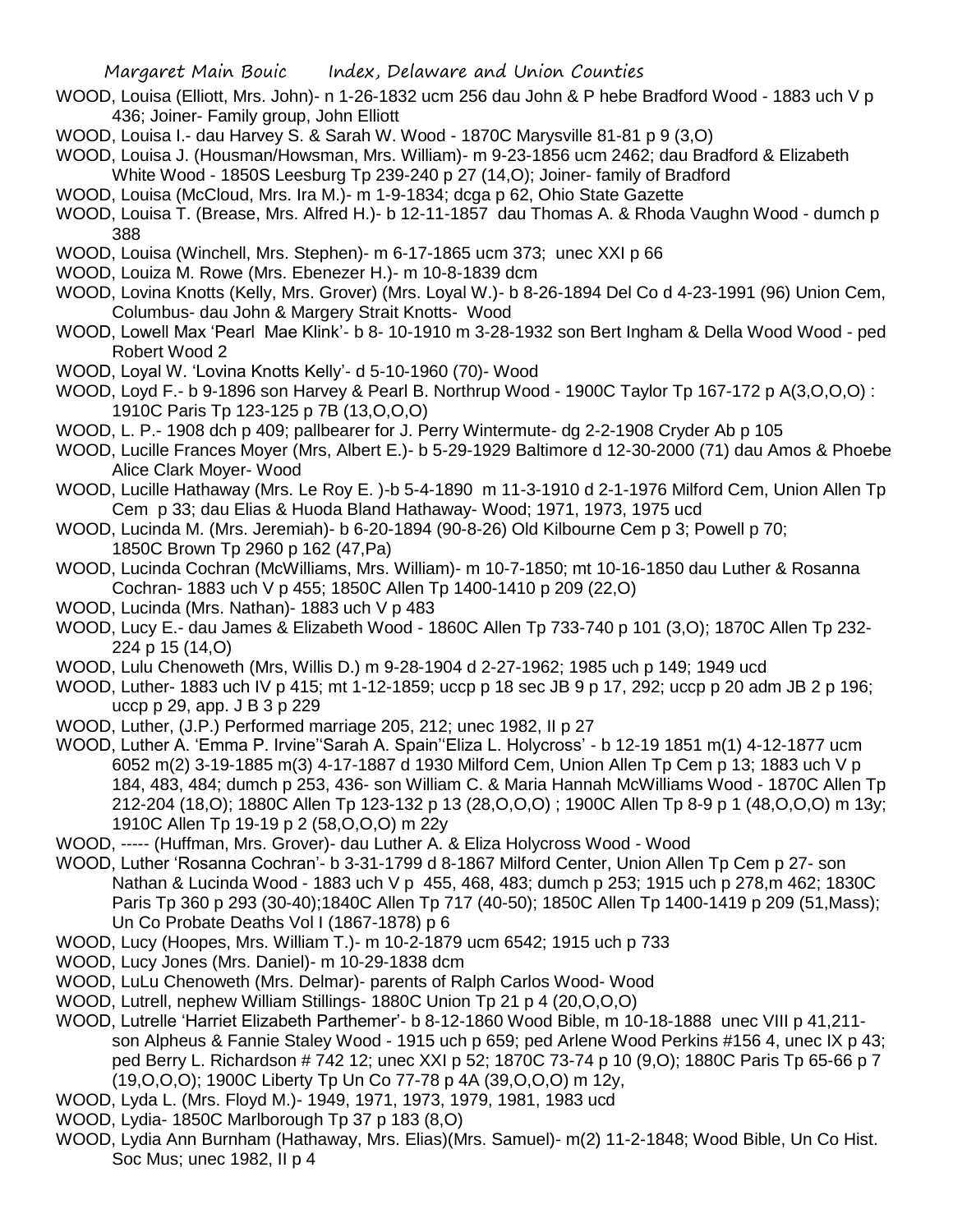- WOOD, Lydia (Ayres, Mrs. Henry)- m 9-19-1840 dcm
- WOOD, Lydia (Cross, Mrs. Thomas J.)- m 3-29-1838 dcm
- WOOD, Lydia L.- b 1910 Milford Cem, Union Allen Tp Cem p 76
- WOOD, Lydia (Osborn, Mrs. Daniel)- m 1819 dau Jonathan & Rachel White Wood dumch p 261; Pabst 8 p 80, 81
- WOOD, Lydia O,.- dau Israel & Mary Thurston Wood Thurston p 1
- WOOD, Lyman Daniel- son Richard & Cynthia Webber Wood dumch p 262
- WOOD, Lyman Perry d Thursday (63) Oak Grove Cem- son Jeremiah & Lucinda Wood 1850C Brown Tp 2960 p 162 (3,O); dg 1-21-1910, 1-25-1910 Cryder Ab p 89, 90
- WOOD, ----- (Porterfield, Mrs. E. L.)- dau Lyman Perry Wood dg 1-21-1910, Cryder Ab p 59
- WOOD, Mabel (Domigan, Ms. Edwin Lester)- m 1902, dg 4-17-1905, Cryder Ab p 94
- WOOD, Mackie- son H. S. & Geraldine Price Wood Wood
- WOOD, Madelyn Lucille Olson (Mrs. Oliver LeRoy)- b 10-26-1928 m 12-2-1950 dau Clark Battles & Florence Lucille Fisher Olson- Weiser 521
- WOOD, Maisy D. (Mrs. Frank S.)- b 2-1876; 1900C Leesburg Tp 100 p 34 (24,O,Pa,O) m 4y, no ch; 1910C Claibourne Tp South 36-36 p 2A (34,O,Pa,ILL) m 14y, no ch
- WOOD, Mandy Jo- b 3-14-1992 dau Bob Wood- Wood sister Brian Wood
- WOOD, Marcella mother of Roberta Cordell- Wood
- WOOD, Margaret- 1869 wsc
- WOOD, Margaret- Un Co Probate Deaths Vol I (1867-1878) p 74
- WOOD, Margaret Ann (Haney, Mrs. )-dau Vernon & Stiffler Goldie Wood Wood;1949,1959 (17) ucd
- WOOD, Margaret E. Anderson "Meg" (Mrs. Johnnie E.)- m 8-12-1978- dau Elden Anderson- Wood
- WOOD, Margaret (Mrs. Earl)- 1973 ucd
- WOOD, Margaret (Grubbs, Mrs. Wooster)- b 5-11-1895 d 12-22-1983 (88) E. Liberty Cem- dau Lawrence & Electa Malone Wood- Wood
- WOOD, Margaret Hawley (Mrs. Dr. Ira)(Fleck, Mrs. John)- b 1807 m 9-28-1854 ucm 2175 d 2-21-1881 Oakdale Cem ; 1883 uch V p 157, 174; unec 1982, II p 32; Hawley-Muth 390; uccp p 18, JB 3 p 34; mt 2-23-1881; 1850C Paris Tp Marysville 474-482 p 73 (43,Pa); uccp p 18 wid JB 2 p 140, 315
- WOOD, Margaret- dau James & Elizabeth Wood 1860C Allen Tp 733-740 p 10 (16,O)
- WOOD, Margaret J. (Hollensworth, Mrs. David T.)- m 8-25-1868, ucm 4425
- WOOD, Margaret "Maggie"Jolliff (Mrs. John)- b 2-13-1856 m 10-20-1870 ucm 4802 d 2-12-1922 Maskill Cem-1883 uch V p 448; ped Robert Wood 11 1880C Leesburg Tp 8 9-89 p A179 (25,O,O,O); Joiner; Family John & Margaret
- WOOD, Margaret (Kincaid, Mrs. )- dau Frank & Mildred Sarver Wood Wood
- WOOD, Margaret Mitchell (Mrs. William)- dcc Susan Cain Jackson 459
- WOOD, Margaret (Patterson, Mrs. William)-dau Albert & Carrie Mae Brungart Wood -Weiser p 594
- WOOD, Margaret R.- d 2-12-1892 Un Co Probate Deaths, Vol III
- WOOD, Margaret W. Power (Mrs. Rev. Samuel)- b 1-15-1789 m 1-21-1806 d 8-24-1854, Wood Bible, Un Co Hist. Soc Museum; see Woods; unec 1982, II p 4
- WOOD, Margaret (Philbrook, Mrs. Seth)- b 12-26-1797 m 4-2-1818 d 12- 1861- Shipps p 29
- WOOD, Margaret Venrick (Mrs. Roy A.)- d 2-27-1982 (73) Maple Grove Cem- Wood ; 1979 ucd
- WOOD, Margarite (Hallis, Mrs. )- dau William & Blanche Shadrack Wood; 1910C Marysville 4th ward 140- 154 p 6A (4,O,O,O)
- WOOD, --?-dau William & Blanche Shadrack Wood-1910C Marysville 4th ward 140-154 p 6A(!,O,O,O)
- WOOD, Maria (Dillon, Mrs. Andrew)- dau Dennis & Dian M. Grigsby Wood- Wood
- WOOD, Maria (Mrs. Samuel)- unec 1982, II p 4; 1860C union Tp 531-534 p 75 (45,O)
- WOOD, Maria (Simpson, Mrs. Oliver)- m 1-23-1830; ucm 185; unec 1982, II p 27
- WOOD, Mariah Hannah McWilliams (Mrs. William C.)- b 3-19-1824 d 9-11-1909 (85-5-21) Milford Ceml Union Allen Tp Cem p 13; dumch p 253, 436; 1883 uch V p 455, 478, 483; 1860C Union Tp 501-505 p 71 (37,O); 1880C Allen Tp 250-266 p 25 (56,O,Scotland, Va) See Hannah
- WOOD, Mariah Jean- b 8-18-1999 dau Scott & Tiffany Roberts Wood- Wood
- WOOD, Mariam K.- dauy Lutrelle & Mary Elizabeth Parthemer Wood- Wood; 1983 ucd
- WOOD, Marie (Mrs. Arthur, Sr.)- Wood
- WOOD, Marie (Baker, Mrs. )- dau Victor & Lettie Jolliff Wood Wood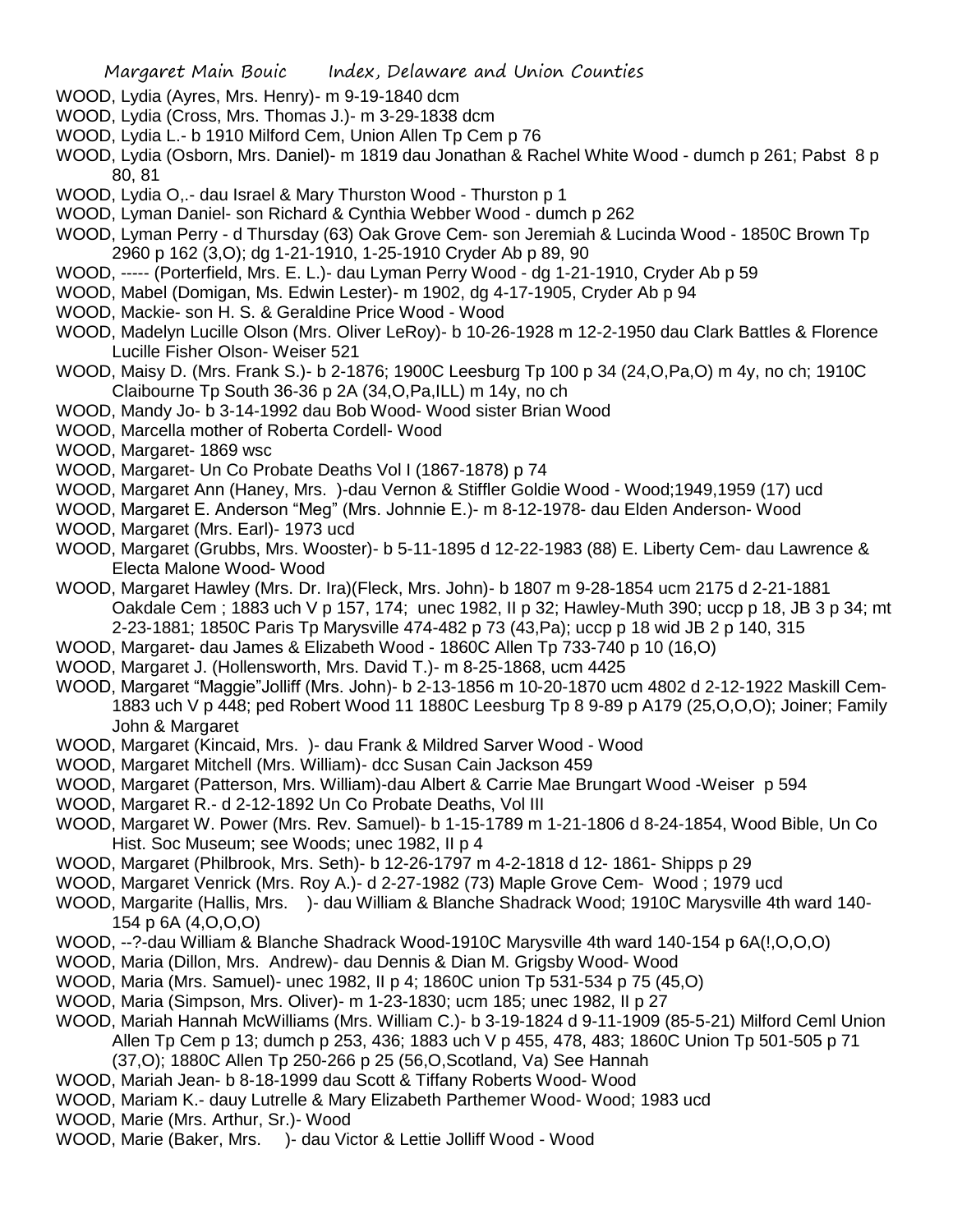- WOOD, Marie E. Stokes (Mrs. Samuel)- m 3-15-1858 Wood Bible; Un Co Hist. Soc. Museum; 1870C Union Tp 106-105 p 14 (52,O)
- WOOD, Marie I. (Mrs. David D.)- 1983 ucd
- WOOD, Marie (Mrs. Thomas)- b 7-1876 1900C Richwood 73-79 p 3B (23,O,Pa,O); no ch
- WOOD, Marietta- b 8-15-1853 d age 9- dau Thomas A. & Rhoda Vaughn Wood dumch p 388
- WOOD, Marilla Shannon (Mrs. Harvey)- b 12-4-1847 m 1-1-1868 dau Robert & Jane Arminda Maine Shannon-Asp 2125
- WOOD, Marilyn (Breece, Mrs. )- dau James & Lola May Girberd Wood- Wood
- WOOD, Marilyn J. (Mrs. Robert H.)- parents of Jacqueline Kay Wood- Wood
- WOOD, Marilyn L. (Messner, Mrs. Paul)- dau Raymond W. & Nina P. Shappard Wood- Wood
- WOOD, Marion- son Charles B. Wood Wood
- WOOD, Marion- 1973 ucd
- WOOD, Marion D.- Darby Jerome Cem p 50
- WOOD, Marjorie (Henry, Mrs. Wilbur)- dau Eugene & Frances Green Wood- Wood
- WOOD, Marjorie (Stephens, Mrs. Dwight)- White II (40)
- WOOD, Dr. Marquis- 1915 uch p 163, 164; 1883 uch III p 397, V p 32
- WOOD, Marsha J. Stults (Mrs. Robert R.)-m 6-20-1970; Wood; dau Don Stults; 1975, 1979, 1981, Marty, 1983 ucd
- WOOD, Marsha Ridgeway (Mrs. David)- m 1964- Wood WOOD, Martha- dau David & Miranda Wood 1860C Liberty Tp un To 952-962 p 131 (3,O); 1870C Liberty Tp 116 p 14 (13,O)
- WOOD, Martha Ann Howard . (Mrs. James Edgar,Sr.)- b 10-6-1897 W. Va. Dau Myles & Nancy Hedge Howard- Wood; 1949, 1959, 1967 ucd
- WOOD, Martha Ann (Langstaff, Mrs. Edwin Keith)- Maugans Anc p 220
- WOOD, Martha A. V. (Hoover, Mrs. Emanuel M.)- ,m 1-28-1870, ucm 4685
- WOOD, Martha E.- dau Joseph & Eliza J. Wood 1880C Leesburg Tp 87 -87 p A179 (7,O,O,O)
- WOOD, Martha E. (Mrs. William D.)- dg 10-11-1907, Cryder Ab p 75
- WOOD, Martha Earl (Mrs. William)- dau Ralph & Joan Earl- dumch p 387
- WOOD, Martha Farrington (Mrs. John W.)- b 1902 d 1864 dau Wm. Lawrence & Nellie Bradley Farrington-1985 uch p 48
- WOOD, Martha- dau Ingham & Ann Maskill Wood 1860C Leesburg Tp 404 (8,O)
- WOOD, Martha Jane Thompson (Mrs. William)- m 7-2-1839 dcm Wood Bible- unec 1982, II p 4, 5
- WOOD, Martha J.- d 1-22-1870 (39-11-19) Old Kilbourne Cem, Powell p 70 dau Jeremiah &
- Lucinda M. Wood 1850C Brown Tp 2960 p 162 (20,Pa)
- WOOD, Martha J. (Mrs. William)- 1880C Marysville 524-573 p 41 (62,Pa,Pa,Pa)
- WOOD, Martha L.- 1880C Marysville 496-543 p 39 (10,O,Va,Va) mulatto
- WOOD, Martha (Mulvain, Mrs. William J.)- m 12-1-1867 ucm 4296
- WOOD, Martha Witt (Mrs. James E.)- m 44y- Wood
- WOOD, Mary A. (Mrs. James)- b 9-1844 1900C Milford 158-169 p 7A (55,O,Va,Va) m in y, no ch
- WOOD, Mary Ann Thomas (Mrs. Henry O.)- m 12-12-1855 dcm
- WOOD, Mary Anne- b 7-23-1938 dau Joseph E. & Nancy Miller Ulrich Wood Weiser p 45
- WOOD, Mary A. (Ryan, Mrs. Nathaniel)- m 12-30-1858 ucm 2819 dau Luther & Rosanna Cochran Wood 1883 uch V p 456; mt 1-12-1859; 1850C Allen Tp 1400-1419 p 209 (11,O)
- WOOD, Mary Ashton (Mrs. Jonathan)- m 2-23-1824 d 2-8-1873; dumch p 199, 387
- WOOD, Mary Beulah (Davis, Mrs. Sidney J.)- dau Israel & Mary B. Thurston Wood Thurston p 1
- WOOD, Mary B.- sister M. S. Buffington- 1910C Union Tp 211-211 p 9B (62,O,Ny,NY) wid
- WOOD, Mary (Mrs. )- mother of A. Clayton & Frederick Wood dg 2-21-1911, Cryder Ab p 11
- WOOD, Mary C.- b 11-25-1869 dau Alpheus & Fanny Wood Wood Bible, Unec VIII p 41; 1870C Paris Tp 73- 74 p 10 (6/12,O); 1880C Paris Tp 65-66 p 7 (10,O,O,O)
- WOOD, Mary Cone (Mrs. Ebenezer H.)- m 2-9-1830; dcga p 49; Del. Paatron & Franklin Chron
- WOOD, Mary C. Van Sickle (Mrs. John C.)- dg 11-16-1909 Cryder Ab p 72
- WOOD, Mary- dau David & Miranda Wood 1870C Liberty Tp Un Co 116 p 14 (6,O)
- WOOD, Mary (Dyer, Mrs. )- dumch p 387
- WOOD, Mary E.- dau Benjamin & Mary S. Wood(s)- 1850C Leesburg Tp 233 p 36 (15,O)
- WOOD, Mary (Mrs. Ebenezer)- b 8-23-1838 (31-7-13) Hyatt Cem, Powell 307
- WOOD, Mary E. (Kightlinger, Mrs. William)- m 8-27-1853 u m 2002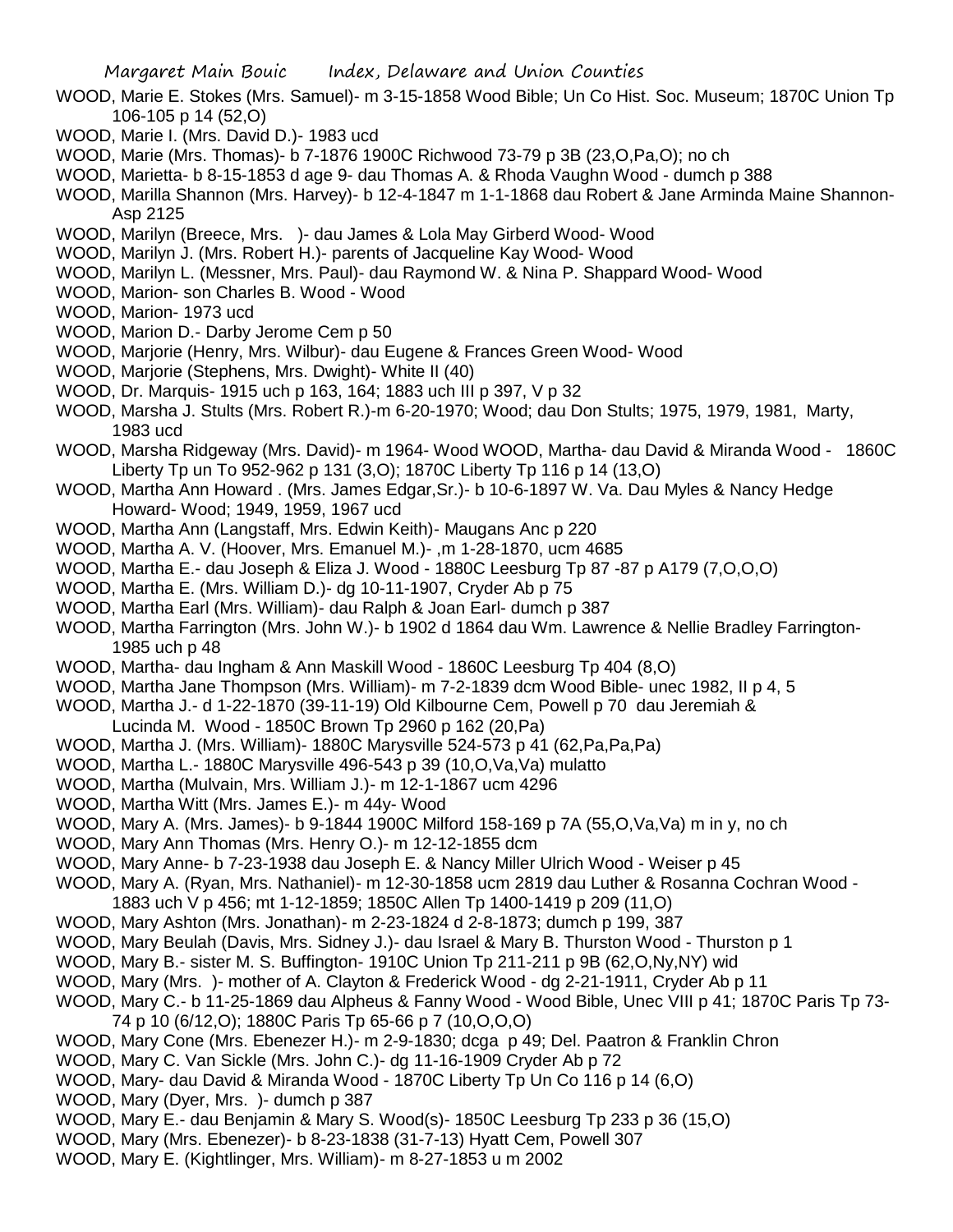- WOOD, Mary E. (Lilley, Mrs. Frank Preston)- Wood
- WOOD, Mary Elizabeth McKittrick (Mrs. John Early)- b 4-20-1891 m 6-1918 dau John Joseph & Margaret Fitzsimmons Mckittrick- McKitrick p 402
- WOOD, Mary Ellen (Williams, Mrs. )- dau James & Rilla Jeanette Burton Wood- Wood
- WOOD, Mary (Elliott, Mrs. )- dau Alpheus & Fannie Staley Wood 1915 uch p 659
- WOOD, Mary Ettie Crawford(Mrs. Charles)-dau William Crawford- dg 3-10-1903 , Cryder Ab p 174
- WOOD, Mary E.- dau William C. & Phebe C. Wood 1850C Brown Tp 2932 p 161 (4,Pa)
- WOOD, Mary E. (Mrs. William)- b 1862 d 1908 Milford Cem, Union Allen Tp Cem p 60
- WOOD, Mary F.- b 8-1898 dau Harvey M. & Pearl B. Northrup Wood 1900C Taylor Tp 167-172 (1,O,O,O)
- WOOD, Mary H.- Pabst 8 p 86. 87
- WOOD, Mary (Harris, Mrs. )- dau Thomas Wood dg 2-28-1905, Cryder Ab p 12
- WOOD, Mary Hunt (Mrs. Benjamin)- 1915 uch p 859
- WOOD, Mary Jane Ritchie (Mrs. James F.)- m 12-24-1856 Wood Bible; Un Co Hist. Museum- unec 1982, II p 4, 5
- WOOD, Mary Jane (Mrs. Shelby)- parents of John David Wood- Wood
- WOOD, Mary Jean (Morris, Mrs. Charles M.)- Wood
- WOOD, Mary- dau J. F. & Blanche Jewell Wood 1915 uch p 591
- WOOD, Mary J. Hinton (Mrs. Albert)- m 3-25-1872; ucm 5060; 1880C Leesburg Tp 88-88 p A179 (22,O,O,O)
- WOOD, Mary J. (Mrs. James)- 1870C Liberty Tp Un Co 192-192 p 23 (50,O)
- WOOD, Mary J.(Mrs. John)- b 12-1854 1900C Leesburg Tp 95-95 p 4B (45,O,O,O) m 4y, 1 ch; 1910C Leesburg Tp 75- 77 p 3B (52,O,O,O) m2 10y, 1 ch
- WOOD, Mary Jo Corbin (Mrs. )- b 2-23-1938 Delaware d 1-28-2002 (63) Fairview Mem. Pk- dau Virgil D. & Alice Mae Williams Corbin- Wood
- WOOD, Lieut Mary K.- dau Mrs. W. G. Wood- Wood; army nurse, Australia
- WOOD, Mary L. (Mrs. Robert D.)- 1980 dcd
- WOOD, Mary Lou (Ferguson, Mrs. )- b 2-23-1943 Marion d 10-24-1995 (52) Claibourne Cem- dau Vernon & Goldie Stiffler Wood - Wood; 1949, 1959 (16) ucd
- WOOD, Mary Louise Biggs (Mrs. Asa)(Main, Mrs. Joseph C.)- m(2) 6-13-1901 dau J. H. & Rebecca Kreager Biggs; dcc Jarrod Weiser 19; Jane Martin Powers 7; dg 4-7-1911, Cryder Ab p 25
- WOOD, Mary L. (Wilson, Mrs. George)- m 5-8-1849 ucm 1419
- WOOD, Mary M.- d 5-17-1849 (9-2-15) Devenport Cem- Powell p 328 dau Charles N. & Delilah Wood
- WOOD, —son d 2-21-1836 (2m) son Charles N. & Delilah Wood ; Devenport Cem, Powell p 328
- WOOD, Mary Mabel- b 8-5-1884 Porter Tp d 4-11-1899 (15y) Bloomfield Cem- dau J. C. Wood dg 4-14-1899 Cryder Ab p 195, 196
- WOOD, Mary Matilda Smith (Mrs. Kingsley L.)- m 4-22-1858 ucm 2117 d 4-13-1872 (33-10-13) Milford Cem-Wood
- WOOD, Mary (Mielke, Mrs. )- dau Victor & Lettie Jolliff Wood Wood
- WOOD, Mary W. (Newman, Mrs. )- b 3-15-1918 Marysville d 4-15-1989 (71) Union Cem- dau William Gerve & Edith Marie Otte Wood - Wood
- WOOD, Mary Owen (Mrs. Andrew)- b 1805 Va m 1824 Champaign Co dau James & Rebecca Henry Owen, letter from Helen Edwards
- WOOD, Mary (Palm, Mrs. )- da Victor & Lydia Jolliff Wood- Wood
- WOOD, Mary (Parthemore, Mrs. George)- m 10-21-1829 ucm 192; 1883 uch III p 288; unec 1982, II  $p27$
- WOOD, Mary P.- dau Harvey M. & Pearl B. Wood 1910C Paris Tp 123-125 p 7B (11,O,O,O)
- WOOD, Mary P.- b ca 1869 -dau Harvey S. & Sarah W. Phillips Wood 1883 uch V p 158; Hawley-Muth 2401; 1870C Marysville 81-81 p 9 (2,O); 1880C Paris Tp 83-98 p 49 (11,O,O,O)
- WOOD, Mary P. Herron (Mrs. Ralph L.)- b 8-23-1907 Vinton Co m 7-11-1927 d 11-23-1996 Union Tp Cemdau William R. & Minnie Peck Herron- Wood ; 1975, 1979, 1981 ucd
- WOOD, Mary S (Mrs. Benjamin)-1850C Leesburg Tp 233 p 36 (28,Va); 1860C Lees Tp 415 (44,Va)
- WOOD, Mary Smith (Mrs. Kingsley)- d 4-13-1872 (33-10-1130 Milford Cem, Union Allen Tp Cem p 23; 1883 uch V p 455
- WOOD, Mary (Staley, Mrs. Darrel)- dau Eugene & Frances Marie Green Wood Wood
- WOOD, Mary Thurston (Mrs. Israel)- dau Daniel C. & Frances Thayer Wood 1880 dch p 554; 1908 dch p 444; Thurston p 1; Pabst 8 p 93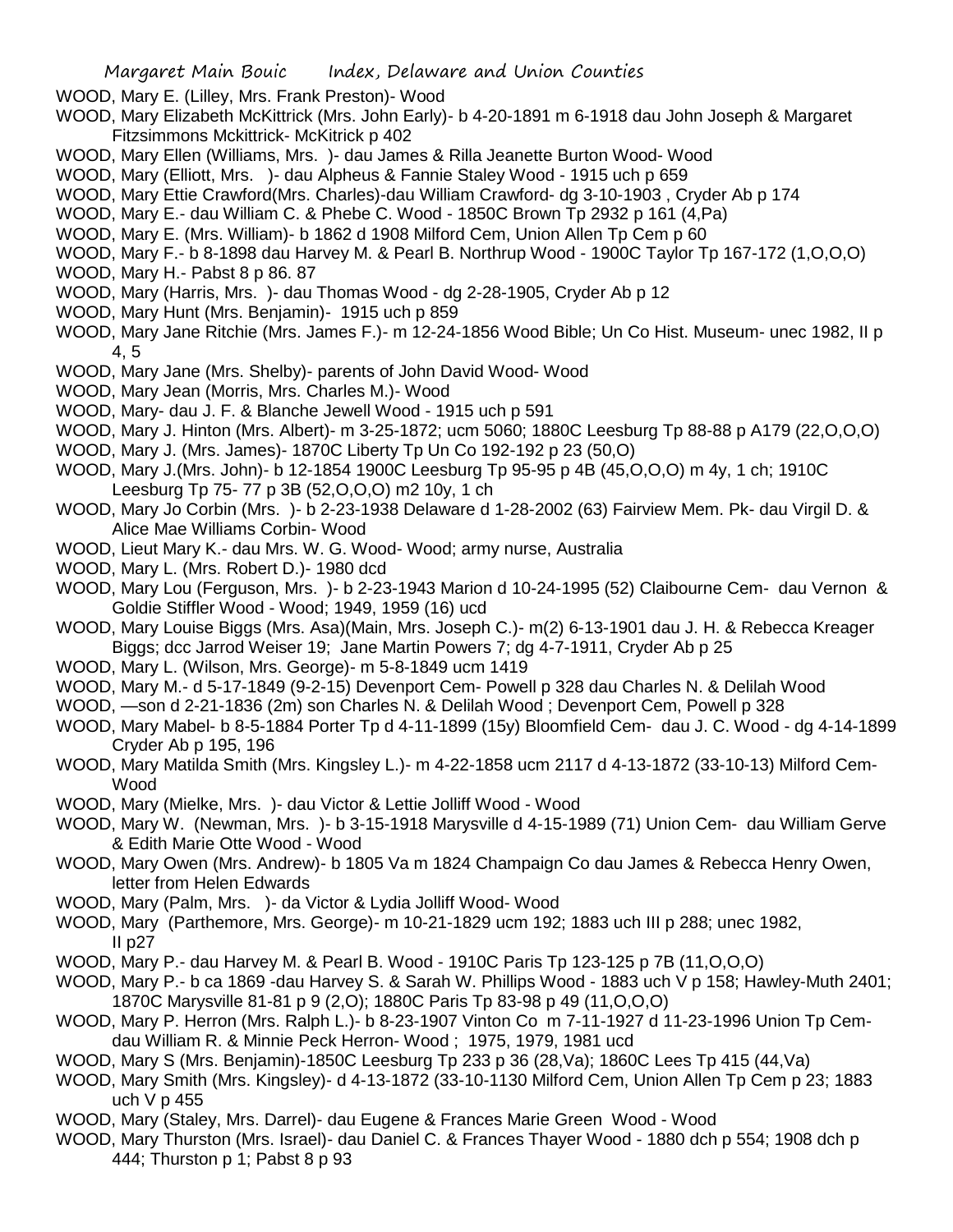- WOOD, Mary W. Brown (Mrs. Rev. George J.)- dau Judge Daniel W. & Jane Brady Browndumch p 340
- WOOD, Mary (Williams, Mrs. )- sister Russell I. Wood Wood
- WOOD, Matilda (Benker, Mrs. Slocum H.)- m 1826; dumch p 260; Pabst 8 p 10, 80
- WOOD, Matilda H.- dau Benjamin & Mary S. Wood (s)- 1850C Leesburg Tp 233 p 36 (6,O); 1860C Leesburg Tp 415 (14,O)
- WOOD, Matilda Smith (Mrs. )- dau James R. & Anna Mmasters Smith- 1883 uch V p 222
- WOOD, Maude (Mrs. Dr. Ernest)- Wood
- WOOD, Maude (Mrs. Lewis)- b 2-1964; 1900C Liberty Tp 1115-116 p 5N (36,O,O,Pa) m 12y, 1 ch; 1910C Marysville 262-222 p 9A (46,O,O,O) m 25y, 1 ch
- WOOD, Maud (McAdow, Mrs. Howard)- parents of Garlatine McAdow Hall- 1985 uch p 66
- WOOD, Maud- dau Thaddeus & Maecy Reed Wood 1883 uch V p 158
- WOOD, Maude Rhoades (Mrs. L. F.)- dau Walter W. & Rebecca Johnson Wood dumch p 106
- WOOD, Maude V. (Nellie)- d 1-19-1969 (90) bur Mt. Sterling- Wood
- WOOD, Mavis Loraine- b 5-5-1920 dau Leo R. & Elsa Lillian Freshwater Wood Freshwater p 56
- WOOD, (Mrs. M. E.)- d Monday, 2nd, mother of J. C. Wood dg 4-8-1904, Cryder Ab p 239
- WOOD, Melissa (Mrs. Daniel)- Wood; parents of Kennedy Irene Wood b 5-18-1998
- WOOD, Melissa Lynn- b 1966(9) dau Donald & Donna Henderson Wood -Wood; 1967, 1973,1979 ucd
- WOOD, Melville- son Anson S. & Isabel Morehouse Wood dumch p 205
- WOOD, Melvin-grandson Thadeus & Mercy Reed Wood 1910C Paris Tp 106-108 p 6B (10,O,O,O)
- WOOD, Mercy Reed (Mrs. Thaddeus)- b 1844 m 12-23-1861 ucm 3267 d 1917 dau Zephaniah & Sidy Ann Amrine Reed- ped Phyllis Wood Baldwin 213 5; unec X p 58; 1870C Liberty Tp un Co 277-277 p 34 (25,O); 1880C Paris Tp 67-68 p 7 (35,O,O,O); 1910C Paris Tp 106-108 p 6B (64,-) widow, 11 ch, farmer
- WOOD, Meredith- b 5-1888 son Laban M. & Nancy Wood 1900C Jerome Tp 324-336 p 14B (12,WVa, Ky,Ky)
- WOOD, d 11-18-1940 at birth son of Mr. & Mrs Merle Wood- Mechanicsburg Cem
- WOOD, Merle L. 'Martha K. Renner'- son Charles B. Wood Wood ; 1949 ucd
- WOOD, Merle L. 'Ora'- b 9-18-1910 Kansas d 2-6-2002 Fla- Maple Grove Cem, Mechanicsburg, Wood; brother Blanche Wood
- WOOD, Merle 'Goldie Marie Stiffler'- d 1953 2nd husband- Wood
- WOOD, Merle L. 'Reva E.'- 1967, 1973, 1975, 1979, 1981, 1983 ucd
- WOOD, Michael Scribner 'Eliza Thayer/Thair' b 7-15-1822 d 1881 (75y) son Uriah & Dimis Bigelow Wood dumch p 251; 1883 uch III p 282, 303, V p 174, 184, 518; 1915 uch p 721; unec 1982, II p 13; ped Phyllis Wood Baldwin # 213 8, unec X p 58; ped Arlene Wood Perkins # 156 16; unec IX p 43; 1840C Paris Tp 892 (30-40); 1860C Paris Tp 1274-1265 (58,NY); 1870C Marysville 27-27 p 3 (69,NY)' uccp p 18 sec JB 1 p 311; uccp p 19 appr JB 2 p 181; Un Co Probate Deaths Vol II (1879-1886) p 10
- WOOD, Michael 'Laura'-son Michael Scribner & Eliza Thair Wood dumch p 251;1883 uch V p 158
- WOOD, Michael- b 1961 son Robert A. & Betty Wood 1969, 1971 dcd
- WOOD, Michael 'Debria'- b 1950 son Walter V. & Peggy L. Davis Wood Wood; 1967, 1971, 1975, 1979 ucd
- WOOD, Michael P 'Laura Green'- m 2-24-1864 ucm 3549; unec XXI p 29; 1880C Marysville 188-192 p 19 (39,O,O,O)
- WOOD, Michael P. 'Josephine M.'- b 11-8-1840 d 9-25-1928 Milford Cem, Union Allen Tp Cem p 64; 1883 uch IV p 403; 1860C Paris Tp 1274-1265 p 169 (20.O)
- WOOD, Michael- b 1961- son Dr. Philip K & Joanna Wood Wood; 1969, 1971, 1980 dcd
- WOOD, Michael Vernon 'Debria Lynn Hitchcock;- m 4-12-1980 son Walter V. Wood- Wood
- WOOD, Michele Renee- b 6-28-1967 Claib. Cem- dau Donald E. & Donna Henderson Wood Wood
- WOOD, Mike 'Paula'- son Harry & Lidia Ristori Wood- Wood
- WOOD, Mike 'Shelly'- son Albert E. & Lucille Frances Moyer Wood- Wood
- WOOD, Mildred Haines (Mrs. A. Kenneth)- Wood
- WOOD, Mildred Lucille Stevens (Mrs. Robert)- b 12-20-1915 ILL m 2-17-1933 dau Claude & Mary Sabine Elsie Culver Styer- 1985 uch p 134
- WOOD, Mildred Marie Sarver (Mrs. Frank L.)- v 9-4-1902 m 9-9-1922 d (77) Oakdale Cem -Wood Bible; dau
- Jacob Henry & Mary Opphile Sarver; ped Barry L. Richardson #742 1l ped Arlene Wood Perkins # 156 3 1967, 1971, 1973, 1975, 1979, 1981 ucd; unec VIII p 71, IX p 43. XXI p 55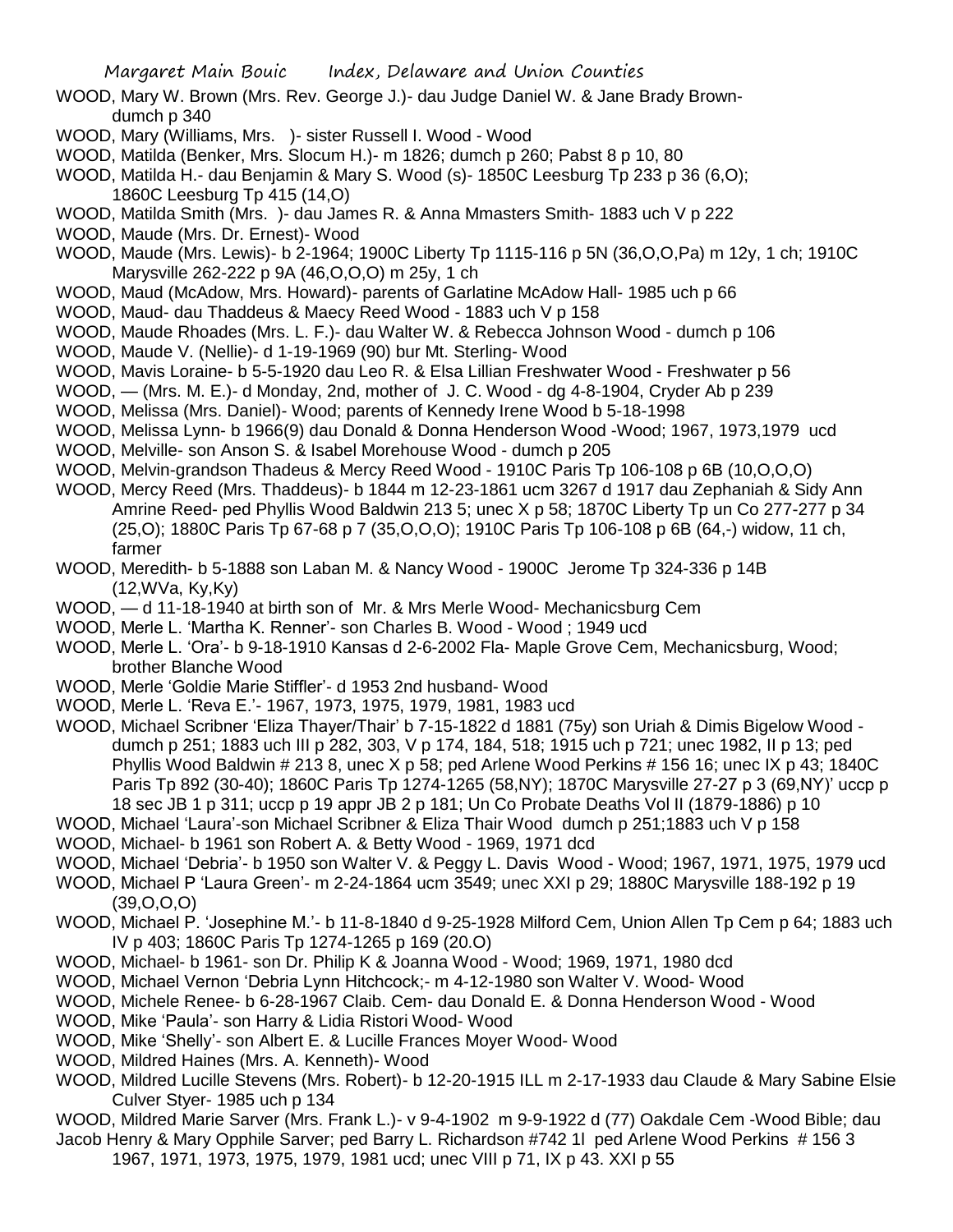WOOD, Minerva J. (Buxton, Mrs. Darius)- m 11-13-1867 ucm 4281

WOOD, Minerva Snodgrass (Mrs. Lebbeus)- m 4-3-1855 ucm 2265; 1860C Marysville 1570-1565 p 206 (31,O) WOOD, Minnie- dau Anson S. & Isabel Morehouse Wood - dumch p 205

- WOOD, Minnie- b 4-17-1874 dau John & Ann Maskill Wood 1883 uch V p 448; Joiner: John, Ann
- WOOD, Minnie R.-dau John & Margaret A. Jolliff Wood -1880C Leesburg Tp 89-89 p A179 (5,O,O,O)
- WOOD, Minnie (Roberts, Mrs. James)- dau Ralph L. & Mary P. Herron Wood Wood
- WOOD, Minnie- dau William D. & Martha E. Wood dg 10-11-1907, Cryder Ab p 75
- WOOD, Miranda A. (Alexander, Mrs. James)- m 4-19-1856; ucm 2411
- WOOD, Miranda (Mrs. David)- 1840C Liberty Tp Un Co 452 (20-30); 1850C Liberty Tp 1050-1067 p 156 (34,RI)l 1870C Lib Tp 116 p 13 (54,RI)
- WOOD, Miriam Kathleen- b 9-11-1902 d 2-13-1994 (91) Raymond Cem- dau Lutrell Henderson & Harriet Elizabeth Parthemer Wood - Wood Bible; unec VIII p 41; 1959, 1967, 1971, 1973, 1979 ucd
- WOOD, Mitchell- son Thaddeus & Mercy Reed Wood 1880C Paris Tp 67-68 p 7 (8,O,O,O)
- WOOD, Mitt 'Cynthia Adamson'- b Feb 1871 mt 1-26-1916' 1900C Allen Tp 109-113 p 5B (29,O,O,O); 1910C Liberty Tp Un Co 10 (40,O,O,O) m 2 (8y)
- WOOD, Mollie M. Frazier (Mrs. Thomas)- m 1875, Tenn.
- WOOD, Murl 'Opal Marie Eddy'- parents of Evelyn Blue, Gerald, Paul Wood- Wood
- WOOD, Murrel- son Emit & Clara Wood 1910C Claibourne Tp South 157-159 p 7B (15,O,O,O)
- WOOD, Myra (Waters, Mrs. )- dau Anson Wood dg 3-14-1913, Cryder Ab p 22
- WOOD, Myron K. 'Edith' 1071 ucd
- WOOD, Myrtle Fetter (Mrs. Arthur L.)- Wood
- WOOD, Myrtle Marie- b 12-17-1899 Claibourne Tp- dau Talmage & Dora Joliff Wood admission Children's Home 9-10-1901, Tape p 49
- WOOD, Myrtle M.- b 12-1897; 1900C Leesburg Tp 96-96 p 4B (2,O,O,O); 1910C Leesburg Tp 88-91 p 4A (12,O,O,O) niece of Isaac Joliff
- WOOD, Myrtle (Miller, Mrs. Jesse)- parents of Clarence F. Miller- Wood
- WOOD, Nancy- dau Albert T. Wood Wood
- WOOD, Nancy- dau Benjamin & Mary S. Wood(s)- 1850C Leesburg Tp 233 p 36 (17,O)
- WOOD, Nancy Day (Thompson, Mrs. Adna)- Pabst 1 p 38
- WOOD, Nancy- dau Ebenezer & Jerusha Halsted Wood dumch p 204; Powell p 339
- WOOD, Nancy J. Lockhart (Mrs. John A)- m 5-19-1858 ucm 2730; 1860C Leesburg Tp 584-565 p 78 (20,O); 1870C Claibourne Tp 113-111 (30,O) 1880C Claib. Tp 46-48 p A198 (40,O,Eng,Eng)
- WOOD, Nancy Kay b d 8-21-2004 (40) Oak Grove Cem dau Ralph, Sr. & Grace Davenport Wood- Wood
- WOOD, Nancy L. (Mrs. George L. Jr.)- 1980 dcd
- WOOD, Nancy (Mrs. Laban M.)- b 9-1861; 1900C Jerome Tp 324-336 p 14B (58,Ky,Ky,Ky) m 22y; 8 ch 7 living
- WOOD, Nancy Miller Ulrich (Mrs. Joseph E.)- b 9-20-1907 m 1933 dau Paul Stewart & Mary Naomi Miller Ulrich- Weiser 45
- WOOD, Naomi (Beckford, Mrs. )- dau Charles B. Wood Wood
- WOOD, Naomi (Mrs. John B.)- 1910C Taylor Tp 52-54 (41,O,O,Va) m 25y
- WOOD, Nathan 'Lucinda'- 1883 uch V p 483
- WOOD, Nathan W.- Un Co Probate Deaths Vol I (1867-1878) p 20
- WOOD, Nathaniel- son David & Miranda Wood 1860C Liberty Tp 952-962 p 131 (6,O);
	- 1870C Lib Tp 116 p 14 (15,O)
- WOOD, Nell (Johnson, Mrs. )- dau James & Artie Thomas Wood- Wood
- WOOD, Neva E. (Mrs. Merle L.)- 1973, 1975, 1979, 1981, 1983 ucd
- WOOD, Nicholas "Brenda'- adopted son George & Doris Doellinger Wood ; 1959 ucd; Doellinger
- WOOD, Nina Boggs (Mrs. Ralph Wayne)- m 7-4-1953- Wood; 1971, 1973, 1975, 1979, 1981, 1983 ucd
- WOOD, Nina P Shappard (Mrs. Raymond W.)- b 10-2-1911 Gallipolis m 8-28-1934 d 12-11-2002 (91)
- Prospect Cem- dau Elias W. & Luemma Evans Shappard- Wood
- WOOD, Noble L. 'Alice Newhouse'- son John Alexander & Nancy J. Lockhart Wood Newhouse p 77 (13592); 1880C Claibourne Tp 46-48 p A198 (8,O,O,O)
- WOOD, Nora- dau John A. & Nancy Lockhart Wood 1870C Claibourne Tp 113-111 (3,O); 1880C Claibourne Tp 46-48 p A192 (12,O,O,O)
- WOOD, Norma (Stauch, Mrs. )- dau Harley & Ora Bailey Wood- Wood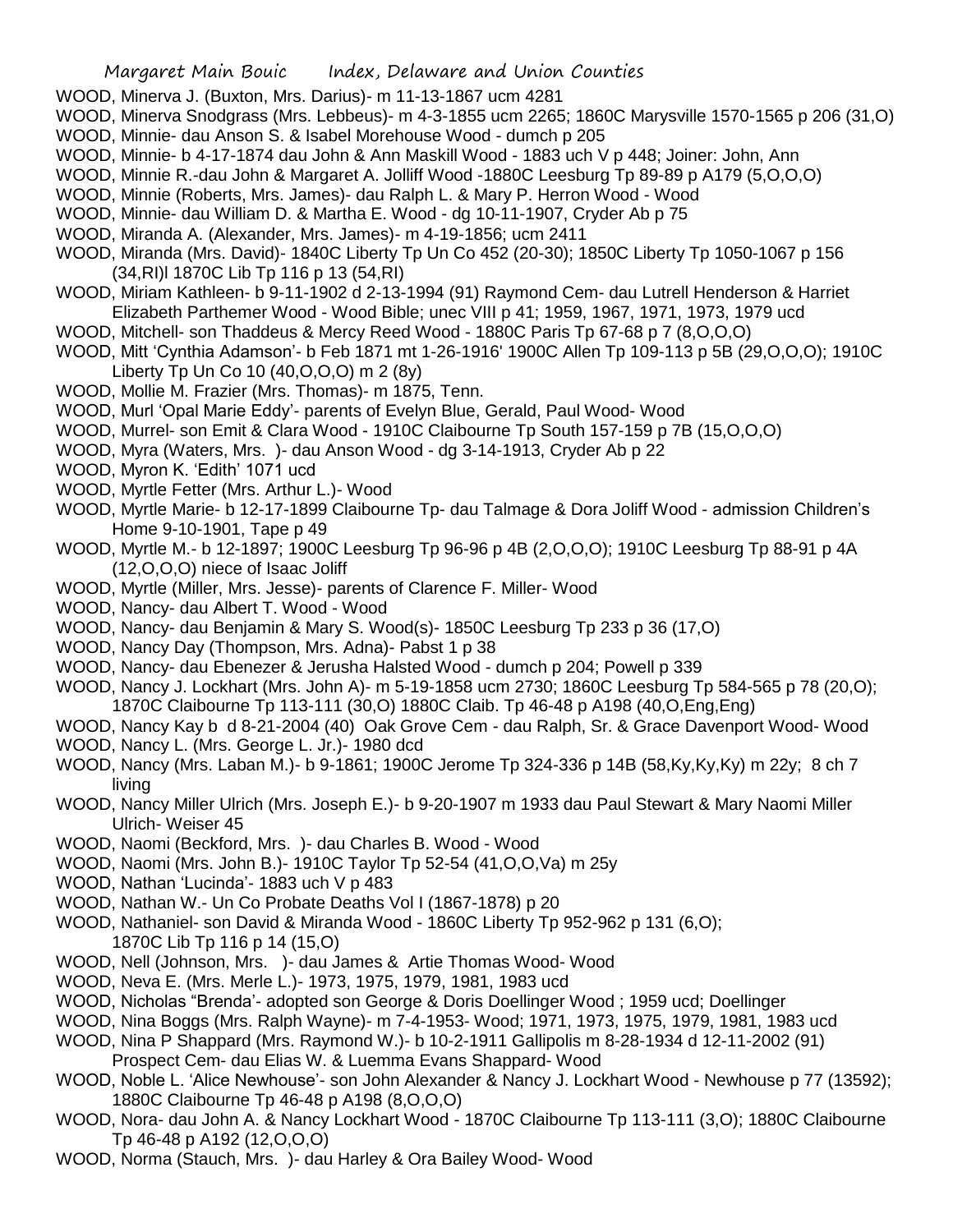- WOOD, Northrup H. b 12-25-1914 Marysville d 6-4-2000 (85) bur Lima- Wood
- WOOD, Ocean (Fox, Mrs. Michael)- dau Anson S. & Isabel Morehouse Wood dumch p 205

WOOD, Olive Adell (Elliott, Mrs. John)- b 5-26-1858 m 1-6-1881 ucm 6881 d 2-11-1938 Wood Bible; unec VIII p 41- dau Alpheus & Fannie Staley Wood - 1915 uch p 659; 1860C Paris Tp 1275-1266 p 169 (2,O); 1870C Paris Tp 73-74 p 10 (11,O); 1880C Paris Tp 65-66 p 7 (22,O,O,O)

- WOOD, Opal B.- b 4-1895 dau Ernest & Vella I. Wood 1900c Leesburg Tp 92-92 p 4A (5,O,O,O); 1910C Leesburg Tp 76-78 p 3B (15,O,O,O)
- WOOD, Opal Kinzie (Mrs Harry)- parents of Doris Keller- Wood
- WOOD, Opal Marie Eddy (Mrs. Murl)- Wood
- WOOD, Ora Bailey (Mrs. Harley)- b 10-15-1909 Meigs Co d 7-13-2001 (91) Greenmound Cem- dau Delbert & Della Foreman Bailey- Wood
- WOOD, Ora M. (Mrs. Owen W.)- dau George W. & Juliet M. Metzger- 1910C Leesburg Tp West 95-97 p 4B (40,O,O,O) m 20y, 4 ch, 3 living
- WOOD, Orubia O.- 1850C Marlborough Tp 37 p 183 (12,O)
- WOOD, Orville- b 1899 son Laban M. & Nancy Wood 1900C Leesburg Tp 92-92 p 4A (5,O,O,O); 1910C Leesburg Tp 76-78 p 3B (15,O,O,O)
- WOOD, Orwin 'Virginia'- Genther p 69
- WOOD, Osee (Faux, Mrs. )- dau Anson Wood dg 3-14-1913, Cryder Ab p 22
- WOOD, Otis- d 6-20-1852 (3-7-3) Milford Cem, Union Allen Tp cem p 23- son Kingsley & Hannah Coe Wood 1850C Allen Tp 1401-1420 p 209 (1,O)
- WOOD, Owen- 1870C Leesburg Tp 209-216 p 26 (3,O) lived with Marquis Hildreth; 1880C Taylor Tp 138-139 p 13 913,O,O,O) listed as son of George & Basheba Bacon
- WOOD, Owen Leroy 'Madelyn Lucille Olson'- b 9-17-1926 m 12-2-1950- Weiser p 521
- WOOD, Owen W. 'Ora M.'- 1910C Leesburg Tp West 95-97 p 4B (43,O,O,O) m 20y
- WOOD, Paige Elaine- b 10-7-2003 dau Jamie & Allison Orlando Wood- Wood
- WOOD, Pamela J. Harter (Mrs. Larry D.)- dau John J. Harter- Wood; 1980 dcd
- WOOD, Pardon- d 10-1-1831 (21-1-21) Reed Cem, Union Allen Tp Cem p 7
- WOOD, Patricia (Day, Mrs. Glenn)- dau George L. & Starling G. Robinson Wood- Wood
- WOOD, Patricia (Mrs. Kenneth M.)- 1967, 1971, 1973 ucd; divorce 1971
- WOOD, Patricia (Pitts, Mrs. Cabel)- m 7-31-1969- Wood
- WOOD, Patrick 'Edna J.'- 1961, 1969, 1971, 1980 dcd
- WOOD, Patrick F. 'Ireta' b 5-24-1911 Ky d 2-10-2004 (92) parents of Jane McCormick- Wood
- WOOD, Patrick- b 1964 son Dr. Philip K. & Joann Wood Wood; 1969, 1971, 1980 dcd
- WOOD, Patty (Mrs. Jim)- Wood
- WOOD, Paul A. 'Barbara A.'- 1967, 1973, 1975 ucd
- WOOD, Paul Adam- (18mos- 1971- son Paul A. & Barbara Williams Wood- Wood
- WOOD, Paul Alec 'Ronnie'- son Paul M. & Grace Ann Sedgwick Wood- Wood
- WOOD, Paul David- son David & Marsha Ridgeway Wood Wood
- WOOD, Paul E. 'Sally'-b St. Mary's d 5-20-1979 (49) Wood
- WOOD, Paul- son Paul A. & Barbara A. Wood 1973 ucd
- WOOD,Paul b 9-1890 son Laban M. & Nancy Wood -1900C Jerome Tp 324-336 p 14B (9,Kans,Ky,Ky)
- WOOD, Paul M. 'Grace Ann Sedgwick'- m 10-3-1947 Wood; 1949, 195, 1967, 1971, 1973, 1975, 1979, 1981, 1983 ucd
- WOOD, Paul- son Paul M. & Grace Wood 1949, 1959 (10) ucd
- WOOD, Paul "Chip"- son Paul E. & Sally Wood- Wood
- WOOD, Paul Richard . 'Wavie Ellen Craig'- b 2-22-1929 Un Co m 4-30-1953 Prospect d 6-10-1991 (62) Prospect Cem- Paul R.- son Murl & Opal Marie Eddy Wood- Wood
- WOOD, Paul 'Teri'- son Albert E. & Lucille Frances Moyer Wood- Wood
- WOOD, Paul- son William Harry & Wanda Bailey Moffett Wood Wood
- WOOD, Paula (Mrs. Mike)- Wood
- WOOD, Paula- b 1958 dau Robert H. & Glenna J.. Wood 1973, 1975 ucd
- WOOD, Pauline E. (Mrs. Ralph Carlos)- b 5-11-1904 Un Co d 5-31-1988 (84) Claibourne Cem- Wood; 1961, 1969, 1971, 1980 dcd
- WOOD, Pauline (Castle, Mrs. )- dau Floyd & Lyda Wood Wood; 1949 ucd
- WOOD, Peace Davis (Mrs. Jonathan)- m 8-12-1724- dumch p 387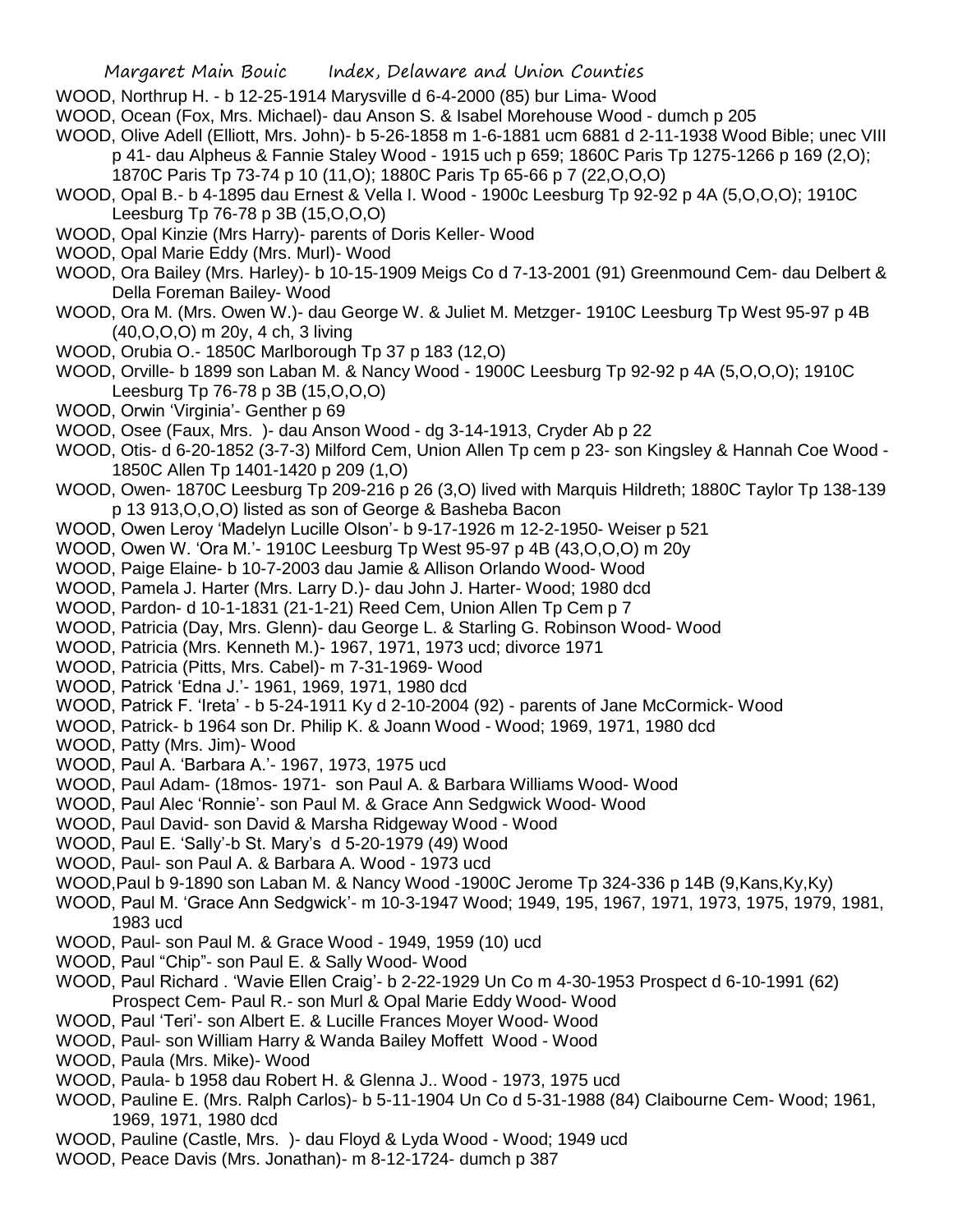- WOOD, Pearl B. Northrup (Mrs. Harvey M.)- b 1873 d 1966 dau William W. & Mary Kline Northrup- ped Phyllis Wood Baldwin # 213 3; unec X p 58; 1900C Taylor Tp 167-172 p A8 (27,O,O,O) m 4y, 2 ch; 1910C Paris Tp 123-125 p 7B (37,O,O,O); m 14y 3 ch; unec X p 58
- WOOD, Pearl Mae Klink (Mrs. Lowell Max)- b 9-11-1904 m 3-28-1932 d 6-2-1983 Crestline- dau Christopher & Susanna Klink- ped Robert Wood 3
- WOOD, Penny- dau Willard R. & Daisy "Dee" Cool Wood- Wood
- WOOD, Peggy Davis- granddau William H. Wood Sand p 1; 1976 dch p 233, 351
- WOOD, Peggy L. (Mrs. Walter C.)- 1967, 1971, 1973, 1975, 1979, 1981, 1983 ucd
- WOOD, Peggy- b 1955 dau Walter C & Peggy L. Wood Wood' 1967, 1971 ucd engaged to Richard W. **Timmons**
- WOOD, Perry- 1908 dch p 409
- WOOD, Perry M. 'Eva S.'- 101-C Leesburg Tp West 93-95 p 4A (35,O,o,O) m 2y, plasterer, house
- WOOD, Perry N. 'Emma Esther Lewis Wood' m 1917- Wood
- WOOD, Perry W.- b 2-1862 son Ingham & Anna Maskill Wood 1870C Leesburg Tp 218-225 (8,O); 1900C Leesburg Tp 85-85 (38,O,O,Eng); 1910C Leesburg Tp West 94-96 p 4B (48,O,O,O)
- WOOD, Phebe A.- b 1854 d 1937 Whitehall Cem, Powell p 342
- WOOD, Phebe Alice (Snell, Mrs. Daniel S.)- m 1-1-1869 ucm 4489; 1985 uch p 130
- WOOD, Phebe Benedict (Mrs. Rev. Daniel)- b 3-1-1781 m 4-30-1812 d 7-28-1822 (31-4-27) Alum Creek Friends Cem- dau Reuben & Anna Stevens Benedict-Powell p 337, 370; dumch p 261, 339
- WOOD, Phebe Bradford (Mrs. John)- b 1782 d 5-1855 Pharisburg; 1883 uch V p 436, 437; Joiner- ped Sarah D. Wolf; 1850C Leesburg Tp 236 p 36 (68,NJ)
- WOOD, Phebe- b 1842 dau Bradford & Elizabeth White Wood Joiner, family Bradford; 1850C Leesburg Tp 239-240 p 37 (7,O); 1860C Leesburg Tp 407 (17,O);
- WOOD, Dr. Philip K. 'Joann'- d 10-27-1977 (41)- Wood; 1969, 1971, 1980 dcd
- WOOD, Phoebe (Nichols, Mrs. ) dau Jonathan & Rachel Whit Wood dumch p 261
- WOOD, Phyllis (Baldwin, Mrs. Gale W.)- b 8-17-1898 Un. Co m 2-6-1919 d 2-5-1996 (97) Oakdale Cem dau Harvey M. & Pearl B. Northrup Wood - Baldwin; unec X p 58 1 ; Wood
- WOOD, Phyllis M. (Mrs. Richrd Gowdy) m 60y- Wood
- WOOD,Phyllis Naomi-b 1908 dau Noble Loren & Alice Newhouse Wood -Newhouse p 77 N135911
- WOOD, Polly (Alden, Mrs. Prince)- dau Uriah & Demis Bigelow Wood 1883 uch V p 174
- WOOD, Priscilla (Mrs. Samuel)- dau Israel & Mary B. Thurston Wood Thurston p 1; Pabst 8 p 93
- WOOD, Prudence Hl (Smith, Mrs. Leon B.)- b 7-25-1866 n 11-28-1895 dau Edgar G. & Clarissa Maine Wood-Asp 2153
- WOOD, Rachel (Hager, Mrs. Willard Simson)- m 6-9-1915 Calif. Genther p 213
- WOOD, Rachel H. (Coutant, Mrs. Zephaniah)- dau Israel & Mary Thurston Wood Thurston p 1
- WOOD, Rachel (Hathaway, Mrs. Caleb)- m 1823 dau Jonathan & Rachel White Wood dumch p 261; Pabst 8 p 80, 86
- WOOD, Rachel M. (Vaughn, Mrs. James W.)- b 7-25-1833 m 8-21-1853 dau Jonathan & Mary Ashton Wood dumch p 189, 199, 388; Pabst 190; Powell p 334
- WOOD, Rachel (Vernon, Mrs. James)- dau Rev. Daniel & Phoebe Benedict Wood dumch p 261
- WOOD, Rachel Lee- twin dau Donald & Denise Hubert Wood stillborn Dec 1971- Wood
- WOOD, Rachel White (Mrs. Jonathan)- b 1-18-1764 m 1784 d 9-26-1824; dumch p 261, 387; Pabst 8 p 80. 86
- WOOD, Ralph B.- d 4-29-1900 Un Co Probate Deaths, Vol III
- WOOD, Ralph Carlos 'Pauline E. Howison'- b 8-10-1905 Ill m 8-21-1926 d 2-8-1979 (73) Claibourne Cem- son Delmar & LuLu Chenoweth Wood- Wood 1961, 1969, 1971, 1980 dcd
- WOOD, Ralph L. 'Mary P. Herron'- b 7-20-1908 m 7-11-1927 d 11-30-1983 Milford Cem- son George F. & Emma Campbell Wood - Wood; 1975, 1979, 1981 ucd
- WOOD, Ralph Wayne 'Nina Boggs'- m 7-4-1953 parents of Jeff A. & Steve Wood- Wood; 1971, 1973, 1975, 1979, 1981, 1983 ucd
- WOOD, Ralph W. Sr. "Pete"'Grace Davenport''Rebecca'- b 7-16-1935 Delaware d 3-27-1997 (61) son Russell & Vivian Hendrix Wood- Wood
- WOOD, Ralph W. Jr. 'Jane E. Morrison '- son Ralph W. Sr. & Grace Davenport- Wood
- WOOD, Randall 'Heather'- parents of Ariana Heather Marie Wood b 4-3-2003- Wood
- WOOD, Randy- son Kenneth L. Wood- Wood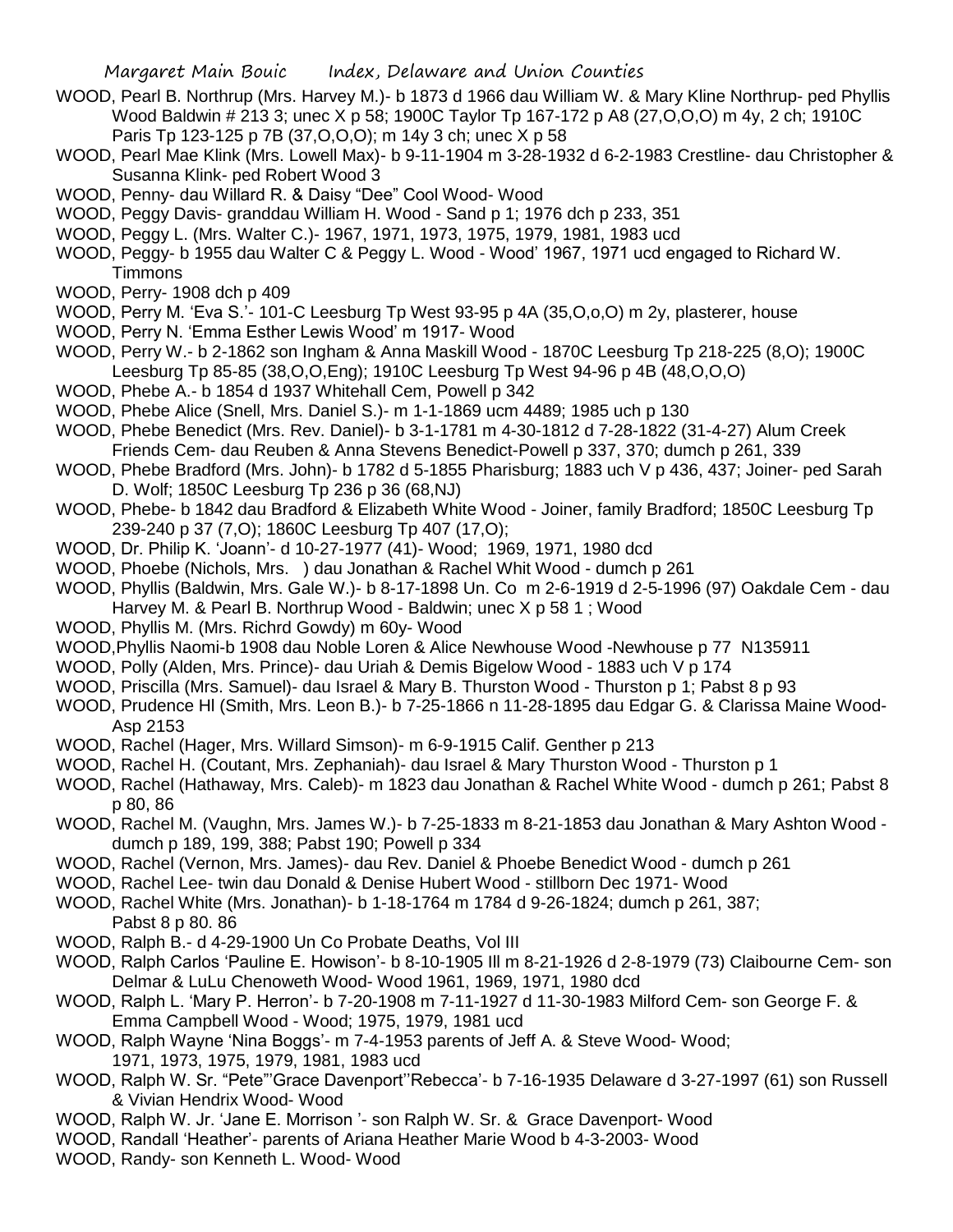- WOOD, Ray- d 11-17-1895 Un Co Probate Deaths, Vol III
- WOOD, Raymond W. 'Nina P. Shappard'- m 8-28-1934 d 8-26-1969- Wood
- WOOD, Reason 'Jane Goodin'- m 1-24-1841 dcm
- WOOD, Rebecca Conner (Mrs. Jackson)- m 8-10-1856 dcm
- WOOD, Rebecca (Finch, Mrs. Joshua B.)- parents of Jewel Combs- Wood
- WOOD, Rebecca Jones (Mrs. Isaac)- m 9-26-1841 dcm
- WOOD, Rebecca (Meek, Mrs. )- dau Paul E. & Sally Wood- Wood
- WOOD, Rebecca (Moore, Mrs. )- dau Maude V. Wood sister Hazel Dorothy Wood- Wood
- WOOD, Rebecca (Mrs. Ralph W.,Sr)- Wood
- WOOD, Reuben d 8-17-1879 (1y8m) Oakdale Cem 659 (123C)
- WOOD, Reuben- 1883 uch III p 349, 369, V p 73, 237, 287, 415, 486, 515
- WOOD, Reuben- hadc p 44 (Peru Tp)
- WOOD, Reuben- son Ebenezer & Jerusha Agnes Halsted Wood dumch p 204; Powell p 339
- WOOD, Reuben E. 'Elvia Milligan'- b 6-23-1849 son Thomas A. & Rhoda Vaughn Wood dumch p 388; 1883 uch V p 558, 662
- WOOD, Reuben- son Jonathan & Rachel Wood Pabst 8 p 80, 97
- WOOD, Rebecca Susan- b 7-31-1952 dau Owen Le Roy & Madelyn Lucille Olson Wood W p 521
- WOOD, Rhoda Esther(Neville, Mrs. Greenwood)-dau Israel & Mary Thurston Wood Thurston p 1
- WOOD, Rhoda Vaughan (Mrs. Thomas A.)- b 2-19-1828 m 9-1-1847 dau James & Rhoda Cobb Vaughndumch p 388
- WOOD, Richard 'Almira James'- m 4-3-1844 dcm
- WOOD, Richard- 1980 dcd
- WOOD, Richard Dale 'Beverly Jean Freeman.'- m 7-11-1959 Ostrander; Wood; 1961 dcd
- WOOD, Richard 'Elmina James''Cynthia Webber'- b 10-2-1820 m (1) 4-3-1844 (2) 9-20-1871 son Rev. Daniel & Phoebe Benedict Wood - dumch p 261, 339
- WOOD, Richard Gowdy 'Phyllis M. ' b 12-20-1916 Marion d 1-13-2003 (86) son Thomas A. & Ethel Marie Gowdy Wood- Wood; WWII
- WOOD, Richard 'Ida Beacom'- dumch p 308
- WOOD, Richard K.- son Richard S. & Frances E. Wood- Wood
- WOOD, Richard 'Kathy'- 1981 ucd
- WOOD, Richard 'Janet'- son Ralph Carlos & Pauline Wood- Wood
- WOOD, Richard- son Roland & Wilma Jean Bartel Wood Wood
- WOOD, Richard S. 'Frances E.'- d 11-1-1980 (71) Bloomvield Cem- Wood; 1961 dcd
- WOOD, Richard- son Theta LeEtta Burlew Wood- Wood
- WOOD, Rilla Jeanette Burton (Mrs. James)- parents of Lauther Wood- Wood
- WOOD, R. O.- pallbearer for John C. Blayney- dg 3-9-1917, Cryder Ab p 30
- WOOD, Robert- Powers p 42
- WOOD, Robert A. 'Bettu'- 1969, 1971, 1980 dcd
- WOOD, Robert- Georgetowne pharmacy,
- WOOD, Robert B. 'Eliza P. Jones'- m 12-23-1847 dcm
- WOOD, Robert- brother Curtis A. Wood- Wood
- WOOD, Robert C 'Cynthia'- 1969, 1971 dcd
- WOOD, Robert C. 'Mary L.'- 1980 dcd
- WOOD, Robert E. 'Clara E. Wilson'- 2-19-1879 ucm 6432; 1880C Leesburg Tp 84-84 p D178 (25,O,O,O)
- WOOD, Robert H. 'Glenna J.'- 1973, 1975 ucd
- WOOD, Robert Emanuel 'Beverly Jane Woods'- b 11-15-1934 Crestline m 4-15-1966 son Lowell Max & Pearl Mae Klink Wood- ped 1
- WOOD, Robert Eugene 'Karyl Diane Scott'- m 9-4-1981 son Walter V. Wood- Wood
- WOOD, Robert G.- father of Robert M. Wood (Christine Heer) Wood
- WOOD, Robert son Harley & Ora Bailey Wood- Wood
- WOOD, Robert H.'Marilyn J'- parents of Jacqueline Kay Wood- Wood.
- WOOD, Robert- son Ingham & Ann Maskill Wood 1860C Leesburg Tp 404 (5,O); 1870C Leesburg Tp 218- 225 p 28 (15,O)
- WOOD, Robert Larmer 'Donna Lynn Nininger'- m 11-22-1979 Wood
- WOOD, Robert James- b 12-30-1970 son Robert & Marsha Stults Wood Wood ; 1975 ucd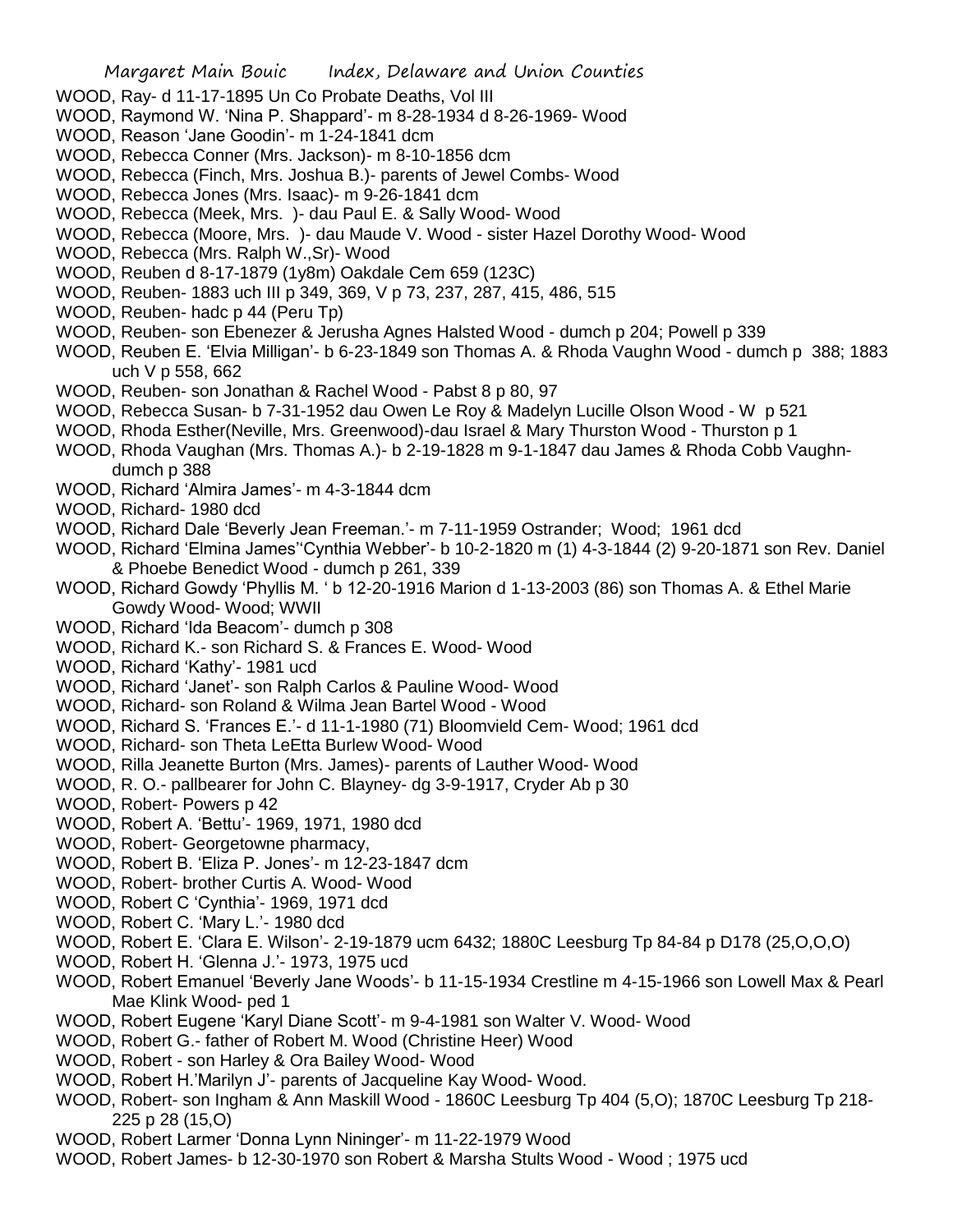- WOOD, Robert M. 'Christine L. Heer'- m 2-11-1984 son Robert G. Wood- Wood
- WOOD, Robert J. 'Christine'- son Richard Gowdy & Phyllis M. Wood- Wood
- WOOD, Robert Malcolm- d 8-11-1985 Springfield,bur.South Vienna- son Charles B. Wood Wood
- WOOD, Robert 'Nell'- son Charles A. & Sarah Daisy Smith Wood- Wood
- WOOD, Robert- son J. Roy & Lily Reams Wood Wood
- WOOD, Robert R.'Marsha Stults'-m 6-20-1970 son Harry & Lidia Rostori Wood -Wood ;1975, 1979, 1981, 1983 ucd
- WOOD, Robert 'Vivian'- 1971 dcd
- WOOD, Robert- b 1963 son Walter V. & Peggy L. Davis Wood Woodl 1967, 1971, 1973 ucd
- WOOD, Roberta (Cordell, Mrs. Frank, Jr.)- m 7-2-1945 Ky-
- WOOD, Robin (Mayes, Mrs. Roger)- b 1958 ch George L. & Starling C. Robinson Wood Wood; 1961, 1969, 1971 dcd
- WOOD, Rochel Lee- Dec 1971 twin dau Donald & Denise Huber Wood Claibourne Cem- Wood
- WOOD, Rodney- son Thaddeus & Mercy Reed Wood 1883 uch V p 158
- WOOD, Dr. Roger L. son Eugene & Frances Marie Green Blayney Wood Wood
- WOOD, Roland- son Vernon & Hazel Jerew Wood- Wood
- WOOD, Roland 'Wilma Jean Martels'- m 4-10-1855 Wood
- WOOD, Ronald A. 'Linda'- son Raymond W. & Nina P. Shappard Wood- Woods
- WOOD, Rosana Cochran (Mrs. Luther)- b 4-23-1802- dau James & Mary Polly Porter Cochran- Cochran 11; 1915 uch p 462; 1883 uch V p 455, 483; 1830C Allen Tp 360 p 293 (30-40); 1850C Allen Tp 1400-1419 p 209 (48,Pa); 1860C Allen Tp 715-722 p 98 (58,Pa)
- WOOD, Rosanna- d 12-4-1894 Un Co Probate Deaths, Vol III
- WOOD, Rosanna (Coe, Mrs. Delmer)- m 12-30-1880 ucm 6864 dau William C. & Maria Hannah McWilliams Wood - 1985 uch p 27; 1870C Allen Tp 212-204 (8,O)
- WOOD, Rosanna Reed (Mrs. Andrew Gerow) m 8-18-1855; Hawley-Muth 9148; 1860C Union Tp 698-704 p 96 (34,O)
- WOOD, Rose- d 4-7-1885, Oakdale Cem 208
- WOOD, Rose (Morrow, Mrs. William)- b 1862 d 1896 dau Kingsley Wood Milford Cem, Union Allen Tp Cem p 23
- WOOD, Rose (Tobias, Mrs. )- dau Alfred & Della Wood Wood
- WOOD, Rosemary Schorah (Mrs. Carl V.)- d 2001- Wood
- WOOD, Roxanne (Mrs. Floyd)- 1979, 1981 ucd
- WOOD, Roy- adopted son George & Doris Doellinger Wood Rausch 1146131, III p 286
- WOOD, Roy A. 'Margaret'- m 1-10-1982 (83) buried Mechanicsburg- son Alfred & Della Wood Wood ; 1979 ucd
- WOOD, Roy Kenneth- son Roy William & Elizabeth E. Wood 1910C Claibourne South 427-436 p 15B (4,O,W Va,O)
- WOOD, J. Roy 'Lily Reams'- m 1908 d 1863- Wood
- WOOD, Roy W. 'Elizabeth E.- b 8-1874 son Benjamin & Alice Gandy Wood 1880C Marysville 30-35 p 4 (5,O,O,O); 1900C Richwood 75-81 p 4A (25,O,O,O) tailor; 1910C Claibourne South 427-436 p 15B (35,Va,,O,O,O) m 6y merchant, tailor
- WOOD, Ruby- Un Co Probate Deaths Vol II (1879-1886) p 7
- WOOD, Russ 'Doris Taylor'- parents of Taylor Caine Wood, Rachel Heather Wood Wood
- WOOD, Russell I 'Isabel'- d 7-18-1859 Trenton Cem- brother Lauther Wood Wood
- WOOD, Russell 'Vivian Hendrix'- parents of Ralph W. Wood, Sr- Wood
- WOOD, Rusty 'Doris'- son Ralph W. Sr. & Rebecca Wood- Wood
- WOOD, Ruth Ann Carey (Mrs. David)- b 9-24-1825 m 12-13-1842 ucm 834 d 3-13-1907, ILL- dau Ephraim & Matilda Gandy- see family histories, Marysville library
- WOOD, Ruth Bowyer (Mrs. Joseph)- m 5-10-1856 ucm 2418 1860C Paaris Tp 1278-1269 p 169 (22,O0; 1870C Paris Tp 221-222 p 30 (34,O)
- WOOD, Ruth- 1973 ucd
- WOOD, Ruth (Gidley, Mrs. Moses)- m 1-30-1840 dcm
- WOOD, Ruth (Foreman, Mrs. William)- dau Frank & Mildred Sarver Wood Wood
- WOOD, Ruth (Gray, Mrs. )- dau Vernon & Goldie Marike Stiffler Wood- Wood
- WOOD, Ruth (Holloway, Mrs. George)- dau Isaac & Sarah French Wood 1985 uch p 75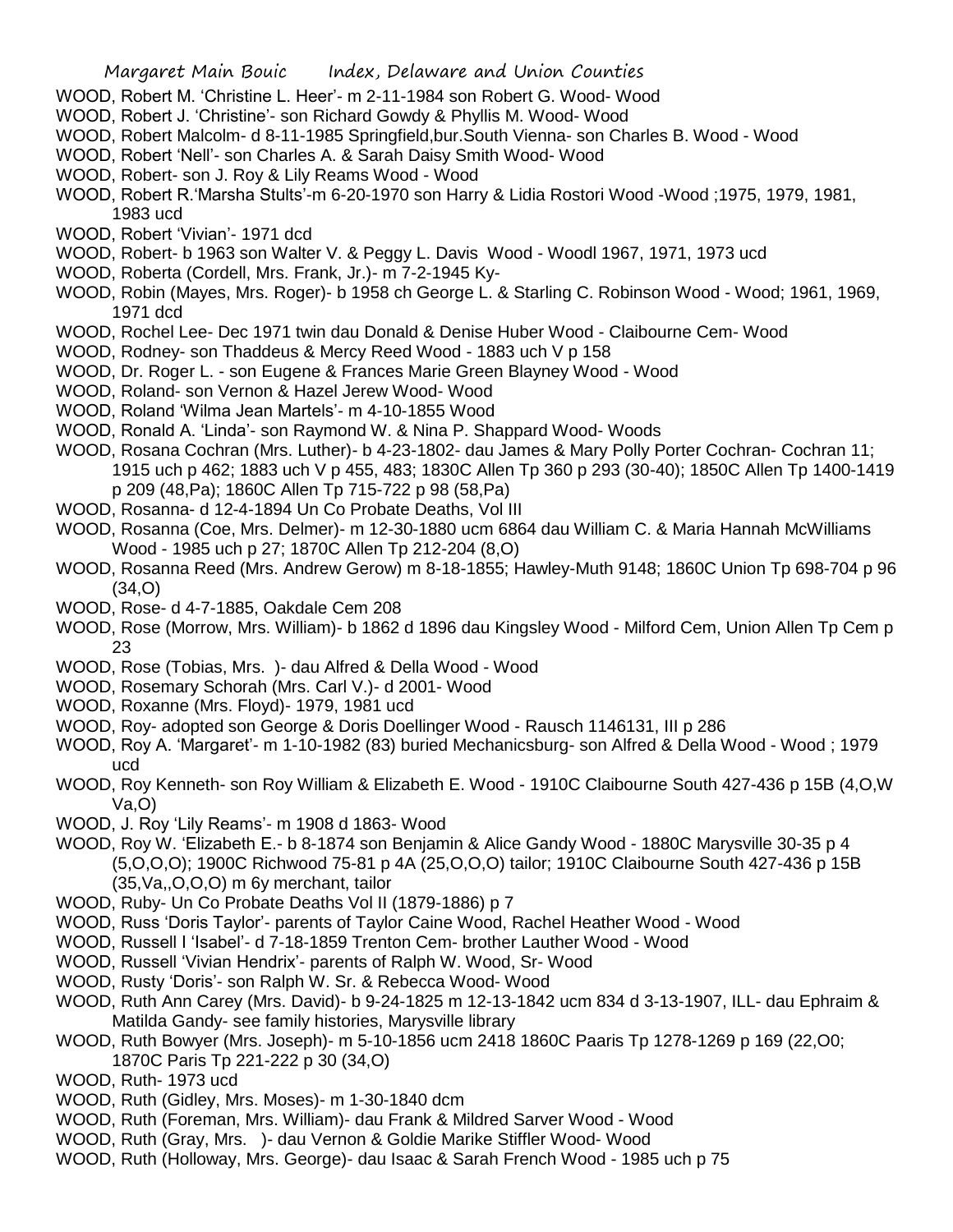- WOOD, Ruth M. (Mrs. Theodore J.)- 1910C Taylor Tp 248-255 p 10B (60,O,O,unk) m 30y, 2 ch
- WOOD, Sabrina (Shumsky, Mrs. Matthew) b 1971 m 4-5-1997- dau Kenneth M. & Patricia L. Wood Wood; 1973 ucd
- WOOD, Sally (Mrs. Levi)- 1850C Concord Tp 2258 p 131 (51,Pa)
- WOOD, Sally (Mrs. Paul E.)- Wood
- WOOD, Samuel- 1840C Liberty Tp Un Co 45 (30-40)
- WOOD, Samuel- 1883 uch V p 191
- WOOD, Samuel- son Daniel & Elizabeth Lancaster Benedict Wood dumch p 340
- WOOD, Samuel L.- son Samuel & Maria Wood 1860C Union Tp 531-534 p 75 (8.O)
- WOOD, Samuel 'Lydia Ann Burnham;;Maria E. Stokes'- b 8-26-1810 m(1) 11-2-1848 (2) 3-15-1959 d 3-3-1880 son Samuel & Margaret Power Wood - Wood Bible, Un Co Museum; 1870C Union Tp 106-105 p 14 (59)
- WOOD, Rev. Samuel 'Margaret W. Power'- b 1-25-1779 m 1-21-1806 d 4–27-1815 (37); Wood Bible, Un Co Hist Soc Museum, brother William Wood- unec 1982, II p 4; hjt p 34; hmp p 175
- WOOD, Samuel 'Maria'- 1860C Union Tp 531-534 p 75 (49,O); unec 1982, II p 4
- WOOD, Samuel 'Priscilla Wood'- Thurston p 1
- WOOD, Sandra Lou- grandch Floyd & Lydia Wood 1949 8cd
- WOOD, Sandra L. (Mrs. Kenneth R.)- 1971 dcd
- WOOD, Sandra (Mooney, Mrs. Dana)- dau Alan & Janet O'Neal Wood- Wood
- WOOD, Sarah A. (Mrs. A. S.)- d 9-5-1849 (39-11-15) Old Norton Cem- Powell p 175
- WOOD, Sarah A. Spain (Mrs. Luther A.)- m 3-19-1885 d 4-19-1886 (30-10-20) Milford Cem, Union Allen Tp Cem p 13- dau Washington & Sarah Spain- dumch p 437; Un Co Probate Deaths Vol II (1879-1886) p 37
- WOOD, Sarah A. Thompson (Mrs. Almon S.)- m 4-21-1839 dcm
- WOOD, Sarah (Beightler, Mrs. )- dau Alpheus & Frances Staley Wood 1915 uch p 659; 1870C Paris Tp 73- 74 p 10 (7,O); 1880C Paris Tp 65-66 p 7 (17,O,O,O)
- WOOD, Sarah B. (Mrs. Chauncey D.)- Wood
- WOOD, Sarah Daisy Smith (Mrs. Charles A.)- parents of Earl C, Robert Wood- Wood
- WOOD, Sarah- dau Daniel & Elizabeth Lancaster Benedict Wood dumch p 340
- WOOD, Sarah Ellen- b 3-10-11863 d 4-25-1886 Wood Bible, unec VIII p 11
- WOOD, Sarah (Elliott, Mrs. James S.) M 5-23-1833, dcga p 60, Ohio State Gazette
- WOOD, Sarah French (Mrs. Isaac)- 1985 uch p 75
- WOOD, Sarah- b 1973 dau George L. Jr. & Nancy L. Wood 1980 dcd
- WOOD, Sarah- b ca 1875 dau Harvey S. & Sarah W. Phillips Wood 1883 uch V p 158; 1880C Paris Tp 83-98 p 49 (5,O,O,O); Hawley-Muth 2403
- WOOD, Sarah (Mrs. Homer)- members Kirkwood C. U. M. C- 1985 uch p 176
- WOOD, Sarah J.- dau David & Maranda Wood 1850C Liberty Tp Un Co 1050-1067 p 156 (1,O); 1860C Liberty Tp 952-962 p B1 (11,O)
- WOOD, Sarah (McNealy, Mrs. James H.)- m 6-27-1830 dcga p 51 Ohio State Gazette
- WOOD, Sarah M. (Mrs. Franklin)- 1870C Marysville-Paris Tp 137-137 p 16 (50,Mass)
- WOOD, Sarah (Shoemaker, Mrs. Charles)- dau Anson S. & Isabel Morehouse Wood dumch p 205; dg 3-14- 1913, Cryder Ab p 22
- WOOD, Sarah T. (Smith, Mrs. James)- dau Israel & Mary Thurston Wood Thurston p 1
- WOOD, Sarah W. Phillips (Mrs. Harvey B)- m 10-27-1861 ucm 3240 dau William & Isabella Woods Phillips-1883 uch V p 158, 575, 586; Hawley-Muth 1677; 1880C Paris Tp 83-98 p 49 (39,O,Pa,Pa)
- WOOD, Scott 'Jane Saiter'- parents of Amanda Wood Kile- Wood
- WOOD, Scott 'Tiffany Roberts'- parents of Mariah Jean Wood- Wood
- WOOD, Sharon (McCombs, Mrs. Frank)- dau Kenneth & Betty Chard Wood 1985 uch p 149; Wood
- WOOD, Sharon (Moore, Mrs. )- dau Gerald E. & Betty L. Ramsey Wood- Wood
- WOOD, Sharon (Robertson, Mrs. David)- dau Albert E. & Lucille Frances Moyer Wood- Wood
- WOOD, Shawn 'Tiffany N. DeVito'- b 10-5- 1976 m 9-28-1996 son Terry M. & Betty Wood Wood; 1983 ucd
- WOOD, Shelby 'Mary Jane'- d 12-17-1978 (56) bur Newport- Wood
- WOOD, Sheri Ann Hughes (Mrs. David Michael)-
- WOOD, Sherman Leo- b 1-14-1918 son Leo R. & Elsa Lillian Freshwater Wood Freshwater p 56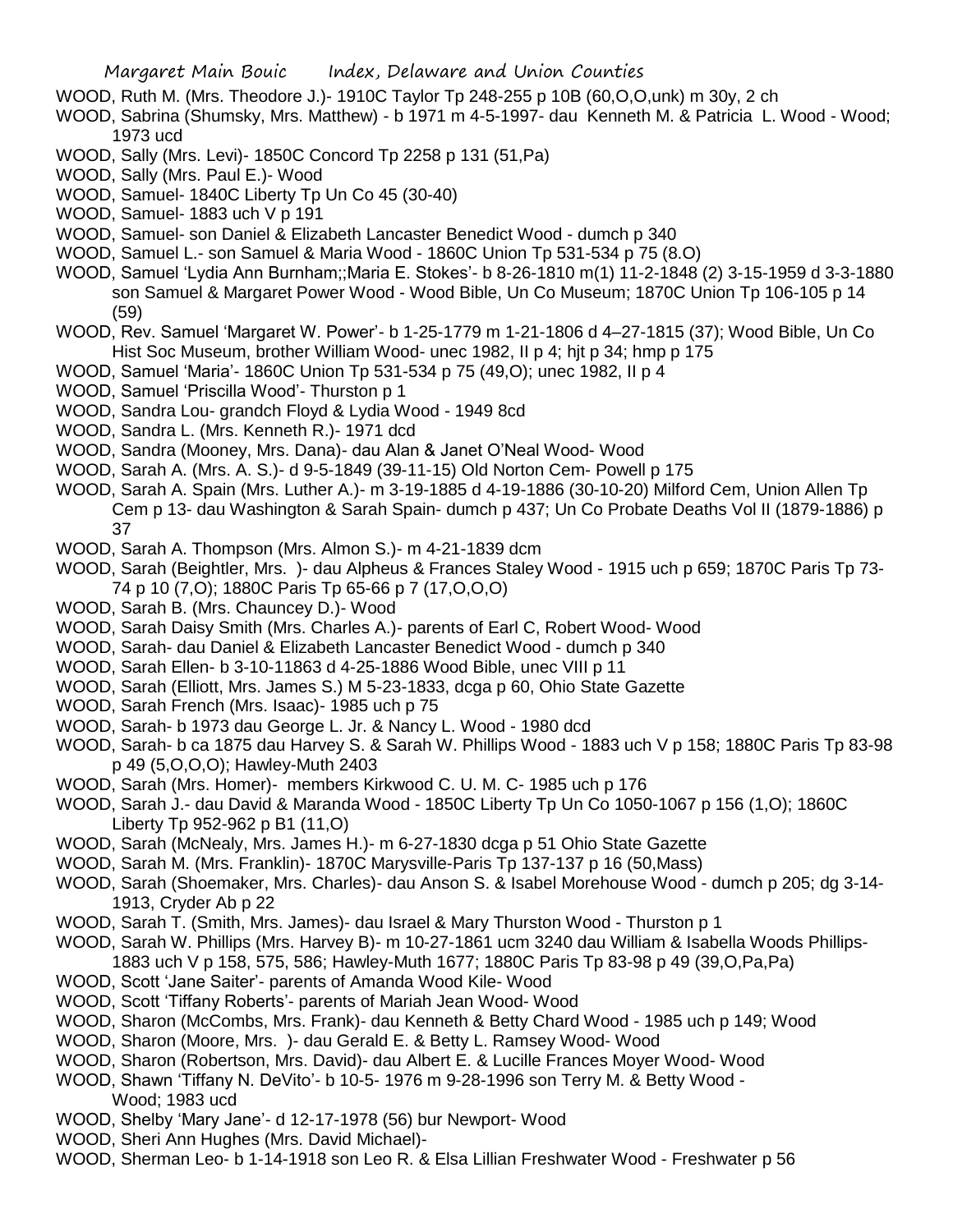- WOOD, Sherman- son Thomas & Mollie M. Frazier Wood dg 2-28-1905, Cryder Ab p 12; dg 9-21-1917, dg 10-5-1917, Cryder Ab p 91, 95
- WOOD, Sherry Lynn Johnson (Mrs. Jeff A.)- m 9-2-1978 dau Bill L. Johnson- Wood; 1979, 1981, 1983 ucd; parents of Amber and Jeffrey
- WOOD, Sherry Wilson (Mrs. Chad)- dau Ed & Sandy Wilson- Wood
- WOOD, Silas R.- son W. M. & S. Wood Watkins Cem p 6
- WOOD, Solomon- d Sept. 1853 Muskingum Co (74) d 9-7-1854 (74) mt 9-21-1853
- WOOD, Sophia Monroe (Mrs, Frederick)- m 12-21-1833 dcga p 62 Ohio State Gazette; dcw Bk 2 p 272
- WOOD, Stanley-b 1896 son Laban M. & Mary Wood -1900C Jerome Tp 324-336 p 14B(4,W Va,Ky,Ky)
- WOOD, Starling G. Robinson (Mrs. George L. Sr.)- m 6-22-1946 Wood; 1961, 196 9, 1971, 1980 dcd
- WOOD, Starling (Smith, Mrs. )- dau dau Wertha H. & Anna Elizabeth Monnasmith Wood- Wood
- WOOD, Stephen- hadc p 58 (Westfield)
- WOOD, Stephen A.- son Jonathan & Mary Ashton Wood dumch p 310, 388
- WOOD, Stephen Richard- b 4-25-19– son David & Bonnie Newman Wood Wood
- WOOD, Rev. Steven Wayne 'Colleen Marie Pope'- m 8-7-1976 son Wayne Wood Wood ; 1979, 1981 ucd
- WOOD, Steven 'Colleen' b 1955 son Ralph Wayne. & Nina Boggs Wood Wood- 1971, 1973, 1975 ucd
- WOOD, Steven- b 1970 son Robert C. & Cynthia Wood 1971 dcd
- WOOD, Sue (Timmons, Mrs. Rich)- dau Walter & Peggy L. Davis Wood- Wood
- WOOD, Sue V. (Mrs. James E.,Jr.)- 1967, 1971 ucd
- WOOD, Susan- b 1963 dau Van & Carol M. Wood Wood ; 1969, 1971, 1980 dcd
- WOOD, Susan E.- dau Lewis Wood ; 1880C Marysville 496 -543 p 39 (13, O, Va, Va), black
- WOOD, Susannah Chase (Mrs. Daniel)- m 7-30-1752 dau Stephen & Esther Chase dumch p 387
- WOOD, Susannah (Kingman, Mrs. Josph)- dau Jonathan & Rachel White Wood dumch p 261; Powell p 335
- WOOD, Talmage L.- d 6-12-1901 Un Co Probate Deaths, Vol III
- WOOD, Tami Linette- dau David & Marsha Ridgeway Wood Wood
- WOOD, Tami- b 1960 dau Cone & Lois Paver Wood Wood
- WOOD, Tami Ruth (Picklesimer, Mrs. Larry Joe) (Hay, Mrs. Gary)- m 12-22-1979 dau Howard "Gene" & Lois Paver Wood- Wood
- WOOD, Tammy- b 196- ch Charles & Peggy Wood 1967, 1975 ucd
- WOOD, Tammy- ch Richard & Beverly Freeman Wood 1985 uch p 149
- WOOD, Taylor Caine- b 6-7-1995 dau Russ & Doris Taylor Wood- Wood
- WOOD, Teresa (Scott, Mrs. Richard David ) b 1959 dau Walter C. & Peggy L. David Wood Wood; 1967, 1971, 1975, 1979 ucd
- WOOD, Teresa (Williamson, Mrs. Jim)- dau Albert E. & Lucille Frances Moyer Wood- Wood
- WOOD, Teri Kay (Vargo, Ms. Christopher Matthew)- m 9-2-1989 dau Howard E. "Gene" & Lois O. Paver Wood- Wood
- WOOD, Teri (Mrs. Paul)-Wood
- WOOD, Terri (Kuneish, Mrs. Dr. Michael)- dau James Emerald & Susie Payne Wood- Wood
- WOOD, Terry 'Betty'- 1981, 1983 ucd
- WOOD, Terry- ch James E Sr. & Jean Wood 1959 (1) ucd
- WOOD, Terry- ch John & Judith Clapham Wood Wood; 1959 (3) ucd
- WOOD, Thadeus- Un Co Probate Deaths Vol I (1867-1878) p 86
- WOOD, Thaddeus- b 1967 son Ernest C. & Wilma M. Robinson Wood Wood;1971, 1973, 1979, 1981 ucd
- WOOD, Thaddeus 'Mercy Reed'- b 11-6-1837 m 12-23-1861 ucm 3267 d 6-23-1909 (71y7m) Oakdale Cem 2205 (180E) son Michael Scribner & Eliza Thayer Wood - dumch p 252; 1883 uch V p 158; ped Phyllis Wood Baldwin #213 4; 1860C Paaris Tp 1274-1265 p 169 (22,O); 1870C Liberty Tp 277-277 p 34 (32,O); 1880c Paris Tp 67-68 p 7 (42,O,NY,Pa)
- WOOD, Thelma- dau Codie Wood 1949 ucd
- WOOD, Thelma (Fields, Mrs. Glenn)- dau Vernon & Goldie Marie Stiffler Wood- Wood
- WOOD, Thelma (Mann, Mrs. )- sister Richard S. Wood- Wood
- WOOD, Thelma (Mathys, Mrs. James)- dau Frank & Mildred Sarver Wood Wood; dg 9-21-1917 Cryder Ab p 91
- WOOD, Theodore- son Benjamin & Alice Wood 1880C Marysville 30-35 p 4 (9,O,O,O)
- WOOD, Theodore F.- d 4-9-1841 (2-2-19) son Reuben & Juliann Wood Morehouse Cem, Powell 338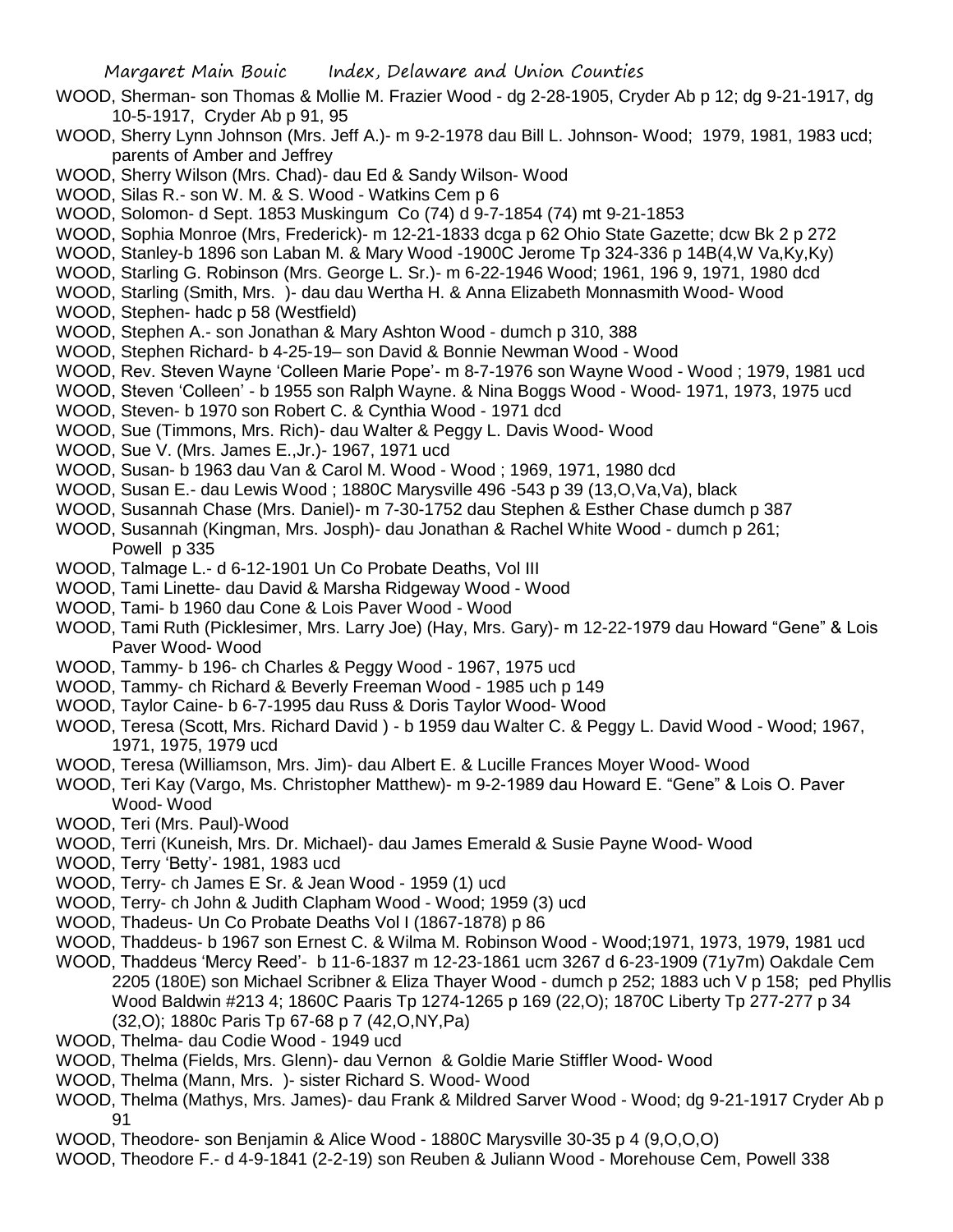- WOOD, Theodore J. 'Ruth M.'- 1910C Taylor Tp 248-255 p 10B (62,O,unk,Pa)
- WOOD, Theodore P.- b 1838 son Bradford & Elizabeth White Wood 1883 uch IV p 458; 1850C Leesburg Tp 239-240 p 37 (11,O); 1860C Leesburg Tp 407 (22,O); Joiner- Bradford family
- WOOD, Therese E. (Kunesh, Mrs. Michael T.)- m 9-29-1984 dau Mr. & Mrs. Warren Moore- Wood
- WOOD, Theta LeEtta Burlew (Mrs. )- b 4-29-1931 Mich- d 7-27-2005 cremated- dau Forest & Goldie Klinger Burlew- Wood
- WOOD, Thomas- son Alfred & Della Wood Wood
- WOOD, Thomas- Pabst 1 p 28
- WOOD, Thomas b 4-6-1886 BerLin Tp d 1-1-1952 (65) Wood brother Mrs. Milo Harris, Mrs. Thomas Sartwell
- WOOD, Thomas A.- b 9-1-1801 son Jonathan & Mary Ashton Wood dumch p 199, 387
- WOOD, Thomas A. 'Rhoda Vaughan'- b 12-3-1826 m 9-1-1847, dumch p 388
- WOOD, Thomas Corwin- son William Harry Wood Wood
- WOOD, Thomas E.- son Daniel & Elizabeth Lancaster Benedict Wood dumch p 340
- WOOD, Thomas F.- 1915 uch p 135; 1883 uch III p 372, V p 368
- WOOD, General Thomas J.- 1915 uch p 319
- WOOD, Thomas George- father of Edith May Sherman- dg 2-28-1905, Cryder Ab p 10
- WOOD, Thomas 'Marie C.'- b 1-1876; 1900C Richwood 73-79 p 3B (24,O,Eng,Eng)
- WOOD, Thomas 'Mollie M. Frazier'- b 4-18-1850 Tenn m 1878 d 9-17-1917 (67y5m) Delaware Mausoleum; dg 10-8-1917, Cryder Ab p 95
- WOOD, Thomas- son Theta LeEtta Burlew Wood- Wood
- WOOD, Thomas, Jr.- son Thomas & Mollie M. Frazier Wood dg 10-8-1917, Cryder Ab p 95
- WOOD, Thomas- son Thomas Wood dg 2-28-1905, Cryder Ab p 12
- WOOD, Thomas- son William Harry & Wanda Bailey Moffitt Wood- Wood
- WOOD, ----(Harris, Mrs. Milo)- dau Thomas & Mollie M. Frazier Wood dg 9-21-1917, dg 10-5-1917, Cryder Ab p 91, 95
- WOOD, (Allen, Mrs. Ellsworth C.)- dau Thomas & Mollie M. Frazier Wood dg 9-21-1917, dg 10-5-1917, Cryder Ab p 91. 95
- WOOD, (Sartwell, Mrs. Thomas)- dau Thomas & Mollie M. Frazier Wood dg 9-21-1917, dg 10-5-1917, Cryder Ab p 91, 95
- WOOD, Tia Lynn- dau David & Marsha Ridgeway Wood Wood
- WOOD, Tiffany N. DeVito (Mrs. Shawn M.)- m 9-28-1996- dau Rocky & Debbie DeVito- Wood
- WOOD, Tiffany Roberts (Mrs. Scott)- dau Dennis Roberts- Wood
- WOOD, Tiffianie Donille- b 8-19-1980 dau Terry & Betty Wood Wood; 1983 ucd
- WOOD, Timothy Lee '—Ropp'- b 1-19-1964 son Howard & Lois Paver Wood Wood
- WOOD, Timothy- son Richard Dale . & Beverly Jean. Freeman Wood 1985 uch p 149; Wood; 1961 (1)
- WOOD, Tony 'Cathy'- son Albert E. & Lucille Frances Moyer Wood- Wood
- WOOD, Tracy Jean . (Combs, Mrs. Burton ) m 7-22-1983 dau Howard "Gene" & Lois Paver Wood Wood
- WOOD, Tracie- b 1966 ch Glen H. & Doris J. Wood 1971, 1980 dcd
- WOOD, Tracy- ch Richard & Beverly Freeman Wood 1985 uch p 149
- WOOD, Trinity Marissa Denise- b 8-9-1993 dau Scott & Tiffany Roberts Wood- Wood
- WOOD, Twilah (DeWitt, Mrs. R. B.)- m 11-4-1935
- WOOD, Twilla (Hulfe, Mrs. )- dau Wertha H. & Anna Elizabeth Luther Monnasmith Wood- Wood
- WOOD, Uriah 'Dimis Bigelow'- d 10-23-1836 1915 uch p 393; 1883 uch III p 303, V p 174; uccp p 4 estate, will Bk p 236 cp p 20; ped Phyllis Wood Baldwin #213 16; unec X p 58; 1820C Union Tp 83 (45+);
- purchased land Survey No 4805; Record of Affidavits,Book One, Un Co Prob. Court p 12
- WOOD, Uriah- d 10-23-1836 (5y9m) Oakdale Cem 25 removal 2-23-1881
- WOOD, Van E. 'Carol M.'- son of Earl C. & Carol Derby Wood- Wood ; parents of Heather Diane; 1969, 1971, 1980 dcd
- WOOD, Vana/Vena M. (Sheares, Mrs. James W. )- b 2-27-1912 m 3-30-1947 d 4-15-1985 (73) Byhalia Cemdau Victor & Lydia/Lettie Jolliff Wood - Wood
- WOOD, Vella I. (Mrs. Ernest)- b 11-1877 1900C Leesburg Tp 92-92 p 4A (22,O,O,O) m 6y 2 ch; 1 living; 1910C Leesburg Tp 76-78 p 3B (32,O,O,O) m 16 y 2 ch, 1 living
- WOOD, Verna- dau William D. & Martha E. Wood dg 10-11-1907, Cryder Ab p 75
- WOOD, Vernon 'Goldie Marie Stiffler'- d 1946- 1st husband; Wood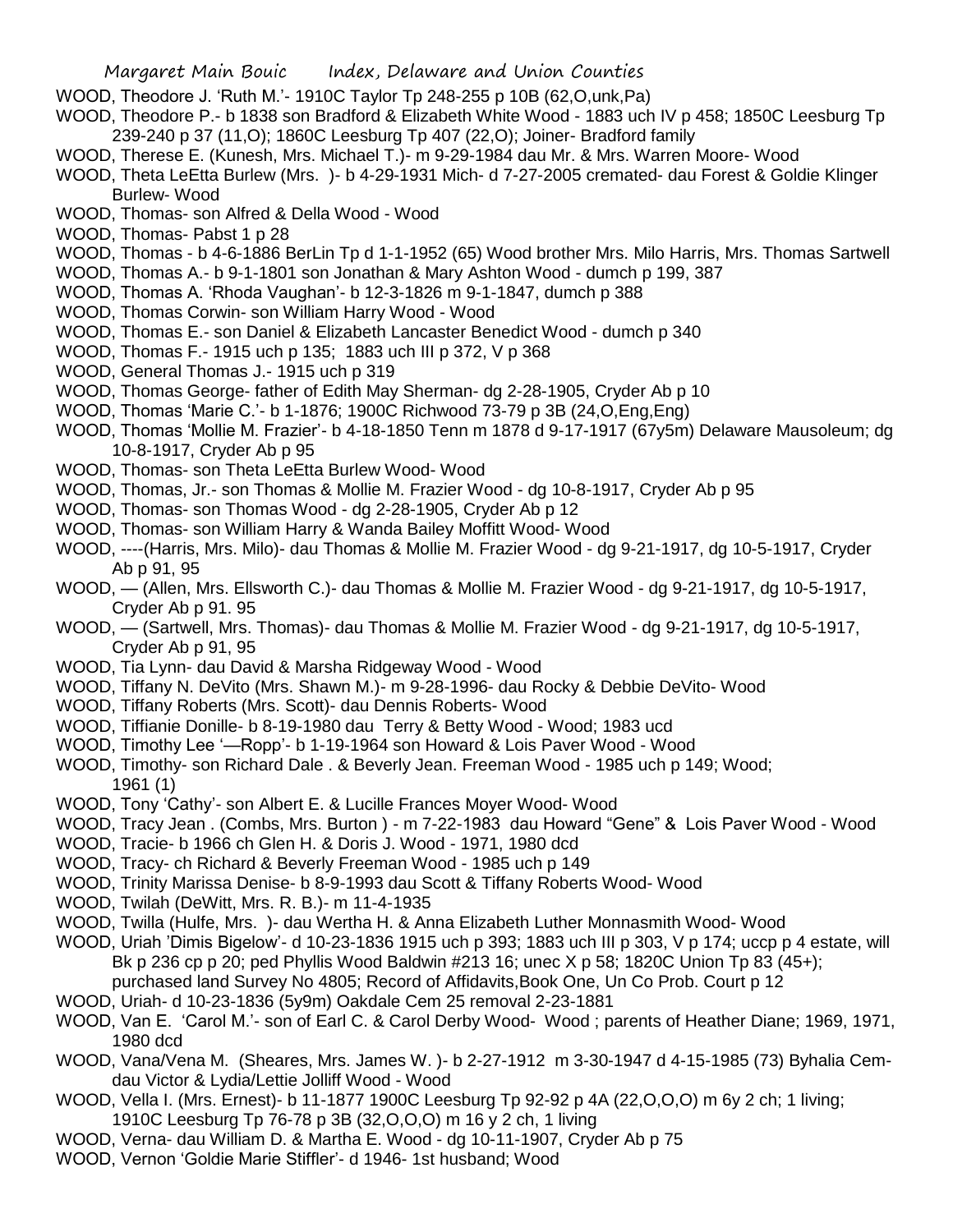- WOOD, Vernon L. 'Hazel M.Jerew'- b 12-3-1910 Marion Co m 9-23-1929 Ky d 11-12-1990 (80) Prospect Cemson Wertha H.. & Anna Elizabeth Monnasmith Wood- Wood; 1967, 1971, 1973, 1975, 1979, 1981, 1983 ucd
- WOOD, Vernon- son Ralph L. & Mary F. Herron Wood Wood
- WOOD, Vestia (Welch, Mrs. Rosco)- dau Anson S. & Isabel Morehouse Wood dumch p 205; dg 3-14-1913, Cryder Ab p 22
- WOOD, Vicki (Mrs. Ken)- parents of Jenifer J. Wood- Wood
- WOOD, Vicki- b 1956 dau Robert H. & Glenna J.. Wood 1973, 1975 ucd
- WOOD, Victor Eugene ' Kathryn Ann Gugel' m 6-30-1987 son James E. & Martha Witt Wood- Wood
- WOOD, Victor- b 6-1884 son John Wood 1900C Leesburg Tp 95-95 p 4B (15,O,OO) farm laborer
- WOOD, Victor 'Lydia "Lettie" Jolliff'- d 1955- Wood
- WOOD, Victoria- dau Harry & Lidia Ristori Wood- Wood
- WOOD, Vina- b 3-13-1877 ch John & Margaret Jolliff Wood 1883 uch V p 448; Joiner, family group
- WOOD, Vine Denis (Mrs. W. F.)- dumch p 205
- WOOD, Virgil- son James & Artie Thomas Wood- Wood
- WOOD, Virginia (Houston, Mrs. Robert)- dau Eugene & Frances Marie Green Blayney Wood Wood
- WOOD, Virginia (Mrs Orwin)- Genther p 69
- WOOD, Vivian (Mrs. Robert)- 1971 ucd
- WOOD, Vivian Hendrix (Mrs. Russell)- parents of Ralph W. Wood.Sr.- Wood
- WOOD, Voncile (Mrs. H. H.)- 196 7, 1971 ucd
- WOOD, Walter A.- b 4-1896 son Lafayette & Dora E. Wood 1900C Leesburg Tp 96-96 p 4B (4,O,O,O); 1910C Claibourne South 47-47 p 2B (14,O,O,O) stepson Frank E,. & Dora E. Wood
- WOOD, Walter Kenneth- b 6-12-1889 son Hylas & Catherine A. Wise Wood Woodl Hawley-Muth 9417; 1900C Marysville 129-129 (10,O,O,O)
- WOOD, Walter-b 9-1898 son Lewis & Maude Wood 1900C Liberty Tp Un Co 115-116 p 5B (1, O, O, O); 1910C Marysville 262-222 o 9A (11,O,O,O)
- WOOD, Walter V. 'Peggy L. Davis '-m 11-20-1954 Wood; 1967, 1971, 1973, 1975, 1983 ucd
- WOOD, Wanda Bailey Moffett (Mrs. William Harry)- b 12-15-1895 m 4-12-1918 d 9-30-1983 (87) Raymond Cem, dau Justice & Dott Bailey Moffettl unec VIII p 41; Wood Bible; Wood
- WOOD, Wanda (Mrs. Earl W.)- 1967 ucd
- WOOD, Wanda Le Ann- b 1-21-1962 d 11-4-1981- Raymond Cem- dau William & Faye Hobbs Wood Wood
- WOOD, Wanda (Mrs. William H.)- 1967, 1971, 1973, 1979, 1981, 1983 ucd
- WOOD, Warner J. 'Evelyn M.'- 1961 dcd
- WOOD, Warner- son James & Artie Thomas Wood- Wood
- WOOD, Warren- brother Northrup H. Wood- Wood
- WOOD, Wavie Ellen Craig (Mrs. Paul R.)- b 9-8-1924 W. Va , 4-30-1953 d 8-24-1993 dau Ira & Myrtle McCall Craig- Wood
- WOOD, Wayne Gilmore- b 8-25-1921 son Leo R. & Elsa Lillian Freshwater Wood Freshwater p 56
- WOOD, Wayne 'Jane'- son Gerald E. & Betty L. Ramsey Wood- Wood
- WOOD, Wayne- son Ralph L. & Mary P. Herron Wood Wood
- WOOD, Wayne "Woody:- son Theta LeEtta Burlew Wood- Wood
- WOOD, W. C.- Un Co Probate Deaths Vol II (1879-1886) p 33
- WOOD, W. D.- father of Robert Wood 1985 uch p 134
- WOOD, W. D.- hadc p 101 (Genoa Tp)
- WOOD, W. D. 'Lulu'- 1949 ucd
- WOOD, Welock P.- son Ingham Wood 1880C Leesburg Tp 78-78 p D178 (19,O,O,O)
- WOOD, Wertha H. 'Anna Elizabeth Monnasmith'- parents of Vernon L. Wood- Wood
- WOOD, Wesley H. 'Elma R Harriman.'- m(2) 7-10-1868 ; Wood; 1975, 1979, 1981, 1983 ucd
- WOOD, Wesley- son W. D. & Lulu Wood 1949 ucd
- WOOD, West 'Alma'- 1971, 1973 ucd
- WOOD, W. F. 'Vine Denis'- son Anson S. & Isabel Morehouse Wood dumch p 205
- WOOD, ---- (Mrs. W. G.)- mother of Lieut. Mary K. Wood- Wood
- WOOD, W. H.- Pabst 8 p 25
- WOOD, Whitney Lynn- b 2-18-1995 day Chad & Sherry Wilson Wood- Wood
- WOOD, widow- 1883 uch V p 184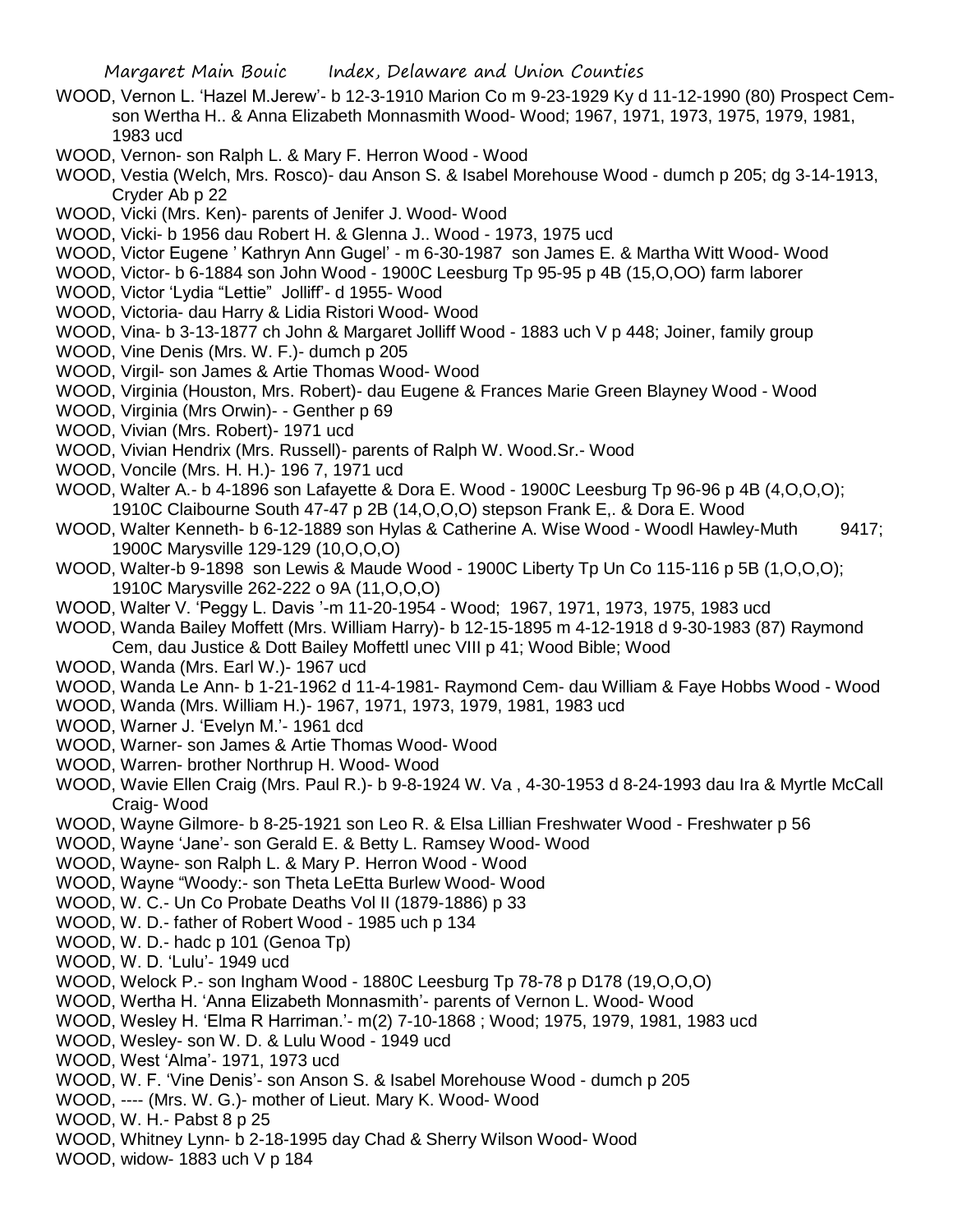- WOOD, Wilbur G.- b 1853 d 1872 Oakdale Cem Powell p 443
- WOOD, Willard R. Daisy Cool "Dee" b 2-18-1936 Mechanicsburg d 6-23-1993 (57) Milford Cem- son Ralph L. & Mary P. Herron Wood - Wood ; 1959 ucd
- WOOD, William- d 2-7-1902 Un Co Probate Deaths, Vol III
- WOOD, William- 1835 men p 23 #157 p 38 Delaware Tp WOOD, William- 1959, 1967 ucd
- WOOD, William- d 9-24-1842 (25) Westfield Baptist Cem, Powell p 351
- WOOD, William- 1883 uch IV p 471, 518
- WOOD, ----- Stoffer (Mrs. William)- dau Jonathan & Rachel Loven Stoffer- dg 5-11-1900 Cryder Ab p 21
- WOOD, William- son Alpheus & Frances Staley Wood 1915 uch p 659
- WOOD, William 'Annis Turner '- m 1-7-1841 dcm
- WOOD, William 'Annie'- m 1 y before he d- dg 11-25-1913, Cryder Ab p 72
- WOOD, William 'Arabell Poor'- m 2-10-1866 ucm 3911 1880C Taylor Tp 51-52 p 5 (35,O,Eng,NJ)
- WOOD, William 'Arabell'- 1880C Leesburg Tp 79-79 p D 178 (36,O,O,O) farmer
- WOOD, William- Co B. 176th Reg OVI son Mrs. Addie Wood;
- WOOD, William 'Blanch S.'- 1910C Marysville 4th ward 1140-154 p 6A (38,O,O,O) m 7y Wood
- WOOD, William Carroll son William Harry & Wanda Bailey Moffitt Wood- Wood
- WOOD, William Casey- b 3-26-1971 son Paul A. & Barbara Ellen Williams Wood- Wood
- WOOD, William C. 'Hannah Maria McWilliams'- b 12-3-1825 m 1-22-1846 ucm 1103 d 11-1-1884 Milford Cem, Union Allen Tp Cem p 13 or d 1886; dumch p 253, 436, 437; 1883 uch V p 455, 478, 483, picture p 269; 1830C Allen Tp 360 p 293 (5-10) 1850C Allen Tp 1398-1417 p 209 (24,O); 1860C Union Tp 501- 505 p 71 (35,O); 1880C Allen Tp 250-266 p 25 (54,O,Conn,Penn)
- WOOD, ---- d 6-8-1860C Milford Cem, Union Allen Tp Cem p 13 inf dau W. C. & H. M.
- WOOD, William C.- prob. Son James O. & Lola M. Wood 1969 dcd
- WOOD, William C.- d 10-16-1886 (7m16d) Milford Cem, Union Allen Tp Cem p 13- son Luther A. & Sarah A. Spain Wood
- WOOD, William C 'Phebe'- 1850C Brown Tp 2932 p 16 (35,Pa)
- WOOD, William- son Rev. Daniel & Phoebe Benedict Wood dumch p 261
- WOOD, William D. 'Martha E.'- parents of Fred, Fern, Helen, etc; dg 10-11-1907; Cryder Ab p 75
- WOOD, William 'Faye Hobbs'- son William H. Wood Wood
- WOOD, William F. 'Joca'- 1880C Richwood 186-199 (39,O,O,O) insurance agent
- WOOD, William Gero 'Edith Marie Otte'- b 1-30-1876 d 11-2-1963 Oakdale Cem son Hylas & Catherine A.
- Wise Wood Hawley-Muth 2398; 1880C Paris Tp 84-99 p 49 (3,O,O,O)
- WOOD, William Harry 'Wanda B. Moffett'- m 4-12-1918 Marysville- Wood
- WOOD, William H.- b 2-28-1842 d 9-28-1891 Powell p 258
- WOOD, William H. 'Caroline Siples'- 1915 uch p 641; 1883 uch V p 561
- WOOD, William H.- b 2-28-1842 d 9-28-1891 Powell p 258;New Millcreek Cem p 4 perhaps son William & Annis Turner Wood - 1880C Scioto Tp 2373
- WOOD, William H.- son William Gero & Edith Marie Otte Wood- Hawley-Muth 9418
- WOOD, William H- 1908 dch p 409; 1869 wsc–p 13; Sand p 1;Pabst 8 p 22
- WOOD, William Harry 'Wanda Bailey Moffett'- b 6-30-1896 m 4-12-1918 d 2-3-1985 Raymond Cem- son Lutrelle & Mary Elizabeth Parthemer Wood- Wood ; 1967, 1971, 1973, 1975, 1979, 1981, 1983 ucd; WWI
- WOOD, William H.- son William Geroe & Edith Marie Otte Wood Wood
- WOOD, William- son Ingham & Anna Mmaskill Wood 1850C Leesburg Tp 237-238 p 37 (7,O)
- WOOD, William- son James C. & Josephine Reed Wood Wood ; 1860C Allen Tp 716-723 p 00 (5/12,O); 1870C Allen Tp 6 p 1 (10,O)
- WOOD, William- son James O. & Ruth Wood- Wood- engaged to Deborah Hobler
- WOOD, Lt. William- d Phillipines, WWII- son J. Roy & Lily Reams Wood- Wood
- WOOD, William- son Joseph & Ruth Wood 1870C Paris Tp 221-222 p 30 (4,O)
- WOOD, Lt. William- d WWII, son J. Roy & Lily Reams Wood Wood
- WOOD, William K.- son Israel & Mary Thurston Wood Thurston p 1
- WOOD, William Lebbins- b 4-10-1853 d 1-27-1855 Wood Bible, unec VIII p 41
- WOOD, William M. 'Alice H.'- 1900C Richwood 179-188 p 7B (42, O, O, O) m 15y, implement salesman
- WOOD, William 'Martha Earl'- son John Wood 387